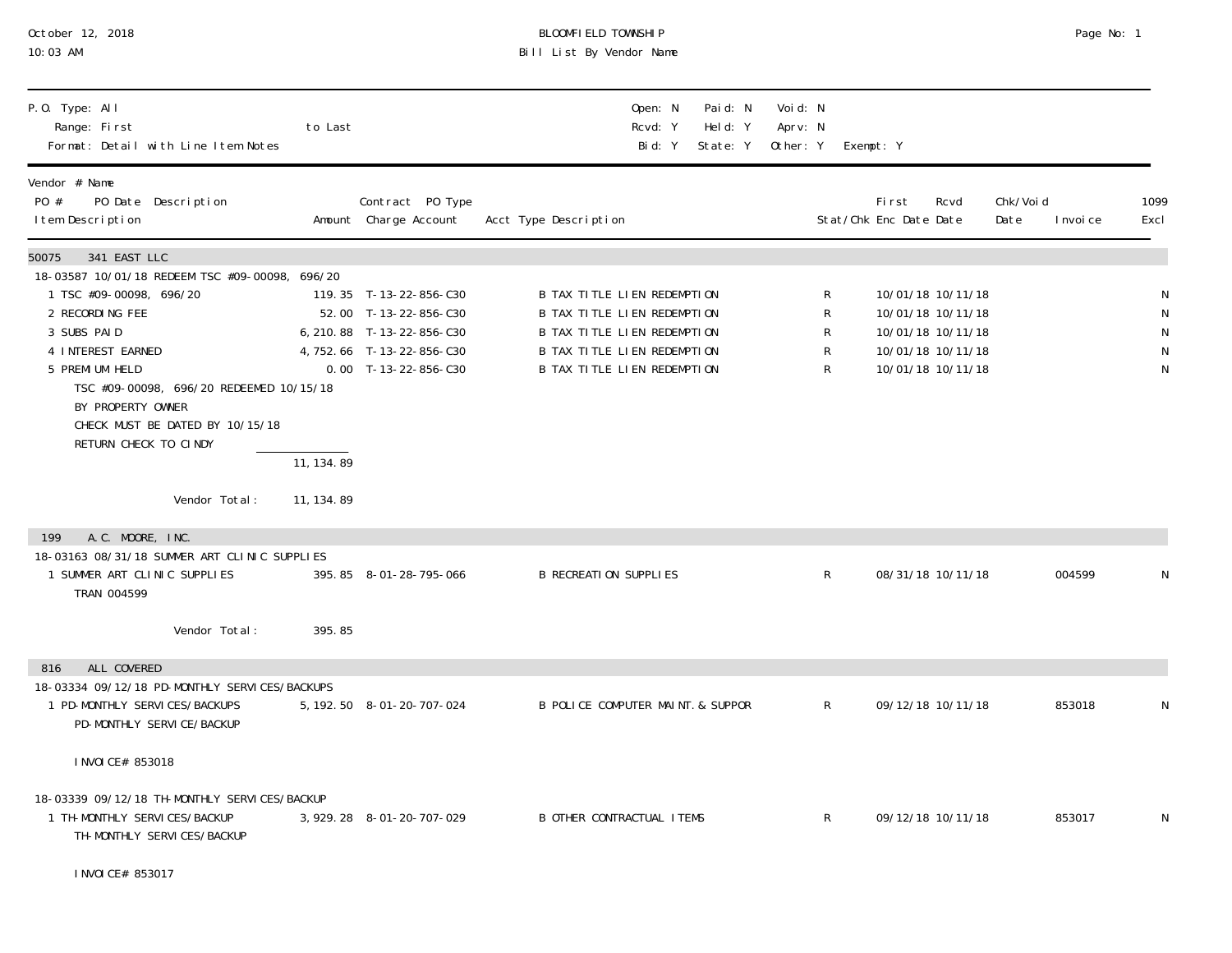#### October 12, 2018 BLOOMFIELD TOWNSHIP Page No: 2 10:03 AM Bill List By Vendor Name

| Vendor # Name<br>PO #<br>PO Date Description<br>I tem Description                                                                                                                                                                     |            | Contract PO Type<br>Amount Charge Account | Acct Type Description               |              | <b>First</b><br>Stat/Chk Enc Date Date | Rcvd              | Chk/Voi d<br>Date | I nvoi ce      | 1099<br>Excl |
|---------------------------------------------------------------------------------------------------------------------------------------------------------------------------------------------------------------------------------------|------------|-------------------------------------------|-------------------------------------|--------------|----------------------------------------|-------------------|-------------------|----------------|--------------|
| ALL COVERED<br>816<br>18-03340 09/12/18 TH-CISCO VPN LICENSE RENEWAL<br>1 TH-CI SCO VPN LI CENSE RENEWAL<br>TH-CISCO VPN LICENSE RENEWAL 2018-2019                                                                                    | Continued  | 125.00 8-01-20-707-029                    | <b>B OTHER CONTRACTUAL ITEMS</b>    | $\mathsf{R}$ |                                        | 09/12/18 10/11/18 |                   |                | $\mathsf N$  |
| Vendor Total:                                                                                                                                                                                                                         | 9, 246. 78 |                                           |                                     |              |                                        |                   |                   |                |              |
| ALLANOO5 ALLAN ROTTO CONSULTANTS, INC<br>18-03435 09/20/18 2017 UTILITY SERVICES AUDIT<br>1 TELECOM UTILITY SERVICES AUDIT<br>REVISED INVOLCE DATED 09-18-18 AS AGREED<br>UPON DURING CONFERENCE CALL BETWEEN<br>TOWNSHIP AND VENDOR. |            | 10,000.00 8-01-31-820-076                 | <b>B TELEPHONE</b>                  | $\mathsf{R}$ |                                        | 09/20/18 10/11/18 |                   | $09 - 18 - 18$ | N            |
| Vendor Total:                                                                                                                                                                                                                         | 10,000.00  |                                           |                                     |              |                                        |                   |                   |                |              |
| ALLIED OIL<br>1120<br>18-03000 08/21/18 FUEL DELIVERED - TOWNSHIP                                                                                                                                                                     |            | B                                         |                                     |              |                                        |                   |                   |                |              |
| 14 FUEL DELIVERED - TOWNSHIP                                                                                                                                                                                                          |            | 1,643.60 8-01-31-820-074                  | <b>B GASOLINE &amp; DIESEL FUEL</b> | $\mathsf{R}$ |                                        | 08/21/18 10/11/18 |                   | 1125634        | N            |
| DYED ULSD W/CHEMICAL WNTR                                                                                                                                                                                                             |            |                                           |                                     |              |                                        |                   |                   |                |              |
| I NVOI CE #1125634<br>ACCOUNT #171001<br>UNIT COST: 2.34700<br>DATE DELIVERED: 9/5/18                                                                                                                                                 |            |                                           |                                     |              |                                        |                   |                   |                |              |
| DELIVERED TO:<br>FIREHOUSE 2<br>90 WATSESSING AVENUE<br>BLOOMFIELD, NJ 07003                                                                                                                                                          |            |                                           |                                     |              |                                        |                   |                   |                |              |
| NO. 13<br>15 FUEL DELIVERED - TOWNSHIP                                                                                                                                                                                                |            | 2, 113. 21 8-01-31-820-074                | B GASOLINE & DIESEL FUEL            | R            |                                        | 08/21/18 10/11/18 |                   | 1125683        | N            |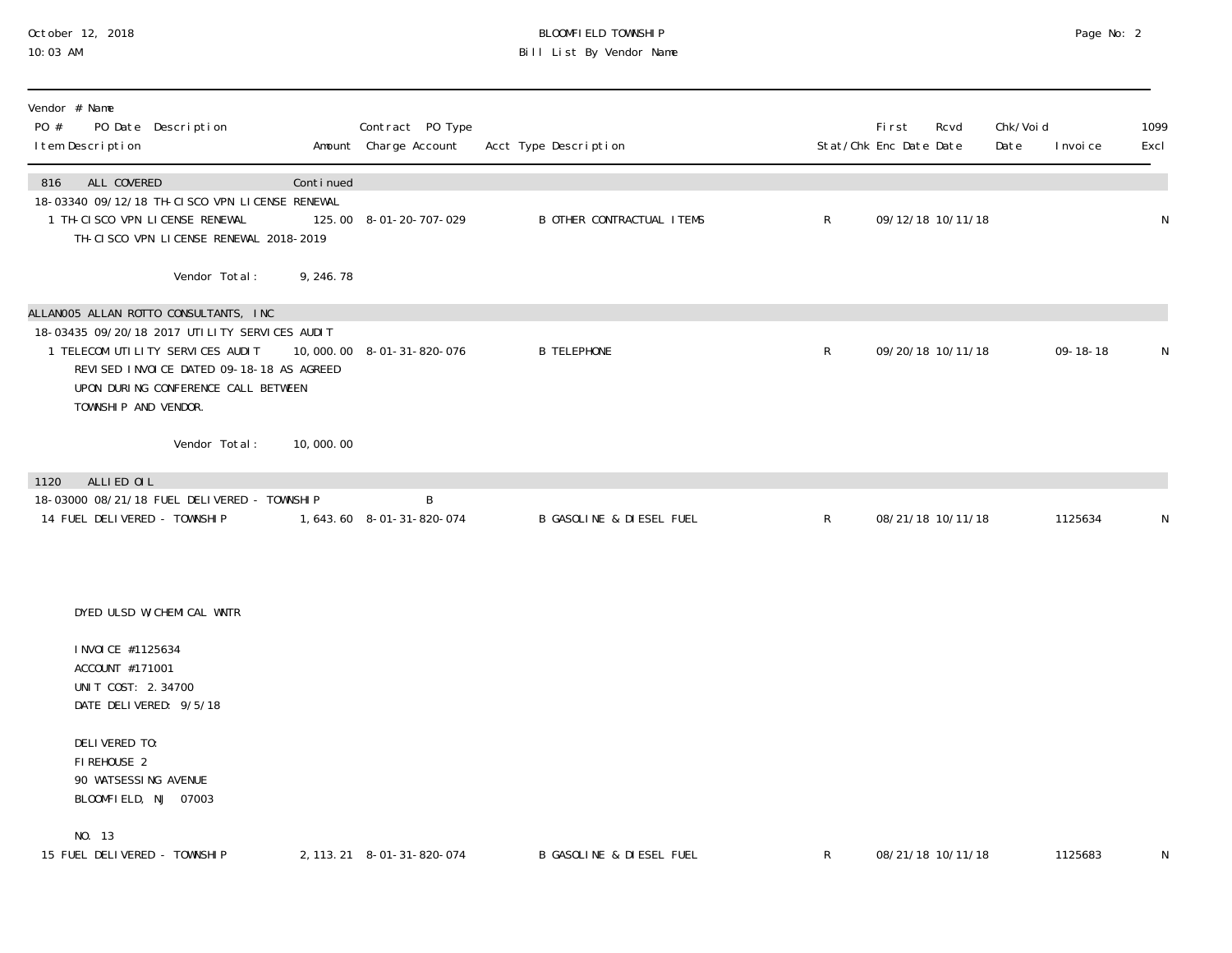## October 12, 2018 BLOOMFIELD TOWNSHIP Page No: 3 10:03 AM Bill List By Vendor Name

| Vendor # Name<br>PO #<br>PO Date Description<br>I tem Description                            |           | Contract PO Type<br>Amount Charge Account | Acct Type Description               |              | First<br>Rcvd<br>Stat/Chk Enc Date Date | Chk/Voi d<br>Date | I nvoi ce | 1099<br>Excl |
|----------------------------------------------------------------------------------------------|-----------|-------------------------------------------|-------------------------------------|--------------|-----------------------------------------|-------------------|-----------|--------------|
| 1120<br>ALLIED OIL<br>18-03000 08/21/18 FUEL DELIVERED - TOWNSHIP<br>870CT UNLEADED GASOLINE | Continued | Continued                                 |                                     |              |                                         |                   |           |              |
| I NVOI CE #1125683<br>ACCOUNT #171000<br>UNIT COST: 2.11200<br>DATE DELIVERED: 9/7/18        |           |                                           |                                     |              |                                         |                   |           |              |
| DELIVERED TO:<br>FIREHOUSE 2<br>90 WATSESSING AVENUE<br>BLOOMFIELD, NJ 07003                 |           |                                           |                                     |              |                                         |                   |           |              |
| NO. 14<br>16 FUEL DELIVERED - TOWNSHIP                                                       |           | 876.11 8-01-31-820-074                    | <b>B GASOLINE &amp; DIESEL FUEL</b> | $\mathsf{R}$ | 08/21/18 10/10/18                       |                   | 1127180   | N            |
| DYED ULSD W/CHEMICAL WNTR                                                                    |           |                                           |                                     |              |                                         |                   |           |              |
| I NVOI CE #1127180<br>ACCOUNT #171001<br>UNIT COST: 2.29850<br>DATE DELIVERED: 9/1/18        |           |                                           |                                     |              |                                         |                   |           |              |
| DELIVERED TO:<br>FIREHOUSE 2<br>90 WATSESSING AVENUE<br>BLOOMFIELD, NJ 07003                 |           |                                           |                                     |              |                                         |                   |           |              |
| NO. 15<br>17 FUEL DELIVERED - TOWNSHIP                                                       |           | 4, 214. 27 8-01-31-820-074                | B GASOLINE & DIESEL FUEL            | $\mathsf{R}$ | 08/21/18 10/10/18                       |                   | 1127340   | N            |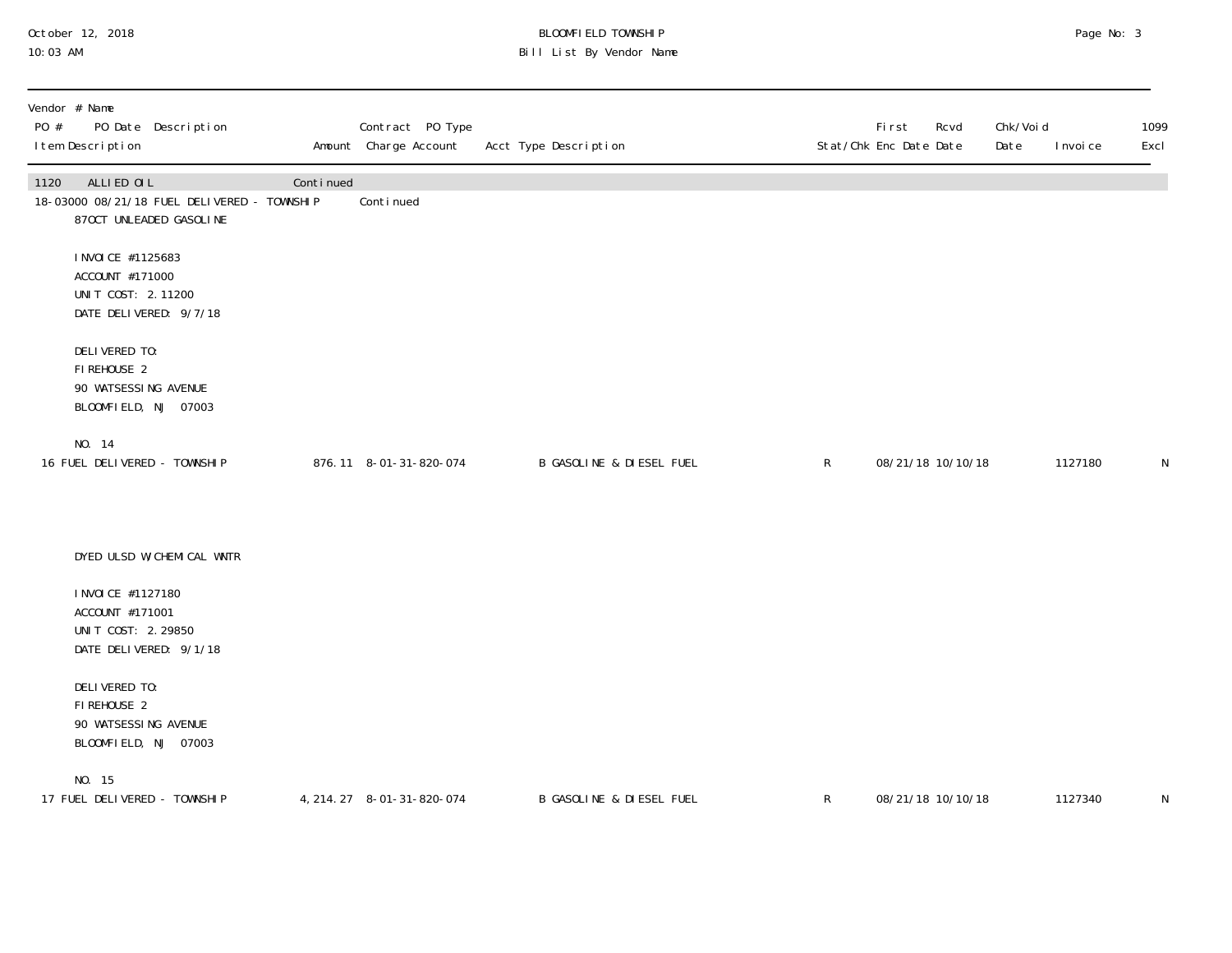## October 12, 2018 BLOOMFIELD TOWNSHIP Page No: 4 10:03 AM Bill List By Vendor Name

| Vendor # Name<br>PO #<br>PO Date Description<br>I tem Description                            |           | Contract PO Type<br>Amount Charge Account | Acct Type Description               |   | First<br>Stat/Chk Enc Date Date | Rcvd              | Chk/Voi d<br>Date | I nvoi ce | 1099<br>Excl |
|----------------------------------------------------------------------------------------------|-----------|-------------------------------------------|-------------------------------------|---|---------------------------------|-------------------|-------------------|-----------|--------------|
| ALLIED OIL<br>1120<br>18-03000 08/21/18 FUEL DELIVERED - TOWNSHIP<br>870CT UNLEADED GASOLINE | Continued | Conti nued                                |                                     |   |                                 |                   |                   |           |              |
| I NVOI CE #1127340<br>ACCOUNT #171000<br>UNIT COST: 2.13400<br>DATE DELIVERED: 9/13/18       |           |                                           |                                     |   |                                 |                   |                   |           |              |
| DELIVERED TO:<br>FIREHOUSE 2<br>90 WATSESSING AVENUE<br>BLOOMFIELD, NJ 07003                 |           |                                           |                                     |   |                                 |                   |                   |           |              |
| NO. 16<br>18 FUEL DELIVERED - TOWNSHIP                                                       |           | 1,839.15 8-01-31-820-074                  | <b>B GASOLINE &amp; DIESEL FUEL</b> | R |                                 | 08/21/18 10/10/18 |                   | 1129697   | N            |
| 870CT UNLEADED GASOLINE                                                                      |           |                                           |                                     |   |                                 |                   |                   |           |              |
| I NVOI CE #1129697<br>ACCOUNT #171000<br>UNIT COST: 2.04250<br>DATE DELIVERED: 9/17/18       |           |                                           |                                     |   |                                 |                   |                   |           |              |
| DELIVERED TO:<br>FIREHOUSE 2<br>90 WATSESSING AVENUE<br>BLOOMFIELD, NJ 07003                 |           |                                           |                                     |   |                                 |                   |                   |           |              |
| NO. 17<br>19 FUEL DELIVERED - TOWNSHIP                                                       |           | 1,557.48 8-01-31-820-074                  | <b>B GASOLINE &amp; DIESEL FUEL</b> | R |                                 | 08/21/18 10/10/18 |                   | 1129534   | N            |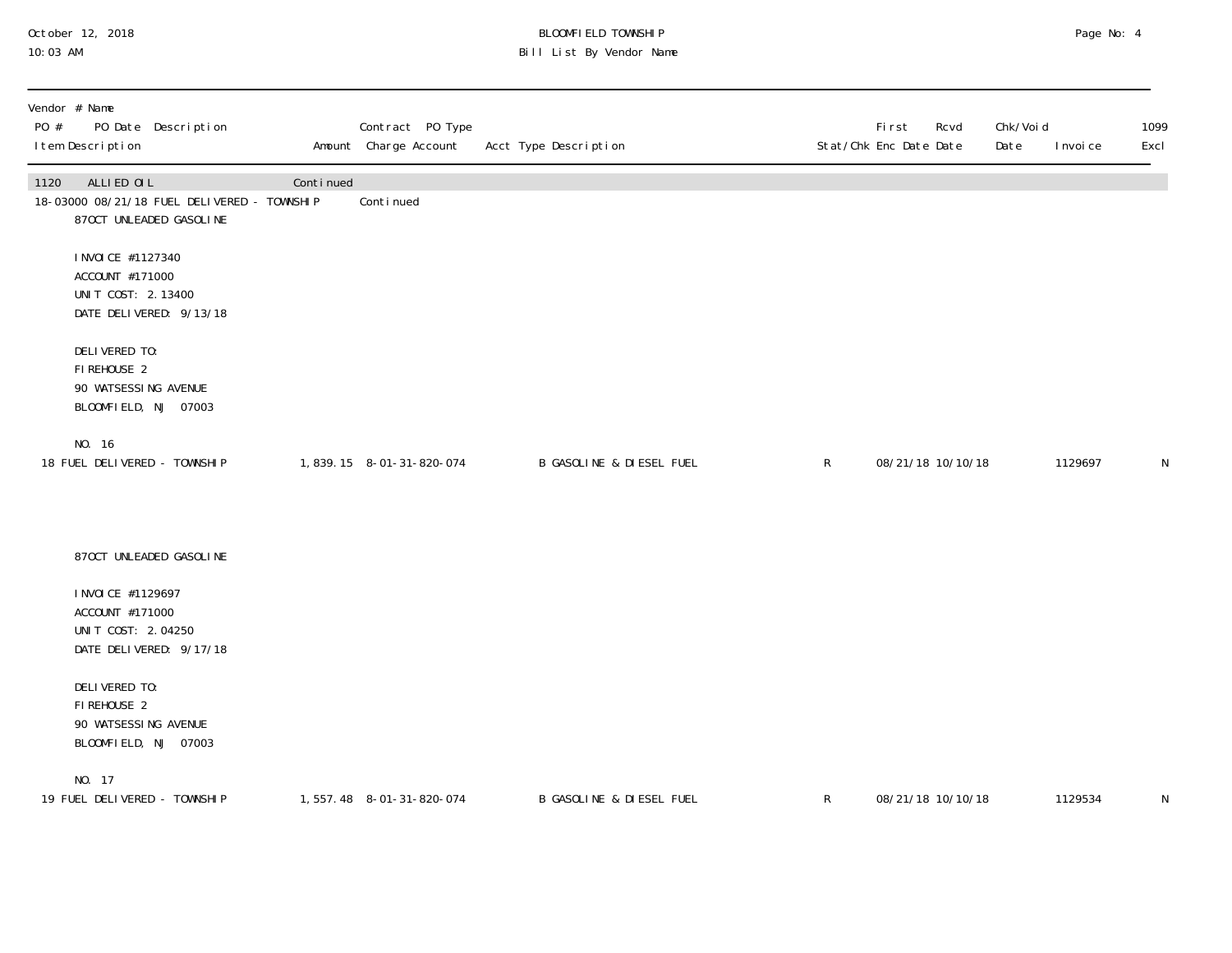## October 12, 2018 BLOOMFIELD TOWNSHIP Page No: 5 10:03 AM Bill List By Vendor Name

| PO # | Vendor # Name<br>I tem Description                                           | PO Date Description                                                      |           | Contract PO Type<br>Amount Charge Account | Acct Type Description               |              | First<br>Rcvd<br>Stat/Chk Enc Date Date | Chk/Voi d<br>Date | I nvoi ce | 1099<br>Excl |
|------|------------------------------------------------------------------------------|--------------------------------------------------------------------------|-----------|-------------------------------------------|-------------------------------------|--------------|-----------------------------------------|-------------------|-----------|--------------|
| 1120 | ALLIED OIL                                                                   | 18-03000 08/21/18 FUEL DELIVERED - TOWNSHIP<br>DYED ULSD W/CHEMICAL WNTR | Continued | Continued                                 |                                     |              |                                         |                   |           |              |
|      | I NVOI CE #1129534<br>ACCOUNT #171001<br>UNIT COST: 2.32290                  | DATE DELIVERED: 9/19/18                                                  |           |                                           |                                     |              |                                         |                   |           |              |
|      | DELIVERED TO:<br>FIREHOUSE 2<br>90 WATSESSING AVENUE<br>BLOOMFIELD, NJ 07003 |                                                                          |           |                                           |                                     |              |                                         |                   |           |              |
|      | NO. 18<br>20 FUEL DELIVERED - TOWNSHIP                                       |                                                                          |           | 3, 646. 95 8-01-31-820-074                | <b>B GASOLINE &amp; DIESEL FUEL</b> | $\mathsf{R}$ | 08/21/18 10/10/18                       |                   | 1129698   | N            |
|      |                                                                              | 870CT UNLEADED GASOLINE                                                  |           |                                           |                                     |              |                                         |                   |           |              |
|      | I NVOI CE #1129698<br>ACCOUNT #171000<br>UNIT COST: 2.03050                  | DATE DELIVERED: 9/21/18                                                  |           |                                           |                                     |              |                                         |                   |           |              |
|      | DELIVERED TO:<br>FIREHOUSE 2<br>90 WATSESSING AVENUE<br>BLOOMFIELD, NJ 07003 |                                                                          |           |                                           |                                     |              |                                         |                   |           |              |
|      | NO. 19<br>21 FUEL DELIVERED - TOWNSHIP                                       |                                                                          |           | 2, 499.60 8-01-31-820-074                 | B GASOLINE & DIESEL FUEL            | $\mathsf{R}$ | 08/21/18 10/10/18                       |                   | 1130346   | N            |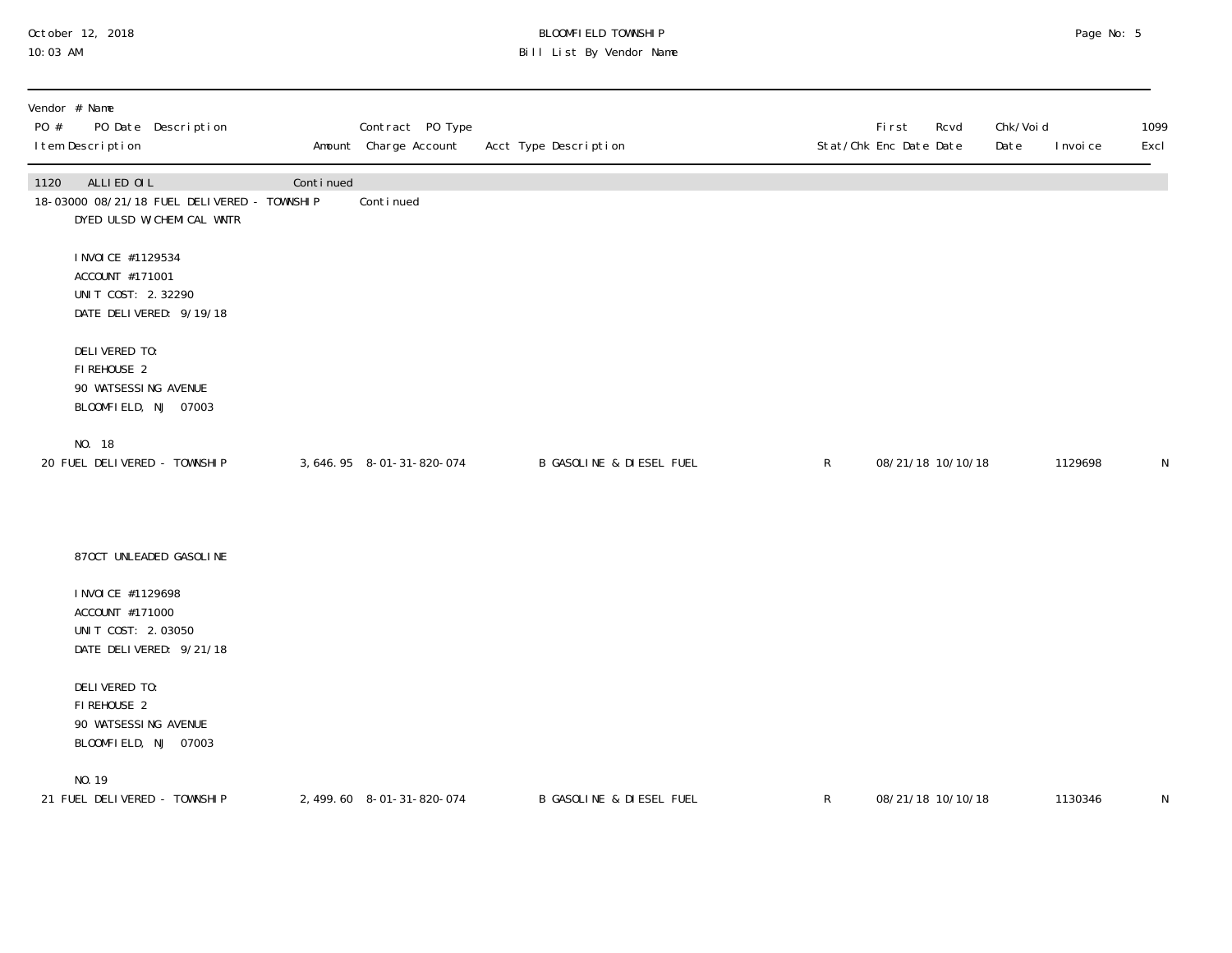## October 12, 2018 BLOOMFIELD TOWNSHIP Page No: 6 10:03 AM Bill List By Vendor Name

| Vendor # Name<br>PO #<br>PO Date Description<br>I tem Description                            |             | Contract PO Type<br>Amount Charge Account | Acct Type Description    |              | First<br>Rcvd<br>Stat/Chk Enc Date Date | Chk/Voi d<br>Date | I nvoi ce | 1099<br>Excl |
|----------------------------------------------------------------------------------------------|-------------|-------------------------------------------|--------------------------|--------------|-----------------------------------------|-------------------|-----------|--------------|
| ALLIED OIL<br>1120<br>18-03000 08/21/18 FUEL DELIVERED - TOWNSHIP<br>870CT UNLEADED GASOLINE | Continued   | Continued                                 |                          |              |                                         |                   |           |              |
| I NVOI CE #1130346<br>ACCOUNT #171000<br>UNIT COST: 2.08200<br>DATE DELIVERED: 9/26/18       |             |                                           |                          |              |                                         |                   |           |              |
| DELIVERED TO:<br>FIREHOUSE 2<br>90 WATSESSING AVENUE<br>BLOOMFIELD, NJ 07003                 |             |                                           |                          |              |                                         |                   |           |              |
| NO. 20<br>22 FUEL DELIVERED - TOWNSHIP                                                       |             | 1, 263. 10 8-01-31-820-074                | B GASOLINE & DIESEL FUEL | $\mathsf{R}$ | 08/21/18 10/10/18                       |                   | 1130306   | N            |
| DYED ULSD W/CHEMICAL WNTR                                                                    |             |                                           |                          |              |                                         |                   |           |              |
| I NVOI CE #1130306<br>ACCOUNT #171001<br>UNIT COST: 2.40490<br>DATE DELIVERED: 9/26/18       |             |                                           |                          |              |                                         |                   |           |              |
| DELIVERED TO:<br>FIREHOUSE 2<br>90 WATSESSING AVENUE<br>BLOOMFIELD, NJ 07003                 |             |                                           |                          |              |                                         |                   |           |              |
| NO 21                                                                                        | 19,653.47   |                                           |                          |              |                                         |                   |           |              |
| Vendor Total:                                                                                | 19, 653. 47 |                                           |                          |              |                                         |                   |           |              |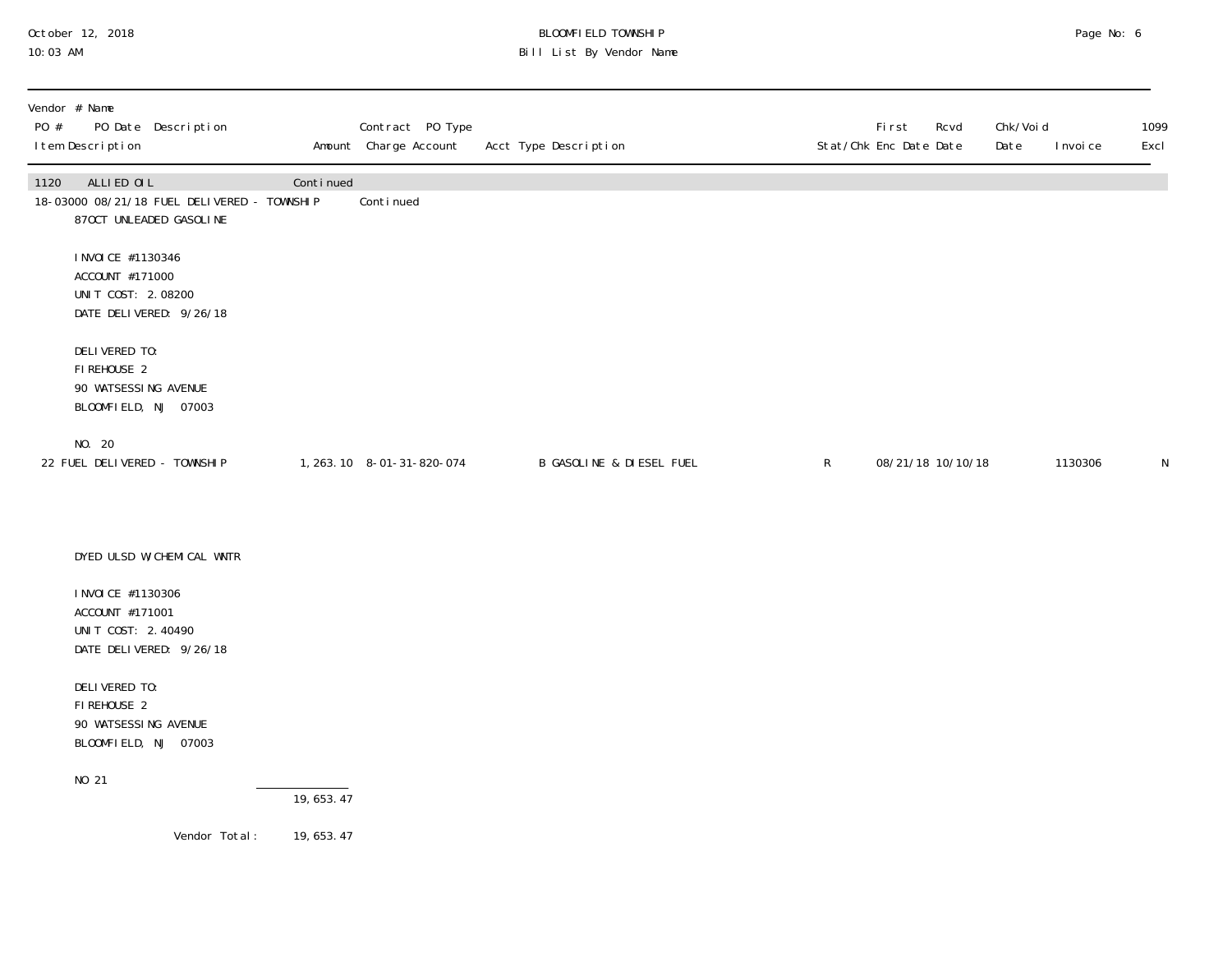#### October 12, 2018 BLOOMFIELD TOWNSHIP Page No: 7 10:03 AM Bill List By Vendor Name

| Vendor # Name<br>PO #<br>PO Date Description<br>I tem Description                                  |        | Contract PO Type<br>Amount Charge Account | Acct Type Description                   |                | <b>First</b><br>Stat/Chk Enc Date Date | Rcvd              | Chk/Voi d<br>Date | I nvoi ce | 1099<br>Excl |
|----------------------------------------------------------------------------------------------------|--------|-------------------------------------------|-----------------------------------------|----------------|----------------------------------------|-------------------|-------------------|-----------|--------------|
| 1244<br>AMERICAN ROYAL HARDWARE                                                                    |        |                                           |                                         |                |                                        |                   |                   |           |              |
| 18-03175 09/05/18 GROUNDS DEPARTMENT SUPPLIES<br>1 GROUNDS DEPARTMENT SUPPLIES<br>I NVOI CE: 58840 |        | 20.69 8-01-26-769-024                     | B MAINTENANCE OF BUILDINGS & FACILITIES | $\mathsf{R}$   |                                        | 09/05/18 10/11/18 |                   | 58840     | N            |
| SNOW SHOVEL<br>2 GROUNDS DEPARTMENT SUPPLIES<br>I NVOI CE: 58839<br>BEE/HORNET SPRAY               |        | 86.29 8-01-26-769-024                     | B MAINTENANCE OF BUILDINGS & FACILITIES | R.             |                                        | 09/05/18 10/11/18 |                   | 58839     | N            |
| 3 GROUNDS DEPARTMENT SUPPLIES<br>MARKING PAINT                                                     | 158.18 | 51.20 8-01-26-769-024                     | B MAINTENANCE OF BUILDINGS & FACILITIES | R              |                                        | 09/05/18 10/11/18 |                   | 59010     | N            |
| Vendor Total:                                                                                      | 158.18 |                                           |                                         |                |                                        |                   |                   |           |              |
| 1253<br>AMERICAN WEAR INC.                                                                         |        |                                           |                                         |                |                                        |                   |                   |           |              |
| 18-03174 09/05/18 WIPERS FOR MECHANIC SHOP<br>1 I NVOI CE: 450457<br>DPW GARAGE RAGS               |        | 7.50 8-01-26-767-034                      | B MOTOR VEHICLE PARTS & ACCESS.         | $\mathsf{R}$   |                                        | 09/05/18 10/11/18 |                   | 450457    |              |
| 18-03181 09/05/18 DPW GARAGE SUPPLIES                                                              |        |                                           |                                         |                |                                        |                   |                   |           |              |
| 1 DPW GARAGE RAG                                                                                   |        | 7.50 8-01-26-767-034                      | B MOTOR VEHICLE PARTS & ACCESS.         | $\mathsf{R}^-$ |                                        | 09/05/18 10/11/18 |                   | 458087    | N            |
| I NVOI CE: 458087<br>2 DPW GARAGE RAG<br>I NVOI CE: 460638                                         |        | 7.50 8-01-26-767-034                      | B MOTOR VEHICLE PARTS & ACCESS.         | R              |                                        | 09/05/18 10/11/18 |                   | 458087    | ${\sf N}$    |
|                                                                                                    | 15.00  |                                           |                                         |                |                                        |                   |                   |           |              |
| 18-03279 09/10/18 AUGUST UNIFORMS<br>1 AUGUST UNIFORMS<br>I NVOI CE 450456 8/02/2018               |        | 184.50 8-05-26-511-018                    | <b>B CLOTHING ALLOWANCE</b>             | $\mathsf{R}^-$ |                                        | 09/10/18 10/11/18 |                   | 450456    | N            |
| 2 AUGUST UNIFORMS                                                                                  |        | 184.50 8-05-26-511-018                    | <b>B CLOTHING ALLOWANCE</b>             | R              |                                        | 09/10/18 10/11/18 |                   | 452993    | N            |
| INVOICE 452993 8/09/2018<br>3 AUGUST UNIFORMS                                                      |        | 184.50 8-05-26-511-018                    | <b>B CLOTHING ALLOWANCE</b>             | R              |                                        | 09/10/18 10/11/18 |                   | 455519    | N            |
| INVOICE 455519 8/16/2018<br>4 AUGUST UNIFORMS<br>I NVOI CE 458086 8/23/2018                        |        | 184.50 8-05-26-511-018                    | <b>B CLOTHING ALLOWANCE</b>             | R              |                                        | 09/10/18 10/11/18 |                   | 458086    | N            |
| 5 AUGUST UNIFORMS                                                                                  |        | 184.50 8-05-26-511-018                    | <b>B CLOTHING ALLOWANCE</b>             | R              |                                        | 09/10/18 10/11/18 |                   | 460637    | N            |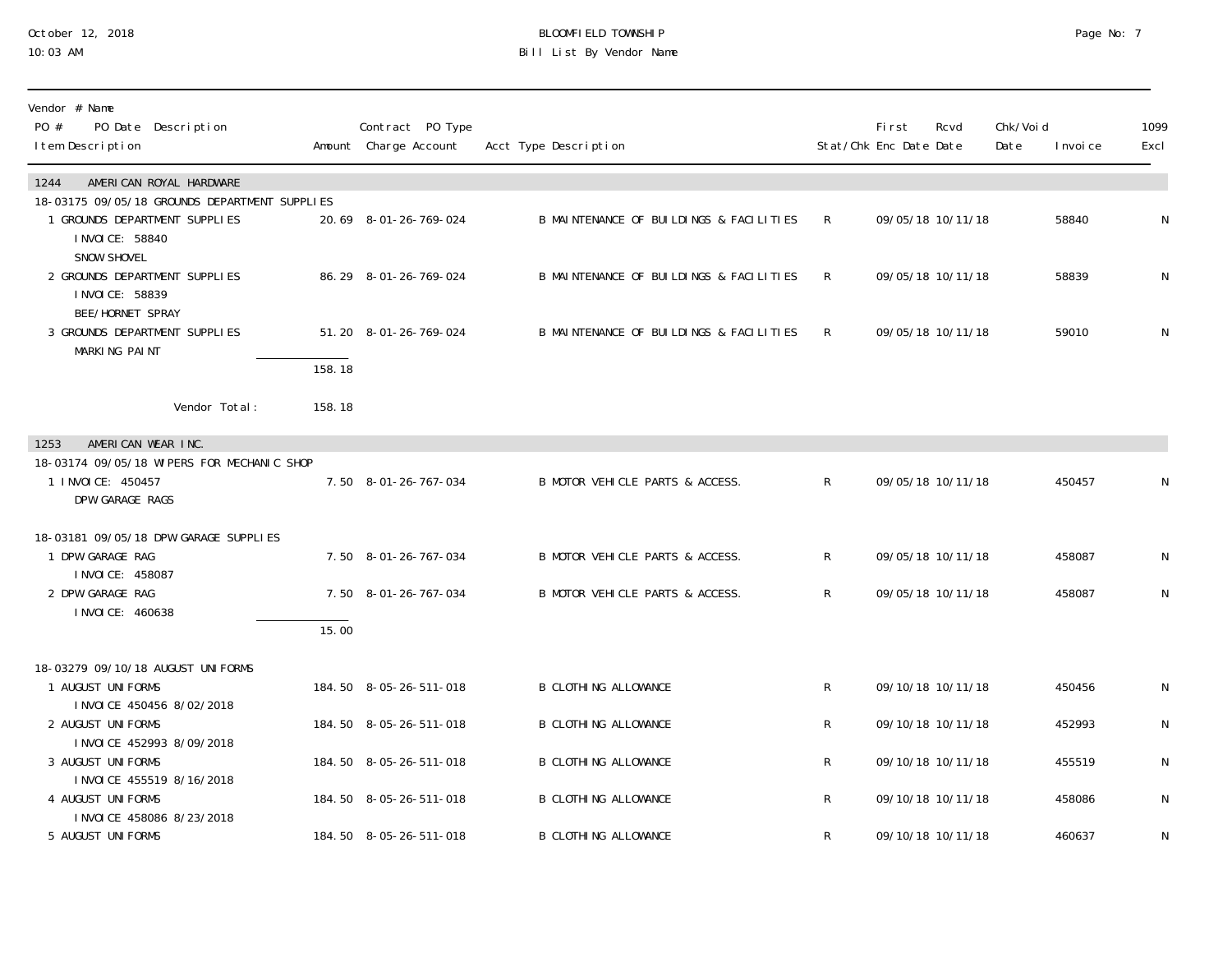#### October 12, 2018 BLOOMFIELD TOWNSHIP Page No: 8 10:03 AM Bill List By Vendor Name

| Vendor # Name<br>PO #<br>PO Date Description<br>I tem Description                                                                                        |           | Contract PO Type<br>Amount Charge Account | Acct Type Description                        |              | <b>First</b><br>Stat/Chk Enc Date Date | Rcvd              | Chk/Voi d<br>Date | I nvoi ce | 1099<br>Excl |
|----------------------------------------------------------------------------------------------------------------------------------------------------------|-----------|-------------------------------------------|----------------------------------------------|--------------|----------------------------------------|-------------------|-------------------|-----------|--------------|
| AMERICAN WEAR INC.<br>1253<br>18-03279 09/10/18 AUGUST UNIFORMS<br>I NVOI CE 460637 8/30/18                                                              | Continued | Continued                                 |                                              |              |                                        |                   |                   |           |              |
|                                                                                                                                                          | 922.50    |                                           |                                              |              |                                        |                   |                   |           |              |
| Vendor Total:                                                                                                                                            | 945.00    |                                           |                                              |              |                                        |                   |                   |           |              |
| ANDREA SCHNEIDER<br>47027<br>18-03289 09/11/18 REIMBURSEMENT CELL PHONE<br>1 REIMBURSEMENT<br>USE OF PERSONAL CELL PHONE FOR 6 MONTHS<br>FOR 2018        |           | 329.94 8-01-31-820-077                    | <b>B TELECOMMUNI CATIONS</b>                 | $\mathsf{R}$ |                                        | 09/11/18 10/11/18 |                   |           | N            |
| Vendor Total:                                                                                                                                            | 329.94    |                                           |                                              |              |                                        |                   |                   |           |              |
| ANDREW LIONETTI<br>29437<br>18-03470 09/24/18 PESTICIDE LICENSE RENEWAL<br>1 PESTI CI DE LI CENSE RENEWAL                                                |           | 80.00 8-01-27-794-042                     | <b>B EDUCATION &amp; TRAINING</b>            | $\mathsf{R}$ |                                        | 09/24/18 10/11/18 |                   |           | N            |
| Vendor Total:                                                                                                                                            | 80.00     |                                           |                                              |              |                                        |                   |                   |           |              |
| ANDREW WILLIAM JOHN KOLLAR,<br>27378<br>18-00701 03/01/18 PROFESSIONAL SERVICES<br>5 PROFESSIONAL SERVICES<br>I NVOI CE #2018-0029<br>PROJECT #170028-NJ |           | B<br>270.30 C-04-55-713-947               | B IMPROVEMENTS MUNICIPAL BUILDING & GROUND R |              |                                        | 03/01/18 10/11/18 |                   | 2018-0043 | N            |
| ESTIMATE #4                                                                                                                                              |           |                                           |                                              |              |                                        |                   |                   |           |              |
| ARCHI TECTURAL SERVICES FOR THE COLLINS<br><b>HOUSE</b>                                                                                                  |           |                                           |                                              |              |                                        |                   |                   |           |              |
| <b>REI MBURSABLES</b>                                                                                                                                    |           |                                           |                                              |              |                                        |                   |                   |           |              |
| (DO NOT MAIL)                                                                                                                                            |           |                                           |                                              |              |                                        |                   |                   |           |              |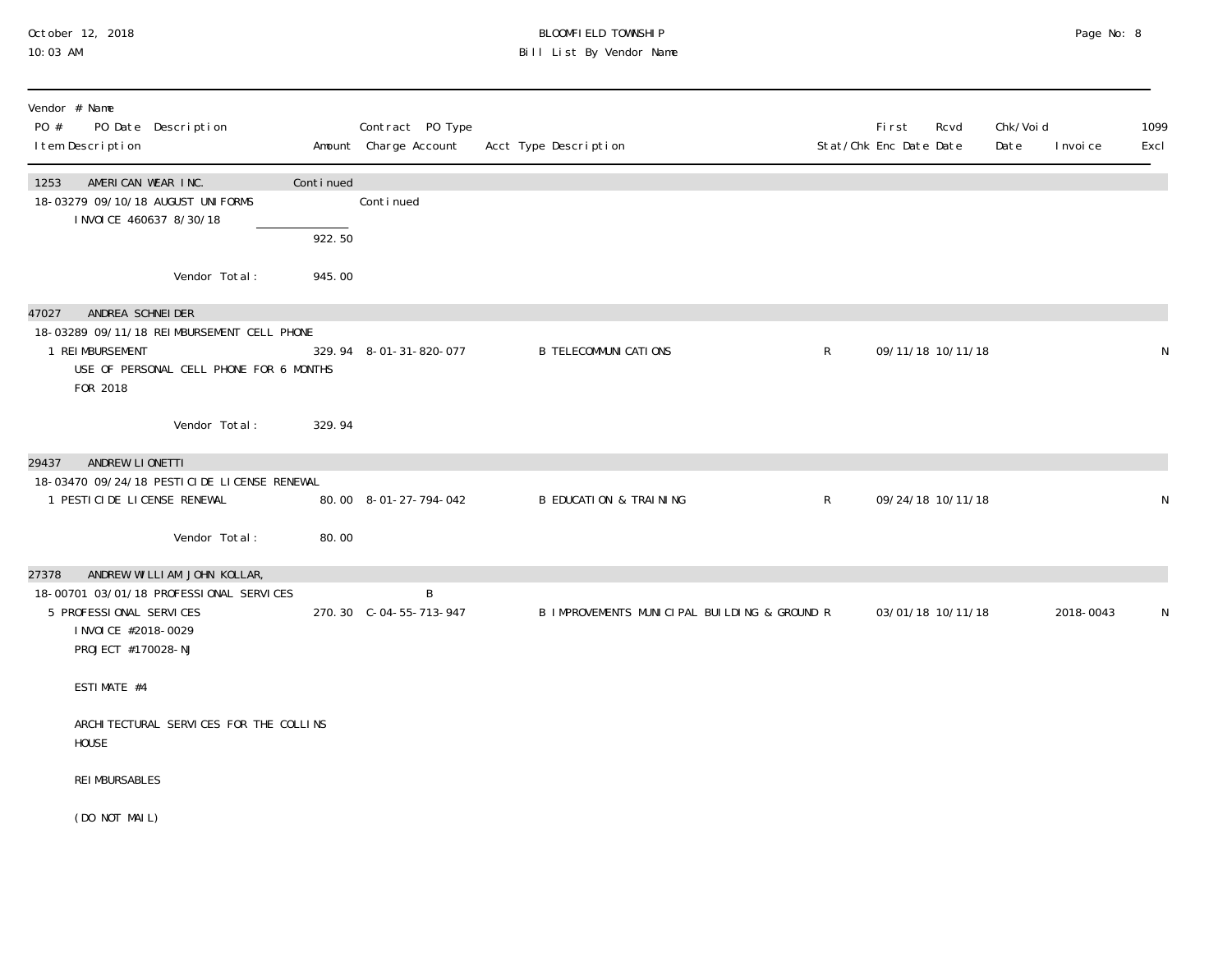#### October 12, 2018 BLOOMFIELD TOWNSHIP Page No: 9 10:03 AM Bill List By Vendor Name

| Vendor # Name<br>PO #<br>I tem Description | PO Date Description                                                                                                                                        |           | Contract PO Type<br>Amount Charge Account | Acct Type Description              |              | First<br>Stat/Chk Enc Date Date | Rcvd              | Chk/Voi d<br>Date | I nvoi ce         | 1099<br>Excl |
|--------------------------------------------|------------------------------------------------------------------------------------------------------------------------------------------------------------|-----------|-------------------------------------------|------------------------------------|--------------|---------------------------------|-------------------|-------------------|-------------------|--------------|
| 27378<br>NO. 5                             | ANDREW WILLIAM JOHN KOLLAR,<br>18-00701 03/01/18 PROFESSIONAL SERVICES                                                                                     | Continued | Continued                                 |                                    |              |                                 |                   |                   |                   |              |
|                                            | Vendor Total:                                                                                                                                              | 270.30    |                                           |                                    |              |                                 |                   |                   |                   |              |
| 1297<br>1 EMERGENCY EXAM<br>DOS 8/19/18    | ANIMAL EMERGENCY & REFERRAL AS<br>18-03320 09/12/18 EMERGENCY EXAM 9/3/18                                                                                  |           | 566.61 D-03-20-853-028                    | B CONSULTANT & PROFESSIONAL SERV   | $\mathsf{R}$ |                                 | 09/12/18 10/11/18 |                   |                   | N            |
| INV#1332542                                |                                                                                                                                                            |           |                                           |                                    |              |                                 |                   |                   |                   |              |
| ACCT#70310                                 |                                                                                                                                                            |           |                                           |                                    |              |                                 |                   |                   |                   |              |
|                                            | Vendor Total:                                                                                                                                              | 566.61    |                                           |                                    |              |                                 |                   |                   |                   |              |
| 1375                                       | APEX PEST CONTROL OF N.J., INC<br>18-03202 09/05/18 MONTHLY PEST CONTROL-TOWN BLDG<br>1 MONTHLY PEST CONTROL-TOWN BLDG<br>MONTHLY PEST CONTROL - JULY 2018 |           | 130.00 8-01-26-772-024                    | B CLEAN. &MAIN. OF BLDG'S & FACIL. | $\mathsf{R}$ |                                 | 09/05/18 10/11/18 |                   | 1003BL/BM 00718 N |              |
| TI CKET #186638                            | I NVOI CE #1003BL00718<br>LAW ENFORCEMENT BUILDING                                                                                                         | \$75.00   |                                           |                                    |              |                                 |                   |                   |                   |              |
| TI CKET #186637                            | I NVOI CE #1003BM00718<br>MUNICIPAL BUILDING                                                                                                               | \$55.00   |                                           |                                    |              |                                 |                   |                   |                   |              |
| TOTAL DUE:                                 |                                                                                                                                                            | \$130.00  |                                           |                                    |              |                                 |                   |                   |                   |              |
| ROOM 105                                   | 18-03203 09/05/18 PEST CONTROL - LEB<br>1 PEST CONTROL - MUNICIPAL BLDG<br>ANT/KNAT CONTROL - MUNICIPAL BUILDING -                                         |           | 100.00 8-01-26-772-024                    | B CLEAN. &MAIN. OF BLDG'S & FACIL. | $\mathsf{R}$ |                                 | 09/05/18 10/11/18 |                   | 187019            | $\mathsf N$  |
| TI CKET #187019                            |                                                                                                                                                            |           |                                           |                                    |              |                                 |                   |                   |                   |              |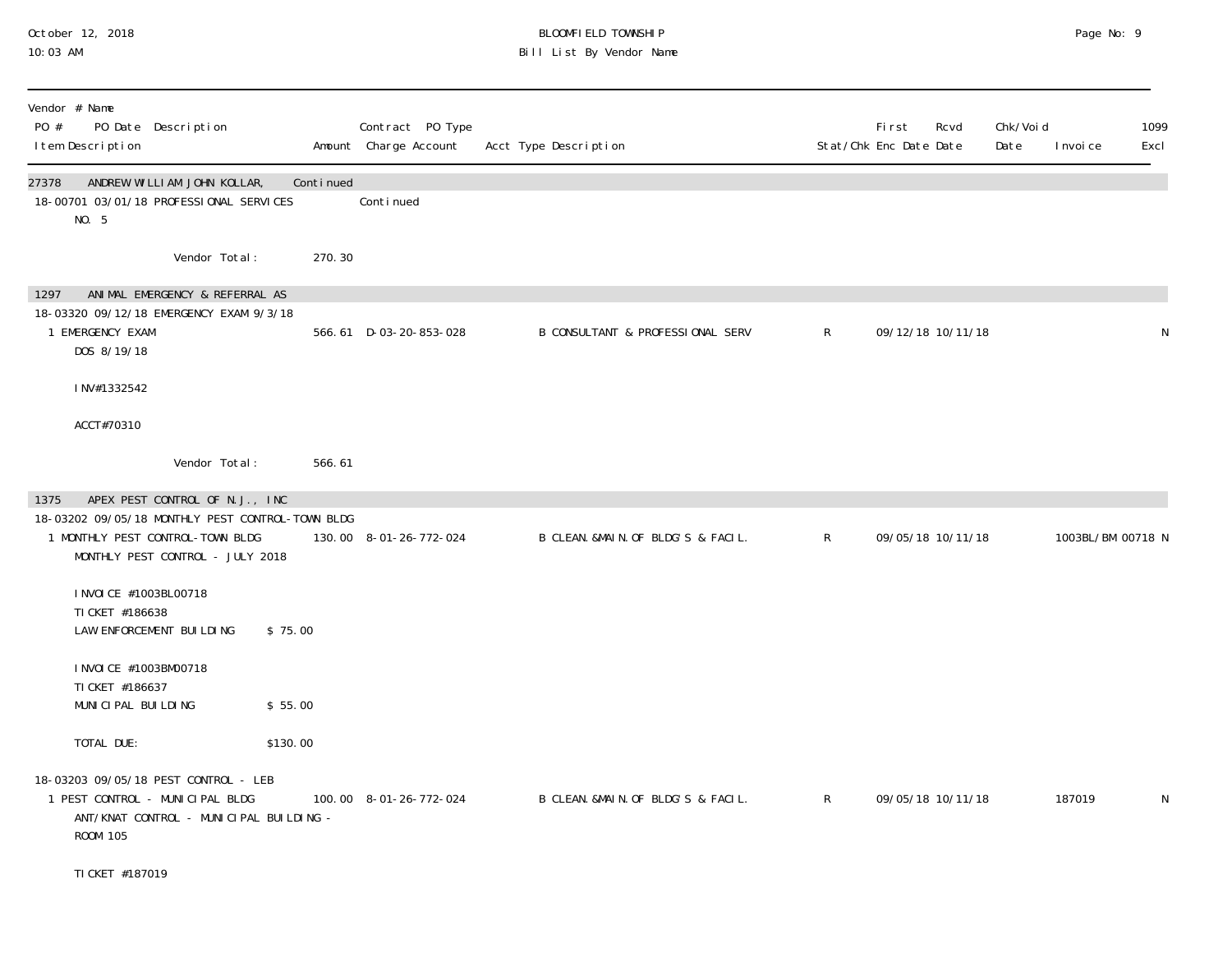# October 12, 2018 BLOOMFIELD TOWNSHIP Page No: 10 Bill List By Vendor Name

| Vendor # Name<br>PO #<br>PO Date Description<br>I tem Description                                                  | Contract PO Type<br>Amount Charge Account | Acct Type Description               |                | <b>First</b><br>Rcvd<br>Stat/Chk Enc Date Date | Chk/Voi d<br>Date | I nvoi ce | 1099<br>Excl |
|--------------------------------------------------------------------------------------------------------------------|-------------------------------------------|-------------------------------------|----------------|------------------------------------------------|-------------------|-----------|--------------|
| APEX PEST CONTROL OF N.J., INC Continued<br>1375<br>18-03203 09/05/18 PEST CONTROL - LEB<br>JOB DATE: JULY 6, 2018 | Continued                                 |                                     |                |                                                |                   |           |              |
| 18-03312 09/11/18 PEST CONTROL - LEB<br>1 PEST CONTROL - LEB                                                       | 90.00 8-01-26-772-024                     | B CLEAN. &MAIN. OF BLDG'S & FACIL.  | $\mathsf{R}^-$ | 09/11/18 10/11/18                              |                   |           | $\mathsf N$  |
| TI CKET #187341<br>JOB DATE: 8/17/18                                                                               |                                           |                                     |                |                                                |                   |           |              |
| KNAT CONTROL/FRUIT FLIES - DETECTIVE<br>BUREAU, FIRST FLOOR OF THE LAW<br>ENFORCMENT BUILDING                      |                                           |                                     |                |                                                |                   |           |              |
| 18-03313 09/11/18 PEST CONTROL - MUNICIPAL BLDG.<br>1 PEST CONTROL - MUNICIPAL BLDG.                               | 100.00 8-01-26-772-024                    | B CLEAN. & MAIN. OF BLDG'S & FACIL. | $\mathsf{R}$   | 09/11/18 10/11/18                              |                   | 187482    | N            |
| MICE CONTROL IN THE MUNICIPAL BUILDING                                                                             |                                           |                                     |                |                                                |                   |           |              |
| HUMAN SERVICES-ROOM 213 - TICKET #187482<br>CLERK'S OFFICE-ROOM 214 - TICKET #187658                               |                                           |                                     |                |                                                |                   |           |              |
| 18-03383 09/17/18 MONTHLY PEST CONTROL-TOWN BLDG<br>1 MONTHLY PEST CONTROL-TOWN BLDG                               | 130.00 8-01-26-772-024                    | B CLEAN. &MAIN. OF BLDG'S & FACIL.  | $\mathsf{R}$   | 09/17/18 10/11/18                              |                   |           | N            |

MONTHLY PEST CONTROL - AUGUST 2018

INVOICE #1003BL00817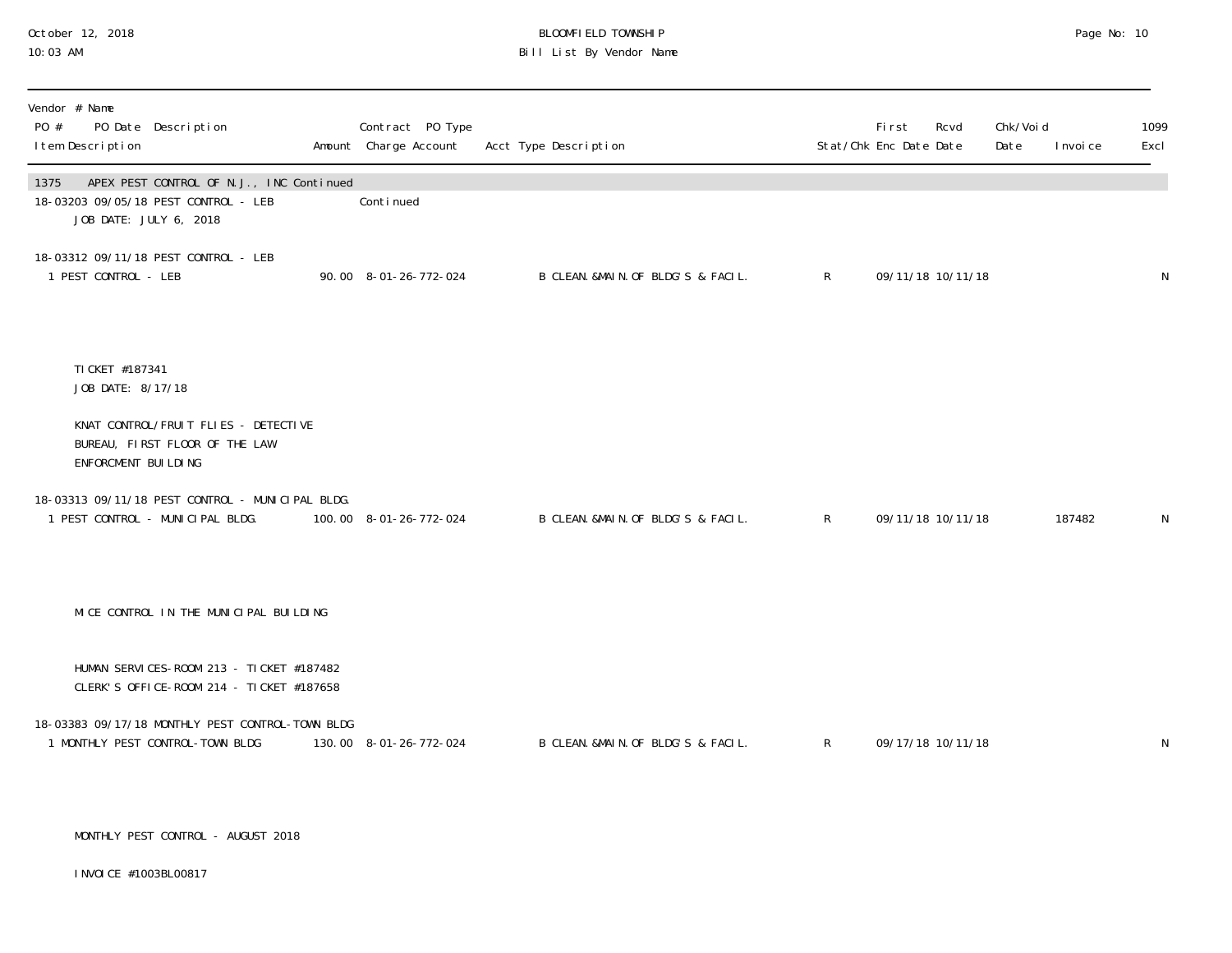## October 12, 2018 BLOOMFIELD TOWNSHIP Page No: 11 10:03 AM Bill List By Vendor Name

| Vendor # Name<br>PO #<br>PO Date Description<br>I tem Description                                                                 |          | Contract PO Type<br>Amount Charge Account | Acct Type Description         |              | First<br>Rcvd<br>Stat/Chk Enc Date Date | Chk/Voi d<br>Date | 1099<br>I nvoi ce<br>Excl |
|-----------------------------------------------------------------------------------------------------------------------------------|----------|-------------------------------------------|-------------------------------|--------------|-----------------------------------------|-------------------|---------------------------|
| APEX PEST CONTROL OF N.J., INC Continued<br>1375<br>18-03383 09/17/18 MONTHLY PEST CONTROL-TOWN BLDG Continued<br>TI CKET #187416 |          |                                           |                               |              |                                         |                   |                           |
| LAW ENFORCEMENT BUILDING                                                                                                          | \$75.00  |                                           |                               |              |                                         |                   |                           |
| I NVOI CE #1003BM00818<br>TI CKET #187417                                                                                         |          |                                           |                               |              |                                         |                   |                           |
| MUNICIPAL BUILDING                                                                                                                | \$55.00  |                                           |                               |              |                                         |                   |                           |
| TOTAL DUE:                                                                                                                        | \$130.00 |                                           |                               |              |                                         |                   |                           |
| Vendor Total:                                                                                                                     | 550.00   |                                           |                               |              |                                         |                   |                           |
| ARCTIC FALLS<br>1818                                                                                                              |          |                                           |                               |              |                                         |                   |                           |
| 18-03184 09/05/18 SUMMER FEEDING PROGRAM<br>1 SUMMER FEEDING PROGRAM<br>BLOOMFIELD LIBRARY<br>90 BROAD STREET<br>BLOOMFIELD NJ    |          | 38.40 G-02-40-390-004                     | B 2019 CHILD LEAD GRANT       | R            | 09/05/18 10/11/18                       |                   | 674861<br>N               |
| 6 BOTTLES OF WATER                                                                                                                |          |                                           |                               |              |                                         |                   |                           |
| 18-03198 09/05/18 WATER FOR DPW OFFICES                                                                                           |          |                                           |                               |              |                                         |                   |                           |
| 1 WATER FOR DPW OFFICES<br>I NVOI CE: 171259                                                                                      |          | 53.34 8-01-26-767-058                     | B OTHER EQUI PMENT & SUPPLIES | $\mathsf{R}$ | 09/05/18 10/11/18                       |                   | 171259<br>N               |
| 18-03199 09/05/18 WATER DELIVERY AUG 18                                                                                           |          |                                           |                               |              |                                         |                   |                           |
| 1 WATER<br><b>RM 200</b>                                                                                                          |          | 6.40 8-01-27-785-036                      | <b>B OFFICE SUPPLIES</b>      | R            | 09/05/18 10/11/18                       |                   | 171264<br>N               |
| 2 WATER                                                                                                                           |          | 19.20 8-01-27-785-036                     | <b>B OFFICE SUPPLIES</b>      | R            | 09/05/18 10/11/18                       |                   | 171265<br>N               |
| RM 213<br>3 WATER                                                                                                                 |          | 13.80 8-01-27-785-036                     | <b>B OFFICE SUPPLIES</b>      | $\mathsf R$  | 09/05/18 10/11/18                       |                   | 171263<br>N               |
| <b>RM 111</b>                                                                                                                     | 39.40    |                                           |                               |              |                                         |                   |                           |
| 18-03234 09/06/18 WATER DELIVERY<br>1 WATER DELIVERY<br>ACCOUNT NUMBER 112873                                                     |          | 16.01 8-01-20-701-036                     | <b>B OFFICE SUPPLIES</b>      | $\mathsf{R}$ | 09/06/18 10/11/18                       |                   | 170954<br>N               |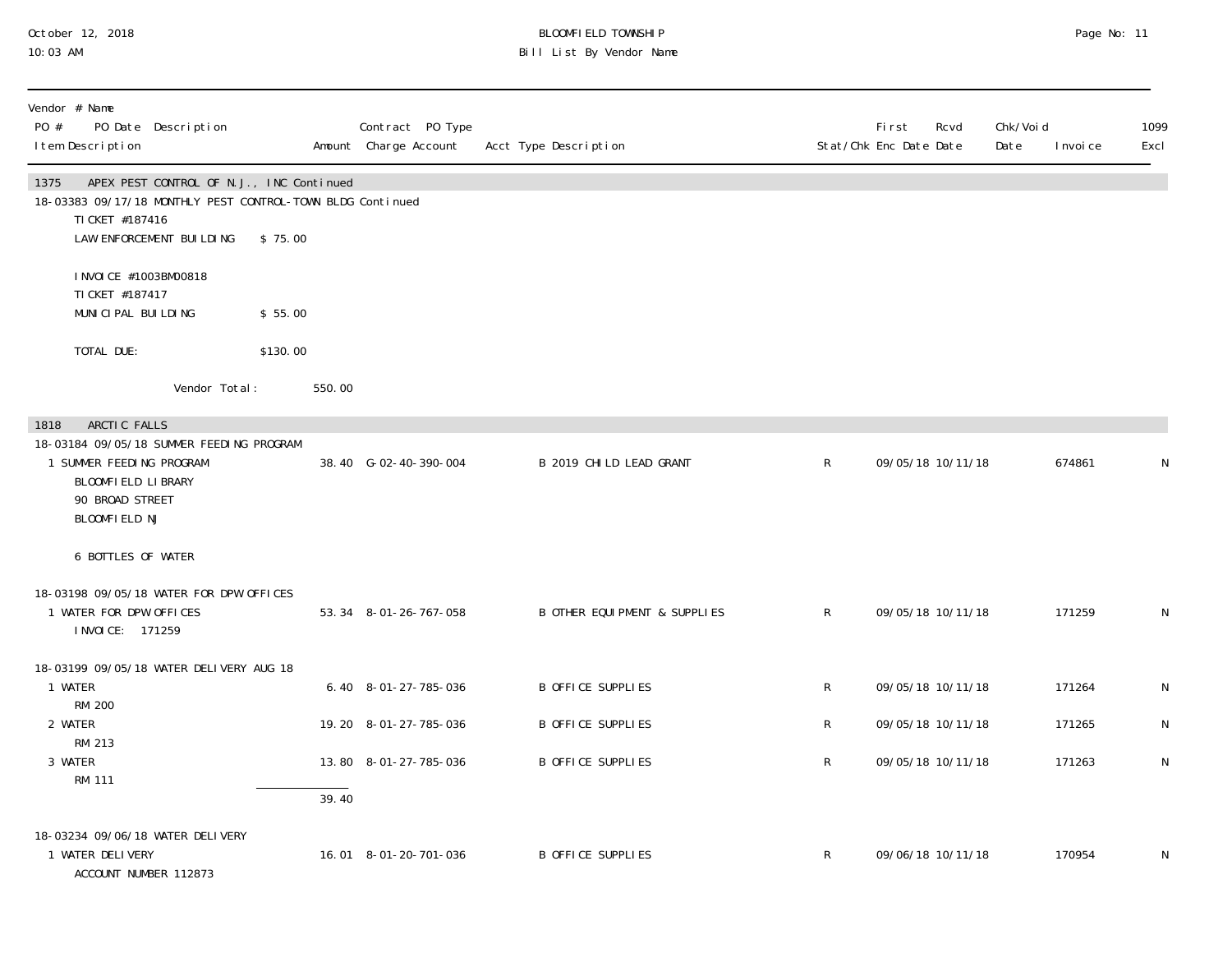## October 12, 2018 BLOOMFIELD TOWNSHIP Page No: 12 10:03 AM Bill List By Vendor Name

| Vendor # Name<br>PO #<br>PO Date Description<br>I tem Description                                                    |           | Contract PO Type<br>Amount Charge Account | Acct Type Description              |              | Fi rst<br>Stat/Chk Enc Date Date | Rcvd              | Chk/Voi d<br>Date | I nvoi ce | 1099<br>Excl |
|----------------------------------------------------------------------------------------------------------------------|-----------|-------------------------------------------|------------------------------------|--------------|----------------------------------|-------------------|-------------------|-----------|--------------|
| ARCTIC FALLS<br>1818<br>18-03234 09/06/18 WATER DELIVERY<br>WATER DELIVERY FOR ADMIN/MAYORS OFFICE                   | Continued | Conti nued                                |                                    |              |                                  |                   |                   |           |              |
| 18-03326 09/12/18 MONTHLY RENTAL FEE SEP 18<br>1 MONTHLY RENTAL FEE                                                  |           | 8.46 8-01-27-785-036                      | B OFFICE SUPPLIES                  | $\mathsf{R}$ |                                  | 09/12/18 10/11/18 |                   | 112965    | N            |
| 18-03371 09/13/18 BPA WATER DELIVERY - 9/12/18<br>1 BPA WATER DELIVERY - 9/12/18<br>INV #: 171649                    |           | 22.41 8-07-20-512-036                     | B OFFICE SUPPLIES                  | $\mathsf{R}$ |                                  | 09/13/18 10/11/18 |                   | 171649    | N            |
| 18-03393 09/18/18 WATER TAX AND FINANCE<br>1 4 BOTTLES WATER<br>WATER FINANCE<br>I NVOI CE #171856                   |           | 27.74 8-01-20-708-036                     | B OFFICE SUPPLIES                  | $\mathsf{R}$ |                                  | 09/18/18 10/11/18 |                   | 171856    | N            |
| Vendor Total:                                                                                                        | 205.76    |                                           |                                    |              |                                  |                   |                   |           |              |
| ARROW ELEVATOR, INC.<br>1703<br>18-00876 03/13/18 ELEVATOR MAINTENANCE<br>11 ELEVATOR MAINTENANCE                    |           | B<br>390.00 8-01-26-772-024               | B CLEAN. &MAIN. OF BLDG'S & FACIL. | $\mathsf{R}$ |                                  | 03/13/18 10/11/18 |                   | 85646     | N            |
| I NVOI CE #85646                                                                                                     |           |                                           |                                    |              |                                  |                   |                   |           |              |
| ELEVATOR MAINTENANCE FOR THE MONTH OF<br>OCTOBER 2018                                                                |           |                                           |                                    |              |                                  |                   |                   |           |              |
| NO. 11                                                                                                               |           |                                           |                                    |              |                                  |                   |                   |           |              |
| Vendor Total:                                                                                                        | 390.00    |                                           |                                    |              |                                  |                   |                   |           |              |
| ASSOCIATION OF MUNICIPAL<br>1791<br>18-03584 10/01/18 2018 MUNICIPAL ASSESSOR DUES<br>1 2018 MUNICIPAL ASSESSOR DUES |           | 250.00 8-01-20-710-044                    | B PROFESSIONAL ASSOCIATION DUES    | $\mathsf R$  |                                  | 10/01/18 10/11/18 |                   |           | ${\sf N}$    |

STATE DUES - REGULAR - \$125.00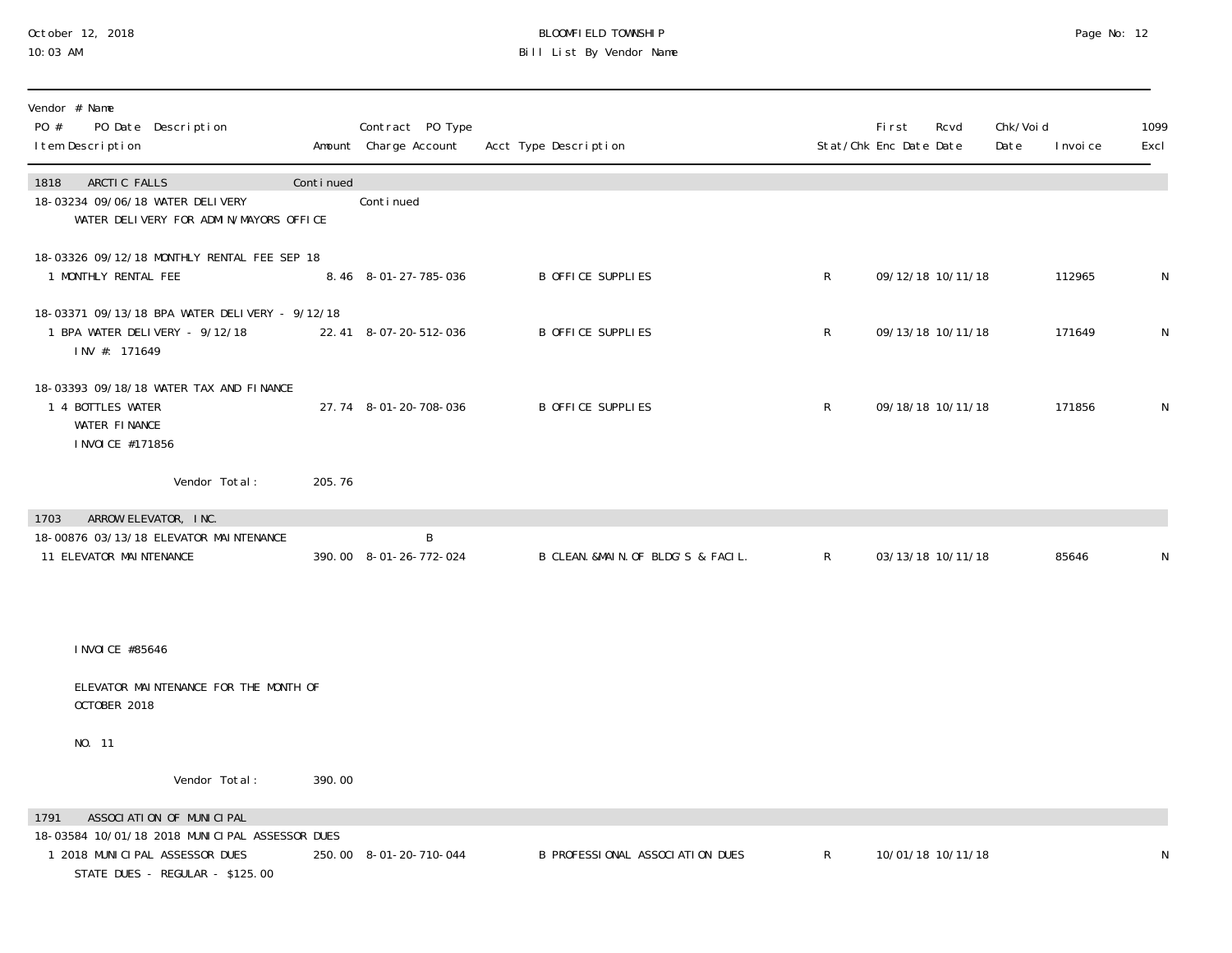#### October 12, 2018 BLOOMFIELD TOWNSHIP Page No: 13 10:03 AM Bill List By Vendor Name

| Vendor # Name<br>PO #<br>PO Date Description<br>I tem Description                                                                                   |           | Contract PO Type<br>Amount Charge Account | Acct Type Description                        |              | <b>First</b><br>Rcvd<br>Stat/Chk Enc Date Date | Chk/Voi d<br>Date | 1099<br>Excl<br>I nvoi ce |
|-----------------------------------------------------------------------------------------------------------------------------------------------------|-----------|-------------------------------------------|----------------------------------------------|--------------|------------------------------------------------|-------------------|---------------------------|
| ASSOCIATION OF MUNICIPAL<br>1791<br>18-03584 10/01/18 2018 MUNICIPAL ASSESSOR DUES<br>COUNTY DUES - REGULAR - \$125.00                              | Continued | Continued                                 |                                              |              |                                                |                   |                           |
|                                                                                                                                                     | \$250.00  |                                           |                                              |              |                                                |                   |                           |
| <b>REGULAR MEMBERS</b>                                                                                                                              |           |                                           |                                              |              |                                                |                   |                           |
| ASSESSOR AND STAFF W/CTA                                                                                                                            |           |                                           |                                              |              |                                                |                   |                           |
| Vendor Total:                                                                                                                                       | 250.00    |                                           |                                              |              |                                                |                   |                           |
| ATTMOOO5 AT & T MOBILITY LLC<br>18-03567 10/01/18 PD-AT&T MOBILITY MONTHLY BILL<br>1 PD-AT&T MOBILITY MONTHLY BILL<br>PD-AT&T MOBILITY MONTHLY BILL |           | 2, 977. 52 8-01-20-707-024                | B POLICE COMPUTER MAINT. & SUPPOR            | $\mathsf{R}$ | 10/01/18 10/10/18                              |                   | X09192018<br>N            |
| 8/12/18-9/11/18<br>\$2977.52                                                                                                                        |           |                                           |                                              |              |                                                |                   |                           |
| Vendor Total:                                                                                                                                       | 2,977.52  |                                           |                                              |              |                                                |                   |                           |
| ATLANTIC COAST ALARM SYSTEMS<br>1898<br>18-03160 08/31/18 UPGRADES-LAW ENFORCEMENT BLDG.<br>1 UPGRADES-LAW ENFORCEMENT BLDG.                        |           | 479.00 C-04-55-713-947                    | B IMPROVEMENTS MUNICIPAL BUILDING & GROUND R |              | 08/31/18 10/11/18                              |                   | 012911<br>N               |
| I NVOI CE #012911<br>CUSTOMER #1247                                                                                                                 |           |                                           |                                              |              |                                                |                   |                           |
| INSTALLE NEW VIDEO SECURITY SYSTEM FOR<br>THE LAW ENFORCMENT BUILDING                                                                               |           |                                           |                                              |              |                                                |                   |                           |
| Vendor Total:                                                                                                                                       | 479.00    |                                           |                                              |              |                                                |                   |                           |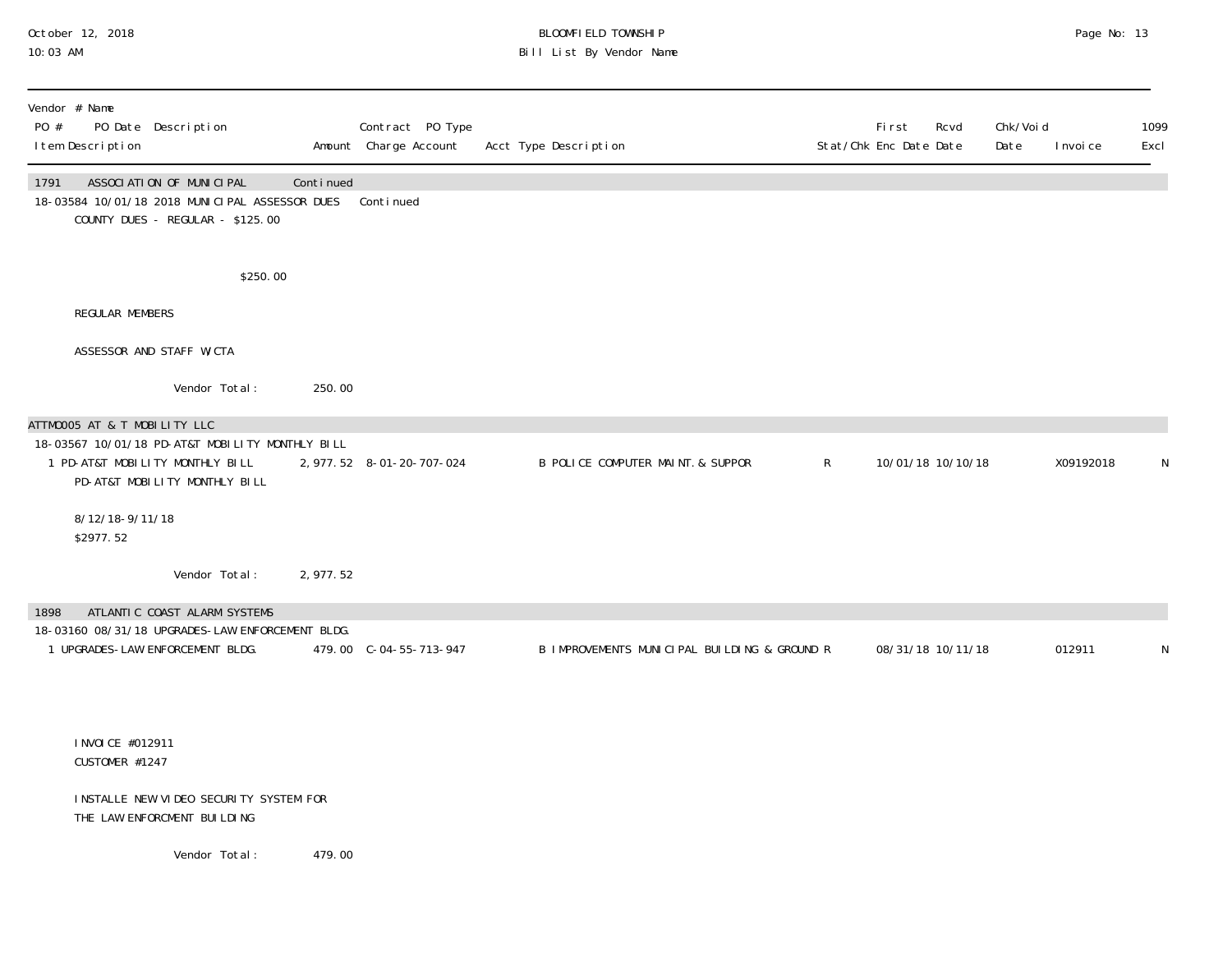## October 12, 2018 BLOOMFIELD TOWNSHIP Page No: 14 10:03 AM Bill List By Vendor Name

| Vendor # Name<br>PO #<br>PO Date Description<br>I tem Description                                                           |            | Contract PO Type<br>Amount Charge Account | Acct Type Description              |              | <b>First</b><br>Stat/Chk Enc Date Date | Rcvd | Chk/Voi d<br>Date | 1099<br>I nvoi ce<br>Excl |
|-----------------------------------------------------------------------------------------------------------------------------|------------|-------------------------------------------|------------------------------------|--------------|----------------------------------------|------|-------------------|---------------------------|
| 1901<br>ATLANTIC UNIFORM CO., INC<br>18-03283 09/10/18 SLEO UNIFORMS<br>1 SLEO UNI FORMS<br><b>PALERMO</b><br>INV#A48270    |            | 611.93 8-01-25-745-030                    | <b>B MATERIALS &amp; SUPPLIES</b>  | $\mathsf{R}$ | 09/10/18 10/11/18                      |      |                   | N                         |
| TEDESCO<br>INV#A48333                                                                                                       |            |                                           |                                    |              |                                        |      |                   |                           |
| D' ALESSIO<br>INV#A48758                                                                                                    |            |                                           |                                    |              |                                        |      |                   |                           |
| 18-03284 09/10/18 FLEET MANAGEMENT UNIFORM<br>1 FLEET MANAGEMENT UNIFORM<br><b>CARUSO</b><br>INV#A48833                     |            | 67.80 8-01-25-745-030                     | <b>B MATERIALS &amp; SUPPLIES</b>  | $\mathsf{R}$ | 09/10/18 10/11/18                      |      | A48833            | ${\sf N}$                 |
| 18-03285 09/10/18 ERT UNIFORMS<br>1 ERT UNIFORMS<br>GREY<br>INV#A50306                                                      |            | 429.70 8-01-25-745-030                    | <b>B MATERIALS &amp; SUPPLIES</b>  | $\mathsf R$  | 09/10/18 10/11/18                      |      | A05254            | N                         |
| RI VERA<br>INV#A50254                                                                                                       |            |                                           |                                    |              |                                        |      |                   |                           |
| Vendor Total:                                                                                                               | 1, 109. 43 |                                           |                                    |              |                                        |      |                   |                           |
| BALLY'S ATLANTIC CITY<br>2577                                                                                               |            |                                           |                                    |              |                                        |      |                   |                           |
| 18-03321 09/12/18 KAREN LORE 2018 CONFERENCE<br>1 KAREN LORE 2018 CONFERENCE<br>CHECK IN 11/13/2018<br>CHECK OUT 11/15/2018 |            | 310.96 8-01-27-794-042                    | <b>B EDUCATION &amp; TRAINING</b>  | $\mathsf R$  | 09/12/18 10/11/18                      |      |                   | ${\sf N}$                 |
| Vendor Total:                                                                                                               | 310.96     |                                           |                                    |              |                                        |      |                   |                           |
| BASIC REFRIGERATION ANDAC INC.<br>2689                                                                                      |            |                                           |                                    |              |                                        |      |                   |                           |
| 18-03304 09/11/18 MAINTENANCE AIR CONDITIONER<br>1 MAINTENANCE AIR CONDITIONER                                              |            | 925.00 8-01-26-772-024                    | B CLEAN. &MAIN. OF BLDG'S & FACIL. | R            | 09/11/18 10/11/18                      |      | 6699              | N                         |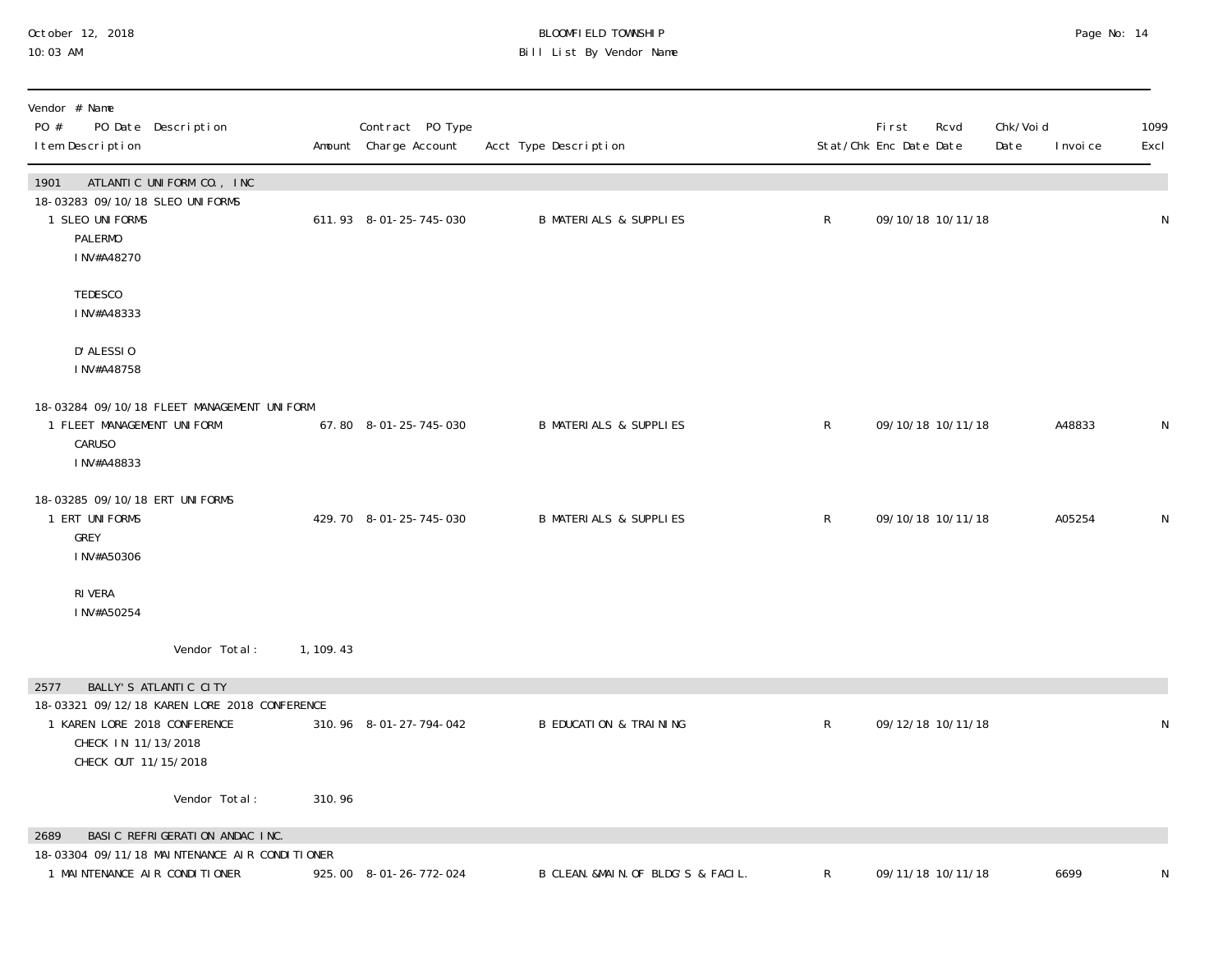#### October 12, 2018 BLOOMFIELD TOWNSHIP Page No: 15 10:03 AM Bill List By Vendor Name

| Vendor # Name<br>PO #<br>PO Date Description<br>I tem Description                                                    |             | Contract PO Type<br>Amount Charge Account | Acct Type Description              |              | First<br>Stat/Chk Enc Date Date | Chk/Voi d<br>Rcvd<br>Date | I nvoi ce | 1099<br>Excl |
|----------------------------------------------------------------------------------------------------------------------|-------------|-------------------------------------------|------------------------------------|--------------|---------------------------------|---------------------------|-----------|--------------|
| 2689<br>BASIC REFRIGERATION ANDAC INC. Continued<br>18-03304 09/11/18 MAINTENANCE AIR CONDITIONER<br>I NVOI CE #6699 |             | Continued                                 |                                    |              |                                 |                           |           |              |
| EMERGENCY MAINTENANCE OF THE MUNICIPAL<br>BUILDING AIR CONDITIONER.                                                  |             |                                           |                                    |              |                                 |                           |           |              |
| Vendor Total:                                                                                                        | 925.00      |                                           |                                    |              |                                 |                           |           |              |
| BCICA005 BCICAPITAL, INC.                                                                                            |             |                                           |                                    |              |                                 |                           |           |              |
| 18-03259 09/07/18 2018 VEHICLE PURCHASE<br>1 2018 VEHICLE PURCHASE<br>ACCOUNT: 1954813023                            |             | 79, 958. 52  8-01-25-745-051              | <b>B PURCHASE OF VEHICLES</b>      | $\mathsf{R}$ | 09/07/18 10/11/18               |                           | 5047      | N            |
| INV#5047                                                                                                             |             |                                           |                                    |              |                                 |                           |           |              |
| PMT 1 OF 3                                                                                                           |             |                                           |                                    |              |                                 |                           |           |              |
| Vendor Total:                                                                                                        | 79, 958. 52 |                                           |                                    |              |                                 |                           |           |              |
| BELLS SECURITY SALES INC.<br>3007                                                                                    |             |                                           |                                    |              |                                 |                           |           |              |
| 18-03360 09/13/18 ANIMAL SHELTER LOCKS<br>1 ANIMAL SHELTER LOCKS<br>QUOTE#146933-0                                   |             | 591.45 D-03-20-853-024                    | <b>B MAINTENANCE OF BUILDING</b>   | $\mathsf{R}$ | 09/13/18 10/11/18               |                           |           | N            |
| 18-03378 09/17/18 REPLACEMENT TRANSPONDER KEY<br>1 TOWN CAR KEY<br>QUOTE #146899-0                                   |             | 75.00 8-01-26-772-024                     | B CLEAN. &MAIN. OF BLDG'S & FACIL. | R            | 09/17/18 10/10/18               |                           | 147462-1  | N.           |
| I TEM #XXX TRANSPONDER KEY                                                                                           |             |                                           |                                    |              |                                 |                           |           |              |
| Vendor Total:                                                                                                        | 666.45      |                                           |                                    |              |                                 |                           |           |              |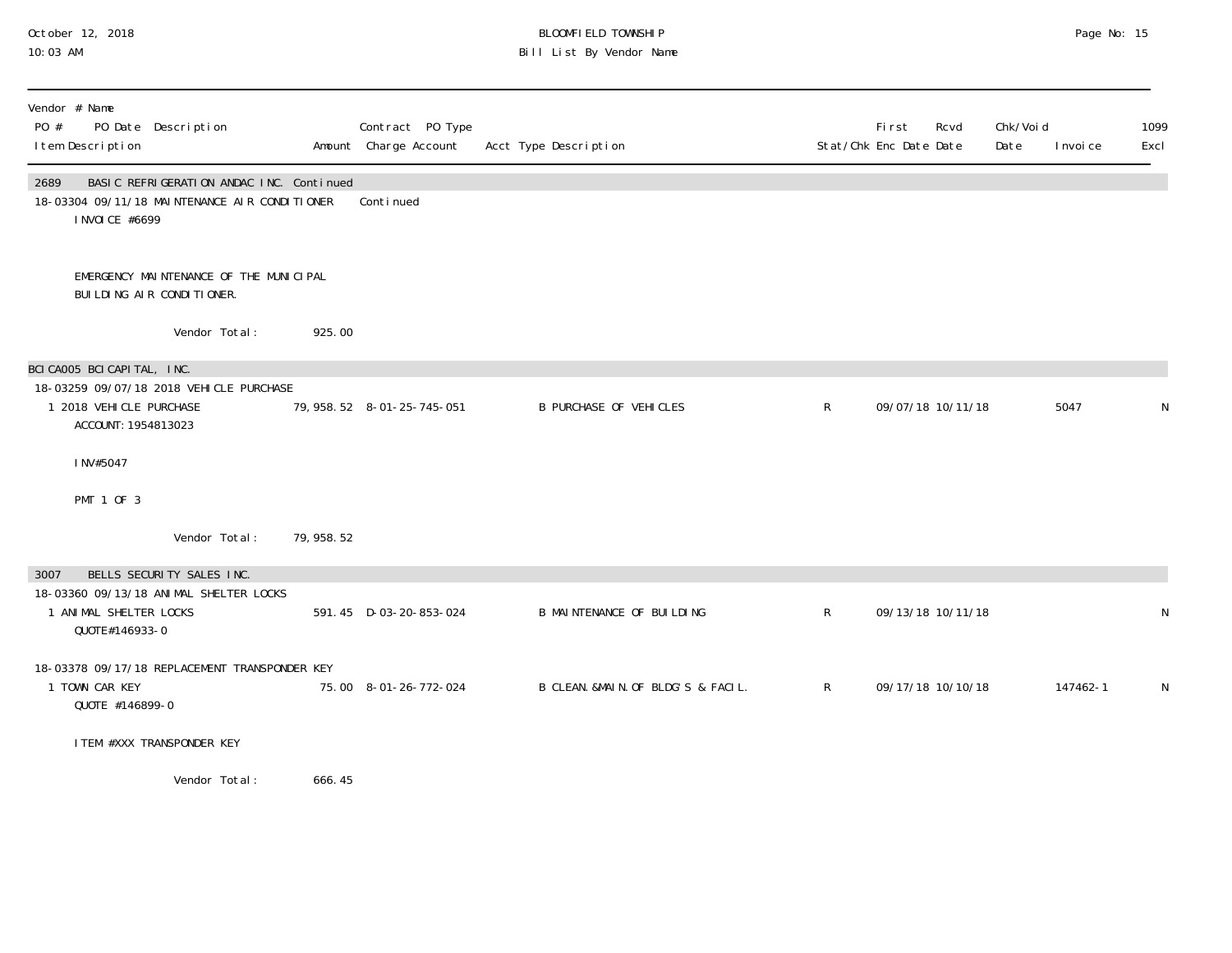#### October 12, 2018 BLOOMFIELD TOWNSHIP Page No: 16 10:03 AM Bill List By Vendor Name

| Vendor # Name<br>PO #<br>PO Date Description<br>I tem Description                 |             | Contract PO Type<br>Amount Charge Account | Acct Type Description                |                | First<br>Stat/Chk Enc Date Date | Rcvd              | Chk/Void<br>Date | I nvoi ce   | 1099<br>Excl |
|-----------------------------------------------------------------------------------|-------------|-------------------------------------------|--------------------------------------|----------------|---------------------------------|-------------------|------------------|-------------|--------------|
| BENECARD SERVICES, INC.<br>3030                                                   |             |                                           |                                      |                |                                 |                   |                  |             |              |
| 18-03602 10/02/18 SEPTEMBER 2018<br>1 SEPTEMBER 2018                              |             | 384, 237. 40 8-01-23-733-096              | <b>B PRESCRIPTION CARD</b>           | $\mathsf{R}^-$ |                                 | 10/02/18 10/11/18 |                  |             | N            |
| Vendor Total:                                                                     | 384, 237.40 |                                           |                                      |                |                                 |                   |                  |             |              |
| BEVAN, MOSCA & GIUDITTA, P.C.<br>3315                                             |             |                                           |                                      |                |                                 |                   |                  |             |              |
| 18-02336 06/27/18 Retainer for July to Dec 2018<br>4 September payment            |             | B<br>13, 333. 33 8-01-20-712-027          | <b>B LEGALS SERVICES</b>             | $\mathsf{R}^-$ |                                 | 06/27/18 10/11/18 |                  | <b>SEPT</b> | N            |
| 18-03471 09/24/18 MONTGOMERY ST LITIGATION                                        |             |                                           |                                      |                |                                 |                   |                  |             |              |
| 1 106-108 Montgomery                                                              |             | 1, 197. 45 8-01-20-712-027                | <b>B LEGALS SERVICES</b>             | R              |                                 | 09/24/18 10/11/18 |                  | 16155       | ${\sf N}$    |
| Vendor Total:                                                                     | 14,530.78   |                                           |                                      |                |                                 |                   |                  |             |              |
| BLINDS UNLIMITED. INC.<br>3787                                                    |             |                                           |                                      |                |                                 |                   |                  |             |              |
| 18-02950 08/16/18 BLINDS FOR CHIEF'S OFFICE<br>1 BLINDS FOR CHIEF'S OFFICE        |             | 370.00 8-01-25-752-024                    | B MAINT. OF BLDG'S & FACILITIES      | $\mathsf{R}$   |                                 | 08/16/18 10/11/18 |                  | 641201      | N            |
| 1 - 46 1/2 X 71   / B 2" WOOD BLIND<br>SIENNA 1685 NO HOLES 3" CLASSIC<br>VALANCE |             |                                           |                                      |                |                                 |                   |                  |             |              |
| 1 - 46 X 71 I/B 2" WOOD BLIND SIENNA<br>1685 NO HOLES 3" CLASSIC VALANCE          |             |                                           |                                      |                |                                 |                   |                  |             |              |
| INCLUDES INSTALLATION                                                             |             |                                           |                                      |                |                                 |                   |                  |             |              |
| Vendor Total:                                                                     | 370.00      |                                           |                                      |                |                                 |                   |                  |             |              |
| BLOOMFIELD CENTER ALLIANCE<br>3676                                                |             |                                           |                                      |                |                                 |                   |                  |             |              |
| 18-03137 08/31/18 FACADE REIMBURSEMENT<br>1 FACADE REIMBURSEMENT                  |             | 3,800.00 B-19-16-441-028                  | B CONSULTANT & PROFESSIONAL SERVICES | $\mathsf{R}$   |                                 | 08/31/18 10/11/18 |                  |             | N            |
| Vendor Total:                                                                     | 3,800.00    |                                           |                                      |                |                                 |                   |                  |             |              |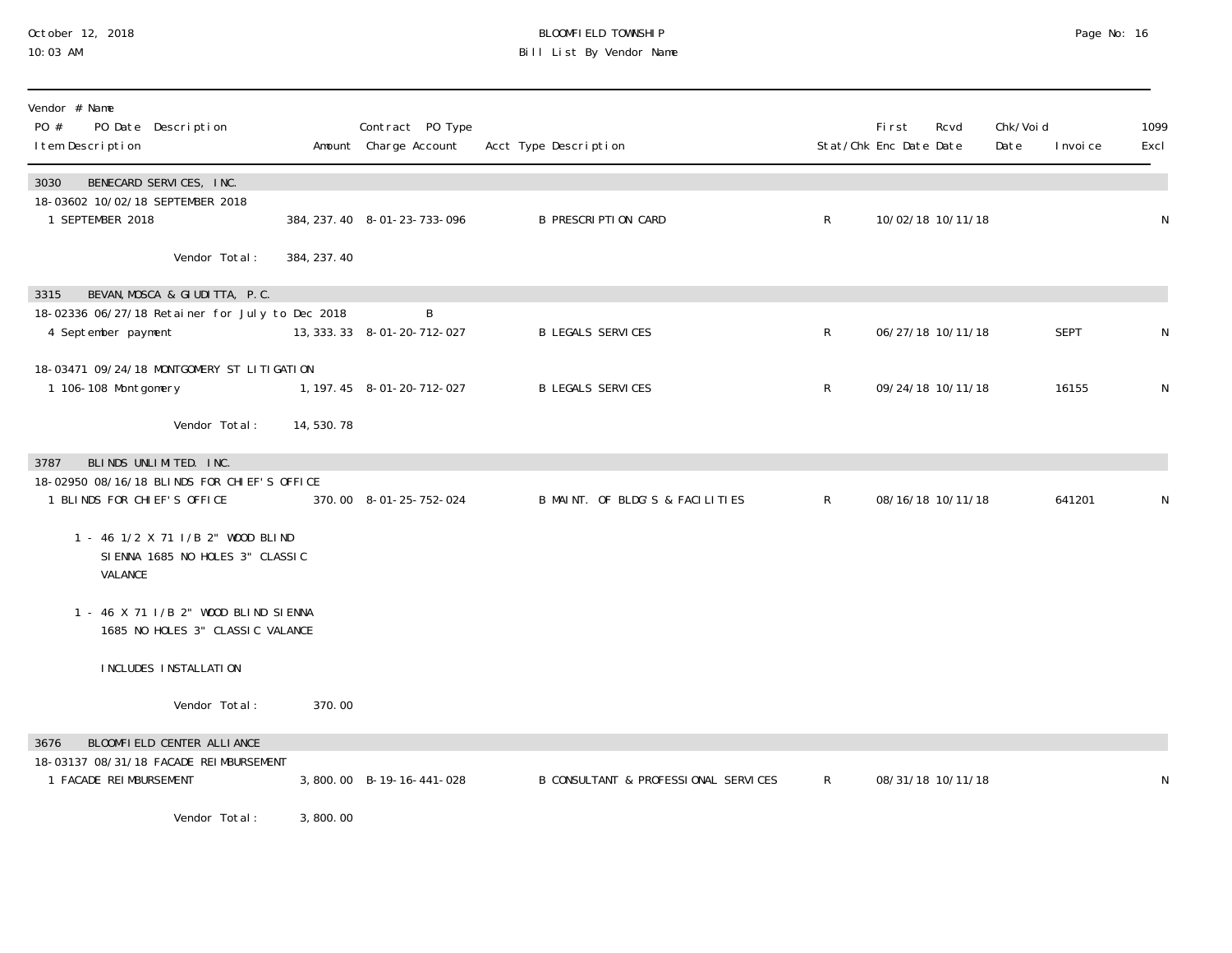#### October 12, 2018 BLOOMFIELD TOWNSHIP Page No: 17 10:03 AM Bill List By Vendor Name

| Vendor # Name<br>PO #<br>PO Date Description<br>I tem Description                                                                                           |            | Contract PO Type<br>Amount Charge Account | Acct Type Description                       |             | First<br>Stat/Chk Enc Date Date | Rcvd              | Chk/Void<br>Date | I nvoi ce | 1099<br>Excl |
|-------------------------------------------------------------------------------------------------------------------------------------------------------------|------------|-------------------------------------------|---------------------------------------------|-------------|---------------------------------|-------------------|------------------|-----------|--------------|
| 83845<br>BLOOMFIELD CENTER URB REN, LLC<br>18-03245 09/06/18 CAM CHGS/TAX ESTIMATE SEP 2018<br>1 CAM CHGS/TAX ESTIMATE SEP 2018<br>INV #: 233643            |            | 529.00 8-07-20-512-024                    | B CLEANING & MAINT. BUILDING & FACILITIES R |             |                                 | 09/06/18 10/11/18 |                  | 233643    | N            |
| *PLEASE RETURN REMITTANCE PORTION WHEN<br>MAILING IN CHECK PAYMENT                                                                                          |            |                                           |                                             |             |                                 |                   |                  |           |              |
| Vendor Total:                                                                                                                                               | 529.00     |                                           |                                             |             |                                 |                   |                  |           |              |
| BLOOMFIELD PEST CONTROL<br>3786                                                                                                                             |            |                                           |                                             |             |                                 |                   |                  |           |              |
| 18-03092 08/28/18 ROACH TREATMENT<br>1 I NVOI CE 39887<br>ROACH TREATMENT 245 BERKELEY AVE<br>SANI TARY SEWER                                               |            | 625.00 8-01-26-773-031                    | <b>B CHEMI CALS</b>                         | $\mathsf R$ |                                 | 08/28/18 10/11/18 |                  | 39887     | N            |
| 18-03192 09/05/18 INSECT SPRAY 230 GROVE<br>1 I NVOI CE: 39897<br>INSECT SPRAY AT 230 GROVE STREET<br>HORNETS NEST ON LAKEWOOD<br>HORNETS NEST ON HAWTHORNE |            | 495.00 8-01-26-776-029                    | <b>B OTHER CONTRACTUAL ITEMS</b>            | $\mathsf R$ |                                 | 09/05/18 10/11/18 |                  | 39897     | N            |
| Vendor Total:                                                                                                                                               | 1, 120.00  |                                           |                                             |             |                                 |                   |                  |           |              |
| BOARD OF EDUCATION<br>82375                                                                                                                                 |            |                                           |                                             |             |                                 |                   |                  |           |              |
| 18-03297 09/11/18 DEMAREST USE - HAUNTED TRAIL<br>1 DEMAREST USE - HAUNTED TRAIL<br>10/13/18                                                                |            | 545.00 R-14-20-854-030                    | <b>B MATERIALS &amp; SUPPLIES</b>           | $\mathsf R$ |                                 | 09/11/18 10/11/18 |                  |           | N            |
| 18-03531 09/27/18 NURSE SERVICE FOR SUMMER CAMP<br>1 NURSE SERVICE FOR SUMMER CAMP<br>2018                                                                  |            | 659.62 R-14-20-854-030                    | <b>B MATERIALS &amp; SUPPLIES</b>           | $\mathsf R$ |                                 | 09/27/18 10/11/18 |                  |           | N            |
| Vendor Total:                                                                                                                                               | 1, 204. 62 |                                           |                                             |             |                                 |                   |                  |           |              |
| BOMARK INSTRUMENTS, INC.<br>4002                                                                                                                            |            |                                           |                                             |             |                                 |                   |                  |           |              |
| 18-03008 08/21/18 CALIBRATION OF NOISE METER<br>1 CALIBRATION OF NOISE METER                                                                                |            | 295.00 8-01-27-785-053                    | <b>B OFFICE EQUIPMENT</b>                   | R           |                                 | 08/21/18 10/11/18 |                  | 25402     | N            |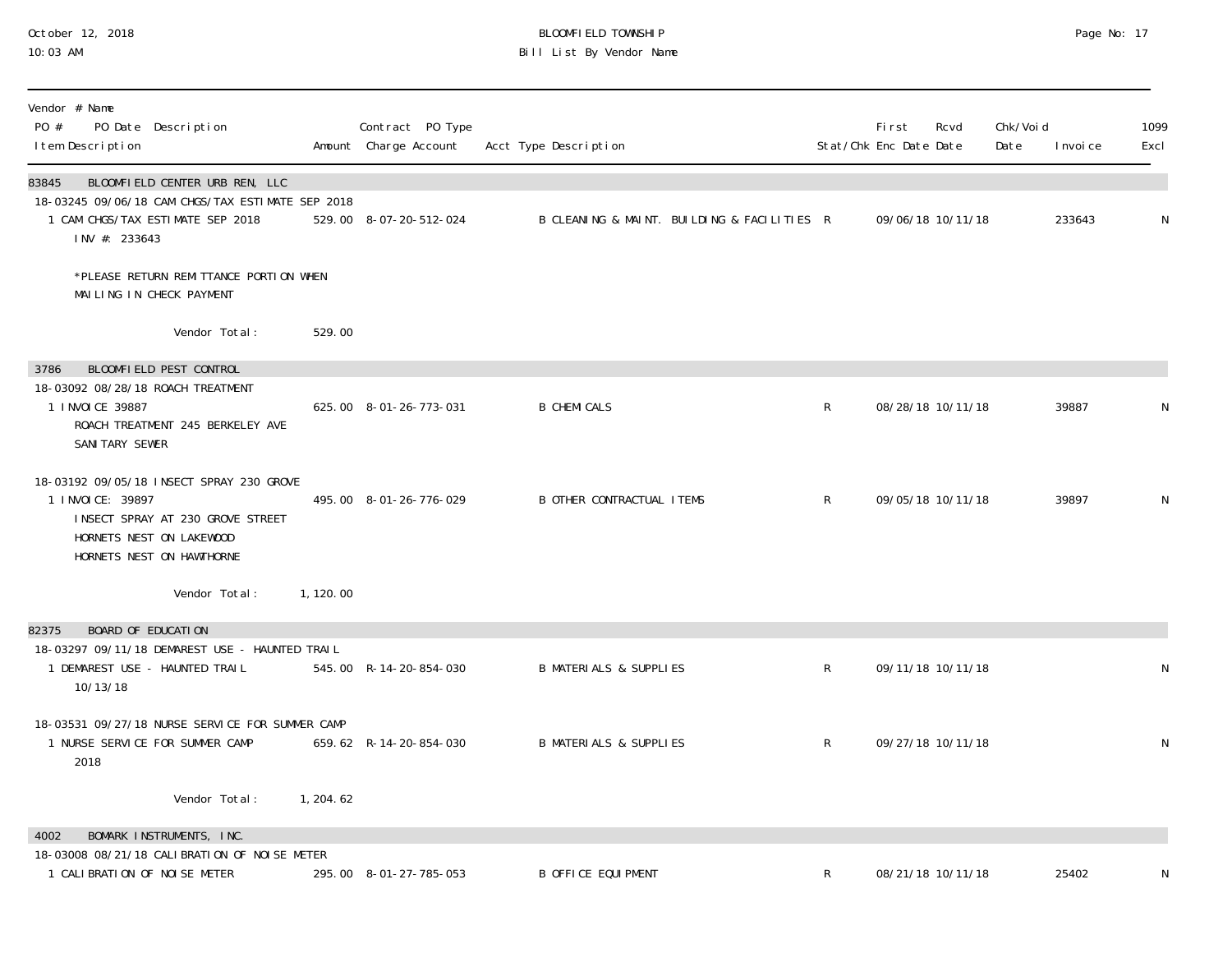## October 12, 2018 BLOOMFIELD TOWNSHIP Page No: 18 10:03 AM Bill List By Vendor Name

| Vendor # Name<br>PO #<br>I tem Description                                                                                 | PO Date Description                                                                                                                                                                                                                                |           | Contract PO Type<br>Amount Charge Account               | Acct Type Description |                                                                    |                   | <b>First</b><br>Stat/Chk Enc Date Date | Rcvd | Chk/Voi d<br>Date | I nvoi ce              | 1099<br>Excl |
|----------------------------------------------------------------------------------------------------------------------------|----------------------------------------------------------------------------------------------------------------------------------------------------------------------------------------------------------------------------------------------------|-----------|---------------------------------------------------------|-----------------------|--------------------------------------------------------------------|-------------------|----------------------------------------|------|-------------------|------------------------|--------------|
| 4002                                                                                                                       | BOMARK INSTRUMENTS, INC.<br>18-03008 08/21/18 CALIBRATION OF NOISE METER<br>SERVICE: INSPECT, CALIBRATE, AND TEST<br>INSTUMENT STANDARD CALIBRATION SOUND<br>LEVEL METER MODEL 2100 SN: DAK11033                                                   | Continued | Continued                                               |                       |                                                                    |                   |                                        |      |                   |                        |              |
|                                                                                                                            | SERVICE: INSPECT, CALIBRATE AND TEST<br>INSTRUMENT STANDARD CALIBRATION QC-10<br>CALIBRATOR SN: QIE080169                                                                                                                                          |           |                                                         |                       |                                                                    |                   |                                        |      |                   |                        |              |
| SHI PPI NG METER BACK                                                                                                      |                                                                                                                                                                                                                                                    |           |                                                         |                       |                                                                    |                   |                                        |      |                   |                        |              |
|                                                                                                                            | Vendor Total:                                                                                                                                                                                                                                      | 295.00    |                                                         |                       |                                                                    |                   |                                        |      |                   |                        |              |
| BOROUGH OF PARAMUS<br>39203<br>18-03253 09/07/18 REPAIRS TO E4<br>1 PARTS<br>2 LABOR<br>ENGINE 4<br>VEHICLE #18<br>MG65488 |                                                                                                                                                                                                                                                    |           | 1, 699. 21 8-01-26-767-025<br>1, 960.00 8-01-26-767-025 |                       | B MAINTENANCE OF MOTOR VEHICLES<br>B MAINTENANCE OF MOTOR VEHICLES | R<br>$\mathsf{R}$ | 09/07/18 10/11/18<br>09/07/18 10/11/18 |      |                   | R18-05915<br>R18-05915 | N<br>N       |
| FULL PVM COMPLTED<br>AND LIGHT ASSEMBLIES<br>NEEDED<br><b>SYSTEM</b>                                                       | CHECK AND REPLACE ALL NEEDED BULBS<br>CHECK AND REPAIR FEED WIRES AND<br>GROUND CIRCUITS AS NEEDED<br>CHECK AND REPLACE EXHAUST SYSTEM AS<br>CHECK A/C SYSTEM, REPLACE COMPRESSOR.<br>PURGE, EVACUATE AND RECHARGE A/C<br>ROAD TEST TRUCK - ALL OK | 3,659.21  |                                                         |                       |                                                                    |                   |                                        |      |                   |                        |              |
|                                                                                                                            | Vendor Total:                                                                                                                                                                                                                                      | 3,659.21  |                                                         |                       |                                                                    |                   |                                        |      |                   |                        |              |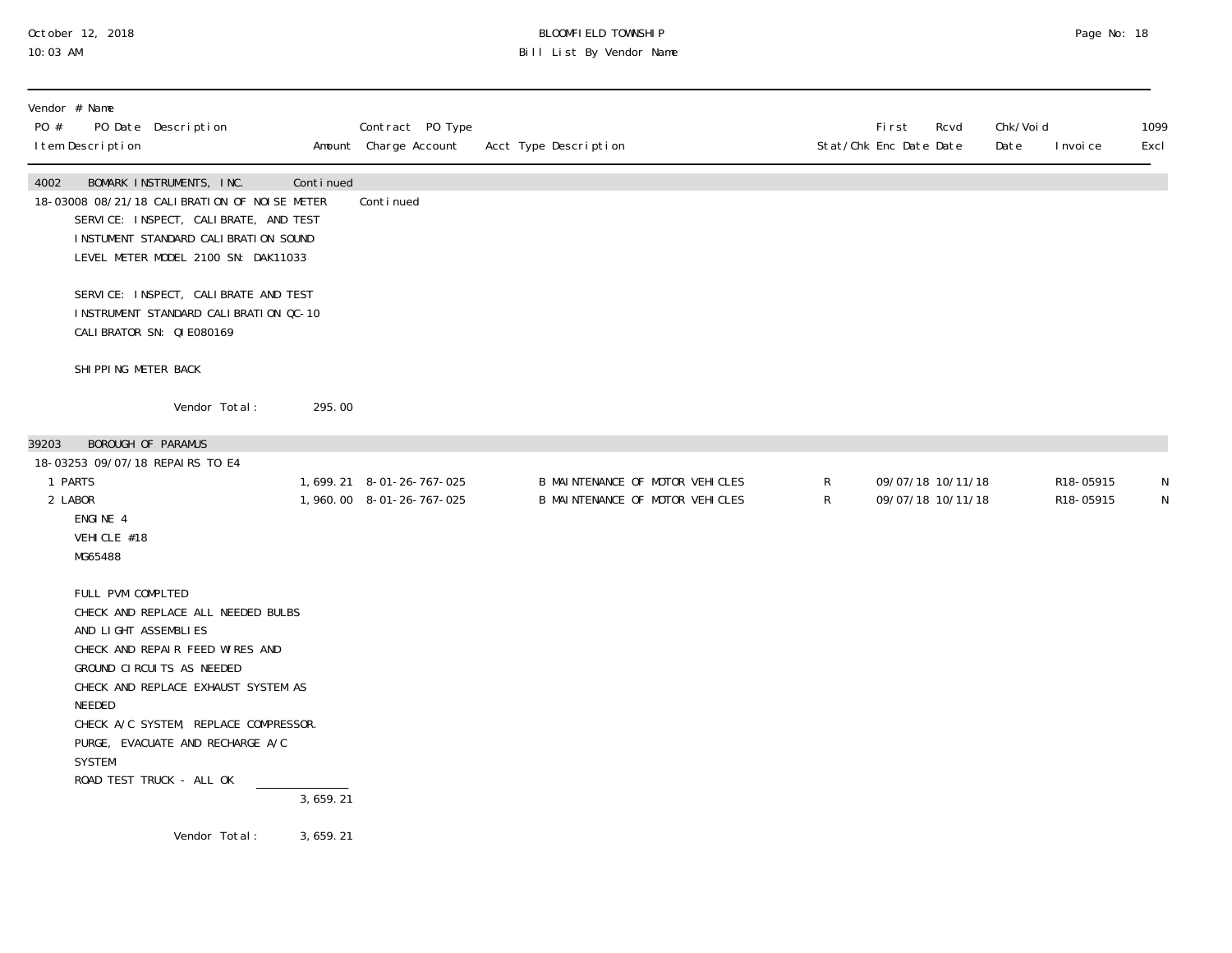## October 12, 2018 BLOOMFIELD TOWNSHIP Page No: 19 10:03 AM Bill List By Vendor Name

| Vendor # Name<br>PO #<br>PO Date Description<br>I tem Description                                                             |        | Contract PO Type<br>Amount Charge Account | Acct Type Description            |              | Fi rst<br>Rcvd<br>Stat/Chk Enc Date Date | Chk/Voi d<br>Date | I nvoi ce | 1099<br>Excl |
|-------------------------------------------------------------------------------------------------------------------------------|--------|-------------------------------------------|----------------------------------|--------------|------------------------------------------|-------------------|-----------|--------------|
| BRIAN MC DADE<br>31560<br>18-03252 09/07/18 REIMBURSE TRAINING MATERIALS<br>1 FIRE CODE BOOK W/SUBSCRIPTION                   |        | 300.00 8-01-25-752-042                    | B EDUCATION AND TRAINING         | $\mathsf{R}$ | 09/07/18 10/11/18                        |                   |           | N            |
| REIMBUSEMENT TO D.C. MCDADE -<br>PURCHASE OF 3 NJ UNIFORM FIRE CODE<br>BOOKS WITH SUBSCRIPTIONS FOR<br>FIRE INSPECTOR COURSE. |        |                                           |                                  |              |                                          |                   |           |              |
| D. C. MCDADE<br>FF GENNARO I LARIA<br>FF ERIK ARQUIZA                                                                         |        |                                           |                                  |              |                                          |                   |           |              |
| Vendor Total:                                                                                                                 | 300.00 |                                           |                                  |              |                                          |                   |           |              |
| 4312 BRIGHT VIEW ENGINEERING, LLC<br>18-03141 08/31/18 SERVICES TRAFFIC CONSULTING<br>1 SERVICES TRAFFIC CONSULTING           |        | 1,890.00 8-01-20-715-028                  | B CONSULTANT & PROFESSIONAL SVC. | $\mathsf{R}$ | 08/31/18 10/11/18                        |                   | 171116-1  | N            |
| I NVOI CE #171116-1<br>ACCOUNT #17116                                                                                         |        |                                           |                                  |              |                                          |                   |           |              |
| WARRANT ANALYSIS FOR GROVE STREET                                                                                             |        |                                           |                                  |              |                                          |                   |           |              |
| 18-03142 08/31/18 SERVICES TRAFFIC CONSULTING<br>1 SERVICES TRAFFIC CONSULTING                                                |        | 635.00 8-01-20-715-028                    | B CONSULTANT & PROFESSIONAL SVC. | $\mathsf{R}$ | 08/31/18 10/11/18                        |                   | 171119-2  | N            |
| I NVOI CE #171119-2<br>ACCOUNT #171119                                                                                        |        |                                           |                                  |              |                                          |                   |           |              |
| SPEED HUMP ANALYSIS FOR BENSON STREET                                                                                         |        |                                           |                                  |              |                                          |                   |           |              |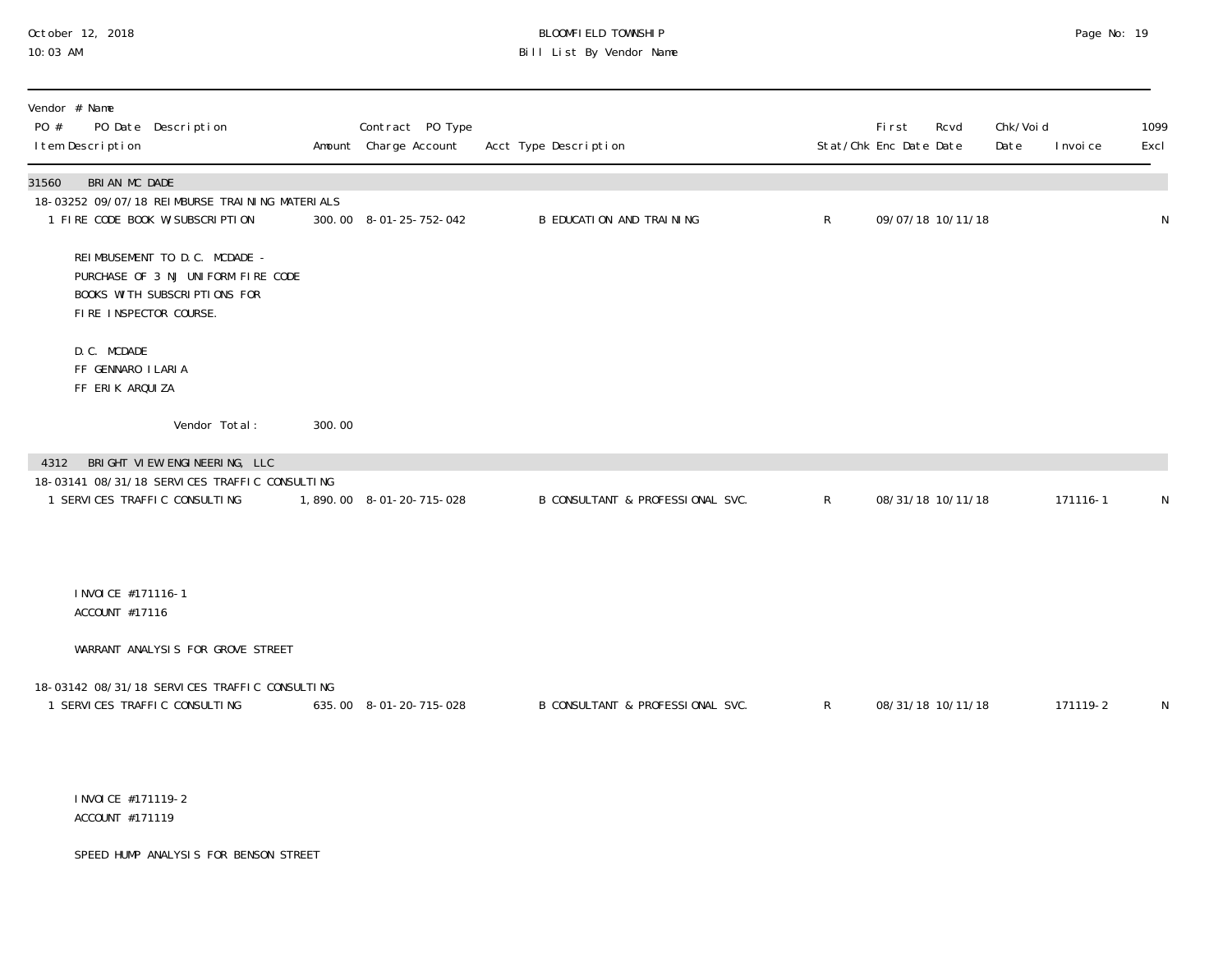## October 12, 2018 BLOOMFIELD TOWNSHIP Page No: 20 10:03 AM Bill List By Vendor Name

| Vendor # Name<br>PO #<br>PO Date Description<br>I tem Description                                                     |           | Contract PO Type<br>Amount Charge Account | Acct Type Description              |              | <b>First</b><br>Stat/Chk Enc Date Date | Chk/Voi d<br>Rcvd<br>Date | I nvoi ce | 1099<br>Excl |
|-----------------------------------------------------------------------------------------------------------------------|-----------|-------------------------------------------|------------------------------------|--------------|----------------------------------------|---------------------------|-----------|--------------|
| 4312 BRIGHT VIEW ENGINEERING, LLC<br>18-03144 08/31/18 SERVICES TRAFFIC CONSULTING<br>1 SERVICES TRAFFIC CONSULTING   | Continued | 1, 205.00 8-01-20-715-028                 | B CONSULTANT & PROFESSIONAL SVC.   | $\mathsf{R}$ | 08/31/18 10/11/18                      |                           | 181105-1  | N            |
| I NVOI CE #181105-1<br>ACCOUNT #181100<br>TRAFFIC ANALYSIS AT BALDWIN STREET AND<br>SPRING STREET FOR MULTI-WAY STOP. |           |                                           |                                    |              |                                        |                           |           |              |
| 18-03145 08/31/18 SERVICES TRAFFIC CONSULTING<br>1 SERVICES TRAFFIC CONSULTING                                        |           | 1, 385.00 8-01-20-715-028                 | B CONSULTANT & PROFESSIONAL SVC.   | $\mathsf{R}$ | 08/31/18 10/11/18                      |                           | 181106-1  | N            |
| I NVOI CE #181106-1<br>ACCOUNT #181100                                                                                |           |                                           |                                    |              |                                        |                           |           |              |
| TRAFFIC ANALYSIS FOR ONE-WAY PROPOSAL<br>AT STATE STREET                                                              |           |                                           |                                    |              |                                        |                           |           |              |
| 18-03146 08/31/18 SERVICES TRAFFIC CONSULTING<br>1 SERVICES TRAFFIC CONSULTING                                        |           | 1, 357.50 8-01-20-715-028                 | B CONSULTANT & PROFESSIONAL SVC.   | $\mathsf{R}$ | 08/31/18 10/11/18                      |                           | 181106-2  | N            |
| I NVOI CE #181106-2<br>ACCOUNT #181100                                                                                |           |                                           |                                    |              |                                        |                           |           |              |
| TRAFFIC EVALUATION STATE STREET ONE-WAY                                                                               |           |                                           |                                    |              |                                        |                           |           |              |
| 18-03197 09/05/18 SERVICES TRAFFIC CONSULTING<br>1 SERVICES TRAFFIC CONSULTING                                        |           | 577.50 C-04-55-873-965                    | B 2014 STREET RESURFACING - 14-15a | $\mathsf{R}$ | 09/05/18 10/11/18                      |                           | 171119-3  | N            |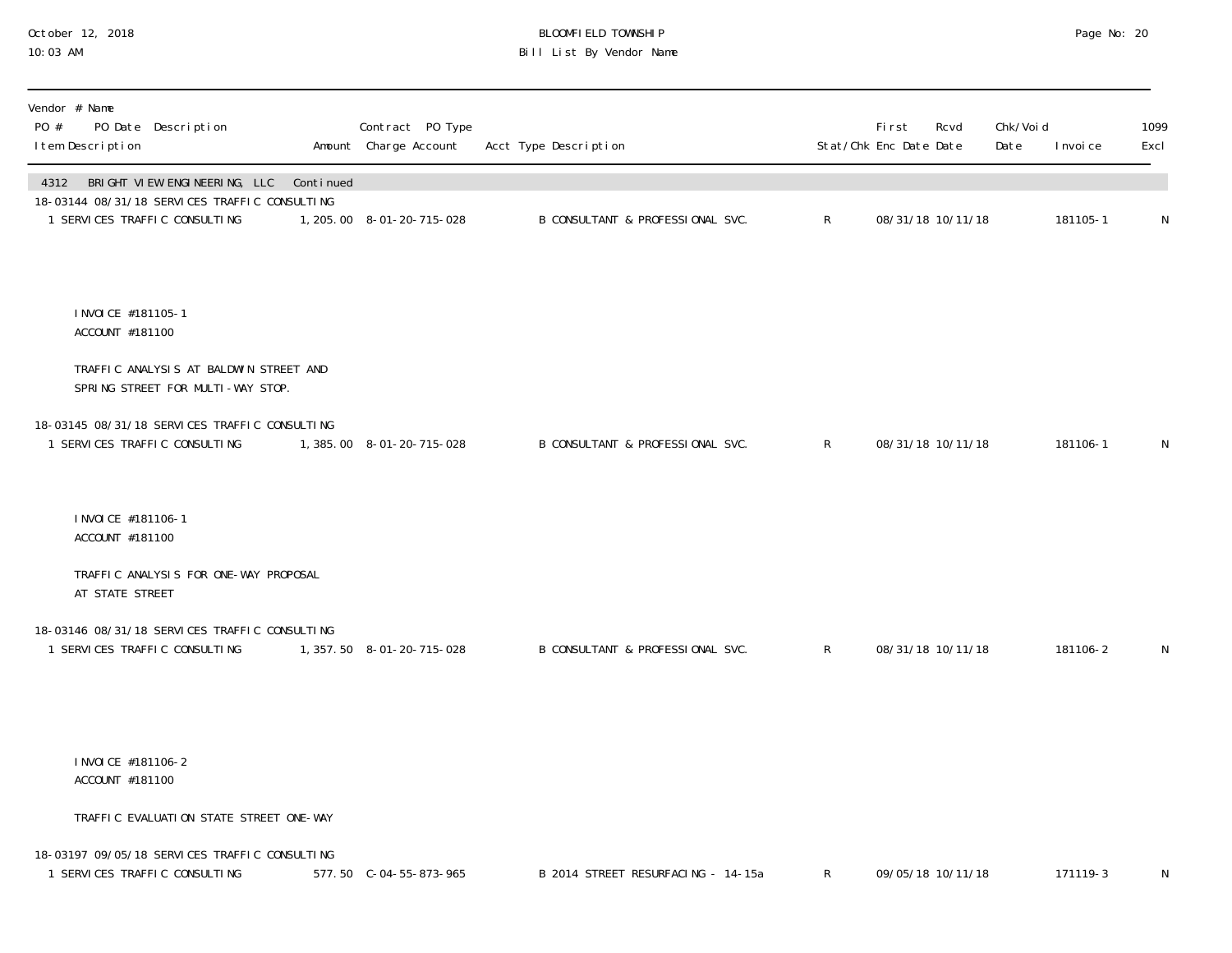## October 12, 2018 BLOOMFIELD TOWNSHIP Page No: 21 10:03 AM Bill List By Vendor Name

| Vendor # Name<br>PO #<br>PO Date Description<br>I tem Description                                                                      |               |             | Contract PO Type<br>Amount Charge Account | Acct Type Description                      |              | First<br>Stat/Chk Enc Date Date | Rcvd | Chk/Voi d<br>Date | I nvoi ce | 1099<br>Excl |
|----------------------------------------------------------------------------------------------------------------------------------------|---------------|-------------|-------------------------------------------|--------------------------------------------|--------------|---------------------------------|------|-------------------|-----------|--------------|
| 4312 BRIGHT VIEW ENGINEERING, LLC Continued<br>18-03197 09/05/18 SERVICES TRAFFIC CONSULTING<br>I NVOI CE #171119-3<br>ACCOUNT #171119 |               |             | Continued                                 |                                            |              |                                 |      |                   |           |              |
| TRAFFIC ANALYSIS FOR SPEED HUMP<br>INSTALLATION AND ROADWAY IMPROVEMENTS<br>ON BENSON STREET                                           |               |             |                                           |                                            |              |                                 |      |                   |           |              |
|                                                                                                                                        | Vendor Total: | 7,050.00    |                                           |                                            |              |                                 |      |                   |           |              |
| BROADCAST MICROWAVE SERVICES,<br>4311<br>18-03224 09/05/18 66X BODY CAMERA'S & CHARGERS                                                |               |             |                                           |                                            |              |                                 |      |                   |           |              |
| 1 66X BODY CAMERA'S & CHARGERS<br>QUOTE # 122374                                                                                       |               |             |                                           | B 2018 PURCHASE OF POLICE COMM EQUIPMENT R |              | 09/05/18 10/11/18               |      |                   | SI-109201 | ${\sf N}$    |
| BODY CAMERAS, VEHICLE DOCKS AND<br><b>IN-STATION CHARGERS</b>                                                                          |               |             |                                           |                                            |              |                                 |      |                   |           |              |
| 18-03619 10/03/18 NEW VS10 BOX<br>1 NEW VS10 BOX<br>SERIAL #18-1817                                                                    |               |             | 537.57 8-01-25-746-026                    | B MAINTENANCE OF OTHER EQUIPMENT           | $\mathsf{R}$ | 10/03/18 10/12/18               |      |                   | SI-109264 | N            |
| RMA#1809060                                                                                                                            |               |             |                                           |                                            |              |                                 |      |                   |           |              |
|                                                                                                                                        | Vendor Total: | 41, 444. 57 |                                           |                                            |              |                                 |      |                   |           |              |
| <b>BROADVI EW NETWORKS</b><br>4499                                                                                                     |               |             |                                           |                                            |              |                                 |      |                   |           |              |
| 18-03562 10/01/18 TH-BROADVI EW TELECOM BILL<br>1 TH-BROADVIEW TELECOM BILL<br>TH-BROADVI EW BILL                                      |               |             | 5,586.06 8-01-31-820-076                  | <b>B TELEPHONE</b>                         | $\mathsf{R}$ | 10/01/18 10/11/18               |      |                   | 17975105  | N            |
| I NVOI CE# 17975105                                                                                                                    |               |             |                                           |                                            |              |                                 |      |                   |           |              |
|                                                                                                                                        | Vendor Total: | 5,586.06    |                                           |                                            |              |                                 |      |                   |           |              |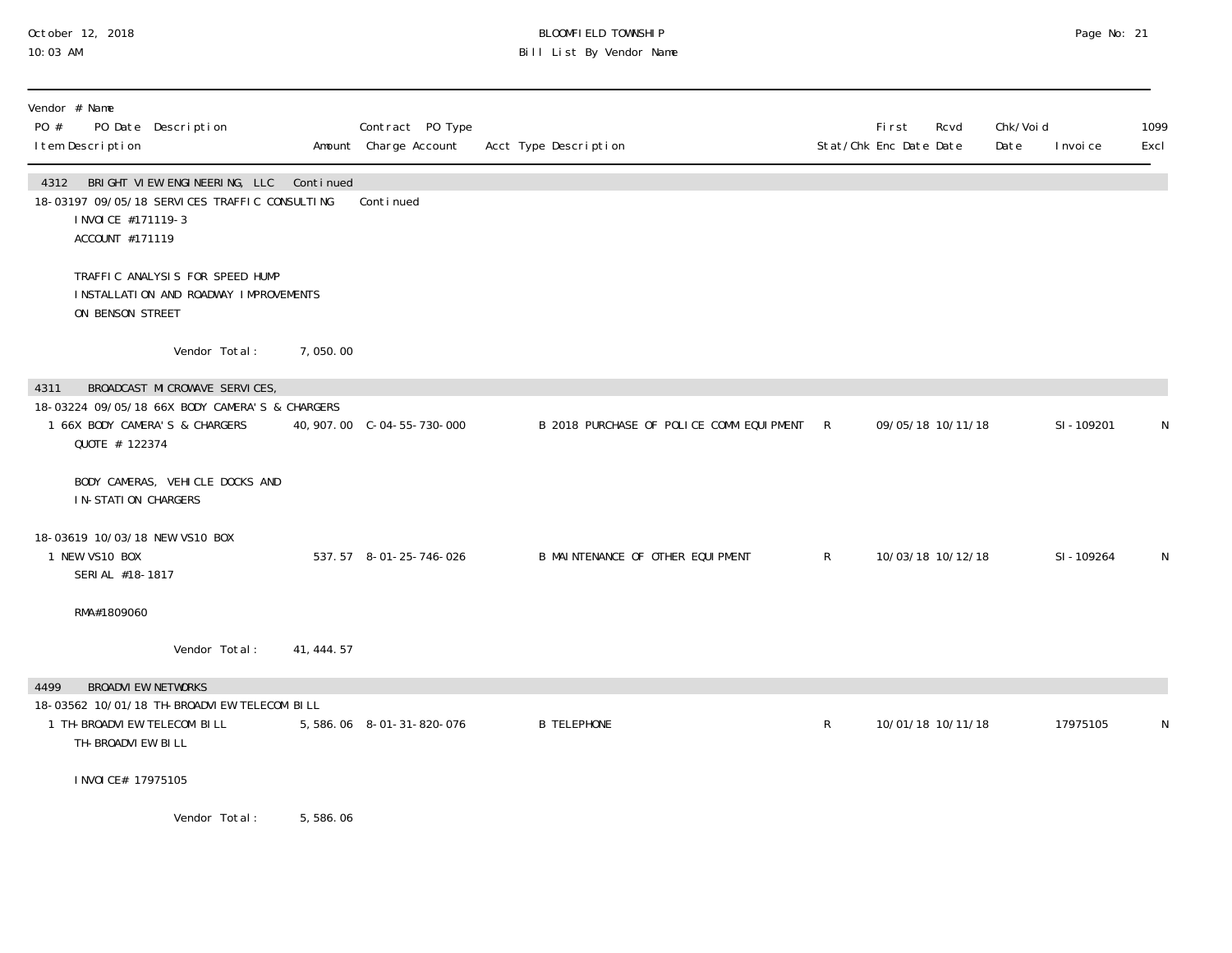## October 12, 2018 BLOOMFIELD TOWNSHIP Page No: 22 10:03 AM Bill List By Vendor Name

| Vendor # Name<br>PO #<br>PO Date Description<br>I tem Description                                                         |        | Contract PO Type<br>Amount Charge Account | Acct Type Description                  |              | First<br>Stat/Chk Enc Date Date | Rcvd              | Chk/Voi d<br>Date | I nvoi ce        | 1099<br>Excl |
|---------------------------------------------------------------------------------------------------------------------------|--------|-------------------------------------------|----------------------------------------|--------------|---------------------------------|-------------------|-------------------|------------------|--------------|
| BROOKDALE SHOP-RITE<br>4316<br>18-03411 09/19/18 SENIOR CITIZEN EVENT<br>1 SENIOR CITIZEN EVENT<br>I NVOI CE# 02150236136 |        | 169.18 8-01-28-795-166                    | <b>B SENIOR CITIZEN PROGRAMS</b>       | $\mathsf{R}$ |                                 | 09/19/18 10/11/18 |                   | INV02150236136 N |              |
| 18-03431 09/19/18 COMMUNITY POLICING<br>1 COMMUNITY POLICING<br>INV#02150158723<br>7/30/18                                |        | 359.94 8-01-25-745-142                    | B COMMUNITY POLICING PROMOTIONAL ITEMS | $\mathsf{R}$ |                                 | 09/19/18 10/11/18 |                   |                  | ${\sf N}$    |
| INV#02150253464<br>7/31/18                                                                                                |        |                                           |                                        |              |                                 |                   |                   |                  |              |
| INV#02150497978 & INV#02150498094<br>8/2/18                                                                               |        |                                           |                                        |              |                                 |                   |                   |                  |              |
| INV#02150245036<br>8/14/18                                                                                                |        |                                           |                                        |              |                                 |                   |                   |                  |              |
| INV#02150377050<br>8/15/18                                                                                                |        |                                           |                                        |              |                                 |                   |                   |                  |              |
| -JUNIOR POLICE ACADEMY (SNACKS, ADOPT A<br>FAMILY, GIFT CARD)                                                             |        |                                           |                                        |              |                                 |                   |                   |                  |              |
| 18-03522 09/27/18 SNACKS/SUPPLIES FOR OVERNIGHT<br>1 SNACKS/SUPPLIES FOR OVERNIGHT<br>CAMPOUT<br>INV# 02150338218         |        | 311.03 R-14-20-854-030                    | <b>B MATERIALS &amp; SUPPLIES</b>      | $\mathsf{R}$ |                                 | 09/27/18 10/11/18 |                   | 02150338218      | N            |
| Vendor Total:                                                                                                             | 840.15 |                                           |                                        |              |                                 |                   |                   |                  |              |
| 4596<br><b>BUDGET PRINT CENTER</b><br>18-03115 08/29/18 STAMPS-E. ARQUIZA & G. ILARIA<br>1 STAMPS-E. ARQUIZA & G. ILARIA  |        | 32.00 8-01-25-752-130                     | <b>B MATERIALS &amp; SUPPLIES</b>      | $\mathsf{R}$ |                                 | 08/29/18 10/11/18 |                   | 175787           | N            |
| 2 - #1 IDEAL STAMP W/BLACK INK<br>FF GENNARO I LARI A                                                                     |        |                                           |                                        |              |                                 |                   |                   |                  |              |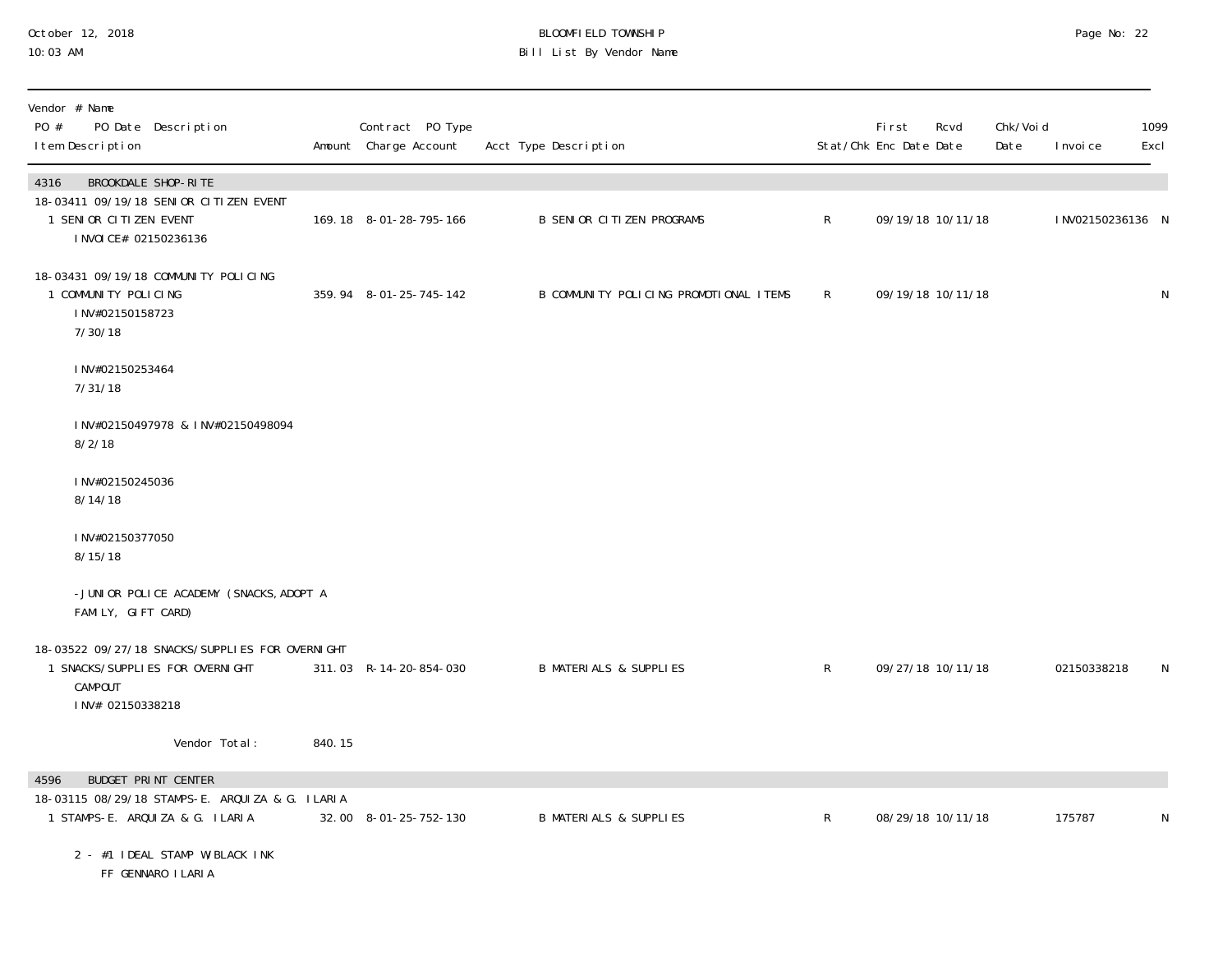## October 12, 2018 BLOOMFIELD TOWNSHIP Page No: 23 10:03 AM Bill List By Vendor Name

| Vendor # Name<br>PO #<br>PO Date Description<br>I tem Description                                                                                                                                                                                                                                                                                                                                                                                                                                                                                                                                                                                                                                      |           |       | Contract PO Type<br>Amount Charge Account | Acct Type Description           |              | <b>First</b><br>Stat/Chk Enc Date Date | Rcvd              | Chk/Voi d<br>Date | I nvoi ce | 1099<br>Excl |
|--------------------------------------------------------------------------------------------------------------------------------------------------------------------------------------------------------------------------------------------------------------------------------------------------------------------------------------------------------------------------------------------------------------------------------------------------------------------------------------------------------------------------------------------------------------------------------------------------------------------------------------------------------------------------------------------------------|-----------|-------|-------------------------------------------|---------------------------------|--------------|----------------------------------------|-------------------|-------------------|-----------|--------------|
| 4596<br>BUDGET PRINT CENTER<br>18-03115 08/29/18 STAMPS-E. ARQUIZA & G. ILARIA Continued<br>FF ERIK ARQUIZA                                                                                                                                                                                                                                                                                                                                                                                                                                                                                                                                                                                            | Continued |       |                                           |                                 |              |                                        |                   |                   |           |              |
| Vendor Total:                                                                                                                                                                                                                                                                                                                                                                                                                                                                                                                                                                                                                                                                                          |           | 32.00 |                                           |                                 |              |                                        |                   |                   |           |              |
| <b>BUY-WISE AUTO PARTS</b><br>4617<br>18-03187 09/05/18 VEHICLE PARTS<br>$\mathbf{1}$<br>DPW STOCK FIRE STOCK #34<br>I NVOI CE # 07TS1643                                                                                                                                                                                                                                                                                                                                                                                                                                                                                                                                                              |           |       | 99.00 8-01-26-767-034                     | B MOTOR VEHICLE PARTS & ACCESS. | $\mathsf{R}$ |                                        | 09/05/18 10/11/18 |                   | 07TS1643  | N            |
| 18-03263 09/10/18 POLICE VEHICLE REPAIRS<br>-1<br>POLICE VEHICLE REPAIR PARTS AND STOCK<br>I NVOI CE<br>07T03142 POLICE YRV-745<br>07TP1333 POLICE 16448MG<br>07T03585 POLICE YRV-745<br>07TS6803 POLICE YRV-745<br>07TR5613 ANIMAL CONTROL TRUCK<br>07TT1107 POLICE YRV-745<br>07TT0606 POLICE YRV-745<br>07TT7659 POLICE YRV-745<br>07TT6416 POLICE YSW-82Z<br>07TT7236 POLICE YSW-82Z<br>07TQ8914 POLICE 101 16473MG<br>07TQ8288 POLICE 101 16473MG<br>07TR1403 POLICE 101 16473MG<br>07TW4256 POLICE YRV-745<br>07TW2913 POLICE YRV-745<br>07TI 8296 ANI MAL CONTROL SUV<br>07TK6757 POLICE VAZ-63W<br>07TL6756 POLICE 14450MG<br>07TK3808 POLICE CARS 2016-2018 HEADLIGHT<br><b>BALLAST STOCK</b> |           |       | 2, 911. 42 8-01-26-767-034                | B MOTOR VEHICLE PARTS & ACCESS. | $\mathsf{R}$ |                                        | 09/10/18 10/11/18 |                   |           | N            |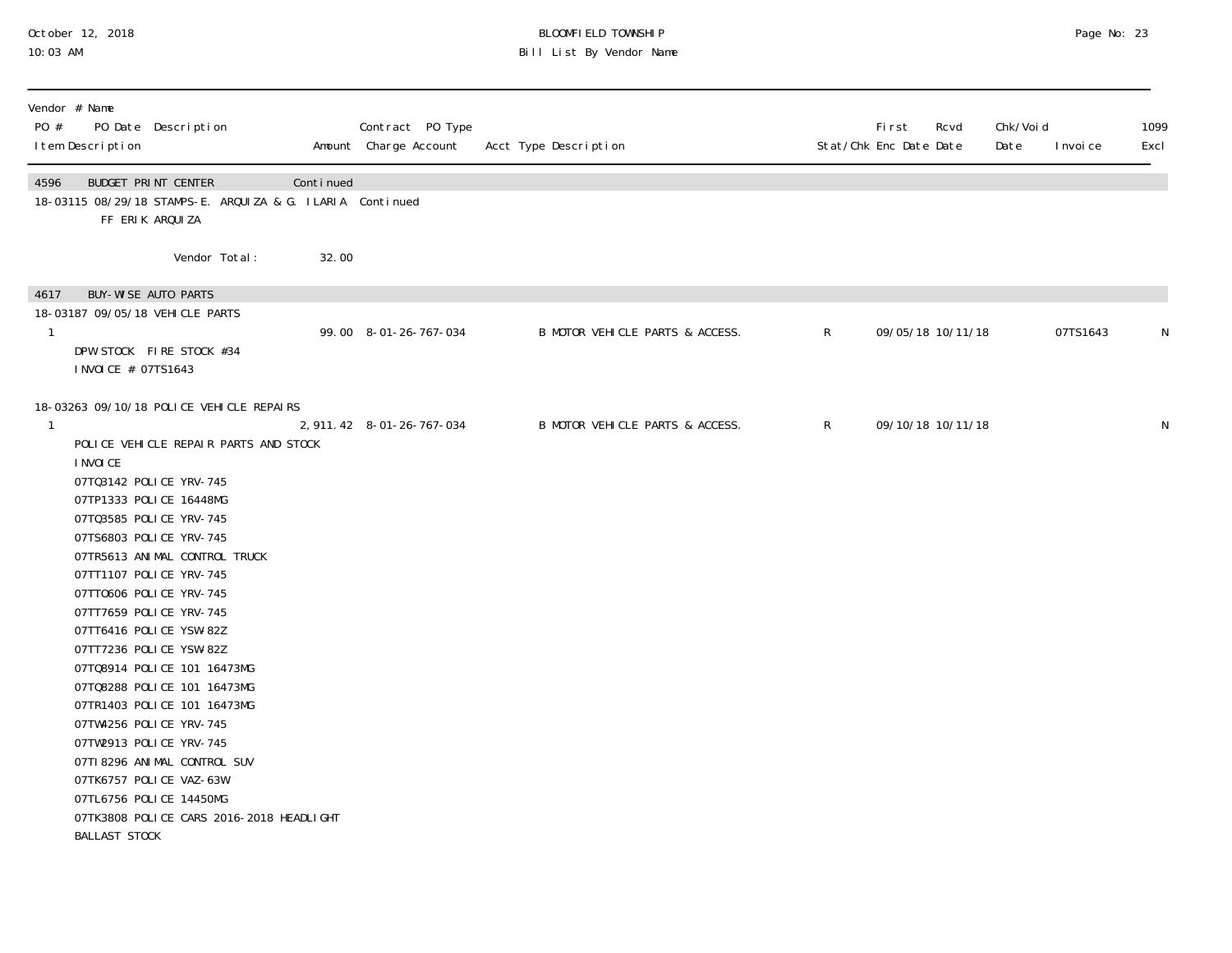## October 12, 2018 BLOOMFIELD TOWNSHIP Page No: 24 10:03 AM Bill List By Vendor Name

| Vendor # Name<br>PO #<br>PO Date Description<br>I tem Description                                                           |             | Contract PO Type<br>Amount Charge Account | Acct Type Description             |              | Fi rst<br>Stat/Chk Enc Date Date | Rcvd | Chk/Voi d<br>Date | I nvoi ce      | 1099<br>Excl |
|-----------------------------------------------------------------------------------------------------------------------------|-------------|-------------------------------------------|-----------------------------------|--------------|----------------------------------|------|-------------------|----------------|--------------|
| BUY-WISE AUTO PARTS<br>4617<br>18-03263 09/10/18 POLICE VEHICLE REPAIRS<br>07TL2423 POLICE N27-JFF                          | Continued   | Conti nued                                |                                   |              |                                  |      |                   |                |              |
| Vendor Total:                                                                                                               | 3,010.42    |                                           |                                   |              |                                  |      |                   |                |              |
| <b>CARMINE SARNO</b><br>46904                                                                                               |             |                                           |                                   |              |                                  |      |                   |                |              |
| 18-03585 10/01/18 MI LEAGE/MI SC EXP'S GF0A SEP-18<br>1 MI LEAGE/MI SC EXP'S GFOA SEP-18                                    |             | 85.50 8-01-20-705-042                     | <b>B EDUCATION &amp; TRAINING</b> | $\mathsf{R}$ | 10/01/18 10/11/18                |      |                   | $09 - 28 - 18$ | N            |
| Vendor Total:                                                                                                               | 85.50       |                                           |                                   |              |                                  |      |                   |                |              |
| 11794<br>CHRISTOPHER A. ERRANTE,                                                                                            |             |                                           |                                   |              |                                  |      |                   |                |              |
| 18-03287 09/10/18 BLOOMFIELD PUBLIC DEFENDER<br>1 BLOOMFIELD PUBLIC DEFENDER<br>JUNE/JULY/SEPTEMBER/OCTOBER 2017            |             | 1,600.00 T-13-56-013-MC6                  | B PUBLIC DEFENDER APPLIC.         | $\mathsf{R}$ | 09/10/18 10/11/18                |      |                   |                | N            |
| Vendor Total:                                                                                                               | 1,600.00    |                                           |                                   |              |                                  |      |                   |                |              |
| CITY OF NEWARK WATER DEPT.<br>34200<br>18-03646 10/04/18 NEWARK WATER BILL - SEPT. 2018<br>1 NEWARK WATER BILL - SEPT. 2018 |             | 47, 939. 32 8-05-20-514-072               | <b>B PURCHASE OF WATER</b>        | $\mathsf{R}$ | 10/04/18 10/10/18                |      |                   | 10977683       | N            |
| ACCOUNT #0013943<br>I NVOI CE #10977683                                                                                     |             |                                           |                                   |              |                                  |      |                   |                |              |
| 875900 ACTUAL READING - MTR 338041<br>564600 ACTUAL READING - MTR 338042<br>384300 ACTUAL READING - MTR 338043              |             |                                           |                                   |              |                                  |      |                   |                |              |
| Vendor Total:                                                                                                               | 47, 939. 32 |                                           |                                   |              |                                  |      |                   |                |              |
| COMCAST<br>6645                                                                                                             |             |                                           |                                   |              |                                  |      |                   |                |              |
| 18-03554 10/01/18 TH-VARIOUS COMCAST BILLING<br>1 TH-VARIOUS COMCAST BILLING                                                |             | 211.75 8-01-31-820-077                    | <b>B TELECOMMUNI CATI ONS</b>     | $\mathsf R$  | 10/01/18 10/11/18                |      |                   |                | N            |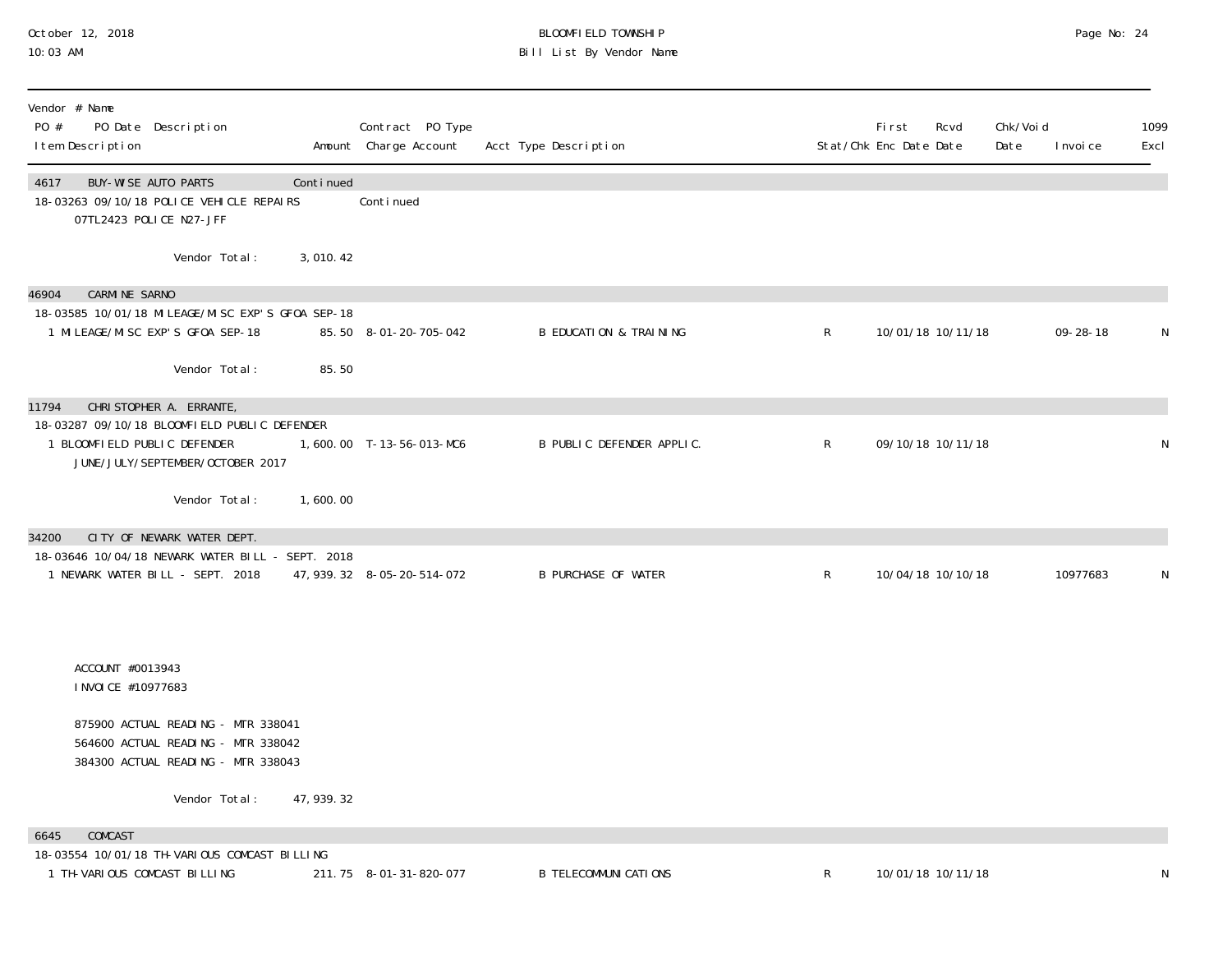## October 12, 2018 BLOOMFIELD TOWNSHIP Page No: 25 Bill List By Vendor Name

| Vendor # Name<br>PO #<br>PO Date Description<br>I tem Description                                                    |                     | Contract PO Type<br>Amount Charge Account | Acct Type Description             |                | <b>First</b><br>Stat/Chk Enc Date Date | Rcvd              | Chk/Voi d<br>Date | I nvoi ce | 1099<br>Excl |
|----------------------------------------------------------------------------------------------------------------------|---------------------|-------------------------------------------|-----------------------------------|----------------|----------------------------------------|-------------------|-------------------|-----------|--------------|
| 6645<br>COMCAST<br>18-03554 10/01/18 TH-VARIOUS COMCAST BILLING<br>FELTON FIELD 211.75                               | Continued           | Conti nued                                |                                   |                |                                        |                   |                   |           |              |
| 2 TH-VARIOUS COMCAST BILLING<br>TH-WIFI<br>173.04                                                                    |                     | 173.04 8-01-31-820-077                    | <b>B TELECOMMUNI CATIONS</b>      | R              |                                        | 10/01/18 10/11/18 |                   |           | $\mathsf{N}$ |
| 3 TH-VARIOUS COMCAST BILLING<br>WRIGHT FIELD<br>135.84                                                               |                     | 135.84 8-01-31-820-077                    | <b>B TELECOMMUNI CATI ONS</b>     | R              |                                        | 10/01/18 10/11/18 |                   |           | N            |
| 4 TH-VARIOUS COMCAST BILLING<br>140.84<br>FH# 4                                                                      |                     | 140.84 8-01-31-820-077                    | <b>B TELECOMMUNI CATI ONS</b>     | R              |                                        | 10/01/18 10/11/18 |                   |           | N            |
| 5 TH-VARIOUS COMCAST BILLING<br>TH-1ST FLOOR WIFI<br>363.51                                                          |                     | 363.51 8-01-31-820-077                    | <b>B TELECOMMUNI CATIONS</b>      | R              |                                        | 10/01/18 10/11/18 |                   |           | $\mathsf{N}$ |
| 6 TH-VARIOUS COMCAST BILLING<br>MEMORIAL FIELD<br>381.68                                                             |                     | 381.68 8-01-31-820-077                    | <b>B TELECOMMUNI CATIONS</b>      | R              |                                        | 10/01/18 10/11/18 |                   |           | $\mathsf{N}$ |
| 7 TH-VARIOUS COMCAST BILL<br>PULASKI PARK<br>310.21                                                                  |                     | 310.21 8-01-31-820-077                    | <b>B TELECOMMUNI CATI ONS</b>     | R              |                                        | 10/01/18 10/11/18 |                   |           | N            |
| 8 TH-VARIOUS COMCAST BILL<br>RECREATION<br>10.72                                                                     |                     | 10.72 8-01-31-820-077                     | <b>B TELECOMMUNI CATIONS</b>      | R              |                                        | 10/01/18 10/11/18 |                   |           | $\mathsf N$  |
|                                                                                                                      | 1, 727.59           |                                           |                                   |                |                                        |                   |                   |           |              |
| 18-03555 10/01/18 PD VARIOUS COMCAST BILL<br>1 PD VARIOUS COMCAST BILL<br>PD-COMMUNICATIONS<br>217.51                |                     | 217.51 8-01-20-707-024                    | B POLICE COMPUTER MAINT. & SUPPOR | $\mathsf{R}^-$ |                                        | 10/01/18 10/11/18 |                   |           | N            |
| 2 PD VARIOUS COMCAST BILL<br>ANI MAL SHELTER<br>357.01                                                               |                     | 357.01 8-01-20-707-024                    | B POLICE COMPUTER MAINT. & SUPPOR | $\mathsf{R}$   |                                        | 10/01/18 10/11/18 |                   |           | $\mathsf{N}$ |
|                                                                                                                      | $\overline{574.52}$ |                                           |                                   |                |                                        |                   |                   |           |              |
| Vendor Total:                                                                                                        | 2,302.11            |                                           |                                   |                |                                        |                   |                   |           |              |
| CROSSTOWN PLUMBING SUPPLY<br>6905                                                                                    |                     |                                           |                                   |                |                                        |                   |                   |           |              |
| 18-03268 09/10/18 BOILER DRAIN & SUPPLIES<br>1 I NVOI CE: 294348<br><b>BOI LER DRAIN</b><br>CAPS<br><b>COUPLINGS</b> |                     | 24.02 8-05-26-511-030                     | <b>B MATERIALS &amp; SUPPLIES</b> | R              | 09/10/18 10/11/18                      |                   |                   | 294348    | N            |
| Vendor Total:                                                                                                        | 24.02               |                                           |                                   |                |                                        |                   |                   |           |              |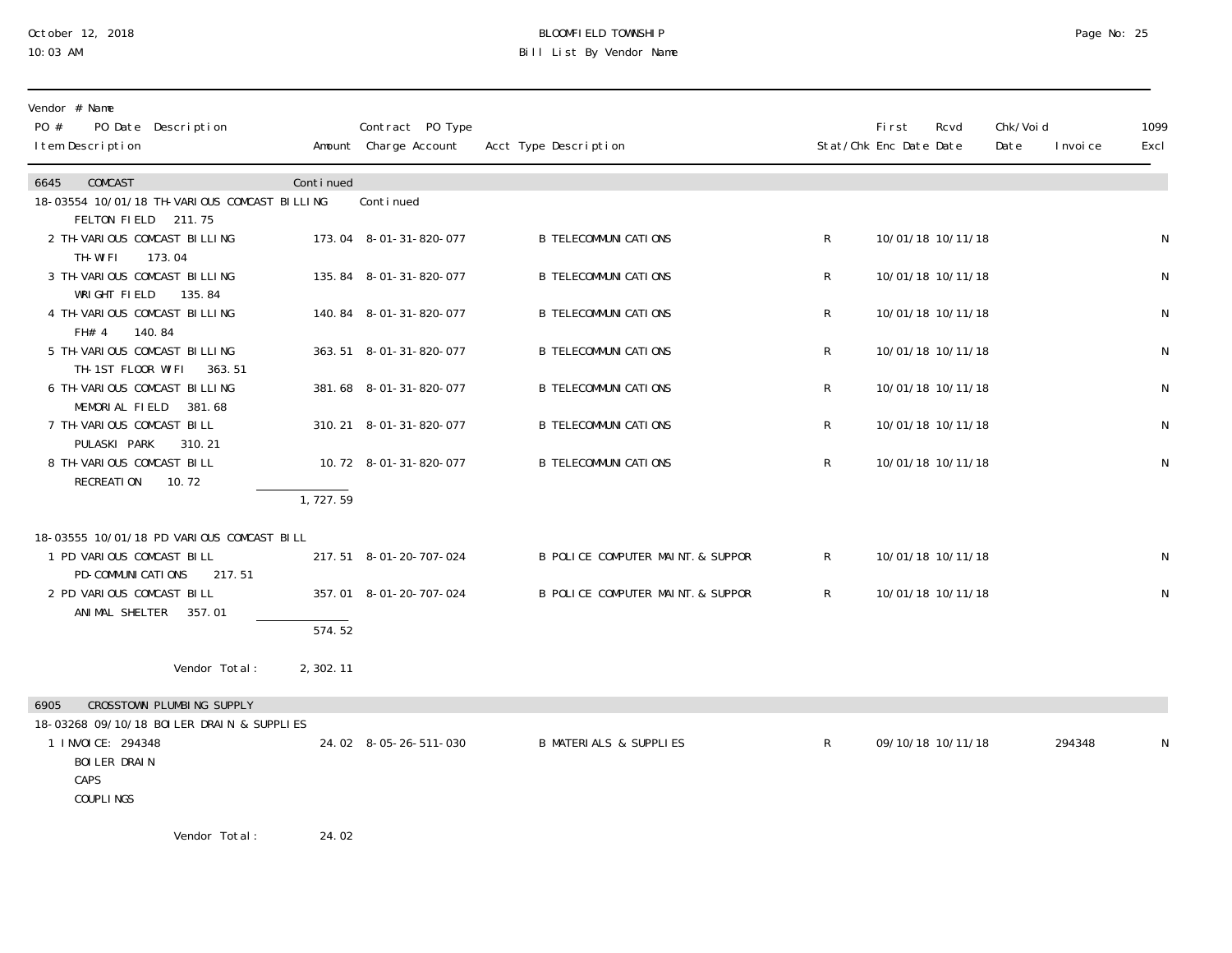## October 12, 2018 BLOOMFIELD TOWNSHIP Page No: 26 10:03 AM Bill List By Vendor Name

| Vendor # Name<br>$P0 \#$<br>PO Date Description<br>I tem Description                                                      |                                                                    |        | Contract PO Type<br>Amount Charge Account | Acct Type Description             |              | First<br>Stat/Chk Enc Date Date | Rcvd              | Chk/Voi d<br>Date | I nvoi ce | 1099<br>Excl |
|---------------------------------------------------------------------------------------------------------------------------|--------------------------------------------------------------------|--------|-------------------------------------------|-----------------------------------|--------------|---------------------------------|-------------------|-------------------|-----------|--------------|
| 10950<br>18-03494 09/26/18 LIGHTING - LAW ENFORMENT BLDG.<br>1 LI GHTI NG-LAW ENFORCEMENT BLDG.<br><b>BUILDING</b>        | CRYSTAL LITES LLC/ LSQ FUNDING<br>LIGHTING FOR THE LAW ENFORCEMENT |        | 592.50 8-01-26-772-030                    | <b>B MATERIALS &amp; SUPPLIES</b> | $\mathsf{R}$ |                                 | 09/26/18 10/11/18 |                   | 52307     | N            |
|                                                                                                                           | Vendor Total:                                                      | 592.50 |                                           |                                   |              |                                 |                   |                   |           |              |
| <b>CUSTOM BANDAG-LINDEN</b><br>6738<br>18-02962 08/20/18 HEALTH DEPT VEH TIRES<br>1 INVOICE 60157950<br>HEALTH DEPARTMENT |                                                                    |        | 121.82 8-01-26-767-034                    | B MOTOR VEHICLE PARTS & ACCESS.   | $\mathsf{R}$ |                                 | 08/20/18 10/11/18 |                   | 60157950  | N            |
| 18-02963 08/20/18 TIRE/VEH PARTS<br>1 60157931<br>DPW AND RECREATION STOCK                                                |                                                                    |        | 516.00 8-01-26-767-034                    | B MOTOR VEHICLE PARTS & ACCESS.   | $\mathsf{R}$ |                                 | 08/20/18 10/11/18 |                   | 60157931  | N            |
| 18-02966 08/20/18 VEHICLE TIRES<br>1 INVOICE 60159316<br>POLICE STOCK                                                     |                                                                    |        | 1, 432. 72 8-01-26-767-034                | B MOTOR VEHICLE PARTS & ACCESS.   | R.           |                                 | 08/20/18 10/11/18 |                   | 60159316  | N            |
| 18-03094 08/28/18 DPW MECHANIC STOCK<br>$\mathbf{1}$<br>I NVOI CE 60159817                                                | DPW MECHANIC SHOP STOCK VALVES FOR TIRES                           |        | 403.95 8-01-26-767-034                    | B MOTOR VEHICLE PARTS & ACCESS.   | R.           |                                 | 08/28/18 10/11/18 |                   | 60159817  | N            |
| 18-03172 09/05/18 DPW STOCK - TIRES<br>1 DPW STOCK<br>I NVOI CE                                                           |                                                                    |        | 683.53 8-01-26-767-034                    | B MOTOR VEHICLE PARTS & ACCESS.   | R.           |                                 | 09/05/18 10/11/18 |                   | 60158666  | N            |
| 60158666 - DPW #726<br>2 DPW STOCK                                                                                        |                                                                    |        | 160.40 8-01-26-767-034                    | B MOTOR VEHICLE PARTS & ACCESS.   | R            |                                 | 09/05/18 10/11/18 |                   | 60157953  | N            |
| 60157953 DPW #618<br>3 DPW STOCK                                                                                          |                                                                    |        | 173.84 8-01-26-767-034                    | B MOTOR VEHICLE PARTS & ACCESS.   | R            |                                 | 09/05/18 10/11/18 |                   | 601578067 | N            |
| 60158067- #705, 704<br>4 DPW STOCK                                                                                        |                                                                    |        | 649.92 8-01-26-767-034                    | B MOTOR VEHICLE PARTS & ACCESS.   | R            |                                 | 09/05/18 10/11/18 |                   | 60158258  | N            |
| 60158258 11-E STOCK PART<br>5 DPW STOCK<br>60158065 #705                                                                  |                                                                    |        | 956.58 8-01-26-767-034                    | B MOTOR VEHICLE PARTS & ACCESS.   | $\mathsf{R}$ |                                 | 09/05/18 10/11/18 |                   | 60158065  | N            |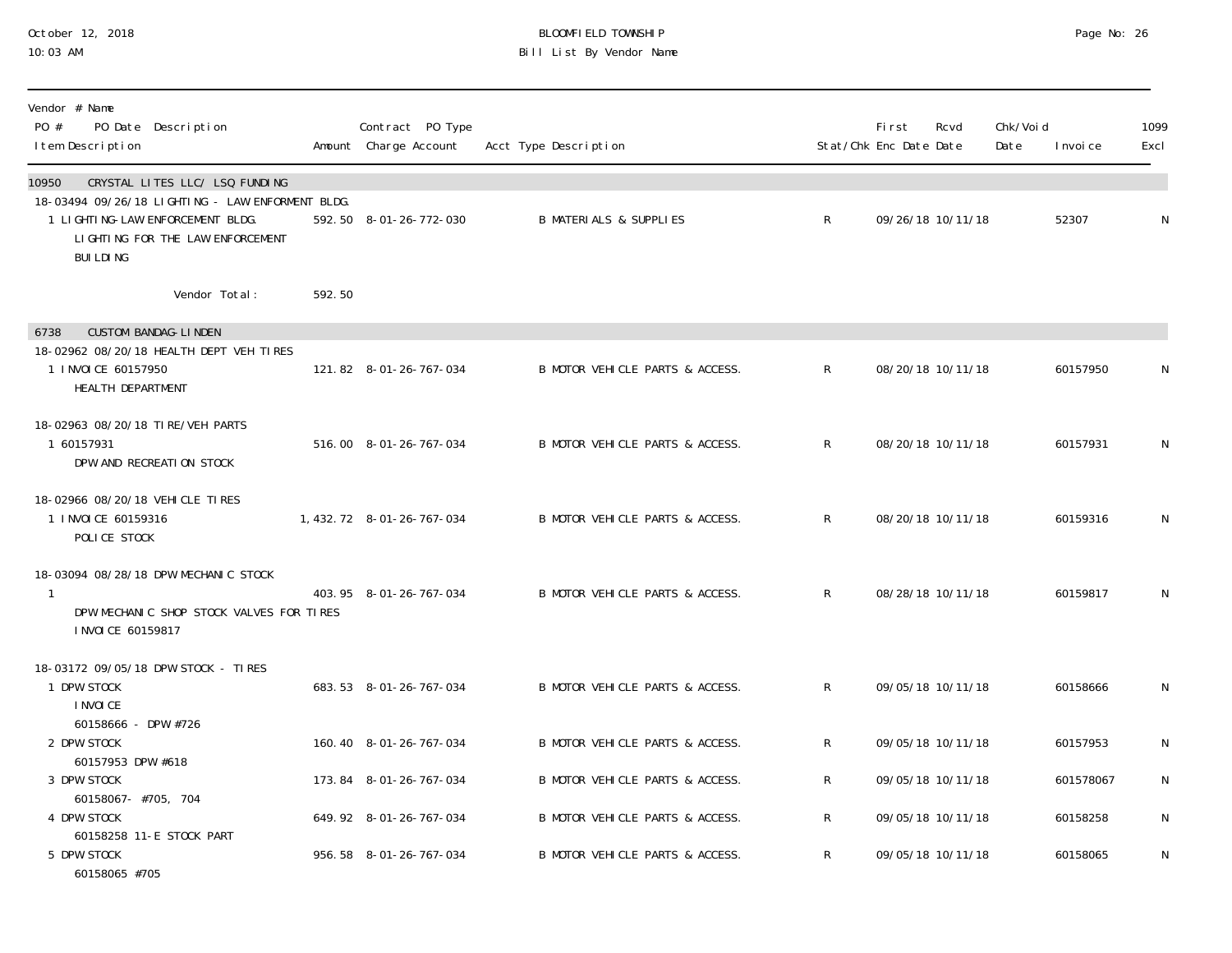#### October 12, 2018 BLOOMFIELD TOWNSHIP Page No: 27 10:03 AM Bill List By Vendor Name

| Vendor # Name<br>PO #<br>PO Date Description<br>I tem Description                                                                                                                                                                             |                        | Contract PO Type<br>Amount Charge Account | Acct Type Description           |              | <b>First</b><br>Stat/Chk Enc Date Date | Rcvd              | Chk/Voi d<br>Date | I nvoi ce | 1099<br>Excl |
|-----------------------------------------------------------------------------------------------------------------------------------------------------------------------------------------------------------------------------------------------|------------------------|-------------------------------------------|---------------------------------|--------------|----------------------------------------|-------------------|-------------------|-----------|--------------|
| <b>CUSTOM BANDAG-LINDEN</b><br>6738                                                                                                                                                                                                           | Continued              |                                           |                                 |              |                                        |                   |                   |           |              |
| 18-03172 09/05/18 DPW STOCK - TIRES<br><b>6 DPW STOCK</b><br>60158257<br>DPW STOCK TIRE                                                                                                                                                       |                        | Continued<br>539.03 8-01-26-767-034       | B MOTOR VEHICLE PARTS & ACCESS. | $\mathsf{R}$ |                                        | 09/05/18 10/11/18 |                   | 60158257  | N            |
| 7 DPW STOCK<br>60158465 DPW #618                                                                                                                                                                                                              |                        | 206.86 8-01-26-767-034                    | B MOTOR VEHICLE PARTS & ACCESS. | $\mathsf{R}$ |                                        | 09/05/18 10/11/18 |                   | 60158465  | N            |
| 8 DPW STOCK<br>60158499<br>DPW #9E #402                                                                                                                                                                                                       |                        | 2, 024. 32 8-01-26-767-034                | B MOTOR VEHICLE PARTS & ACCESS. | $\mathsf{R}$ |                                        | 09/05/18 10/11/18 |                   | 60158499  | N            |
|                                                                                                                                                                                                                                               | $\overline{5, 394.48}$ |                                           |                                 |              |                                        |                   |                   |           |              |
| Vendor Total:                                                                                                                                                                                                                                 | 7,868.97               |                                           |                                 |              |                                        |                   |                   |           |              |
| D & S AUTOMOTIVE, INC.<br>7711                                                                                                                                                                                                                |                        |                                           |                                 |              |                                        |                   |                   |           |              |
| 18-03170 09/05/18 ECC BID 16-118 RES 16-00640<br>1 ECC BID 16-118 RES 16-00640<br>I NVOI CE<br>TOWN HALL WATER METER READING DURANGO<br>MG63984                                                                                               |                        | 31.96 8-01-26-767-034                     | B MOTOR VEHICLE PARTS & ACCESS. | $\mathsf{R}$ |                                        | 09/05/18 10/11/18 |                   |           | N            |
| 15036 77290- WHEEL STUD AND NUT<br>15036 77217- AIR FILTER                                                                                                                                                                                    |                        |                                           |                                 |              |                                        |                   |                   |           |              |
| 18-03171 09/05/18 AUTO PARTS POLICE VEHICLES<br>1 ECC BID 16-118 RES 16-00640<br>I NVOI CE<br>POLICE STOCK<br>15036-78785 BRAKE FLUID<br>15036-76578 OIL FILTER<br>15036-76683 TAIL LIGHT<br>15036-77061 OIL FILTER<br>15036-77435 OIL FILTER |                        | 298.75 8-01-26-767-034                    | B MOTOR VEHICLE PARTS & ACCESS. | $\mathsf{R}$ |                                        | 09/05/18 10/11/18 |                   |           | N            |
| 18-03262 09/10/18 ECC BID 16-118 RES 16-00640<br>1 ECC BID 16-118 RES 16-00640<br>DPW MECHANIC SHOP STOCK AND VEHICLE<br>REPAIR PARTS                                                                                                         |                        | 650.45 8-01-26-767-034                    | B MOTOR VEHICLE PARTS & ACCESS. | $\mathsf{R}$ |                                        | 09/10/18 10/11/18 |                   |           | N            |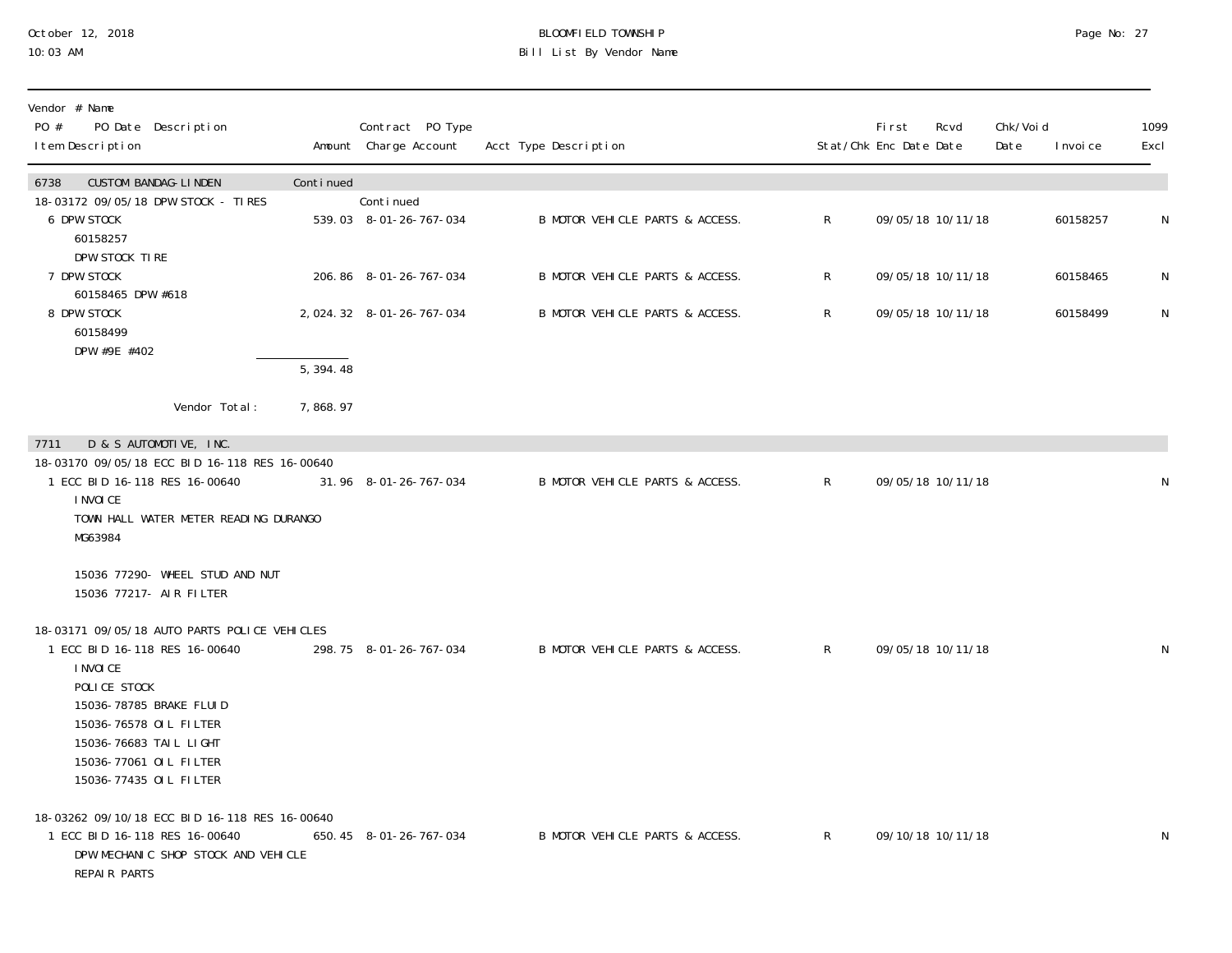#### October 12, 2018 BLOOMFIELD TOWNSHIP Page No: 28 10:03 AM Bill List By Vendor Name

| Vendor # Name<br>PO #<br>I tem Description                                                           | PO Date Description                                                                                                                                                                                                                                                                                     |           | Contract PO Type<br>Amount Charge Account | Acct Type Description               |              | Fi rst<br>Rcvd<br>Stat/Chk Enc Date Date | Chk/Voi d<br>Date | I nvoi ce | 1099<br>Excl |
|------------------------------------------------------------------------------------------------------|---------------------------------------------------------------------------------------------------------------------------------------------------------------------------------------------------------------------------------------------------------------------------------------------------------|-----------|-------------------------------------------|-------------------------------------|--------------|------------------------------------------|-------------------|-----------|--------------|
| 7711<br>I NVOI CE<br>15036 78754- DPW 706                                                            | D & S AUTOMOTIVE, INC.<br>18-03262 09/10/18 ECC BID 16-118 RES 16-00640<br>15036 78344- SHOP SUPPLY<br>15036 77060- STOCK OIL FILTER<br>15036 77062- STOCK EPOXY<br>15036 76460- DPW 603 HEADLI GHT<br>15036 76583- DPW 402 DOOR HANDLE<br>15036 77999- STOCK STRING REPAIR<br>15036 78332- SHOP SUPPLY | Continued | Continued                                 |                                     |              |                                          |                   |           |              |
|                                                                                                      | Vendor Total:                                                                                                                                                                                                                                                                                           | 981.16    |                                           |                                     |              |                                          |                   |           |              |
| DAVID WEBER OIL CO.<br>7830<br>18-03275 09/10/18<br>1 INVOICE 459661<br>DPW MECHANIC GARAGE          | MOTOR OIL AND ANTIFREEZE                                                                                                                                                                                                                                                                                |           | 1, 662. 94 8-01-31-820-074                | <b>B GASOLINE &amp; DIESEL FUEL</b> | $\mathsf{R}$ | 09/10/18 10/11/18                        |                   | 459661    | N            |
|                                                                                                      | Vendor Total:                                                                                                                                                                                                                                                                                           | 1,662.94  |                                           |                                     |              |                                          |                   |           |              |
| 7835<br>18-03271 09/10/18 MCCPC #49 CAT A<br>1 MCCPC #49 CAT A<br>I NVOI CE # 6696<br>TI CKET # 5866 | DEER CARCASS REMOVAL SERVICES<br>REMOVAL OF ID 27 SWEEPING FROM DPW                                                                                                                                                                                                                                     |           | 715.20 8-01-32-827-127                    | B GARB. &TRASH REMOVAL-CONTRACT.    | R            | 09/10/18 10/11/18                        |                   | 6696      | N            |
| 1 MCCPC #49 CAT A<br><b>INVOICE 6701</b><br>TI CKETS 5359 5358                                       | 18-03278 09/10/18 MCCPC #49 CAT A ACCOUNT827-127<br>REMOVAL OF 1D27 SWEEPING FROM DPW                                                                                                                                                                                                                   |           | 1,562.80 8-01-32-827-127                  | B GARB. & TRASH REMOVAL-CONTRACT.   | $\mathsf{R}$ | 09/10/18 10/11/18                        |                   | 6701      | N            |
|                                                                                                      | Vendor Total:                                                                                                                                                                                                                                                                                           | 2, 278.00 |                                           |                                     |              |                                          |                   |           |              |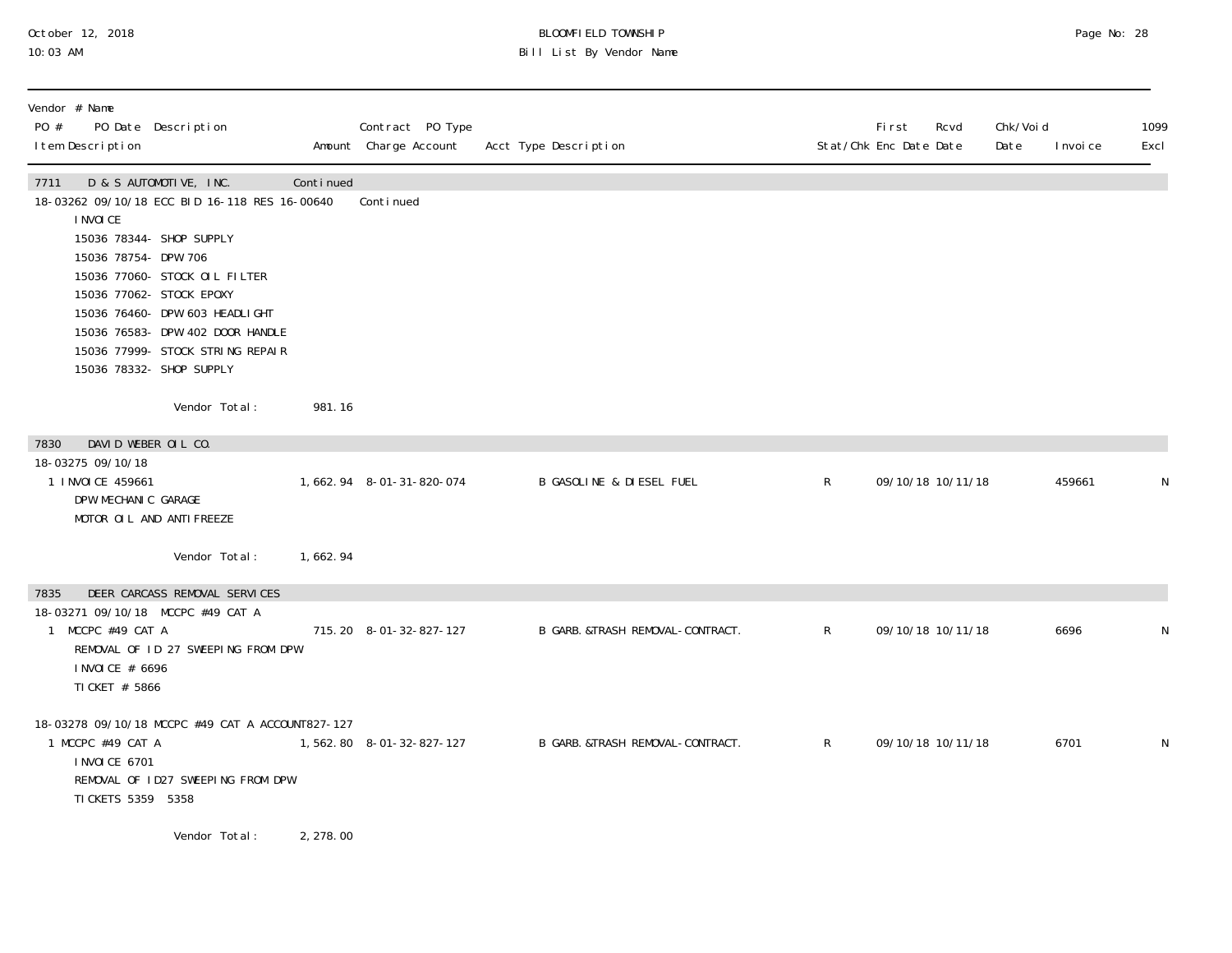## October 12, 2018 BLOOMFIELD TOWNSHIP Page No: 29 10:03 AM Bill List By Vendor Name

| Vendor # Name<br>PO #<br>I tem Description               | PO Date Description                                                                                                 |             | Contract PO Type<br>Amount Charge Account                                  | Acct Type Description                                           |              | First<br>Stat/Chk Enc Date Date | Rcvd                                                        | Chk/Void<br>Date<br>I nvoi ce | 1099<br>Excl           |
|----------------------------------------------------------|---------------------------------------------------------------------------------------------------------------------|-------------|----------------------------------------------------------------------------|-----------------------------------------------------------------|--------------|---------------------------------|-------------------------------------------------------------|-------------------------------|------------------------|
| 8216<br>18-03603 10/02/18 OCTOBER 2018<br>1 OCTOBER 2018 | DELTA DENTAL PLAN OF N.J.                                                                                           |             | 53, 143. 41 8-01-23-733-095                                                | <b>B DENTAL</b>                                                 | R            |                                 | 10/02/18 10/11/18                                           |                               | $\mathsf{N}$           |
|                                                          | Vendor Total:                                                                                                       | 53, 143. 41 |                                                                            |                                                                 |              |                                 |                                                             |                               |                        |
| 8579<br>9 WATER FOR CIVIC CENTER<br>INV# 841956          | DI AMOND ROCK SPRING WATER<br>18-00609 02/26/18 WATER FOR CIVIC CENTER                                              |             | B<br>27.50 R-14-20-854-030                                                 | <b>B MATERIALS &amp; SUPPLIES</b>                               | $R_{\perp}$  |                                 | 02/26/18 10/11/18                                           | 841956                        | N                      |
| 1 5 - GAL WATER<br>2 5 GAL DEPOSIT<br>3 SURCHARGE        | 18-03385 09/17/18 WATER / FIRE PREVENTION BUREAU                                                                    |             | 64.00 8-01-25-752-156<br>40.00 8-01-25-752-156<br>$3.50$ $8-01-25-752-156$ | B FIRE AUXILIARY<br>B FIRE AUXILIARY<br><b>B FIRE AUXILIARY</b> | R<br>R<br>R  |                                 | 09/17/18 10/11/18<br>09/17/18 10/11/18<br>09/17/18 10/11/18 | 843625<br>843625<br>843625    | N<br>N<br>$\mathsf{N}$ |
|                                                          | WATER FOR FIRE PREVENTION BUREAU                                                                                    | 107.50      |                                                                            |                                                                 |              |                                 |                                                             |                               |                        |
|                                                          | Vendor Total:                                                                                                       | 135.00      |                                                                            |                                                                 |              |                                 |                                                             |                               |                        |
| DR. MARYANN ALESSIO<br>1034                              | 18-03200 09/05/18 NURSING-CHILDREN'S CLINIC-8/18<br>1 NURSI NG-CHI LDREN'S CLINIC-8/18<br>CHI LDREN'S HEALTH CLINIC |             | 450.00 8-01-27-785-028                                                     | B CONSULTANT & PROFESSIONAL SERV                                | $\mathsf{R}$ |                                 | 09/05/18 10/11/18                                           |                               | N                      |
| AUGUST 01, 2018<br>\$150.00                              |                                                                                                                     |             |                                                                            |                                                                 |              |                                 |                                                             |                               |                        |
| AUGUST 22, 2018<br>\$150.00                              |                                                                                                                     |             |                                                                            |                                                                 |              |                                 |                                                             |                               |                        |
| AUGUST 29, 2018<br>\$150.00                              |                                                                                                                     |             |                                                                            |                                                                 |              |                                 |                                                             |                               |                        |
|                                                          | <b>TOTAL</b>                                                                                                        |             |                                                                            |                                                                 |              |                                 |                                                             |                               |                        |

TOTAL =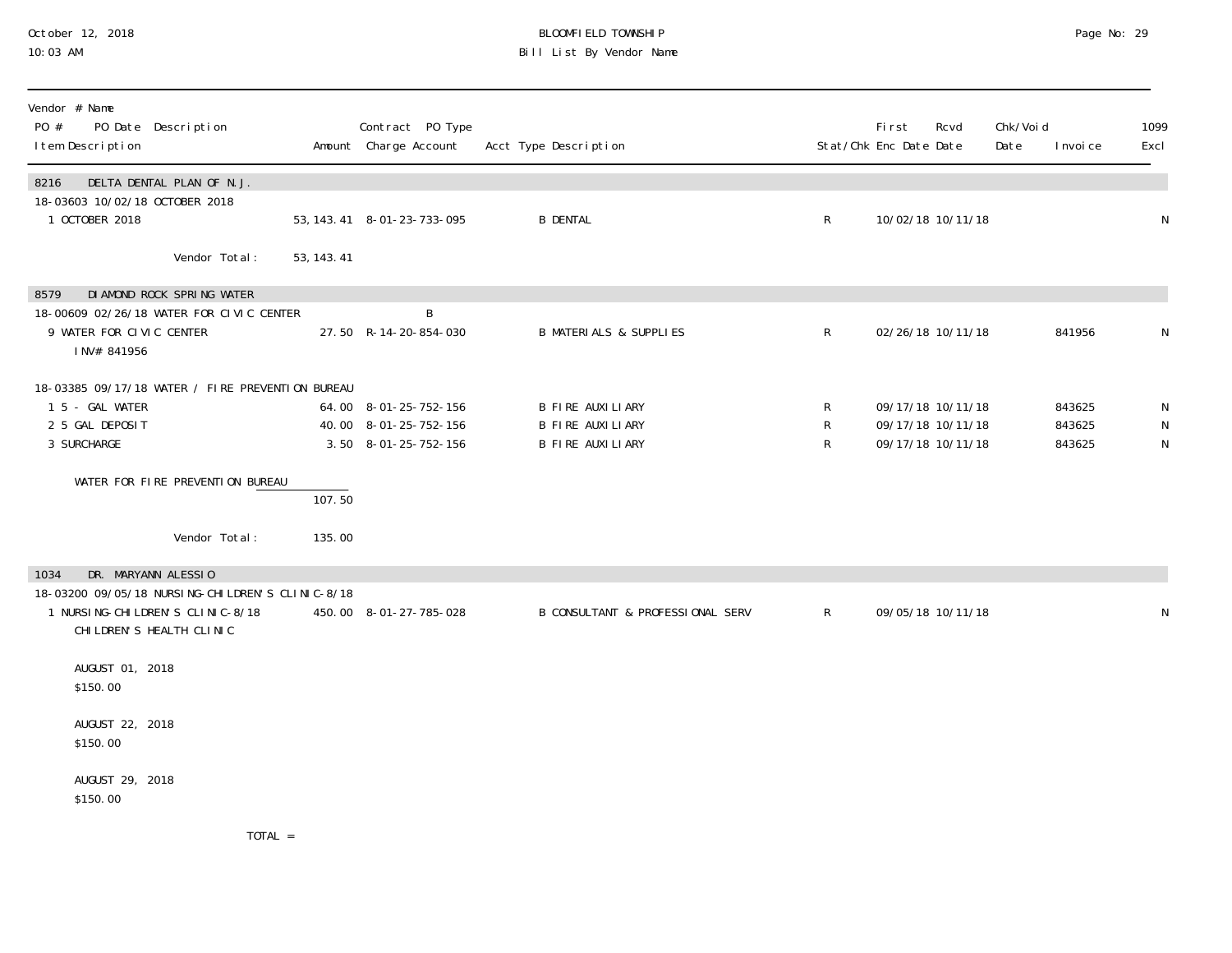## October 12, 2018 BLOOMFIELD TOWNSHIP Page No: 30 10:03 AM Bill List By Vendor Name

| Vendor # Name<br>PO #<br>PO Date Description<br>I tem Description                                                                                                                  |            | Contract PO Type<br>Amount Charge Account | Acct Type Description                |                | First<br>Stat/Chk Enc Date Date | Rcvd | Chk/Void<br>Date | I nvoi ce | 1099<br>Excl |
|------------------------------------------------------------------------------------------------------------------------------------------------------------------------------------|------------|-------------------------------------------|--------------------------------------|----------------|---------------------------------|------|------------------|-----------|--------------|
| DR. MARYANN ALESSIO<br>1034<br>18-03200 09/05/18 NURSING-CHILDREN'S CLINIC-8/18 Continued<br>\$450.00                                                                              | Continued  |                                           |                                      |                |                                 |      |                  |           |              |
| Vendor Total:                                                                                                                                                                      | 450.00     |                                           |                                      |                |                                 |      |                  |           |              |
| DUKE MULTIMEDIA PRODUCTIONS<br>9571                                                                                                                                                |            |                                           |                                      |                |                                 |      |                  |           |              |
| 18-03342 09/12/18 WBMA-TV MONTHLY STATION MNGMNT<br>1 WBMA-TV MONTHLY STATION MNGMNT<br>WBMA-TV STATION MNGMNT                                                                     |            | 4, 925.00 8-01-20-723-028                 | B CONSULTANT & PROFESSIONAL SERVICES | $\mathsf{R}^-$ | 09/12/18 10/11/18               |      |                  | 1060      | N            |
| I NVOI CE# 1060<br>2 WBMA-TV MONTHLY STATION MNGMNT<br>I NVOI CE# 1076                                                                                                             |            | 4, 125.00 8-01-20-723-028                 | B CONSULTANT & PROFESSIONAL SERVICES | R              | 09/12/18 10/11/18               |      |                  | 1076      | N            |
| 3 WBMA-TV MONTHLY STATION MNGMNT<br>I NVOI CE# 1077                                                                                                                                | 13, 175.00 | 4, 125.00 8-01-20-723-028                 | B CONSULTANT & PROFESSIONAL SERVICES | $\mathsf{R}$   | 09/12/18 10/11/18               |      |                  | 1076      | ${\sf N}$    |
| Vendor Total:                                                                                                                                                                      | 13, 175.00 |                                           |                                      |                |                                 |      |                  |           |              |
| EQUI PMENT SALES & SERVICE<br>11625                                                                                                                                                |            |                                           |                                      |                |                                 |      |                  |           |              |
| 18-03270 09/10/18<br>$\mathbf{1}$<br>CHAIN ASSEMBLY<br>I NVOI CE: 8180535                                                                                                          |            | 322.10 8-05-26-511-025                    | <b>B MAINTENANCE OF VEHICLES</b>     | $\mathsf{R}$   | 09/10/18 10/11/18               |      |                  | 8180535   | N            |
| Vendor Total:                                                                                                                                                                      | 322.10     |                                           |                                      |                |                                 |      |                  |           |              |
| ERINWO10 ERIN WILSON                                                                                                                                                               |            |                                           |                                      |                |                                 |      |                  |           |              |
| 18-03318 09/12/18 NURSING-TRAVEL EXPENSE<br>1 NURSI NG-TRAVEL EXPENSE<br>TRAVEL EXPENSES FOR SEMINAR ON CHILDHOOD<br>LEAD POI SONING CLASS<br>WI LLI GENT LEADTRAX<br>THRENTON, NJ |            | 56.92 8-01-27-785-042                     | <b>B EDUCATION &amp; TRAINING</b>    | $\mathsf{R}$   | 09/12/18 10/11/18               |      |                  |           | N            |
| SEPTEMBER 7, 2018                                                                                                                                                                  |            |                                           |                                      |                |                                 |      |                  |           |              |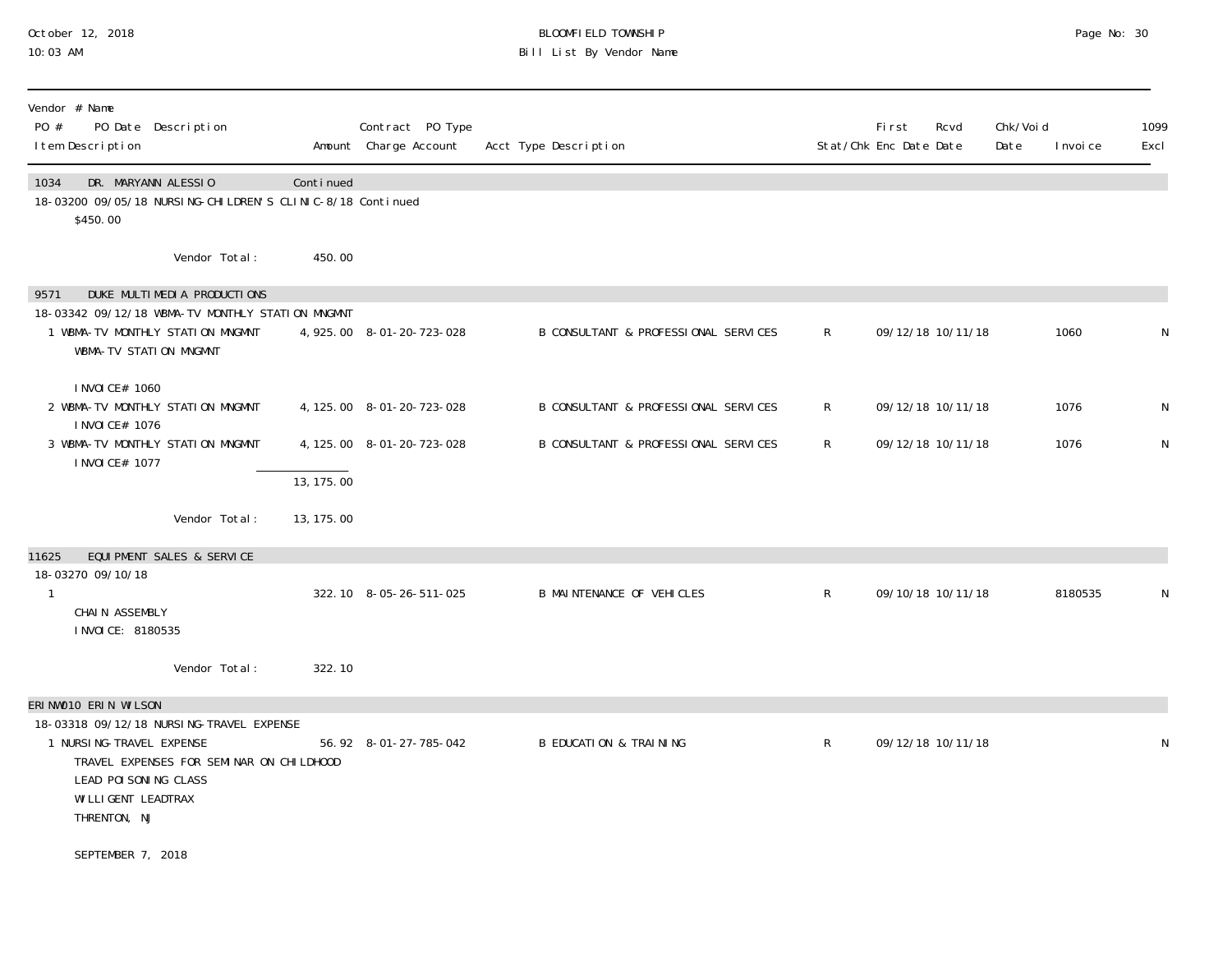## October 12, 2018 BLOOMFIELD TOWNSHIP Page No: 31 10:03 AM Bill List By Vendor Name

| PO #  | Vendor # Name<br>I tem Description                                                  | PO Date Description                                                           |        |           | Contract PO Type<br>Amount Charge Account | Acct Type Description             |              | First<br>Rcvd<br>Stat/Chk Enc Date Date | Chk/Voi d<br>Date<br>I nvoi ce | 1099<br>Excl |
|-------|-------------------------------------------------------------------------------------|-------------------------------------------------------------------------------|--------|-----------|-------------------------------------------|-----------------------------------|--------------|-----------------------------------------|--------------------------------|--------------|
|       | ERINWO10 ERIN WILSON<br>BLOOMFIELD TO TRENTON<br>\$28.36                            | 18-03318 09/12/18 NURSING-TRAVEL EXPENSE                                      |        | Continued | Continued                                 |                                   |              |                                         |                                |              |
|       | TRENTON TO BLOOMFIELD<br>\$28.57                                                    |                                                                               |        |           |                                           |                                   |              |                                         |                                |              |
|       | \$56.92                                                                             |                                                                               | TOTAL= |           |                                           |                                   |              |                                         |                                |              |
|       | 1 NURSI NG-TRAVEL EXPENSE<br>TRAINING SUMMIT                                        | 18-03481 09/24/18 NURSING-TRAVEL EXPENSE<br>TRAVEL EXPENSES FOR PUBLIC HEALTH |        |           | 26.00 8-01-27-785-042                     | <b>B EDUCATION &amp; TRAINING</b> | $\mathsf{R}$ | 09/24/18 10/11/18                       |                                | $\mathsf N$  |
|       | SAYREVILLE, NEW JERSEY                                                              |                                                                               |        |           |                                           |                                   |              |                                         |                                |              |
|       | \$12.95                                                                             | BLOOMFIELD TO SAYREVILLE                                                      |        |           |                                           |                                   |              |                                         |                                |              |
|       | \$13.05                                                                             | SAYREVILLE TO BLOOMFIELD                                                      |        |           |                                           |                                   |              |                                         |                                |              |
|       | TOTAL=26.00                                                                         |                                                                               |        |           |                                           |                                   |              |                                         |                                |              |
|       |                                                                                     | Vendor Total:                                                                 |        | 82.92     |                                           |                                   |              |                                         |                                |              |
| 13353 | FED EX<br>1 CORRESPONDENCE MAILED<br>I NVOI CE #6-238-61963<br>ACCOUNT #2413-1329-8 | 18-03147 08/31/18 CORRESPONDENCE MAILED                                       |        |           | 44.07 8-01-20-715-023                     | <b>B PRINTING</b>                 | R            | 08/31/18 10/11/18                       | 6-238-61963                    | N            |
|       | FOR THE COLLINS HOUSE                                                               | CORRESPONDENCE TO PROJECT ARCHITECT                                           |        |           |                                           |                                   |              |                                         |                                |              |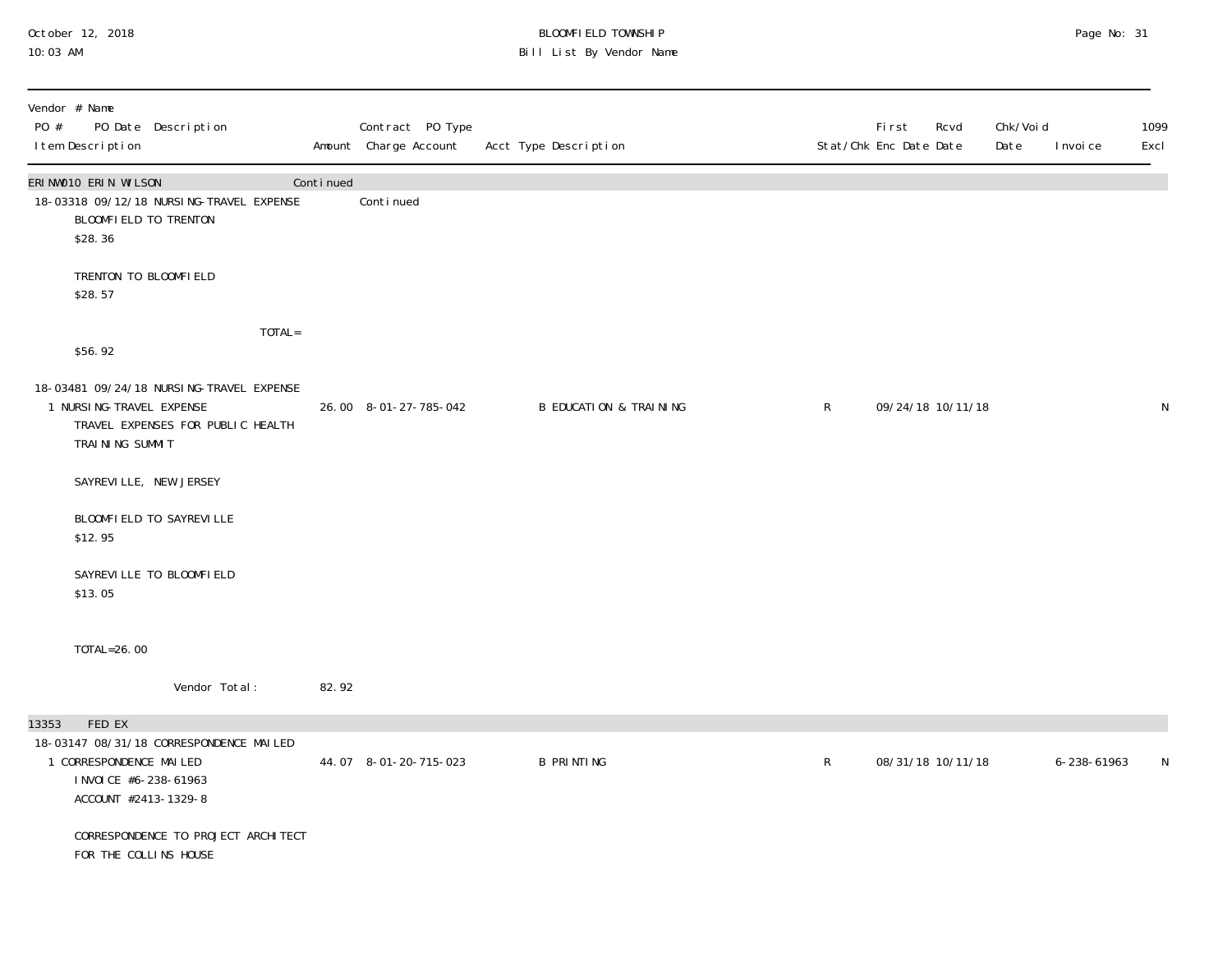## October 12, 2018 BLOOMFIELD TOWNSHIP Page No: 32 10:03 AM Bill List By Vendor Name

| Vendor # Name<br>PO #<br>PO Date Description<br>I tem Description                                                 |                                                  |           | Contract PO Type<br>Amount Charge Account | Acct Type Description            |              | <b>First</b><br>Stat/Chk Enc Date Date | Rcvd | Chk/Voi d<br>Date | I nvoi ce | 1099<br>Excl |
|-------------------------------------------------------------------------------------------------------------------|--------------------------------------------------|-----------|-------------------------------------------|----------------------------------|--------------|----------------------------------------|------|-------------------|-----------|--------------|
| FED EX<br>13353                                                                                                   |                                                  | Continued |                                           |                                  |              |                                        |      |                   |           |              |
| 1 ENVI RONMENTAL-SHI PPI NG<br>09/06/2018 SHIP DATE<br>\$67.15                                                    | 18-03465 09/24/18 ENVI RONMENTAL-SHI PPI NG      |           | 67.15 8-01-27-785-028                     | B CONSULTANT & PROFESSIONAL SERV | $\mathsf{R}$ | 09/24/18 10/11/18                      |      |                   |           | N            |
|                                                                                                                   | Vendor Total:                                    | 111.22    |                                           |                                  |              |                                        |      |                   |           |              |
| <b>FILE BANK</b><br>13788                                                                                         |                                                  |           |                                           |                                  |              |                                        |      |                   |           |              |
| 1 AUGUST 2018 OFF SITE STORAGE<br>CUSTOMER NO. 0502                                                               | 18-03251 09/07/18 AUGUST 2018 OFF SITE STORAGE   |           | 868.53 8-01-20-704-028                    | B CONSULTANT & PROFESSIONAL SERV | $\mathsf{R}$ | 09/07/18 10/11/18                      |      |                   |           | N            |
|                                                                                                                   | I NVOI CE #0086442 THROUGH 0086451               |           |                                           |                                  |              |                                        |      |                   |           |              |
|                                                                                                                   | Vendor Total:                                    | 868.53    |                                           |                                  |              |                                        |      |                   |           |              |
| FIX N FUEL<br>13950                                                                                               |                                                  |           |                                           |                                  |              |                                        |      |                   |           |              |
| $\mathbf{1}$                                                                                                      | 18-03189 09/05/18 DPW TRUCK 27 - IGNITION SWITCH |           | 304.55 8-01-26-767-025                    | B MAINTENANCE OF MOTOR VEHICLES  | $\mathsf{R}$ | 09/05/18 10/11/18                      |      |                   | 30390     | N            |
| I NVOI CE 30390                                                                                                   | DPW TRUCK 27 IGNITION STARTER SWITCH             |           |                                           |                                  |              |                                        |      |                   |           |              |
|                                                                                                                   | Vendor Total:                                    | 304.55    |                                           |                                  |              |                                        |      |                   |           |              |
| 14702                                                                                                             | FRANK'S GMC TRUCK CENTER, INC.                   |           |                                           |                                  |              |                                        |      |                   |           |              |
| 18-03204 09/05/18 INVOICE 254510                                                                                  |                                                  |           |                                           |                                  |              |                                        |      |                   |           |              |
| 1 I NVOI CE 254510<br>DPW LICENSE PLATE 22868MG                                                                   |                                                  |           | 655.01 8-01-26-767-025                    | B MAINTENANCE OF MOTOR VEHICLES  | $\mathsf{R}$ | 09/05/18 10/11/18                      |      |                   | 254510    | ${\sf N}$    |
| VIN *JF4407<br><b>BRACKET</b>                                                                                     | STATE INSPECTION AND REPAIRS TO MUDFLAP          |           |                                           |                                  |              |                                        |      |                   |           |              |
| 18-03264 09/10/18 INVOICE: 253487<br>1 I NVOI CE: 253487<br>VEHICLE REPAIR DEALER ITEM<br>DPW 13561MG S/N: 189282 |                                                  |           | 236.16 8-01-26-767-025                    | B MAINTENANCE OF MOTOR VEHICLES  | $\mathsf{R}$ | 09/10/18 10/11/18                      |      |                   | 253487    | N            |
|                                                                                                                   |                                                  |           |                                           |                                  |              |                                        |      |                   |           |              |

Vendor Total: 891.17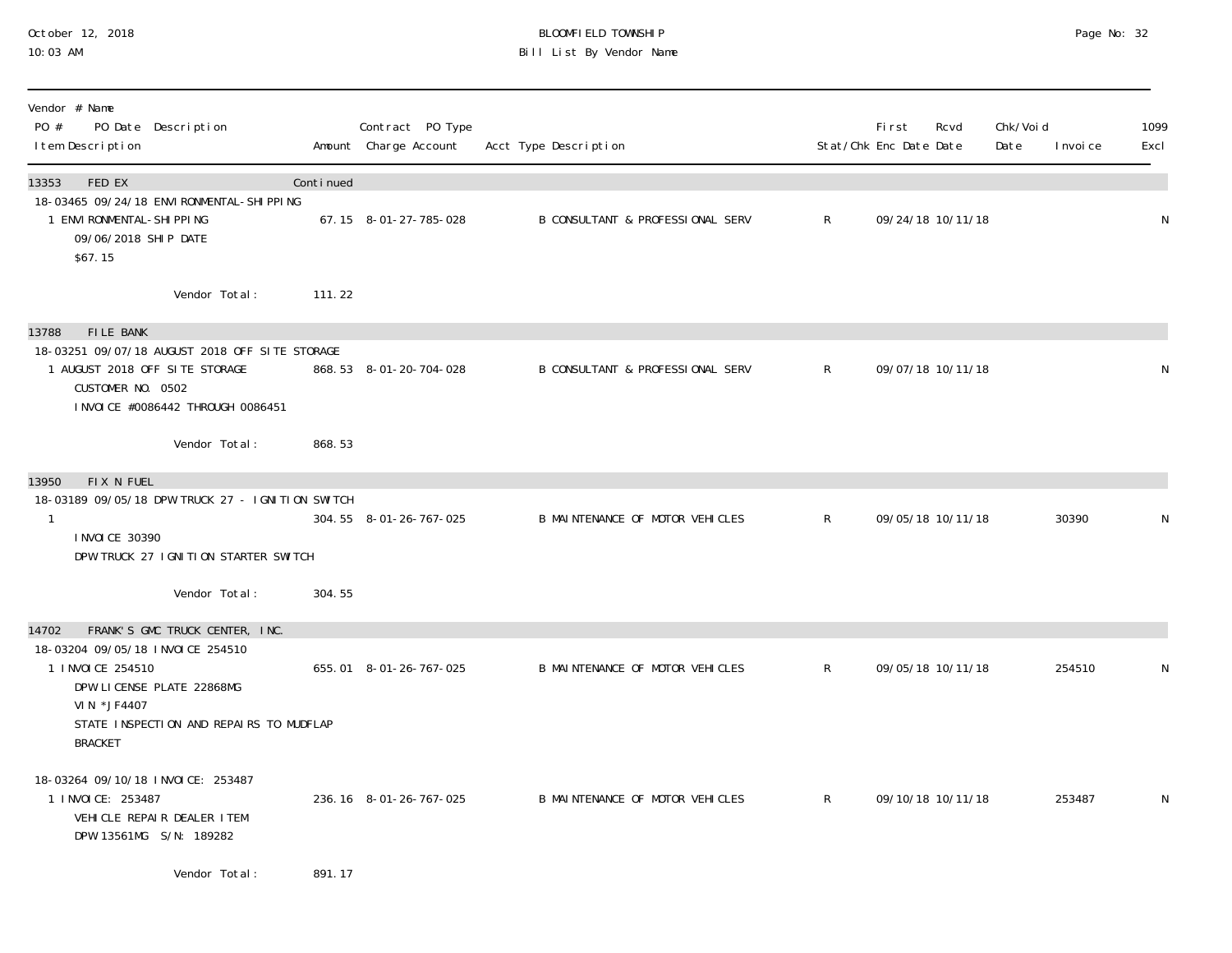#### October 12, 2018 BLOOMFIELD TOWNSHIP Page No: 33 Bill List By Vendor Name

| Vendor # Name<br>PO Date Description<br>PO #<br>I tem Description                                                          |        | Contract PO Type<br>Amount Charge Account | Acct Type Description              |              | First<br>Stat/Chk Enc Date Date | Rcvd | Chk/Voi d<br>Date | I nvoi ce     | 1099<br>Excl |
|----------------------------------------------------------------------------------------------------------------------------|--------|-------------------------------------------|------------------------------------|--------------|---------------------------------|------|-------------------|---------------|--------------|
| FRANKIES FINISHLINE CAR WASH 1<br>14701<br>18-03213 09/05/18 PD CAR WASHES AUG 18<br>1 PD AUGUST CAR WASHES<br>AUGUST 2018 |        | 635.00 8-01-26-767-035                    | B JANITORIAL & HOUSEHOLD SUPPLY    | $\mathsf{R}$ | 09/05/18 10/11/18               |      |                   | <b>AUG 18</b> | N            |
| Vendor Total:                                                                                                              | 635.00 |                                           |                                    |              |                                 |      |                   |               |              |
| FRED DEVENS CONSTRUCTION<br>8519                                                                                           |        |                                           |                                    |              |                                 |      |                   |               |              |
| 18-03211 09/05/18 METERING IMPROVEMENTS<br>1 METERING IMPROVEMENTS                                                         |        | 700.00 W-06-55-589-592                    | B WATER MAIN REPL. COOLIDGE AVE.   | $\mathsf{R}$ | 09/05/18 10/11/18               |      |                   | 1608-5        | N            |
|                                                                                                                            |        |                                           |                                    |              |                                 |      |                   |               |              |
| SERVICE CALL TO CHECK TOWNSHIP<br>I NTERCONNECTI ON METERING                                                               |        |                                           |                                    |              |                                 |      |                   |               |              |
| JOB DATE: JULY 20, 2018                                                                                                    |        |                                           |                                    |              |                                 |      |                   |               |              |
| ASSIST HARPER VALVE TO INSPECT FLOW<br>METERS AT GROVE AND CENTER                                                          |        |                                           |                                    |              |                                 |      |                   |               |              |
| Vendor Total:                                                                                                              | 700.00 |                                           |                                    |              |                                 |      |                   |               |              |
| G. BASILE HOME IMPROVEMENTS LLC<br>5622                                                                                    |        |                                           |                                    |              |                                 |      |                   |               |              |
| 18-03159 08/31/18 REPAIRS IN THE LEB<br>1 REPAIRS IN THE LEB                                                               |        | 150.00 8-01-26-772-024                    | B CLEAN. &MAIN. OF BLDG'S & FACIL. | $\mathsf{R}$ | 08/31/18 10/11/18               |      |                   | 211           | N            |
|                                                                                                                            |        |                                           |                                    |              |                                 |      |                   |               |              |

INVOICE #211

 REPAIR IN THE DETECTIVE BUREAU - REMOVE AND ROTATE MIRROR GLASS IN THE INTERROGATION ROOM - LEB

Vendor Total: 150.00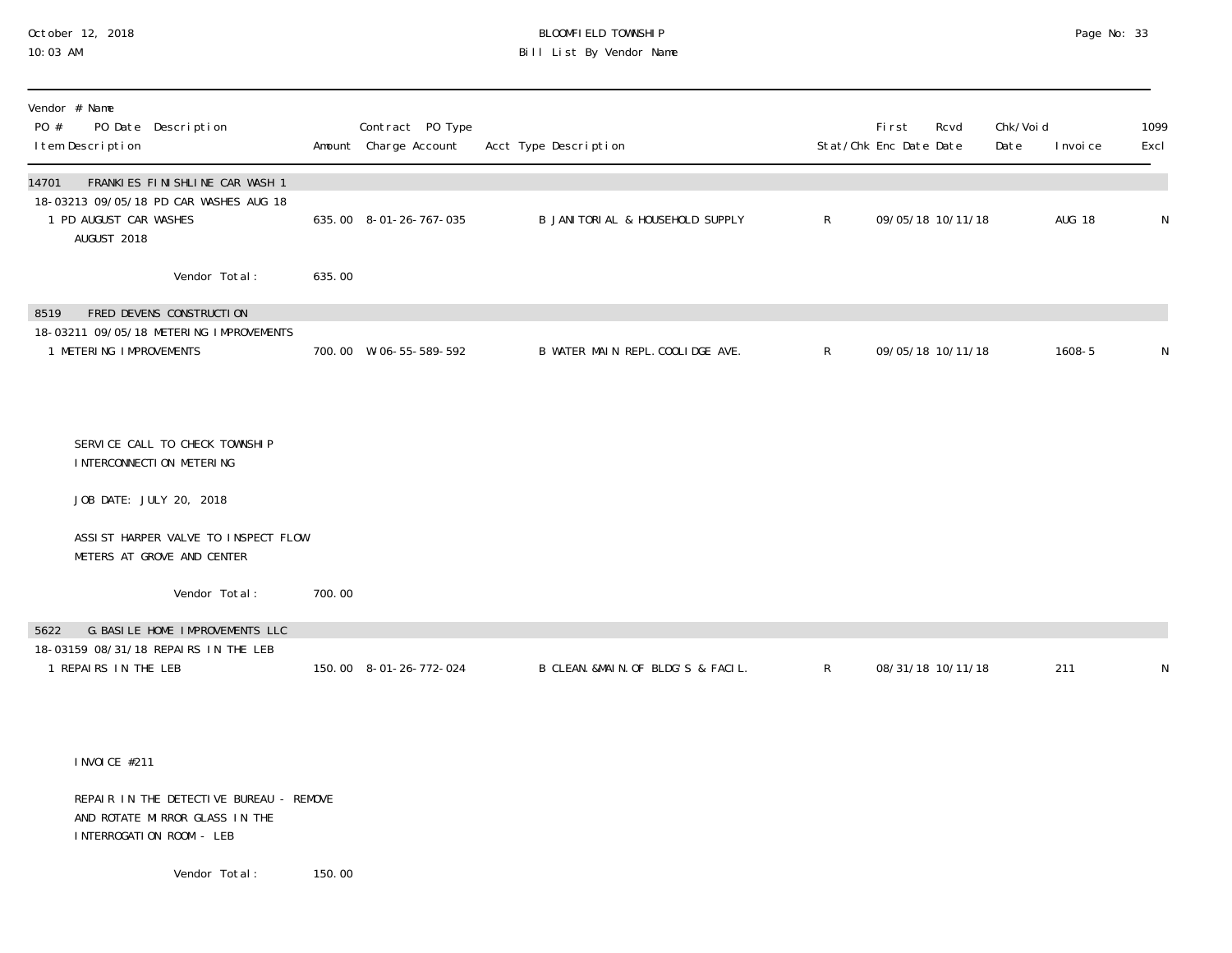## October 12, 2018 BLOOMFIELD TOWNSHIP Page No: 34 10:03 AM Bill List By Vendor Name

| Vendor # Name<br>PO #<br>I tem Description                                           | PO Date Description                                                                                                                    |             | Contract PO Type<br>Amount Charge Account            | Acct Type Description                                                          |                     | Fi rst<br>Stat/Chk Enc Date Date | Rcvd              | Chk/Voi d<br>Date | I nvoi ce        | 1099<br>Excl |
|--------------------------------------------------------------------------------------|----------------------------------------------------------------------------------------------------------------------------------------|-------------|------------------------------------------------------|--------------------------------------------------------------------------------|---------------------|----------------------------------|-------------------|-------------------|------------------|--------------|
| <b>GANN LAW BOOKS</b><br>15608<br>1 SUBCRIPTION RENEWAL<br>COURT RULES- ANNOTATED    | 18-02926 08/14/18 SUBCRIPTION RENEWAL 2019 ED.<br>SUBCRIPTION RENEWAL - 2019 EDITION- NJ<br>SUBSCRIPTION \$152.00 HANDLING CHARGES \$8 |             | 160.00 8-01-33-830-033                               | <b>B BOOKS &amp; PUBLICATIONS</b>                                              | $\mathsf{R}$        |                                  | 08/14/18 10/11/18 |                   | D608575          | N            |
|                                                                                      | Vendor Total:                                                                                                                          | 160.00      |                                                      |                                                                                |                     |                                  |                   |                   |                  |              |
| 15641<br>1 AUG 18 DEDUCTIBLE CHRGS<br>2 DEDUCTIBLE CHRGS JUN 18                      | GARDEN STATE MUNICIPAL JIF<br>18-03478 09/24/18 INSURANCE DEDUCTIBLE PAYMENTS                                                          | 10,897.54   | 9,897.54 8-01-23-730-090<br>1,000.00 8-01-23-730-090 | <b>B INSURANCE &amp; SURETY BONDS</b><br><b>B INSURANCE &amp; SURETY BONDS</b> | $\mathsf{R}^-$<br>R | 09/24/18 10/11/18                | 09/24/18 10/11/18 |                   | 269121<br>266715 | N<br>N       |
|                                                                                      | Vendor Total:                                                                                                                          | 10, 897. 54 |                                                      |                                                                                |                     |                                  |                   |                   |                  |              |
| GLENRI DGE RECREATION<br>16702<br>2 2016 SUBURBAN SOFTBALL                           | 16-00534 03/18/16 2016 SUBURBAN SOFTBALL FEE<br>Vendor Total:                                                                          | 116.23      | 116.23 R-14-20-854-030                               | <b>B MATERIALS &amp; SUPPLIES</b>                                              | $\mathsf{R}$        |                                  | 03/18/16 05/31/16 |                   |                  | N            |
| GREGDOO5 GREG DONALDSON FARMS, LLC<br>1 SPECIAL NEEDS TRIP<br>(25) ADMISSION TICKETS | 18-02360 07/02/18 SPECIAL NEEDS TRIP                                                                                                   |             | 575.00 R-14-20-854-030                               | <b>B MATERIALS &amp; SUPPLIES</b>                                              | $\mathsf{R}$        |                                  | 07/02/18 10/11/18 |                   | GRPTR-61018      | N            |
|                                                                                      | Vendor Total:                                                                                                                          | 575.00      |                                                      |                                                                                |                     |                                  |                   |                   |                  |              |
| HARDROO5 HARD ROCK HOTEL & CASINO<br>1 NJLM 2018 - AVILES<br><b>NJLM 2018</b>        | 18-03230 09/06/18 NJLM 2018- DIANA AVILES #53601                                                                                       |             | 462.00 8-01-20-703-028                               | B CONSULTANT & PROFESSIONAL SERV                                               | R.                  |                                  | 09/06/18 10/11/18 |                   | 53601            |              |
|                                                                                      | RESERVATION FOR DIANA AVILES                                                                                                           |             |                                                      |                                                                                |                     |                                  |                   |                   |                  |              |
| RESERVATION # 53601                                                                  |                                                                                                                                        |             |                                                      |                                                                                |                     |                                  |                   |                   |                  |              |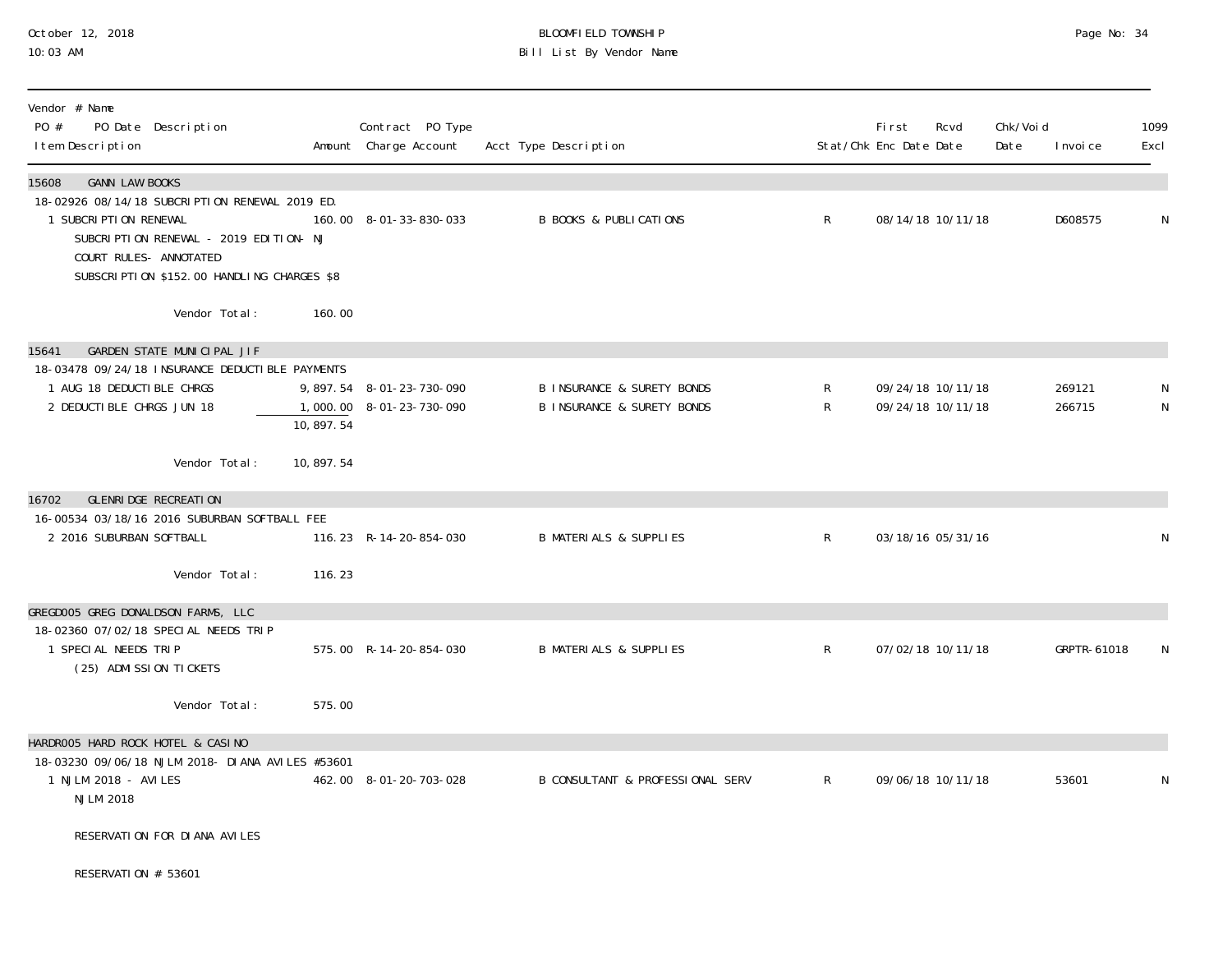## October 12, 2018 BLOOMFIELD TOWNSHIP Page No: 35 10:03 AM Bill List By Vendor Name

| PO #           | Vendor # Name<br>PO Date Description<br>I tem Description                                                                             |           | Contract PO Type<br>Amount Charge Account | Acct Type Description                   |              | First<br>Stat/Chk Enc Date Date | Rcvd              | Chk/Voi d<br>Date | I nvoi ce | 1099<br>Excl |
|----------------|---------------------------------------------------------------------------------------------------------------------------------------|-----------|-------------------------------------------|-----------------------------------------|--------------|---------------------------------|-------------------|-------------------|-----------|--------------|
|                | HARDROO5 HARD ROCK HOTEL & CASINO<br>18-03230 09/06/18 NJLM 2018- DIANA AVILES #53601 Continued<br>11/12/18 - 11/15/18                | Continued |                                           |                                         |              |                                 |                   |                   |           |              |
|                | Vendor Total:                                                                                                                         | 462.00    |                                           |                                         |              |                                 |                   |                   |           |              |
| 19615          | HOME DEPOT - DPW 0507                                                                                                                 |           |                                           |                                         |              |                                 |                   |                   |           |              |
|                | 18-03405 09/19/18 AUTH CODE 024392/2071478<br>1 AUTH CODE 024392/2071478<br>CEMENT 94 LB<br>SI DEWALK REPAIR                          |           | 47.88 8-01-26-765-030                     | <b>B MATERIALS &amp; SUPPLIES</b>       | $\mathsf{R}$ |                                 | 09/19/18 10/11/18 |                   |           | N            |
|                | 18-03423 09/19/18 AUTH CODE 013613/2200711                                                                                            |           |                                           |                                         |              |                                 |                   |                   |           |              |
| 1              | AUTHORI ZATI ON CODE<br>013613/2200711<br>2- 32 GAL TRASH CAN                                                                         |           | 60.94 8-01-26-769-024                     | B MAINTENANCE OF BUILDINGS & FACILITIES | $\mathsf{R}$ |                                 | 09/19/18 10/11/18 |                   |           | N            |
| $\overline{2}$ | ORDER NUMBER<br>#WA33766732                                                                                                           |           | 127.49 8-01-26-769-024                    | B MAINTENANCE OF BUILDINGS & FACILITIES | $\mathsf{R}$ |                                 | 09/19/18 10/11/18 |                   |           | N            |
|                | POWER PRO TECH 900 WATT GASOLINE POWERED<br>PORTABLE GENERATOR                                                                        |           |                                           |                                         |              |                                 |                   |                   |           |              |
|                |                                                                                                                                       | 188.43    |                                           |                                         |              |                                 |                   |                   |           |              |
|                | 18-03451 09/24/18 AUTH CODE 018152/7370172<br>1 AUTH CODE 018152/7370172<br>COUPLINGS AND ADAPTORS                                    |           | 18.30 8-01-26-765-030                     | <b>B MATERIALS &amp; SUPPLIES</b>       | $\mathsf{R}$ |                                 | 09/24/18 10/10/18 |                   | 154673    | N            |
|                | 18-03455 09/24/18 AUTH CODE 018200/7410215<br>1 AUTH CODE 018200/7410215<br>BOLTS NUTS AND WASHERS TO REPAIR<br>TOWNSHIP PARK BENCHES |           | 40.05 8-01-26-765-030                     | <b>B MATERIALS &amp; SUPPLIES</b>       | $\mathsf{R}$ |                                 | 09/24/18 10/10/18 |                   | 154679    | N            |
|                |                                                                                                                                       |           |                                           |                                         |              |                                 |                   |                   |           |              |

Vendor Total: 294.66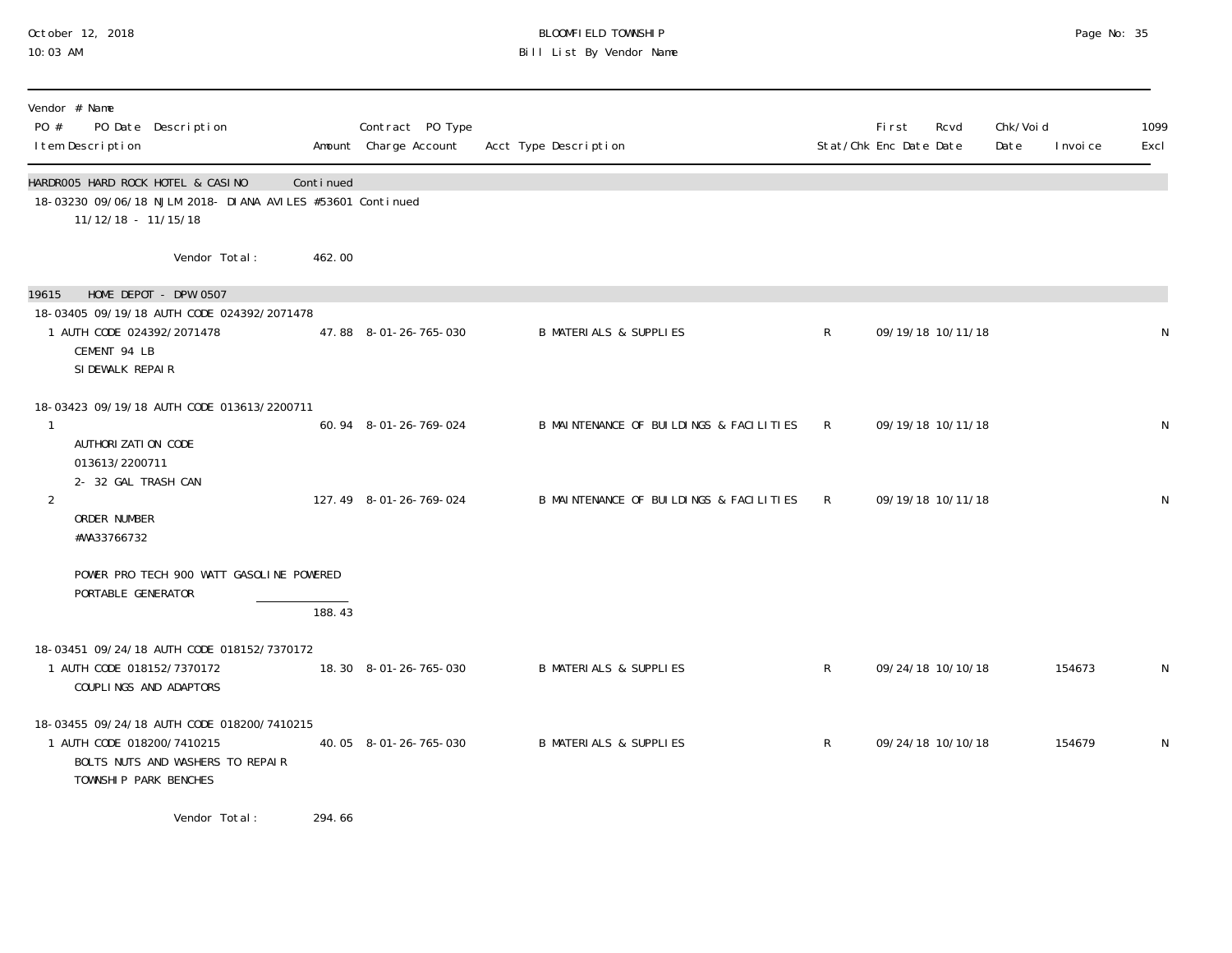# October 12, 2018 BLOOMFIELD TOWNSHIP Page No: 36 Bill List By Vendor Name

| Vendor # Name<br>PO #<br>PO Date Description<br>I tem Description                       |        | Contract PO Type<br>Amount Charge Account      | Acct Type Description                                                  |              | <b>First</b><br>Stat/Chk Enc Date Date | Rcvd                                   | Chk/Voi d<br>Date | I nvoi ce          | 1099<br>Excl           |
|-----------------------------------------------------------------------------------------|--------|------------------------------------------------|------------------------------------------------------------------------|--------------|----------------------------------------|----------------------------------------|-------------------|--------------------|------------------------|
| HOME DEPOT - F-0048<br>19616                                                            |        |                                                |                                                                        |              |                                        |                                        |                   |                    |                        |
| 18-03138 08/31/18 WASHING MACHINE AND SUPPLIES<br>1 2PK 5' SS WASHING MACHINE HOSE      |        | 19.98 8-01-25-752-038                          | <b>B GENERAL HARDWARE &amp; MINOR TOOLS</b>                            | R            |                                        | 08/31/18 10/11/18                      |                   | 8972231            | N                      |
| 2 HE ORIGINAL                                                                           |        | 75.88 8-01-25-752-038                          | B GENERAL HARDWARE & MINOR TOOLS                                       | $\mathsf R$  |                                        | 08/31/18 10/11/18                      |                   | 8972231            | ${\sf N}$              |
| 3 NTW4516FW-TOP LOAD WASHER<br>NEW WASHING MACHINE AND HOOKUPS<br>FOR FIRE STATION 4    |        | 439.00 8-01-25-752-038                         | B GENERAL HARDWARE & MINOR TOOLS                                       | R            |                                        | 08/31/18 10/11/18                      |                   | 8972231            | N                      |
|                                                                                         | 534.86 |                                                |                                                                        |              |                                        |                                        |                   |                    |                        |
| 18-03648 10/04/18 SHELF FOR CHIEF'S OFFICE                                              |        |                                                |                                                                        |              |                                        |                                        |                   |                    |                        |
| 1 CE UNIVERSAL COMPONENT SHELF                                                          |        | 14.97 8-01-25-752-130                          | <b>B MATERIALS &amp; SUPPLIES</b>                                      | $\mathsf{R}$ |                                        | 10/04/18 10/12/18                      |                   | 3062047            | N                      |
| SHELF FOR TV COMPONENTS IN CHIEF'S<br>OFFICE                                            |        |                                                |                                                                        |              |                                        |                                        |                   |                    |                        |
| 18-03649 10/04/18 PLASTIC ANCHORS FOR SHELF                                             |        |                                                |                                                                        |              |                                        |                                        |                   |                    |                        |
| 1 PLASTIC RIBBED ANCHORS                                                                |        | 3.96 8-01-25-752-130                           | <b>B MATERIALS &amp; SUPPLIES</b>                                      | $\mathsf{R}$ |                                        | 10/04/18 10/12/18                      |                   | 7360280            | N                      |
| ANCHORS FOR SHELF IN CHIEF'S OFFICE                                                     |        |                                                |                                                                        |              |                                        |                                        |                   |                    |                        |
| 18-03651 10/04/18 BULBS, EXT. CORD, TIMER FOR HQ                                        |        |                                                |                                                                        |              |                                        |                                        |                   |                    |                        |
| 1 16.5 W PAR38 LED RED 1 PK BULB                                                        |        | 43.88 8-01-25-752-030                          | <b>B MATERIALS &amp; SUPPLIES</b>                                      | R            |                                        | 10/04/18 10/12/18                      |                   | 5061879            | N                      |
| 2 SPIKE LIGHT METAL 120W BRONZE                                                         |        | 19.88 8-01-25-752-030                          | <b>B MATERIALS &amp; SUPPLIES</b>                                      | R            |                                        | 10/04/18 10/12/18                      |                   | 5061879            | N                      |
| 3 HDX 8FT 16/3 EXTENSION CORD<br>4 DFT IND HEAVY DUTY TIMER                             |        | 18.94 8-01-25-752-030<br>19.94 8-01-25-752-030 | <b>B MATERIALS &amp; SUPPLIES</b><br><b>B MATERIALS &amp; SUPPLIES</b> | R<br>R       |                                        | 10/04/18 10/12/18<br>10/04/18 10/12/18 |                   | 5061879<br>5061879 | ${\sf N}$<br>${\sf N}$ |
| 5 SPB-16/3 25' TRI-TAP LNDSP CRD                                                        |        | 23.76 8-01-25-752-030                          | <b>B MATERIALS &amp; SUPPLIES</b>                                      | R            |                                        | 10/04/18 10/12/18                      |                   | 5061879            | $\mathsf{N}$           |
| BULBS, EXTENSION CORD, HVY DUTY<br>TIMER FOR LIGHT THE NIGHT FOR<br>FALLEN FIREFIGHTERS | 126.40 |                                                |                                                                        |              |                                        |                                        |                   |                    |                        |
|                                                                                         |        |                                                |                                                                        |              |                                        |                                        |                   |                    |                        |
| 18-03655 10/04/18 CLEAN. SUPPLIES FOR FLOOR FPB                                         |        |                                                |                                                                        |              |                                        |                                        |                   |                    |                        |
| 1 SWIFFER WOOD OHB STARTER KIT                                                          |        | 24.97 8-01-25-752-030<br>12.97 8-01-25-752-030 | <b>B MATERIALS &amp; SUPPLIES</b>                                      | R            |                                        | 10/04/18 10/12/18                      |                   | 7612474            | N                      |
| 2 SWIFFER WETJET PADS 4/20CT WD<br>3 HANGER PRO 20LB 25PK                               |        | 13.96 8-01-25-752-030                          | <b>B MATERIALS &amp; SUPPLIES</b><br><b>B MATERIALS &amp; SUPPLIES</b> | R<br>R       |                                        | 10/04/18 10/12/18<br>10/04/18 10/12/18 |                   | 7612474<br>7612474 | N<br>${\sf N}$         |
|                                                                                         |        |                                                |                                                                        |              |                                        |                                        |                   |                    |                        |

FLOOR CLEANING SUPPLIES FOR WOOD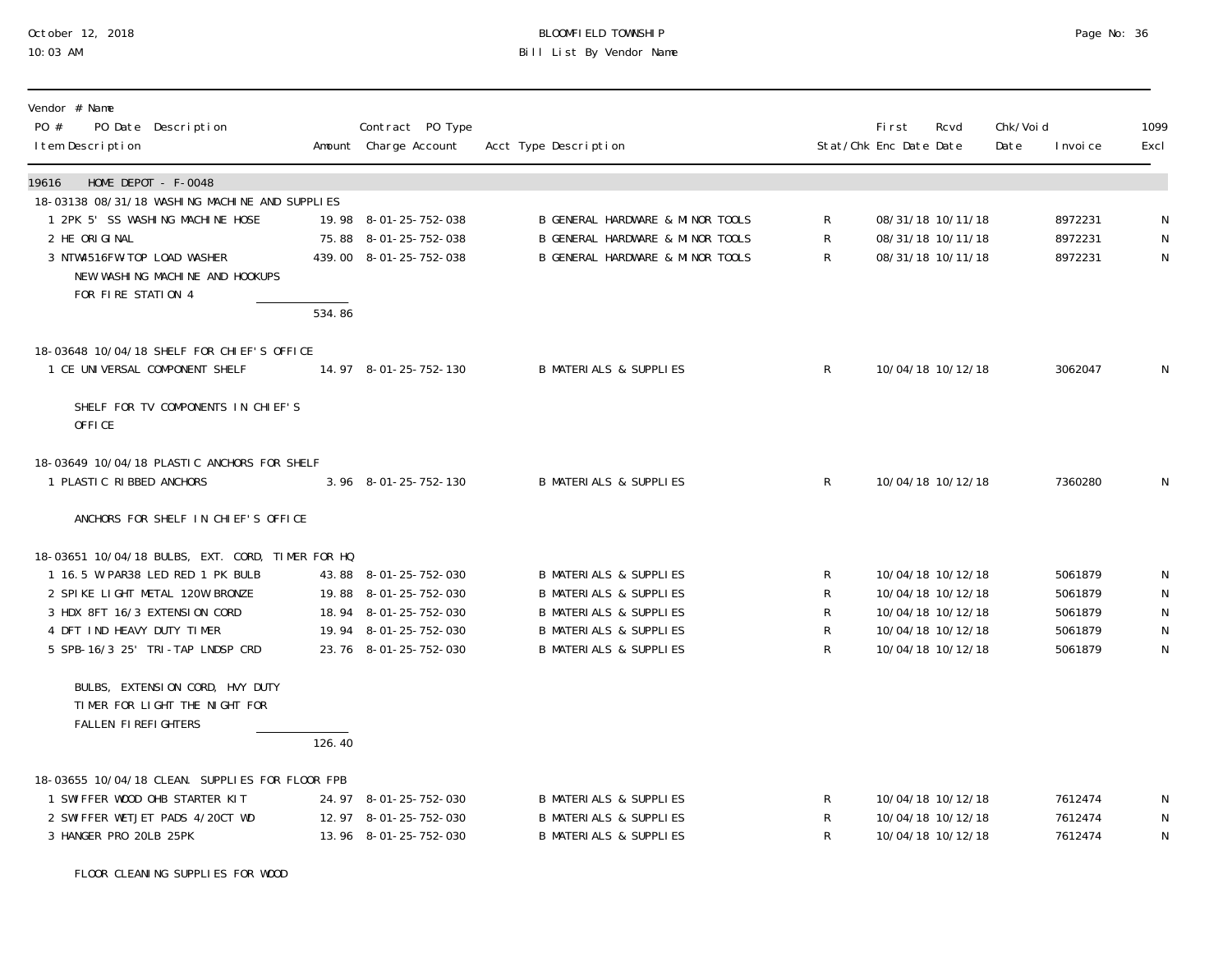# October 12, 2018 BLOOMFIELD TOWNSHIP Page No: 37 Bill List By Vendor Name

| Vendor # Name<br>PO #<br>PO Date Description<br>I tem Description                                                                                                                                                                       |                    | Contract PO Type<br>Amount Charge Account                                                            | Acct Type Description                                                                                                      |                  | <b>First</b><br>Stat/Chk Enc Date Date | Rcvd                                                                             | Chk/Voi d<br>Date | I nvoi ce                                            | 1099<br>Excl                |
|-----------------------------------------------------------------------------------------------------------------------------------------------------------------------------------------------------------------------------------------|--------------------|------------------------------------------------------------------------------------------------------|----------------------------------------------------------------------------------------------------------------------------|------------------|----------------------------------------|----------------------------------------------------------------------------------|-------------------|------------------------------------------------------|-----------------------------|
| 19616<br>HOME DEPOT - F-0048<br>18-03655 10/04/18 CLEAN. SUPPLIES FOR FLOOR FPB Continued<br>FLOOR FPB AND HANGERS FOR PICTURES                                                                                                         | Continued<br>51.90 |                                                                                                      |                                                                                                                            |                  |                                        |                                                                                  |                   |                                                      |                             |
| 18-03664 10/04/18 CLEANING PRODUCTS FOR TRAILER<br>1 SPRAY NINE CLEANER 128 OZ.<br>2 ZEP FOAMING DEGREASER 180Z<br>3 RCP BI-LEVEL SCRUB BRUSH<br>CLEANING SUPPLIES TO CLEAN SMOKE<br>TRAILER FOR PUBLIC SAFETY DAY                      |                    | 10.17 8-01-25-752-030<br>3.97 8-01-25-752-030<br>25.94 8-01-25-752-030                               | <b>B MATERIALS &amp; SUPPLIES</b><br><b>B MATERIALS &amp; SUPPLIES</b><br><b>B MATERIALS &amp; SUPPLIES</b>                | R<br>R<br>R      |                                        | 10/04/18 10/12/18<br>10/04/18 10/12/18<br>10/04/18 10/12/18                      |                   | 2070170<br>2070170<br>2070170                        | N<br>N<br>N                 |
| Vendor Total:                                                                                                                                                                                                                           | 40.08<br>772.17    |                                                                                                      |                                                                                                                            |                  |                                        |                                                                                  |                   |                                                      |                             |
| HOME DEPOT $R - 9966$<br>19618<br>18-03523 09/27/18 CIVIC CENTER SUPPLIES<br>1 CIVIC CENTER SUPPLIES<br>TRANSACTI 0N# 0928000072476<br>Vendor Total:                                                                                    | 197.28             | 197.28 8-01-28-795-029                                                                               | <b>B OTHER CONTRACTUAL</b>                                                                                                 | $\mathsf{R}$     |                                        | 09/27/18 10/11/18                                                                |                   | 0928000072476                                        | - N                         |
| INTEROO5 INTERNATIONAL ASBESTOS TESTING                                                                                                                                                                                                 |                    |                                                                                                      |                                                                                                                            |                  |                                        |                                                                                  |                   |                                                      |                             |
| 18-01424 04/25/18 147 FRANKLIN ST APT 305 LEAD<br>1 147 FRANKLIN ST APT 305 LEAD                                                                                                                                                        |                    | 27.50 G-02-40-368-000                                                                                | B 2018 CHILD HEALTH LEAD GRANT                                                                                             | $\mathsf{R}$     |                                        | 04/25/18 10/11/18                                                                |                   | 561689                                               | N                           |
| 18-02109 06/14/18 110 CRANFORD AVE LEAD TEST<br>1 110 CRANFORD AVE<br>Vendor Total:                                                                                                                                                     | 67.82              | 40.32 G-02-40-368-000                                                                                | B 2018 CHILD HEALTH LEAD GRANT                                                                                             | $\mathsf{R}$     |                                        | 06/14/18 10/11/18                                                                |                   | 565533                                               | N                           |
| INTERNATIONAL CODE COUNCIL, INC<br>22007<br>18-03116 08/29/18 CODE BOOKS FOR FIRE PREVENTION<br>1 #3400L06NJ-INTERN'L FIRE CODE<br>2 #2942M2 CERTIFIED MEMBER-2YRS<br>3 #3400S15 2015 INTNT'L CODE<br>4 #3000S15 2015 INTERN'L BLDG. CD |                    | 476.00 8-01-25-752-042<br>180.00 8-01-25-752-042<br>358.00 8-01-25-752-042<br>440.00 8-01-25-752-042 | <b>B EDUCATION AND TRAINING</b><br>B EDUCATION AND TRAINING<br><b>B EDUCATION AND TRAINING</b><br>B EDUCATION AND TRAINING | R<br>R<br>R<br>R |                                        | 08/29/18 10/11/18<br>08/29/18 10/11/18<br>08/29/18 10/11/18<br>08/29/18 10/11/18 |                   | 1000942075<br>1000942075<br>1000942075<br>1000942075 | N<br>N<br>$\mathsf{N}$<br>N |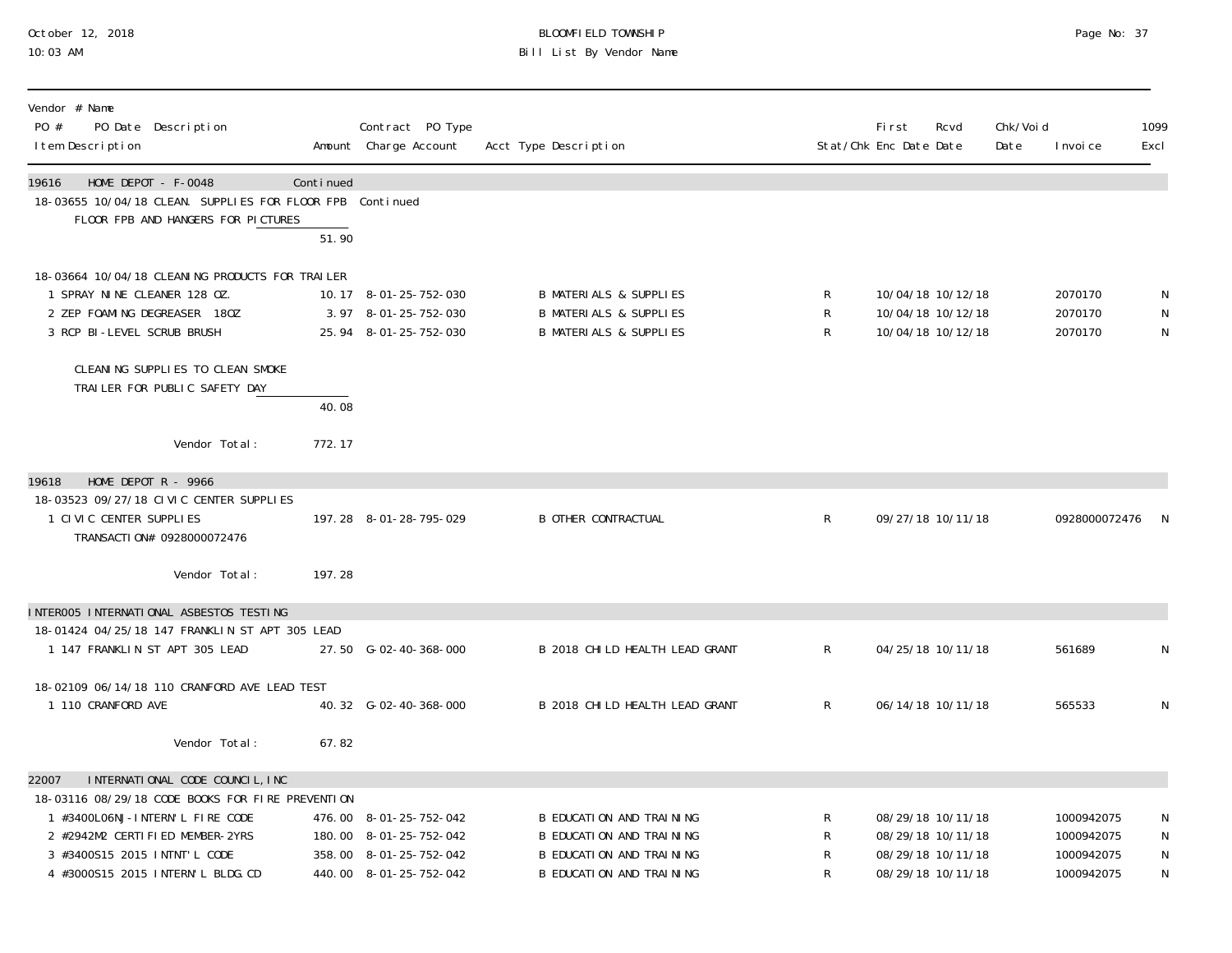### October 12, 2018 BLOOMFIELD TOWNSHIP Page No: 38 10:03 AM Bill List By Vendor Name

| Acct Type Description                                                                                                                                                                                                                                          |                | Fi rst<br>Stat/Chk Enc Date Date | Rcvd<br>Date | Chk/Voi d<br>I nvoi ce                                                           | 1099<br>Excl |
|----------------------------------------------------------------------------------------------------------------------------------------------------------------------------------------------------------------------------------------------------------------|----------------|----------------------------------|--------------|----------------------------------------------------------------------------------|--------------|
| B EDUCATION AND TRAINING                                                                                                                                                                                                                                       | $\mathsf{R}$   |                                  |              | 1000942075                                                                       | N            |
|                                                                                                                                                                                                                                                                |                |                                  |              |                                                                                  |              |
| B PROFESSIONAL ASSOCIATION DUES                                                                                                                                                                                                                                | $\mathsf{R}$   |                                  |              |                                                                                  | N            |
|                                                                                                                                                                                                                                                                |                |                                  |              |                                                                                  |              |
| B MAINTENANCE OF OTHER EQUIPMENT                                                                                                                                                                                                                               | $\mathsf{R}^-$ |                                  |              | 2017531                                                                          | N            |
|                                                                                                                                                                                                                                                                |                |                                  |              |                                                                                  |              |
| R BUILDING                                                                                                                                                                                                                                                     | $\mathsf{R}$   |                                  |              |                                                                                  | N            |
| INTERNATIONAL CODE COUNCIL, INC Continued<br>18-03116 08/29/18 CODE BOOKS FOR FIRE PREVENTION Continued<br>291.59 8-01-25-752-042<br>1,745.59<br>1,745.59<br>200.00 8-01-20-704-044<br>200.00<br>159.50 8-01-27-785-026<br>159.50<br>1, 125.00 8-01-08-120-U15 |                |                                  |              | 08/29/18 10/11/18<br>07/17/18 10/11/18<br>09/11/18 10/11/18<br>08/29/18 10/11/18 |              |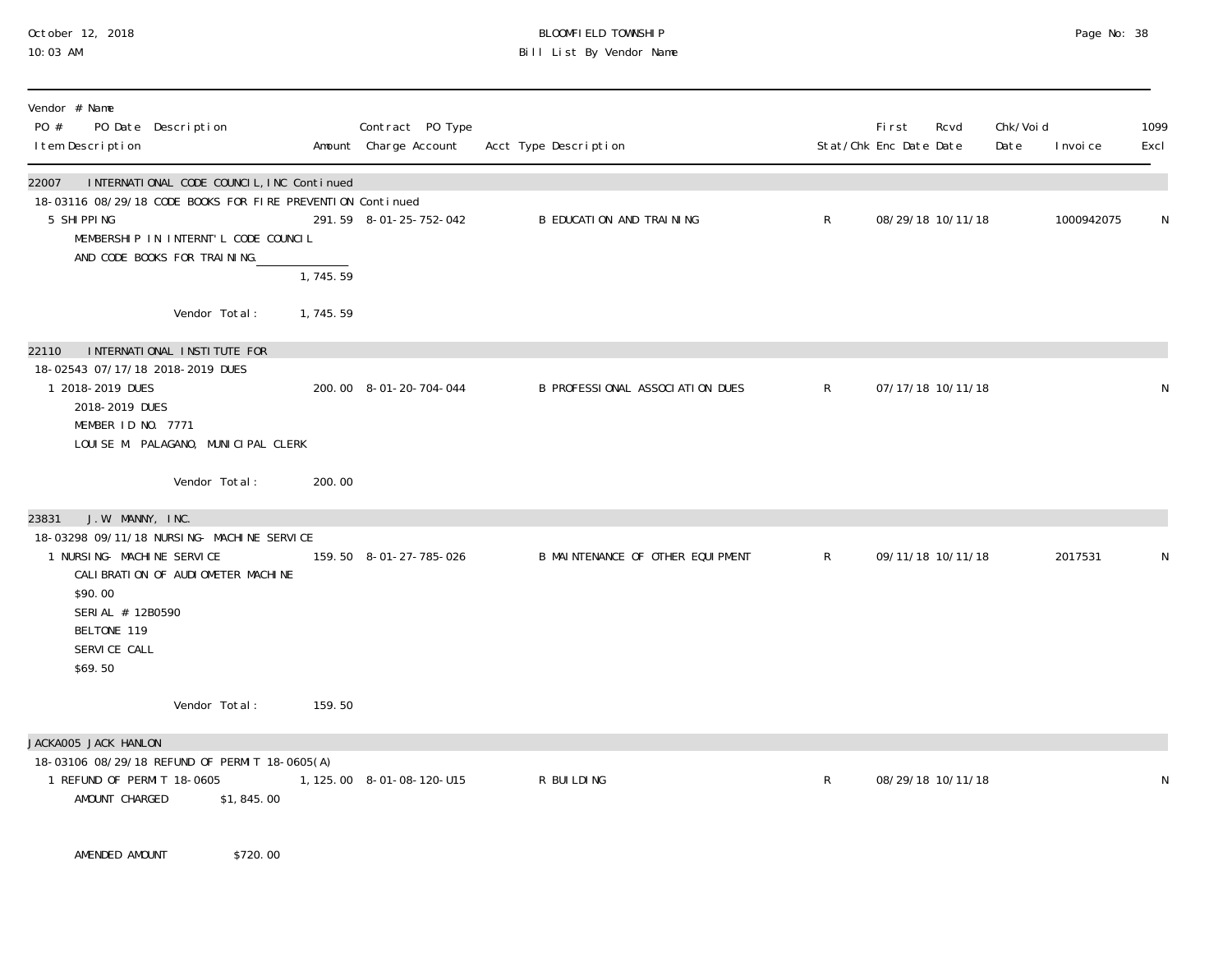#### October 12, 2018 BLOOMFIELD TOWNSHIP Page No: 39 10:03 AM Bill List By Vendor Name

| Vendor # Name<br>PO #<br>PO Date Description<br>I tem Description                                                                           |           | Contract PO Type<br>Amount Charge Account | Acct Type Description                       |              | First<br>Stat/Chk Enc Date Date | Rcvd              | Chk/Voi d<br>Date | I nvoi ce | 1099<br>Excl |
|---------------------------------------------------------------------------------------------------------------------------------------------|-----------|-------------------------------------------|---------------------------------------------|--------------|---------------------------------|-------------------|-------------------|-----------|--------------|
| JACKA005 JACK HANLON<br>18-03106 08/29/18 REFUND OF PERMIT 18-0605(A)                                                                       | Continued | Continued                                 |                                             |              |                                 |                   |                   |           |              |
| DI FFERENCE OWED<br>\$1,125.00<br>2 REFUND OF PERMIT 18-0605(A)<br>AMOUNT CHARGED<br>\$300.00                                               |           | 60.00 8-01-08-120-U15                     | R BUILDING                                  | $\mathsf{R}$ |                                 | 08/29/18 10/11/18 |                   |           | N            |
| AMENDED AMOUNT<br>\$240.00                                                                                                                  |           |                                           |                                             |              |                                 |                   |                   |           |              |
| DI FFERENCE OWED<br>\$60.00                                                                                                                 | 1, 185.00 |                                           |                                             |              |                                 |                   |                   |           |              |
| Vendor Total:                                                                                                                               | 1, 185.00 |                                           |                                             |              |                                 |                   |                   |           |              |
| JATS CLEANING SERVICES, LLC<br>23800<br>18-02449 07/10/18 BPA CLEANING SERVICES-JUN 2018<br>1 BPA CLEANING SERVICES-JUN 2018<br>INV #: 8593 |           | 340.00 8-07-20-512-024                    | B CLEANING & MAINT. BUILDING & FACILITIES R |              |                                 | 07/10/18 10/11/18 |                   | 8593      | N            |
| (NOTE: DO NOT PAY SALES TAX)                                                                                                                |           |                                           |                                             |              |                                 |                   |                   |           |              |
| 18-03372 09/13/18 BPA CLEANING SERVICES-AUG 2018<br>1 BPA CLEANING SERVICES-AUG 2018<br>INV #: 8881                                         |           | 340.00 8-07-20-512-024                    | B CLEANING & MAINT. BUILDING & FACILITIES R |              |                                 | 09/13/18 10/11/18 |                   | 8881      | N            |
| (NOTE: DO NOT PAY SALES TAX)                                                                                                                |           |                                           |                                             |              |                                 |                   |                   |           |              |
| Vendor Total:                                                                                                                               | 680.00    |                                           |                                             |              |                                 |                   |                   |           |              |
| 24450<br>JERSEY POWER EQUIPMENT INC.<br>18-03269 09/10/18<br>1 PARKS EQUI PMENT PARTS<br>I NVOI CE #123048                                  |           | 603.78 8-01-26-769-024                    | B MAINTENANCE OF BUILDINGS & FACILITIES     | $\mathsf{R}$ |                                 | 09/10/18 10/11/18 |                   | 123048    | N            |
| 18-03350 09/13/18 INVOICE: 122553<br>1 I NVOI CE: 122553                                                                                    |           | 149.45 8-01-26-769-024                    | B MAINTENANCE OF BUILDINGS & FACILITIES     | $\mathsf{R}$ |                                 | 09/13/18 10/11/18 |                   | 122553    | N            |
| Vendor Total:                                                                                                                               | 753.23    |                                           |                                             |              |                                 |                   |                   |           |              |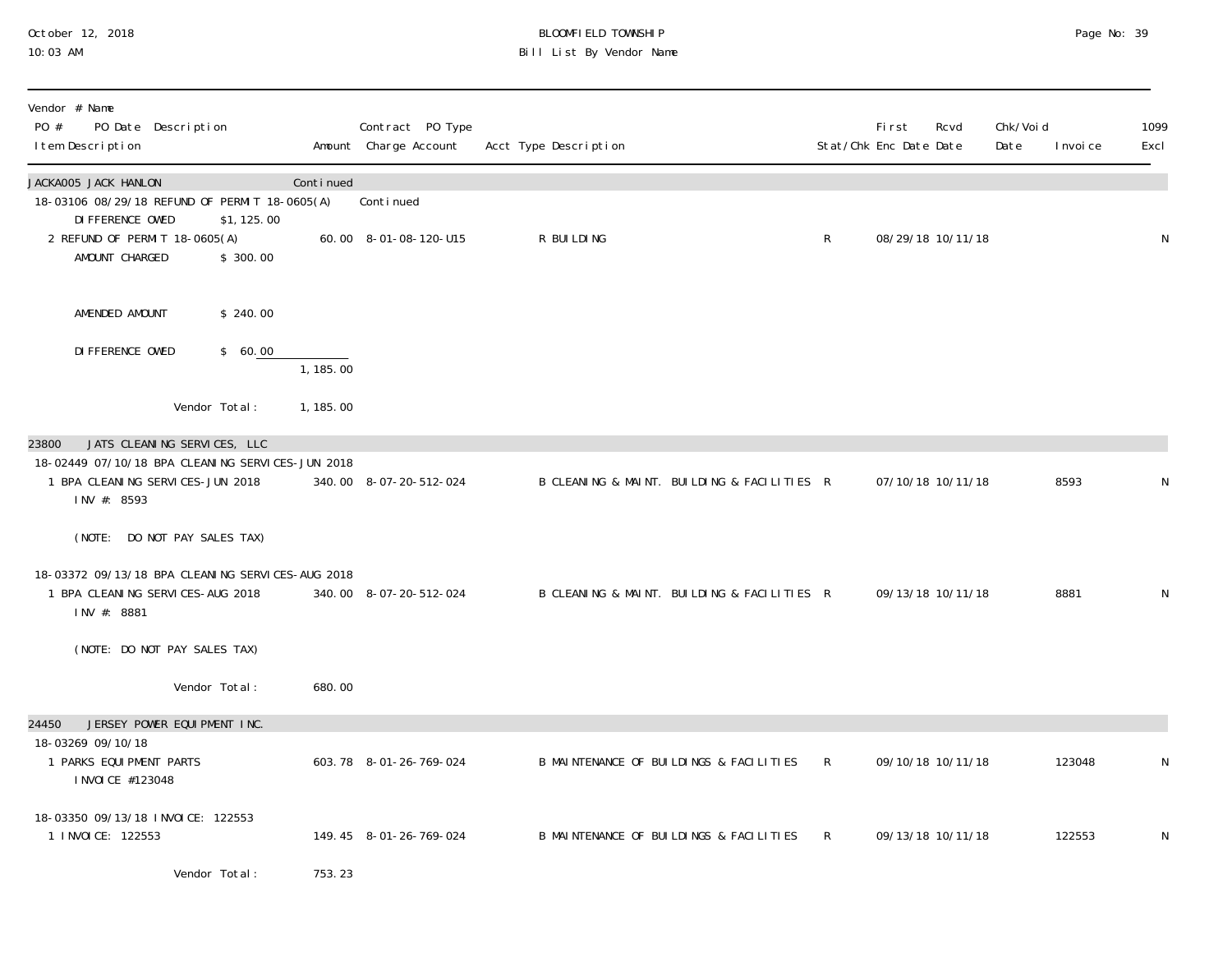# October 12, 2018 BLOOMFIELD TOWNSHIP Page No: 40 10:03 AM Bill List By Vendor Name

| Vendor # Name<br>PO #<br>PO Date Description<br>I tem Description                                                                                                                         |        | Contract PO Type<br>Amount Charge Account | Acct Type Description                 |              | First<br>Stat/Chk Enc Date Date | Rcvd              | Chk/Voi d<br>Date | I nvoi ce | 1099<br>Excl |
|-------------------------------------------------------------------------------------------------------------------------------------------------------------------------------------------|--------|-------------------------------------------|---------------------------------------|--------------|---------------------------------|-------------------|-------------------|-----------|--------------|
| JERSEY REFRIGERATION,<br>23824<br>18-03194 09/05/18 MAINTENANCE - ANIMAL SHELTER<br>1 MAINTENANCE - ANIMAL SHELTER                                                                        |        | 437.50 8-01-26-772-024                    | B CLEAN. &MAIN. OF BLDG'S & FACIL.    | $\mathsf{R}$ |                                 | 09/05/18 10/11/18 |                   | 10975     | N            |
| I NVOI CE 310975                                                                                                                                                                          |        |                                           |                                       |              |                                 |                   |                   |           |              |
| AIR CONDITIONING MAINTENANCE AT THE<br>ANIMAL SHELTER - 61 BUKOWSKI PLACE                                                                                                                 |        |                                           |                                       |              |                                 |                   |                   |           |              |
| Vendor Total:                                                                                                                                                                             | 437.50 |                                           |                                       |              |                                 |                   |                   |           |              |
| JOAN CICCONE<br>6007                                                                                                                                                                      |        |                                           |                                       |              |                                 |                   |                   |           |              |
| 18-03443 09/24/18 CELL REIMBURSEMENT MAY-JUL                                                                                                                                              |        |                                           |                                       |              |                                 |                   |                   |           |              |
| 1 CELL PHONE - MAY-JUL 2018                                                                                                                                                               |        | 164.97 B-19-16-439-028                    | B CONSULTANT & PROFESSIONAL SERVICES  | $\mathsf{R}$ |                                 | 09/24/18 10/11/18 |                   |           | N            |
| Vendor Total:                                                                                                                                                                             | 164.97 |                                           |                                       |              |                                 |                   |                   |           |              |
| JOANNO15 JOANN GILL C.C.R.                                                                                                                                                                |        |                                           |                                       |              |                                 |                   |                   |           |              |
| 18-03235 09/06/18 Depositions on Lawsuit<br>1 Depositions on Lawsuit<br>Hallenbeck v. Mendez<br>Depositions of Mr. & Mrs. Abbink<br>J Mendez<br>S Varghese<br>Bruce Gardner<br>Paul Lasek |        | 429.00 1-12-22-056-000                    | B S. I. - RES. FOR CLAIMS-PRIM. COVER | $\mathsf{R}$ |                                 | 09/06/18 10/11/18 |                   | 3036      | N            |
| Invoice $# 3036$                                                                                                                                                                          |        |                                           |                                       |              |                                 |                   |                   |           |              |
| Vendor Total:                                                                                                                                                                             | 429.00 |                                           |                                       |              |                                 |                   |                   |           |              |
| JOHNDOO5 JOHN DITINYAK                                                                                                                                                                    |        |                                           |                                       |              |                                 |                   |                   |           |              |
| 18-03592 10/01/18 EXPENSE REIM GF0A 2018<br>1 EXPENSE REIM GFOA 2018<br>Mileage Reimbursement - \$129.72                                                                                  |        | 144.89 8-05-20-512-041                    | <b>B CONFERENCES &amp; MEETINGS</b>   | $\mathsf{R}$ |                                 | 10/01/18 10/11/18 |                   |           | N            |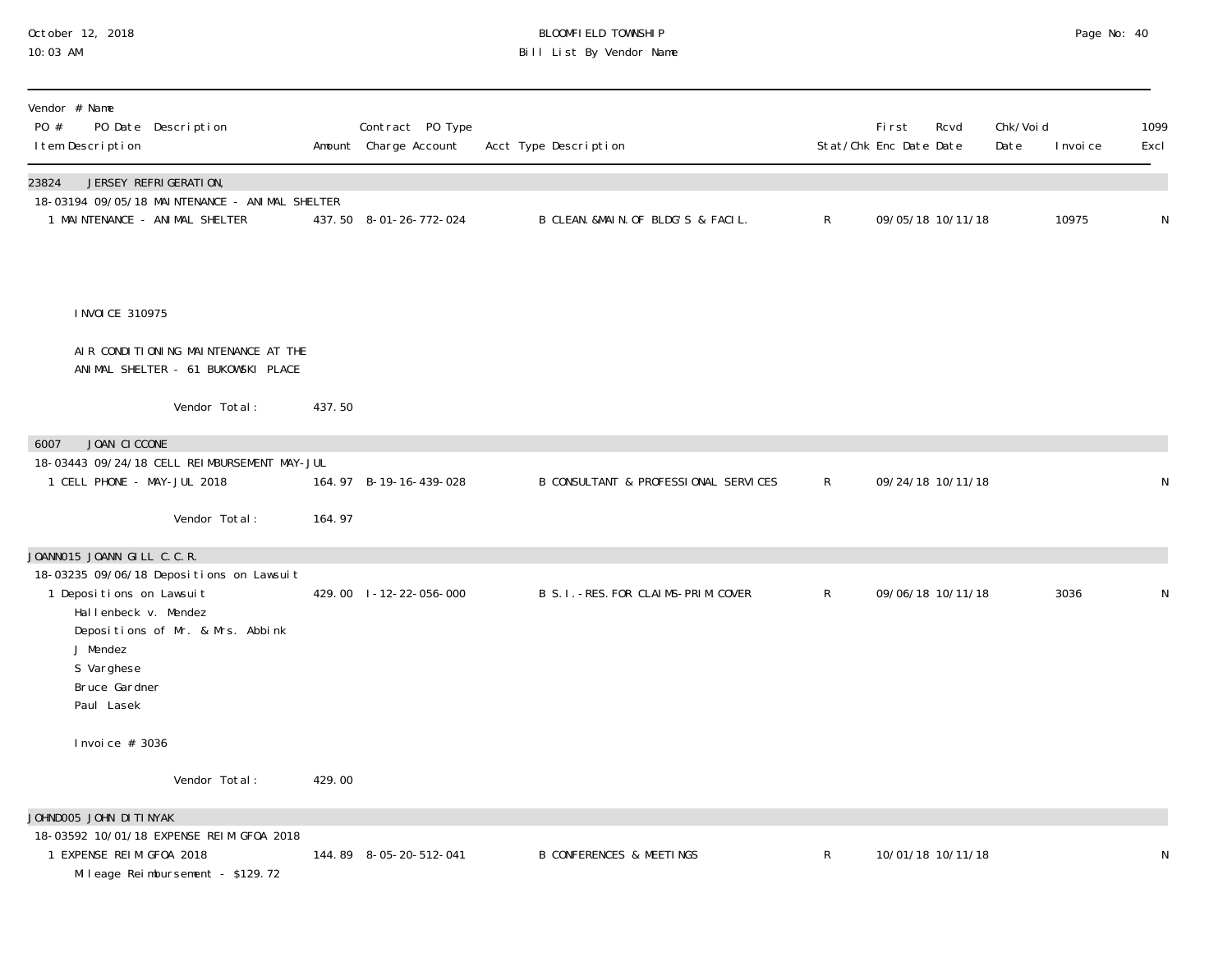# October 12, 2018 BLOOMFIELD TOWNSHIP Page No: 41 10:03 AM Bill List By Vendor Name

| Vendor # Name<br>PO #<br>PO Date Description<br>I tem Description                                                                                   |                                                             | Contract PO Type<br>Amount Charge Account | Acct Type Description            |              | <b>First</b><br>Rcvd<br>Stat/Chk Enc Date Date | Chk/Voi d<br>1099<br>Date<br>Excl<br>I nvoi ce |
|-----------------------------------------------------------------------------------------------------------------------------------------------------|-------------------------------------------------------------|-------------------------------------------|----------------------------------|--------------|------------------------------------------------|------------------------------------------------|
| JOHNDOO5 JOHN DITINYAK<br>18-03592 10/01/18 EXPENSE REIM GF0A 2018<br>Meal s -                                                                      | Continued<br>\$15.18                                        | Continued                                 |                                  |              |                                                |                                                |
| Vendor Total:                                                                                                                                       | 144.89                                                      |                                           |                                  |              |                                                |                                                |
| JOHN GARCIA CONSTRUCTION CO. I<br>24600<br>18-03301 09/11/18 PHASE 2 VALVE EXERCI SING<br>1 PHASE 2 VALVE EXERCISING                                |                                                             | 42, 044. 74 W-06-55-589-592               | B WATER MAIN REPL. COOLIDGE AVE. | $\mathsf{R}$ | 09/11/18 10/11/18                              | ${\sf N}$                                      |
| PHASE 2 VALVE EXERCISING PROGRAM                                                                                                                    |                                                             |                                           |                                  |              |                                                |                                                |
| ORGINAL CONTRACT AMOUNT: \$164,405.00                                                                                                               |                                                             |                                           |                                  |              |                                                |                                                |
| ESTIMATE #2                                                                                                                                         |                                                             |                                           |                                  |              |                                                |                                                |
| WORK COMPLETED TO DATE:<br>LESS 2% RETAINAGE:<br>EARNED TO DATE:<br>LESS PREVIOUS ESTIMATE:                                                         | \$72,688.50<br>\$1,453.77<br>\$71, 234. 73<br>\$29, 189. 99 |                                           |                                  |              |                                                |                                                |
| PAYMENT DUE THIS ESTIMATE: \$42,044.74                                                                                                              |                                                             |                                           |                                  |              |                                                |                                                |
| Vendor Total:                                                                                                                                       | 42, 044. 74                                                 |                                           |                                  |              |                                                |                                                |
| JOHN PENN<br>39394<br>18-03389 09/17/18 REIMB. MEDICARE PART A JULY-OCT<br>1 REIMB. MEDICARE PART A JULY-OCT<br>JULY-OCT. \$232.00/MONTH = \$928.00 |                                                             | 928.00 8-01-23-733-093                    | <b>B MEDICAL EXPENSES</b>        | R            | 09/17/18 10/12/18                              | JULY-OCT. PART A N                             |
| Vendor Total:                                                                                                                                       | 928.00                                                      |                                           |                                  |              |                                                |                                                |
| JOSEA005 JOSE A. & INES M. VIZUETE                                                                                                                  |                                                             |                                           |                                  |              |                                                |                                                |
| 18-03438 09/21/18 REF 2017 TAX OVERPAY 14/17<br>1 REF 2017 TAX OVERPAY 14/17                                                                        |                                                             | 250.00 8-01-20-520-017                    | B TAX O/P - CURRENT YEAR 2017    | R            | 09/21/18 10/11/18                              | N                                              |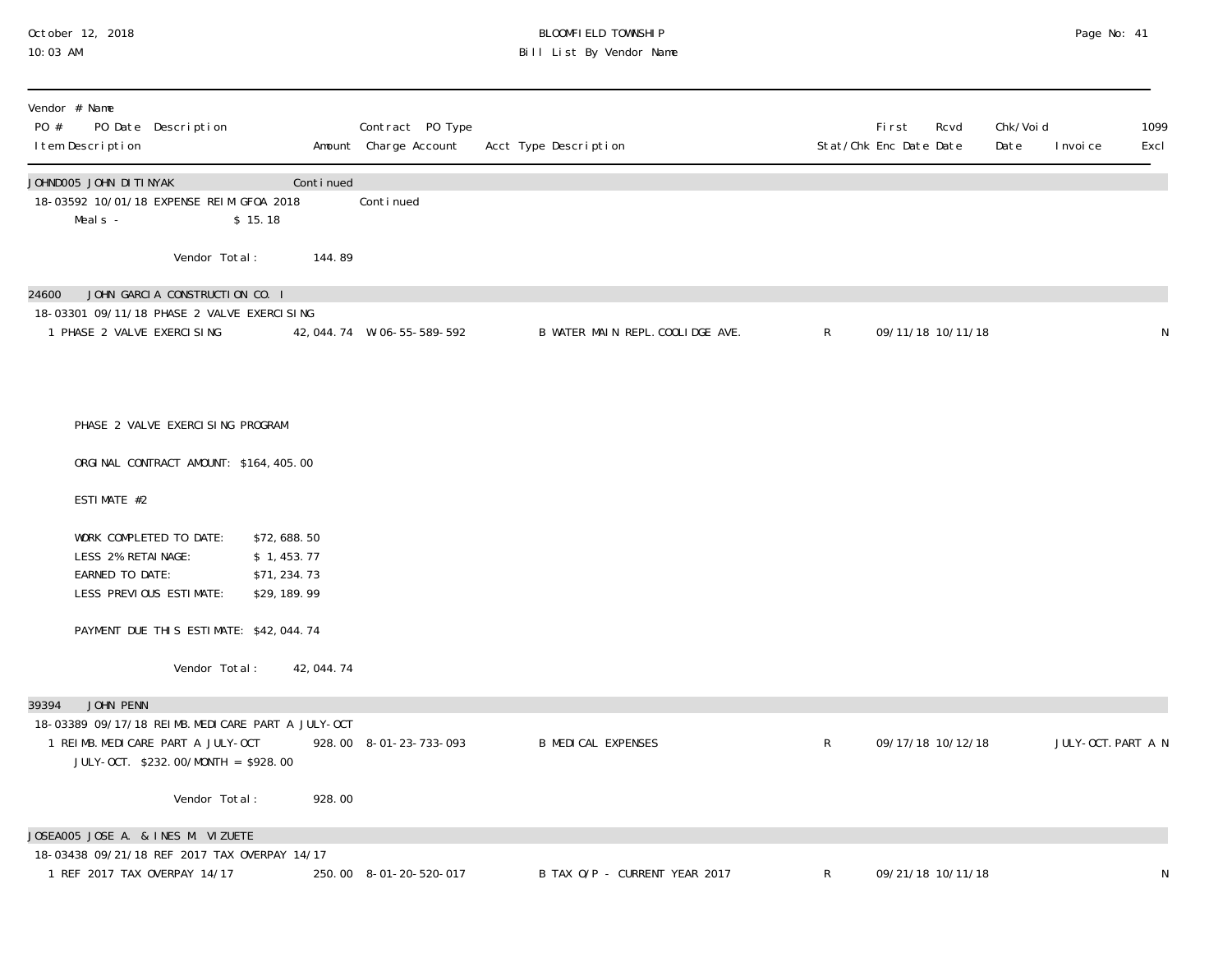#### October 12, 2018 BLOOMFIELD TOWNSHIP Page No: 42 10:03 AM Bill List By Vendor Name

| Vendor # Name<br>PO #<br>I tem Description                                         | PO Date Description                                                                     |           | Contract PO Type<br>Amount Charge Account        | Acct Type Description                                              |   | Fi rst<br>Stat/Chk Enc Date Date       | Rcvd | Chk/Voi d<br>Date | I nvoi ce      | 1099<br>Excl |
|------------------------------------------------------------------------------------|-----------------------------------------------------------------------------------------|-----------|--------------------------------------------------|--------------------------------------------------------------------|---|----------------------------------------|------|-------------------|----------------|--------------|
| JOSEA005 JOSE A. & INES M. VIZUETE                                                 | 18-03438 09/21/18 REF 2017 TAX OVERPAY 14/17<br>REFUND OF 2017 TAX OVERPAYMENT ON 14/17 | Continued | Conti nued                                       |                                                                    |   |                                        |      |                   |                |              |
| RETURN CHECK TO CINDY                                                              |                                                                                         |           |                                                  |                                                                    |   |                                        |      |                   |                |              |
|                                                                                    | Vendor Total:                                                                           | 250.00    |                                                  |                                                                    |   |                                        |      |                   |                |              |
| 24845                                                                              | JOSHUA MARCUS GROUP<br>18-03254 09/07/18 FIRE PREVENTION SUPPIES                        |           |                                                  |                                                                    |   |                                        |      |                   |                |              |
| 1 CB-COLORING BOOKS IMPRINT                                                        |                                                                                         |           | 750.00 8-01-20-000-F18                           | B RES. UNIFORM FIRE SAFETY FINE                                    | R | 09/07/18 10/11/18                      |      |                   | 10713          |              |
|                                                                                    | 2 #20550 - MOOD PENCIL W/ERASER                                                         |           | 820.00 8-01-20-000-F18                           | B RES. UNIFORM FIRE SAFETY FINE                                    | R | 09/07/18 10/11/18                      |      |                   | 10713          |              |
| 3 #91306 - 6' MOOD RULERS                                                          |                                                                                         |           | 275.00 8-01-20-000-F18                           | B RES. UNIFORM FIRE SAFETY FINE                                    | R | 09/07/18 10/11/18                      |      |                   | 10713          |              |
| 4 SC - SCREEN SET UP                                                               |                                                                                         |           | 35.00 8-01-20-000-F18                            | B RES. UNIFORM FIRE SAFETY FINE                                    |   | 09/07/18 10/11/18                      |      |                   | 10713          |              |
|                                                                                    | 5 #FJC-STICK ON FIRE BADGE 2500                                                         |           | 420.00 8-01-20-000-F18                           | B RES. UNIFORM FIRE SAFETY FINE                                    |   | 09/07/18 10/11/18                      |      |                   | 10713          |              |
| 6 #CRAY - CRAYONS 4 PER PACK<br>7 #59040-NW TUMDRA TOTE BAG                        |                                                                                         |           | 500.00 8-01-20-000-F18<br>975.00 8-01-20-000-F18 | B RES. UNIFORM FIRE SAFETY FINE<br>B RES. UNIFORM FIRE SAFETY FINE | R | 09/07/18 10/11/18<br>09/07/18 10/11/18 |      |                   | 10713<br>10713 | N            |
| 8 SC - SCREEN SET UP                                                               |                                                                                         |           | 45.00 8-01-20-000-F18                            | B RES. UNIFORM FIRE SAFETY FINE                                    | R | 09/07/18 10/11/18                      |      |                   | 10713          |              |
| 9 #HSS - HAND SANITIZER SPRAY                                                      |                                                                                         |           | 535.00 8-01-20-000-F18                           | B RES. UNIFORM FIRE SAFETY FINE                                    | R | 09/07/18 10/11/18                      |      |                   | 10713          | $\mathsf{N}$ |
| 10 SH - SHIPPING                                                                   |                                                                                         |           | 460.00 8-01-20-000-F18                           | B RES. UNIFORM FIRE SAFETY FINE                                    | R | 09/07/18 10/11/18                      |      |                   | 10713          | N            |
| 11 #GLP40 - GLOW STICKS BLANK                                                      |                                                                                         |           | 330.00 8-01-20-000-F18                           | B RES. UNIFORM FIRE SAFETY FINE                                    | R | 09/07/18 10/11/18                      |      |                   | 10713          | N            |
|                                                                                    | SUPPLIES FOR FIRE PREVENTION WEEK<br>OPEN HOUSE AND FIRE VISITS                         | 5, 145.00 |                                                  |                                                                    |   |                                        |      |                   |                |              |
|                                                                                    | Vendor Total:                                                                           | 5, 145.00 |                                                  |                                                                    |   |                                        |      |                   |                |              |
|                                                                                    | JPMONOO5 JPMONZO MUNICIPAL CONSULTING,                                                  |           |                                                  |                                                                    |   |                                        |      |                   |                |              |
| 18-03355 09/13/18 10/30/18 WEBINAR<br>1 10/30/18 WEBINAR<br>OF THE PENSION PUZZLES | 10/30/18 WEBI NAR-UNLOCKING THE MYSTERIES                                               |           | 50.00 8-01-20-708-042                            | <b>B EDUCATION &amp; TRAINING</b>                                  | R | 09/13/18 10/11/18                      |      |                   | 1030-2018      | N            |
|                                                                                    | Vendor Total:                                                                           | 50.00     |                                                  |                                                                    |   |                                        |      |                   |                |              |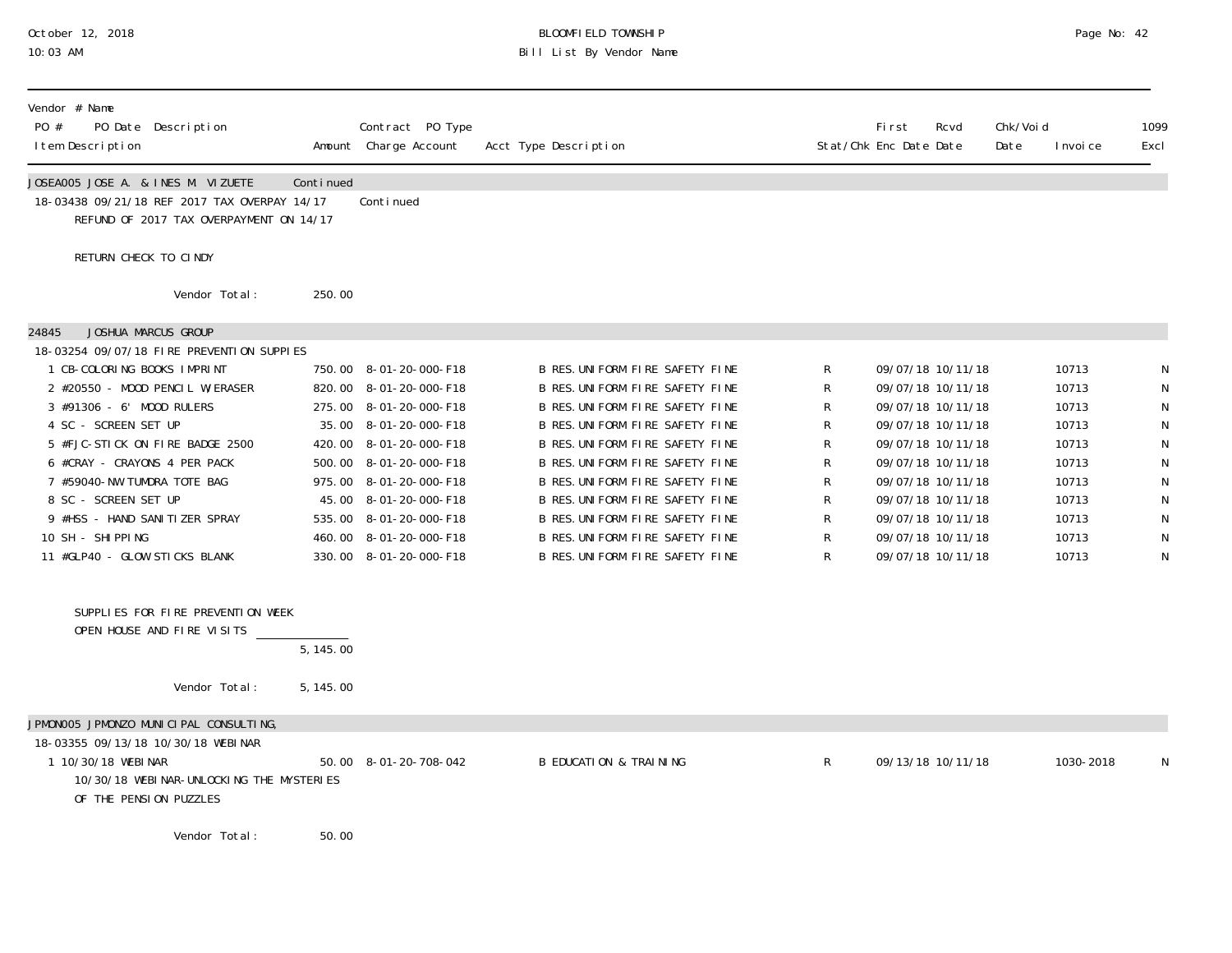### October 12, 2018 BLOOMFIELD TOWNSHIP Page No: 43 10:03 AM Bill List By Vendor Name

| Vendor # Name<br>PO #<br>PO Date Description<br>I tem Description                                                                                                                  |          | Contract PO Type<br>Amount Charge Account | Acct Type Description             |              | First<br>Stat/Chk Enc Date Date | Rcvd              | Chk/Voi d<br>Date | I nvoi ce    | 1099<br>Excl |
|------------------------------------------------------------------------------------------------------------------------------------------------------------------------------------|----------|-------------------------------------------|-----------------------------------|--------------|---------------------------------|-------------------|-------------------|--------------|--------------|
| KIMBERLY DUVA<br>26445<br>18-03677 10/10/18 ICMA REIMBURSMENT<br>1 I CMA REI MBURSMENT<br>I CMA REI MBURSEMENT                                                                     |          | 419.50 8-01-20-701-042                    | <b>B EDUCATION &amp; TRAINING</b> | $\mathsf{R}$ |                                 | 10/10/18 10/11/18 |                   |              | N            |
| SEE ATTACHED TRAVEL EXPENSE REPORT                                                                                                                                                 |          |                                           |                                   |              |                                 |                   |                   |              |              |
| Vendor Total:                                                                                                                                                                      | 419.50   |                                           |                                   |              |                                 |                   |                   |              |              |
| LANGUAGE LINE SERVICES<br>1929<br>18-02921 08/14/18 LANGUAGE INTERPRETING 7/2018<br>1 LANGUAGE INTERPRETING<br>INTERPRETING OVER THE PHONE                                         |          | 90.10 8-01-33-830-028                     | B CONSULTANT & PROFESSIONAL SERV  | $\mathsf{R}$ |                                 | 08/14/18 10/11/18 |                   | JUL 31, 2018 | N            |
| I NVOI CE #4368141                                                                                                                                                                 |          |                                           |                                   |              |                                 |                   |                   |              |              |
| Vendor Total:                                                                                                                                                                      | 90.10    |                                           |                                   |              |                                 |                   |                   |              |              |
| LASER CONTRACTING CO., INC<br>28601<br>18-03207 09/05/18 FID #22-2756068 - Aug 16/17/21<br>1 FID #22-2756068<br>AUGUST 16, 17, 21, 2018 AT 17TH STREET<br><b>WATER LEAK SURVEY</b> |          | 875.00 8-05-26-511-028                    | B CONSULTANT & PROFESSIONAL SERV  | $\mathsf{R}$ |                                 | 09/05/18 10/11/18 |                   |              | N            |
| Vendor Total:                                                                                                                                                                      | 875.00   |                                           |                                   |              |                                 |                   |                   |              |              |
| LAW OFFICE OF KEVIN P. BARRY<br>2733<br>18-03238 09/06/18 AUGUST PUBLIC DEFENDER BILL<br>1 AUGUST PUBLIC DEFENDER BILL<br>DATES OF                                                 |          | 1,600.00 8-01-33-857-028                  | B CONSULTANT & PROFESSIONAL SERV  | $\mathsf{R}$ |                                 | 09/06/18 10/11/18 |                   | SEPT051028   | N            |
| AUGUST<br>1, 2, 8, 9, 22, 23 AND 29                                                                                                                                                |          |                                           |                                   |              |                                 |                   |                   |              |              |
| Vendor Total:                                                                                                                                                                      | 1,600.00 |                                           |                                   |              |                                 |                   |                   |              |              |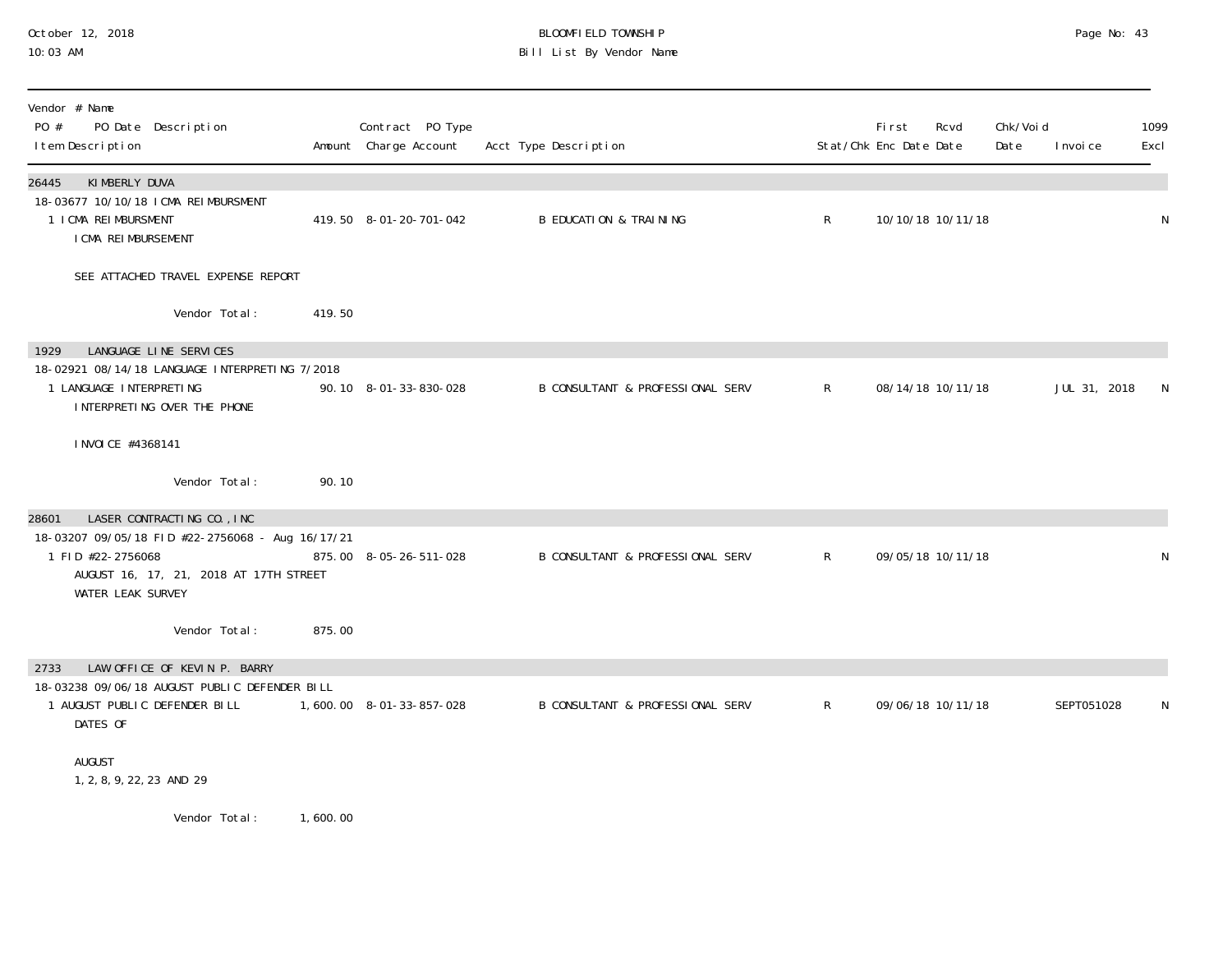### October 12, 2018 BLOOMFIELD TOWNSHIP Page No: 44 10:03 AM Bill List By Vendor Name

| Vendor # Name<br>PO #<br>PO Date Description<br>I tem Description                                                                                                             |             | Contract PO Type<br>Amount Charge Account | Acct Type Description                       |              | First<br>Stat/Chk Enc Date Date | Rcvd              | Chk/Voi d<br>Date | I nvoi ce  | 1099<br>Excl |
|-------------------------------------------------------------------------------------------------------------------------------------------------------------------------------|-------------|-------------------------------------------|---------------------------------------------|--------------|---------------------------------|-------------------|-------------------|------------|--------------|
| LAWOFO2O LAW OFFICE OF NATHAN P. WOLF,<br>18-03437 09/21/18 REFUND 61/1 2011 NJ APPEAL<br>1 REFUND 61/1 2011 NJ APPEAL<br>REFUND OF 2011 NJ APPEAL NO. 008668-2011<br>ON 61/1 |             | 19, 904. 72 8-01-20-520-SB1               | B TAX O/P - STATE BD. REFUNDS               | $\mathsf{R}$ |                                 | 09/21/18 10/11/18 |                   |            | $\mathsf N$  |
| CHECK MUST BE DATED BEFORE 11/10/18                                                                                                                                           |             |                                           |                                             |              |                                 |                   |                   |            |              |
| RETURN CHECK TO CINDY                                                                                                                                                         |             |                                           |                                             |              |                                 |                   |                   |            |              |
| Vendor Total:                                                                                                                                                                 | 19, 904. 72 |                                           |                                             |              |                                 |                   |                   |            |              |
| LAWOFO10 LAW OFFICE OF SHELIA ELLINGTON                                                                                                                                       |             |                                           |                                             |              |                                 |                   |                   |            |              |
| 18-03472 09/24/18 AUG 18 WEDS AM PROSECUTOR<br>1 Wednesday am prosecutor<br>August 1, 8, 15, 22 & 29                                                                          |             | 1, 250.00 8-01-33-857-028                 | <b>B CONSULTANT &amp; PROFESSIONAL SERV</b> | $\mathsf{R}$ |                                 | 09/24/18 10/11/18 |                   | AUGUST2018 | N            |
| Vendor Total:                                                                                                                                                                 | 1,250.00    |                                           |                                             |              |                                 |                   |                   |            |              |
| LEAGUE OF MUNICIPALITIES<br>28968<br>18-03564 10/01/18 NJLM 2018 CONFERENCE<br>1 NJLM 2018 CONFERENCE<br>NEW JERSEY LEAGUE OF MUNICIPALITIES 2018<br>CONFERENCE               |             | 55.00 8-01-20-707-042                     | <b>B EDUCATION &amp; TRAINING</b>           | $\mathsf R$  |                                 | 10/01/18 10/11/18 |                   | 3100       | N            |
| I NVOI CE# 3100                                                                                                                                                               |             |                                           |                                             |              |                                 |                   |                   |            |              |
| Vendor Total:                                                                                                                                                                 | 55.00       |                                           |                                             |              |                                 |                   |                   |            |              |
| LI SA GEARHART<br>15726<br>18-03480 09/24/18 NURSI NG-I NSURANCE<br>1 NURSI NG-I NSURANCE<br>LI ABI LI TY I NSURANCE RENEWAL                                                  |             | 136.63 8-01-27-785-153                    | <b>B MALPRACTICE INSURANCE</b>              | $\mathsf{R}$ |                                 | 09/24/18 10/11/18 |                   |            | N            |
| OCTOBER 2018-OCTOBER 2019<br>\$136.63                                                                                                                                         |             |                                           |                                             |              |                                 |                   |                   |            |              |
| Vendor Total:                                                                                                                                                                 | 136.63      |                                           |                                             |              |                                 |                   |                   |            |              |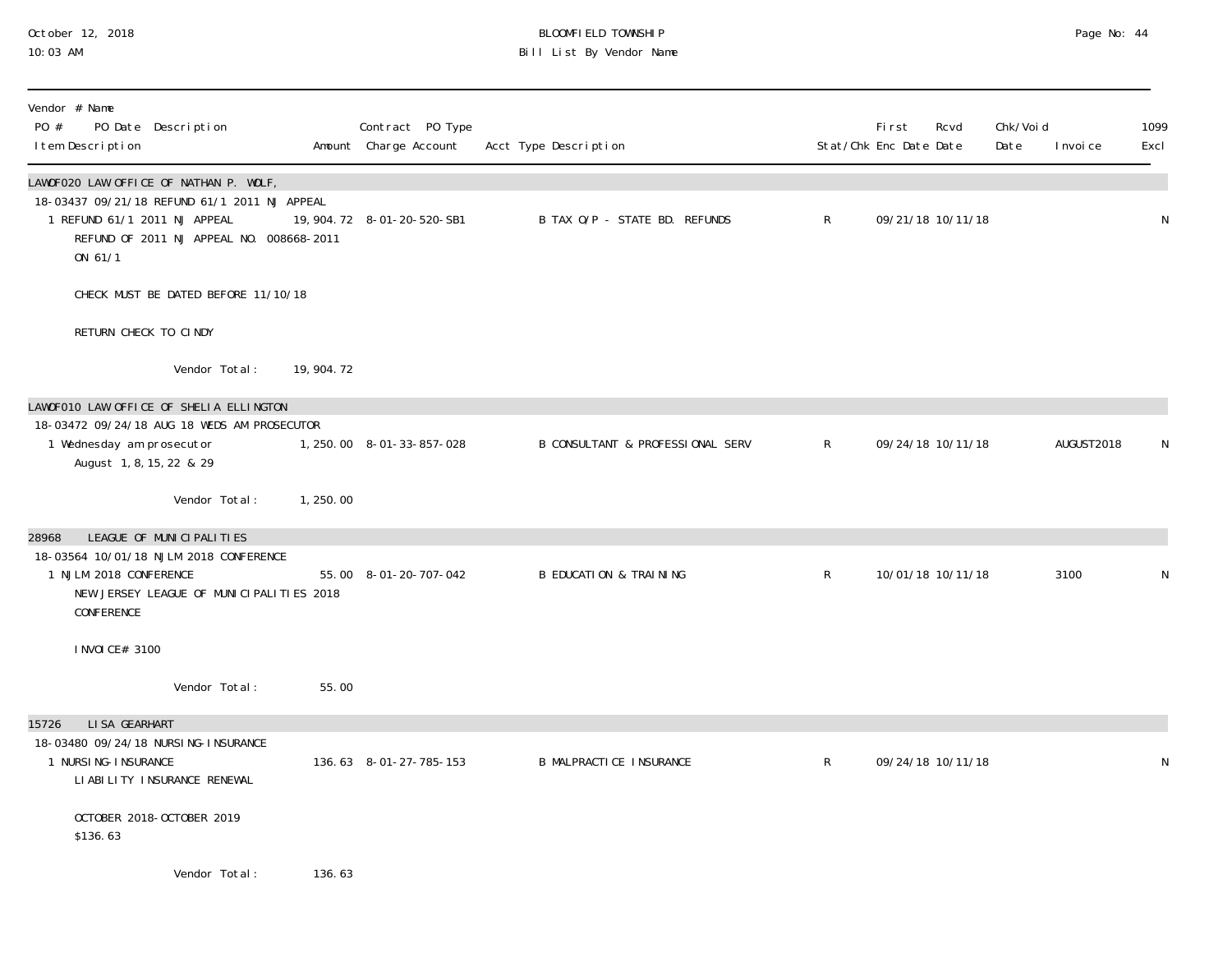# October 12, 2018 BLOOMFIELD TOWNSHIP Page No: 45 10:03 AM Bill List By Vendor Name

| Vendor # Name<br>PO #<br>PO Date Description<br>I tem Description                                                                                                                            |            | Contract PO Type<br>Amount Charge Account                                    | Acct Type Description                                                          |              | Fi rst<br>Stat/Chk Enc Date Date | Rcvd                                                        | Chk/Voi d<br>Date | I nvoi ce | 1099<br>Excl                   |
|----------------------------------------------------------------------------------------------------------------------------------------------------------------------------------------------|------------|------------------------------------------------------------------------------|--------------------------------------------------------------------------------|--------------|----------------------------------|-------------------------------------------------------------|-------------------|-----------|--------------------------------|
| LOMBARDY DOOR SALES & SER<br>29989<br>18-03343 09/12/18 REPAIR OVERHEAD DOOR STATION 2<br>1 REPAIR OVERHEAD DOOR STATION 2                                                                   |            | 365.00 8-01-25-752-024                                                       | B MAINT. OF BLDG'S & FACILITIES                                                | $\mathsf{R}$ |                                  | 09/12/18 10/11/18                                           |                   | 91649     | N                              |
| REPAIR OF OVERHEAD DOOR FIRE STATION<br>2.                                                                                                                                                   |            |                                                                              |                                                                                |              |                                  |                                                             |                   |           |                                |
| 8/30/18 MADE NECESSARY REPAIRS TO<br>OVERHEAD DOOR THAT WAS HIT.<br>STRAIGHTENED BOTTOM SECTIONS, RESET<br>BOTTOM ROLLERS AND THRU BOLTED SECTION.<br>PUT DOOR INTO TEMPORARY WORKING ORDER. |            |                                                                              |                                                                                |              |                                  |                                                             |                   |           |                                |
| NOTE: DOOR NEEDS (2) NEW<br>SECTIONS. QUOTE WAS SENT.                                                                                                                                        |            |                                                                              |                                                                                |              |                                  |                                                             |                   |           |                                |
| 18-03344 09/12/18 OVERHEAD DOOR FIRE STATION 2<br>1 OVERHEAD DOOR FIRE STATION 2                                                                                                             |            | 147.00 8-01-25-752-024                                                       | B MAINT. OF BLDG'S & FACILITIES                                                | $\mathsf{R}$ |                                  | 09/12/18 10/11/18                                           |                   | 91648     | N                              |
| OVERHEAD DOOR FIRE STATION 2                                                                                                                                                                 |            |                                                                              |                                                                                |              |                                  |                                                             |                   |           |                                |
| 7/25/18 - REATTACHED ELECTRIC LIFT<br>ARM AND CYCLED DOOR TO CHECK FOR<br>PROPER WORKING ORDER.                                                                                              |            |                                                                              |                                                                                |              |                                  |                                                             |                   |           |                                |
| Vendor Total:                                                                                                                                                                                | 512.00     |                                                                              |                                                                                |              |                                  |                                                             |                   |           |                                |
| MARUCCI ENGINEERING ASSOC. LLC<br>31370                                                                                                                                                      |            |                                                                              |                                                                                |              |                                  |                                                             |                   |           |                                |
| 18-03493 09/26/18 ZONING BOARD SERVICES<br>1 462-470 BROAD STREET ZB<br>2 328 BELLEVILLE AVENUE ZB<br>3 46 LAWRENCE STREET ZB                                                                |            | 540.00 M-13-56-013-P66<br>540.00 M-13-56-013-P56<br>270.00 M-13-56-013-P64   | B 462-470 BROAD ST.<br><b>B 328 BELLEVILLE AVE</b><br><b>B 46 LAWRENCE ST.</b> | R<br>R<br>R  |                                  | 09/26/18 10/11/18<br>09/26/18 10/11/18<br>09/26/18 10/11/18 |                   |           | ${\sf N}$<br>$\mathsf{N}$<br>N |
| 4 1041-1051 BROAD STREET PB<br>5 146 WASHINGTON STREET PB<br>6 32 KETNER STREET PB                                                                                                           | 4, 185, 00 | 1,890.00 M-13-56-013-P75<br>270.00 M-13-56-013-P74<br>675.00 M-13-56-013-P76 | B 1041-1051 BROAD ST.<br>B 146 WASHINGTON ST.<br>B 32 KETNER ST.               | R<br>R<br>R  |                                  | 09/26/18 10/11/18<br>09/26/18 10/11/18<br>09/26/18 10/11/18 |                   |           | ${\sf N}$<br>${\sf N}$<br>N    |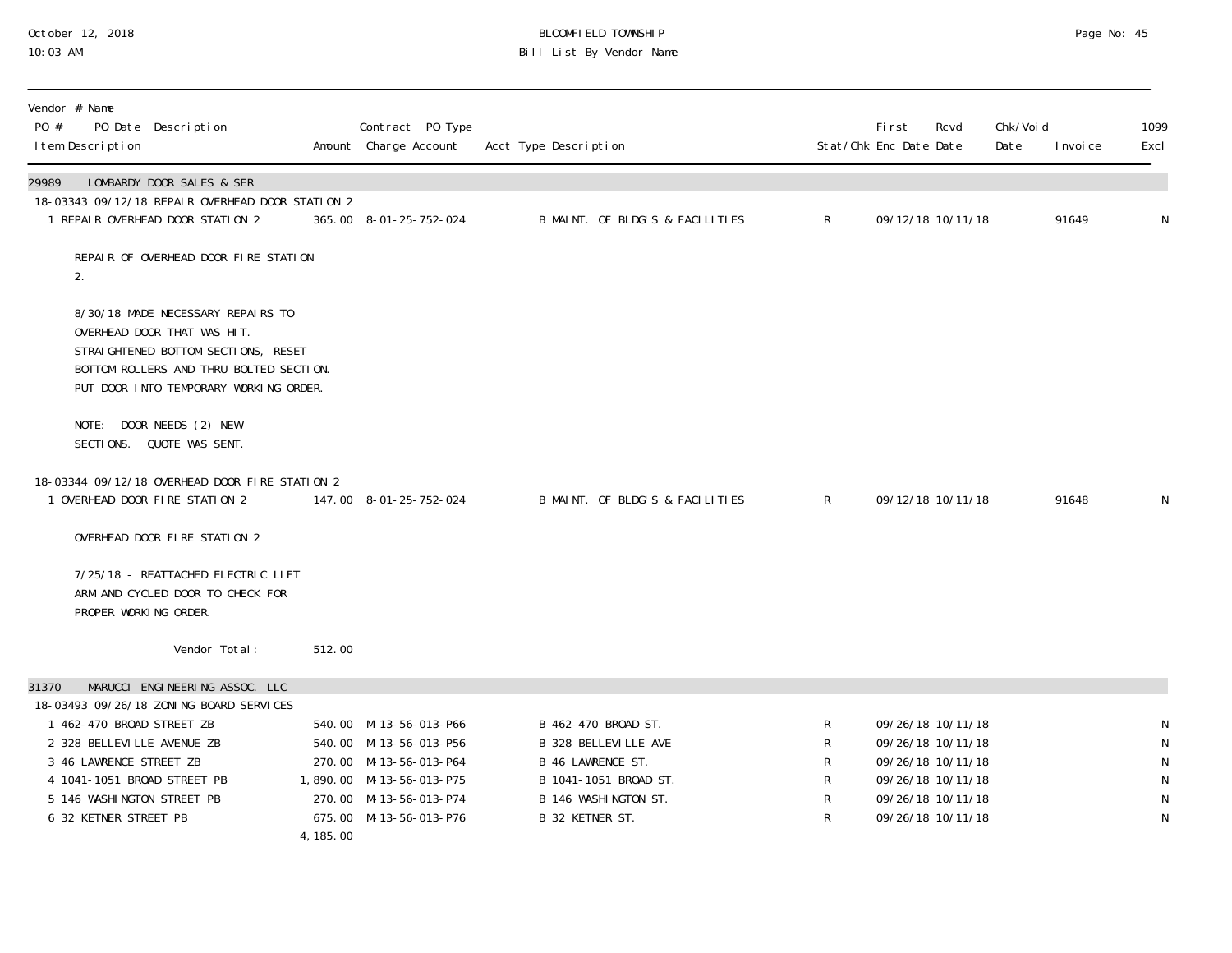# October 12, 2018 BLOOMFIELD TOWNSHIP Page No: 46 10:03 AM Bill List By Vendor Name

| Vendor # Name<br>PO #<br>PO Date Description<br>I tem Description                                                                                                                                                                                                                                       |           | Contract PO Type<br>Amount Charge Account | Acct Type Description                       |              | <b>First</b><br>Stat/Chk Enc Date Date | Rcvd              | Chk/Voi d<br>Date | I nvoi ce  | 1099<br>Excl |
|---------------------------------------------------------------------------------------------------------------------------------------------------------------------------------------------------------------------------------------------------------------------------------------------------------|-----------|-------------------------------------------|---------------------------------------------|--------------|----------------------------------------|-------------------|-------------------|------------|--------------|
| MARUCCI ENGINEERING ASSOC. LLC Continued<br>31370<br>18-03511 09/26/18 SERVICES - SEWER OPERATOR<br>1 SERVICES - SEWER OPERATOR                                                                                                                                                                         |           | 6,900.00 8-05-26-511-028                  | <b>B CONSULTANT &amp; PROFESSIONAL SERV</b> | R            |                                        | 09/26/18 10/11/18 |                   |            | N            |
| FOR PROFESSIONAL SERVICES FOR SANITARY<br>SEWER COLLECTION SYSTEM OPERATOR<br>NJDEP C-3 SANI TARY SEWER COLLECTION<br>SYSTEM LICENSE COVERAGE<br>THIRD QUARTER: JULY, AUGUST & SEPTEMBER<br>2018<br>Vendor Total:<br>MASER CONSULTING P.A.<br>31166<br>18-03148 08/31/18 PROFESSIONAL SERVICES 6 POINTS | 11,085.00 |                                           |                                             |              |                                        |                   |                   |            |              |
| 1 PROFESSIONAL SERVICES<br>I NVOI CE #0000421441<br>PROJECT: BLM044<br>DESIGN SUPPORT RELATED TO SIX POINTS<br><b>I MPROVEMENTS</b><br>Vendor Total:                                                                                                                                                    | 1, 297.50 | 1, 297.50 C-04-55-873-965                 | B 2014 STREET RESURFACING - 14-15a          | $\mathsf{R}$ |                                        | 08/31/18 10/11/18 |                   | 0000421441 | N            |
| MASTROO5 MASTROIANNI & FORMAROLI, INC<br>18-03236 09/06/18 TRANSCRIPT ON LAWSUIT<br>1 TRANSCRIPT ON LAWSUIT<br>I NVOI CE # 107151<br>j OB DATE 8/6/18                                                                                                                                                   |           | 348.32 1-12-22-056-000                    | B S. I. - RES. FOR CLAIMS-PRIM. COVER       | $\mathsf{R}$ |                                        | 09/06/18 10/11/18 |                   | 107151     | N            |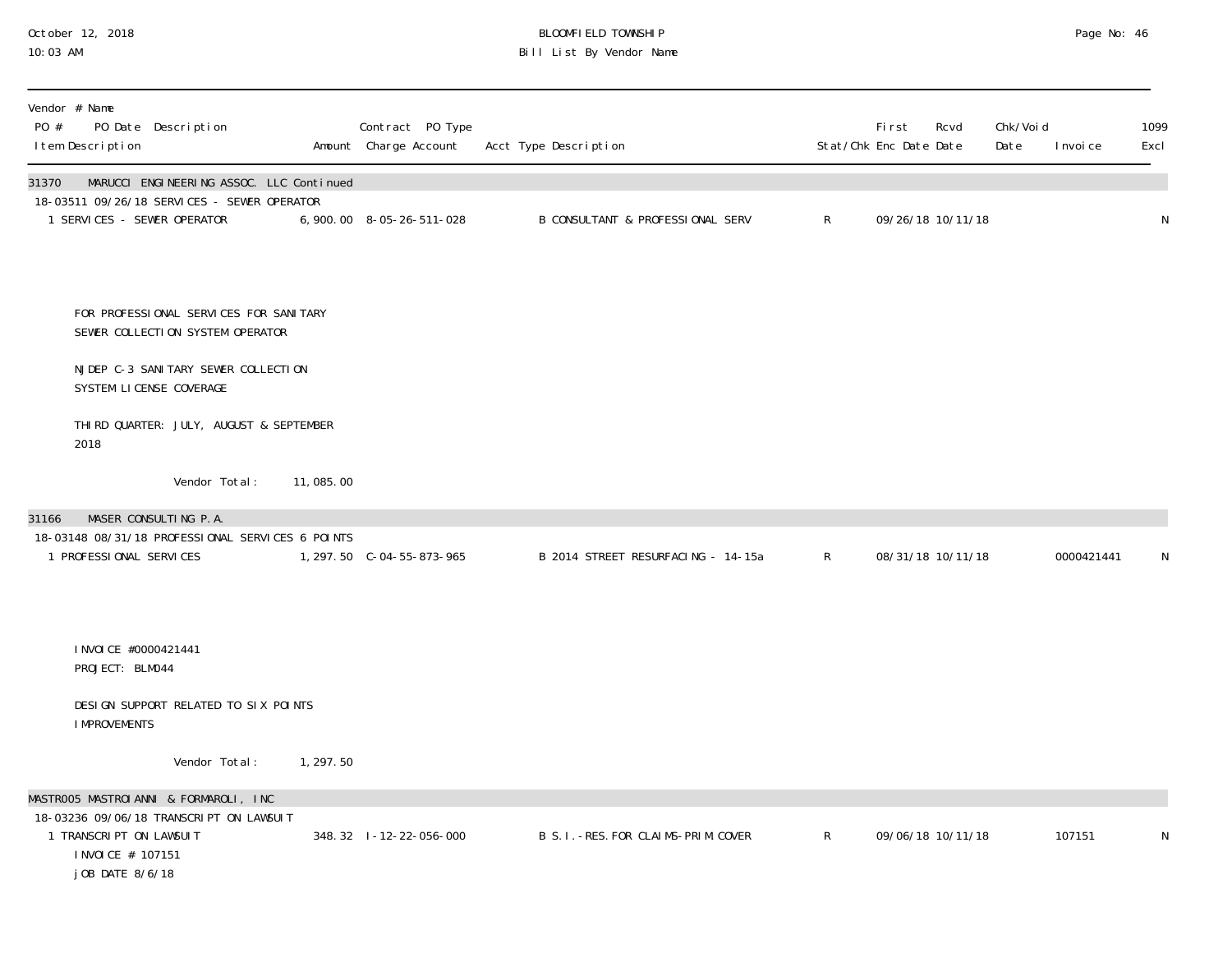#### October 12, 2018 BLOOMFIELD TOWNSHIP Page No: 47 10:03 AM Bill List By Vendor Name

| Vendor # Name<br>PO #<br>PO Date Description<br>I tem Description                                                                                    |            | Contract PO Type<br>Amount Charge Account | Acct Type Description                 |              | Fi rst<br>Stat/Chk Enc Date Date | Rcvd              | Chk/Voi d<br>Date | I nvoi ce | 1099<br>Excl |
|------------------------------------------------------------------------------------------------------------------------------------------------------|------------|-------------------------------------------|---------------------------------------|--------------|----------------------------------|-------------------|-------------------|-----------|--------------|
| MASTROO5 MASTROIANNI & FORMAROLI, INC Continued<br>18-03236 09/06/18 TRANSCRIPT ON LAWSUIT<br>J0B # 01-59111                                         |            | Conti nued                                |                                       |              |                                  |                   |                   |           |              |
| HALLENBECK VS. MENDEZ                                                                                                                                |            |                                           |                                       |              |                                  |                   |                   |           |              |
| Vendor Total:                                                                                                                                        | 348.32     |                                           |                                       |              |                                  |                   |                   |           |              |
| MATTROO5 MATT RUBBINACCIO<br>18-03616 10/03/18 REIMBURSEMENT SEMINAR AUG 18<br>1 REIMBURSEMENT<br>LAS VEGAS COVERT OPS TRAINING CONVENTION           |            | 1,965.89 T-26-55-000-001                  | B RESERVE FOR SPECIAL LAW ENFORCEMENT | $\mathsf{R}$ | 10/03/18 10/10/18                |                   |                   |           | N            |
| 8/12/18-8/18/18                                                                                                                                      |            |                                           |                                       |              |                                  |                   |                   |           |              |
| Vendor Total:                                                                                                                                        | 1, 965. 89 |                                           |                                       |              |                                  |                   |                   |           |              |
| MATTHEW U. WATKINS<br>57256<br>18-03290 09/11/18 REIMBURSEMENT CELL PHONE<br>1 REI MBURSEMENT<br>FOR USE OF PERSONAL CELL PHONE FOR 6<br>MONTHS 2018 |            | 329.94 8-01-31-820-077                    | <b>B TELECOMMUNI CATI ONS</b>         | $\mathsf{R}$ | 09/11/18 10/11/18                |                   |                   |           | N            |
| 18-03517 09/26/18 REIMBURSEMENT ICMA SEMINAR<br>1 REIMBURSEMENT<br>REIMBURSEMENT FOR ICMA CONFERENCE TRAVEL<br>FOR MATTHEW U. WATKINS                |            | 191.00 8-01-20-701-042                    | <b>B EDUCATION &amp; TRAINING</b>     | $\mathsf{R}$ | 09/26/18 10/11/18                |                   |                   |           | N            |
| 18-03678 10/10/18 ICMA TRAVEL EXPENSE<br>1 I CMA TRAVEL EXPENSE<br>I CMA TRAVEL EXPENSE                                                              |            | 1, 312. 70  8-01-20-701-042               | <b>B EDUCATION &amp; TRAINING</b>     | R            | 10/10/18 10/11/18                |                   |                   |           | N            |
| SEE ATTACHED TRAVEL EXPENSE REPORT                                                                                                                   |            |                                           |                                       |              |                                  |                   |                   |           |              |
| 18-03679 10/10/18 REIMBURSEMENT<br>1 REIMBURSEMENT<br>REIMBURSEMENT FOR DROPBOX BUSINESS                                                             |            | 1,000.00 8-01-20-701-042                  | <b>B EDUCATION &amp; TRAINING</b>     | R            |                                  | 10/10/18 10/11/18 |                   |           | N            |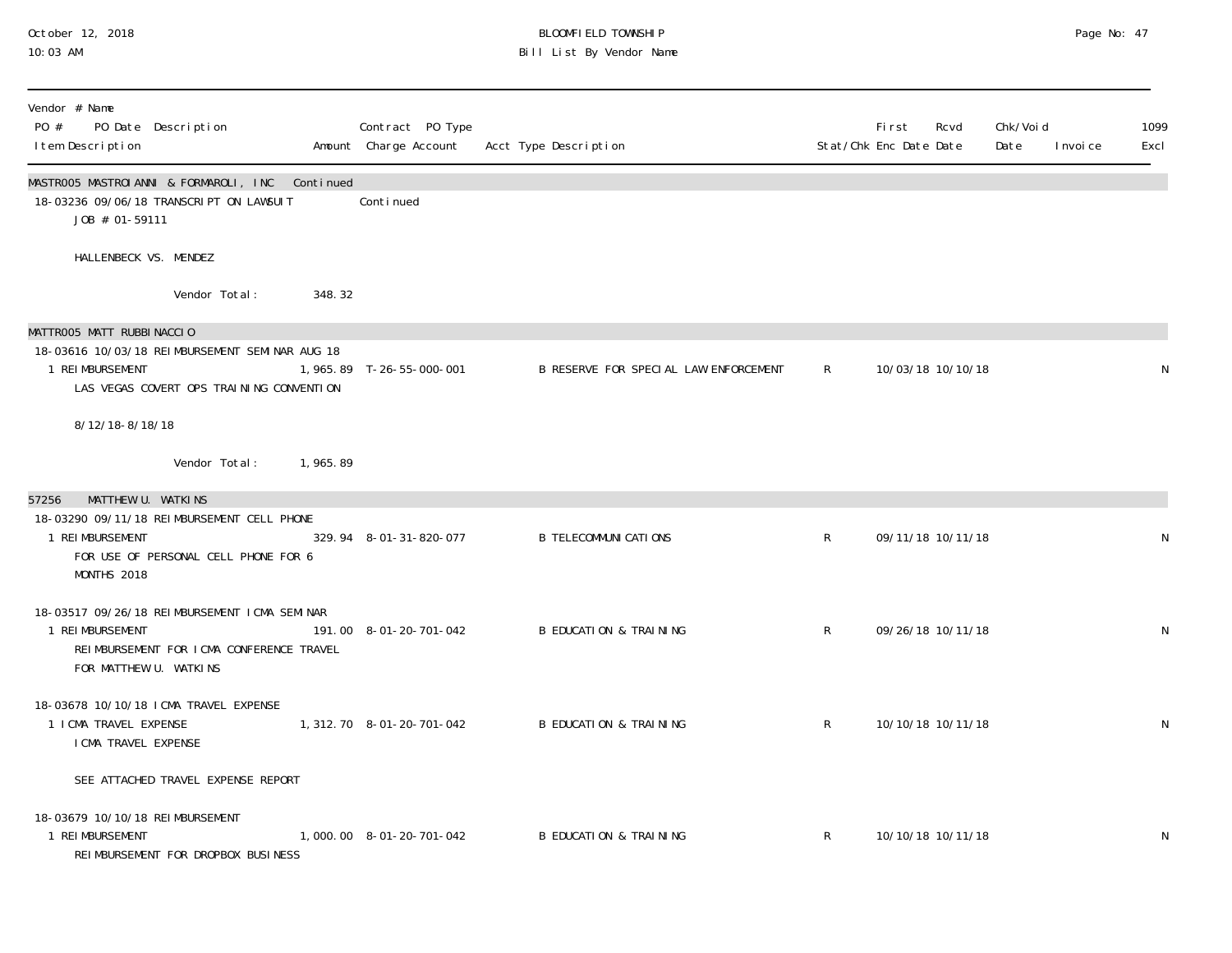# October 12, 2018 BLOOMFIELD TOWNSHIP Page No: 48 10:03 AM Bill List By Vendor Name

| Vendor # Name<br>PO #<br>I tem Description                     | PO Date Description                                                                   |            | Contract PO Type<br>Amount Charge Account | Acct Type Description            |              | <b>First</b><br>Stat/Chk Enc Date Date | Rcvd              | Chk/Voi d<br>Date | I nvoi ce | 1099<br>Excl |
|----------------------------------------------------------------|---------------------------------------------------------------------------------------|------------|-------------------------------------------|----------------------------------|--------------|----------------------------------------|-------------------|-------------------|-----------|--------------|
| 57256<br>MATTHEW U. WATKINS<br>18-03679 10/10/18 REIMBURSEMENT | ADVANCED PLAN FOR MATTHEW U. WATKINS                                                  | Continued  | Conti nued                                |                                  |              |                                        |                   |                   |           |              |
|                                                                | Vendor Total:                                                                         | 2,833.64   |                                           |                                  |              |                                        |                   |                   |           |              |
| 31446                                                          | MC ELWEE & QUINN, LLC                                                                 |            |                                           |                                  |              |                                        |                   |                   |           |              |
| 1 PRELIM OFFICIAL STMT BANS<br>INV #: 18-064                   | 18-03260 09/07/18 PRELIM OFFICIAL STMT BANS                                           |            |                                           | B SECTION 20 COSTS               | $\mathsf{R}$ |                                        | 09/07/18 10/11/18 |                   | 18-064    | N            |
|                                                                | Vendor Total:                                                                         | 1,200.00   |                                           |                                  |              |                                        |                   |                   |           |              |
| 31726                                                          | MCMANIMON, SCOTLAND & BAUMANN                                                         |            |                                           |                                  |              |                                        |                   |                   |           |              |
| 1 TRAIN STATION CONDEM 7/18<br>7/31/2018                       | 18-03388 09/17/18 TRAIN STATION CONDEM 7/18<br>PROFESSIONAL SERVICES RENDERED THROUGH |            | 5, 013.84 C-04-55-952-990                 | <b>B BLOOMFIELD CENTER</b>       | $\mathsf{R}$ |                                        | 09/17/18 10/11/18 |                   | 155865    | N            |
| ADMIN FEES:                                                    | PROFESSIONAL FEES: \$4,966.50<br>\$ 47.34                                             |            |                                           |                                  |              |                                        |                   |                   |           |              |
| TOTAL FEES:                                                    | \$5,013.84                                                                            |            |                                           |                                  |              |                                        |                   |                   |           |              |
|                                                                | Vendor Total:                                                                         | 5,013.84   |                                           |                                  |              |                                        |                   |                   |           |              |
| MERITAIN HEALTH<br>31652                                       |                                                                                       |            |                                           |                                  |              |                                        |                   |                   |           |              |
| 18-03600 09/17/18 SEPTEMBER 2018<br>1 SEPTEMBER 2018           |                                                                                       |            | 125, 348. 70  8-01-23-733-092             | B HEALTH BENEFITS (MEDICAL INS.) | $\mathsf{R}$ |                                        | 09/17/18 10/11/18 |                   |           | N            |
| 18-03601 10/02/18 OCTOBER 2018<br>1 OCTOBER 2018               |                                                                                       |            | 123, 739. 42 8-01-23-733-092              | B HEALTH BENEFITS (MEDICAL INS.) | $\mathsf{R}$ |                                        | 10/02/18 10/11/18 |                   |           | N            |
|                                                                | Vendor Total:                                                                         | 249,088.12 |                                           |                                  |              |                                        |                   |                   |           |              |
| 31804                                                          | METROPOLITAN CENTER FOR                                                               |            |                                           |                                  |              |                                        |                   |                   |           |              |
| 1 PSYCHOLOGI CALS-VOL. FF PRE-EMPL                             | 18-03248 09/07/18 PSYCHOLOGICALS-VOL FF PRE-EMPL                                      |            | 900.00 8-01-23-733-093                    | <b>B MEDICAL EXPENSES</b>        | R            |                                        | 09/07/18 10/11/18 |                   | 083018    | N            |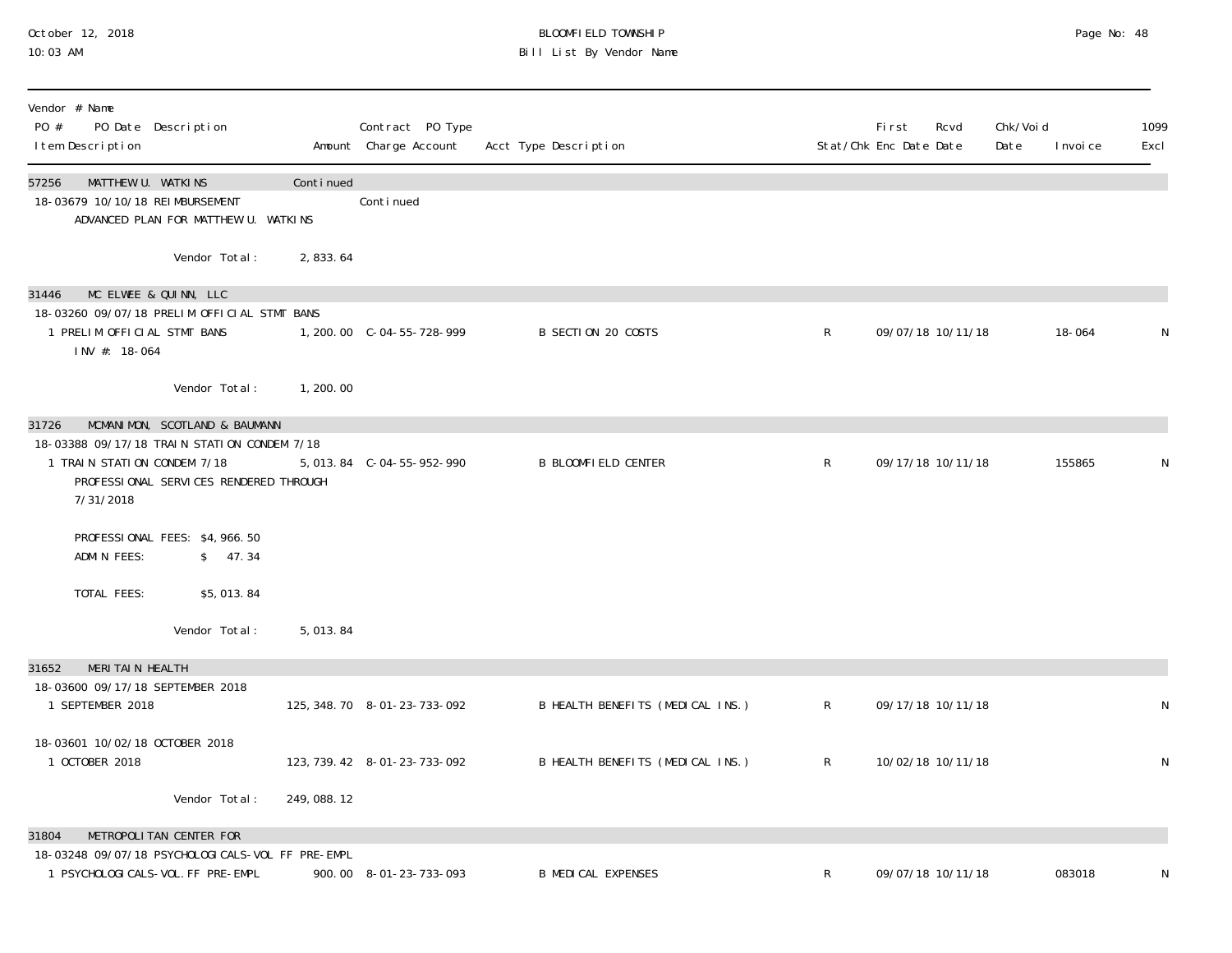# October 12, 2018 BLOOMFIELD TOWNSHIP Page No: 49 10:03 AM Bill List By Vendor Name

| Vendor # Name<br>PO Date Description<br>PO #<br>I tem Description                                                                     |           | Contract PO Type<br>Amount Charge Account | Acct Type Description                        |              | <b>First</b><br>Rcvd<br>Stat/Chk Enc Date Date | Chk/Voi d<br>Date | 1099<br>Excl<br>I nvoi ce |
|---------------------------------------------------------------------------------------------------------------------------------------|-----------|-------------------------------------------|----------------------------------------------|--------------|------------------------------------------------|-------------------|---------------------------|
| METROPOLITAN CENTER FOR<br>31804<br>18-03248 09/07/18 PSYCHOLOGI CALS-VOL FF PRE-EMPL Continued<br>FOR PROFESSIONAL SERVICES          | Continued |                                           |                                              |              |                                                |                   |                           |
| PRE-EMPLY PSYCH FOR VOL. FF'S<br>DATE OF SERVICE: 8/30/18                                                                             |           |                                           |                                              |              |                                                |                   |                           |
| CANDI DATE DYLAN ESTELLE<br>CANDI DATE ANTHONY BEATY-DI PALMA                                                                         |           |                                           |                                              |              |                                                |                   |                           |
| Vendor Total:                                                                                                                         | 900.00    |                                           |                                              |              |                                                |                   |                           |
| MI CHAEL ANTHONY POTH SERVICES<br>40415<br>18-03013 08/21/18 UPGRADES-LAW ENFORCEMENT BLDG.                                           |           |                                           |                                              |              |                                                |                   |                           |
| 1 UPGRADES-LAW ENFORCEMENT BLDG.                                                                                                      |           | 3, 575.00 C-04-55-713-947                 | B IMPROVEMENTS MUNICIPAL BUILDING & GROUND R |              | 08/21/18 10/11/18                              |                   | 368<br>N                  |
|                                                                                                                                       |           |                                           |                                              |              |                                                |                   |                           |
| ESTIMATE #368                                                                                                                         |           |                                           |                                              |              |                                                |                   |                           |
| PAINTING AND DOOR REPLACEMENTS AT THE<br>LAW ENFORCEMENT BUILDING                                                                     |           |                                           |                                              |              |                                                |                   |                           |
| Vendor Total:                                                                                                                         | 3,575.00  |                                           |                                              |              |                                                |                   |                           |
| MI CHAEL RUBIN<br>18696                                                                                                               |           |                                           |                                              |              |                                                |                   |                           |
| 18-03315 09/11/18 ATTEND ZONING BOARD MEETINGS<br>1 ATTEND ZONING BOARD MEETINGS<br>ATTEND ZONING BOARD MEETINGS THROUGH<br>6/21/2018 |           | 5, 209. 50 8-01-21-720-028                | <b>B CONSULTANT &amp; PROFESSIONAL SERV</b>  | $\mathsf{R}$ | 09/11/18 10/11/18                              |                   | 1950<br>N                 |
| 18-03316 09/11/18 VARIOUS BOARD MEETINGS IN 2018<br>1 VARIOUS BOARD MEETINGS IN 2018                                                  |           |                                           | <b>B BLOOMFIELD CENTER</b>                   | $\mathsf{R}$ | 09/11/18 10/11/18                              |                   | 1951<br>N                 |
| Vendor Total:                                                                                                                         | 15,049.50 |                                           |                                              |              |                                                |                   |                           |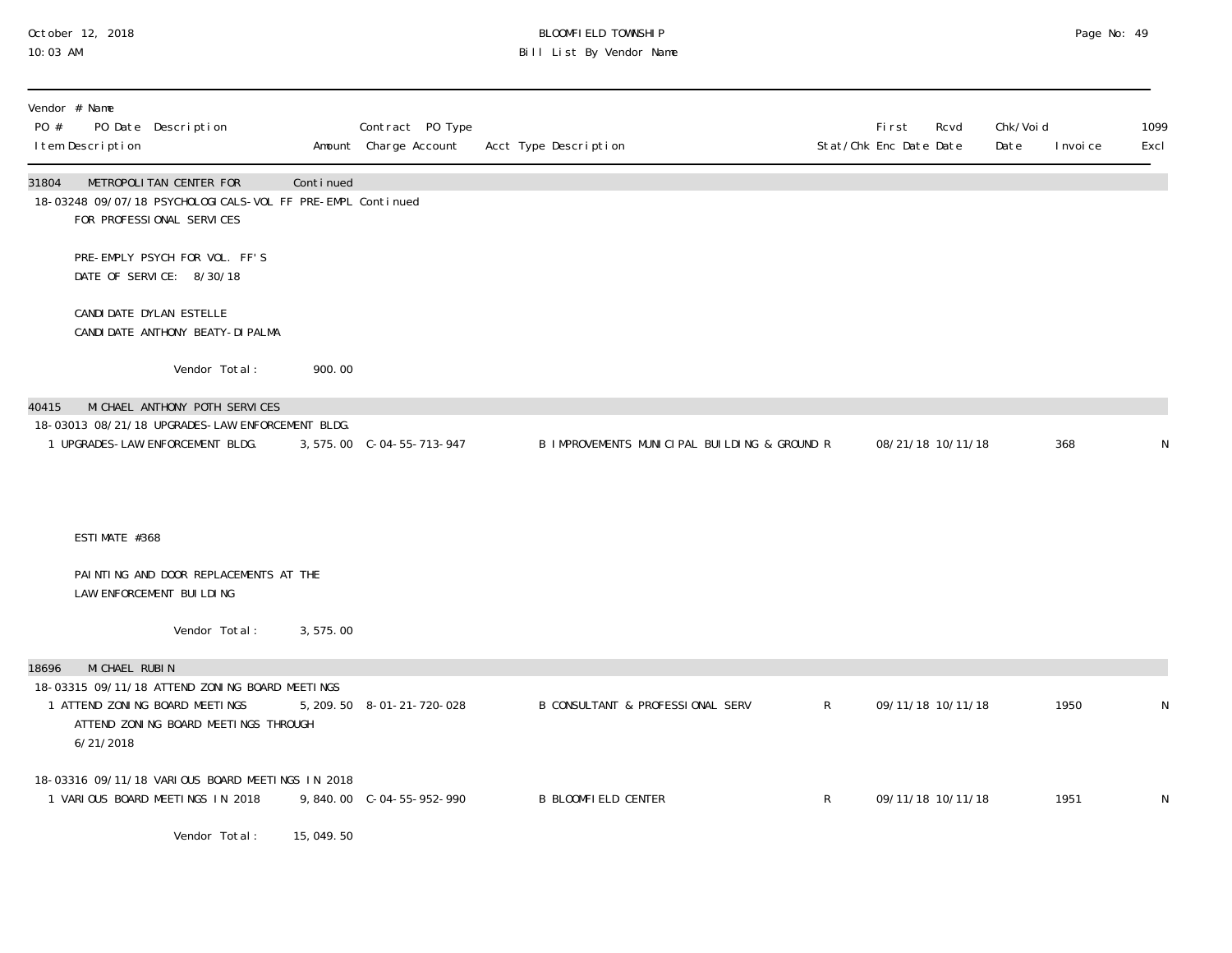# October 12, 2018 BLOOMFIELD TOWNSHIP Page No: 50 10:03 AM Bill List By Vendor Name

| Vendor # Name<br>PO #<br>PO Date Description<br>I tem Description                                                            |          | Contract PO Type<br>Amount Charge Account | Acct Type Description              |              | First<br>Stat/Chk Enc Date Date | Rcvd              | Chk/Voi d<br>Date | I nvoi ce | 1099<br>Excl |
|------------------------------------------------------------------------------------------------------------------------------|----------|-------------------------------------------|------------------------------------|--------------|---------------------------------|-------------------|-------------------|-----------|--------------|
| MI CHAEL SCEURMAN<br>47042<br>18-03666 10/04/18 PETTY CASH<br>1 PETTY CASH<br>$GSP - $1.50$<br>$GSP - $1.50$<br>GSP - \$1.50 |          | 49.89 8-01-28-795-036                     | B OFFICE SUPPLIES (PETTY CASH)     | $\mathsf{R}$ |                                 | 10/04/18 10/11/18 |                   |           | N            |
| BELLS KEYS - \$8.32                                                                                                          |          |                                           |                                    |              |                                 |                   |                   |           |              |
| D&D MEETING - \$12.04<br>D&D MEETING - \$8.29                                                                                |          |                                           |                                    |              |                                 |                   |                   |           |              |
| FAMILY DOLLAR CAMPOUT - \$16.74                                                                                              |          |                                           |                                    |              |                                 |                   |                   |           |              |
| Vendor Total:                                                                                                                | 49.89    |                                           |                                    |              |                                 |                   |                   |           |              |
| MI LLENNI UM STRATEGIES, LLC<br>32031<br>18-03237 09/06/18 AUGUST RETAINER<br>1 AUGUST RETAINER                              |          | 6,000.00 8-01-23-730-028                  | B CONSULTANT & PROFESSIONAL SERV   | $\mathsf{R}$ |                                 | 09/06/18 10/11/18 |                   | 7881      | ${\sf N}$    |
| Vendor Total:                                                                                                                | 6,000.00 |                                           |                                    |              |                                 |                   |                   |           |              |
| MILLER & CHITTY CO.<br>32149                                                                                                 |          |                                           |                                    |              |                                 |                   |                   |           |              |
| 18-02975 08/20/18 BOI LER MAI NTENANCE<br>1 BOILER MAINTENANCE                                                               |          | 4, 350.00 8-01-26-772-024                 | B CLEAN. &MAIN. OF BLDG'S & FACIL. | $\mathsf{R}$ |                                 | 08/20/18 10/11/18 |                   | 505481    | N            |
| MUNICIPAL BUILDING BOILER CLEANING AND<br><b>MAI NTENANCE</b><br>MODEL (2) CB200-70                                          |          |                                           |                                    |              |                                 |                   |                   |           |              |

UNIT: T-2517-1-1 & T-2517-1-2

Vendor Total: 4,350.00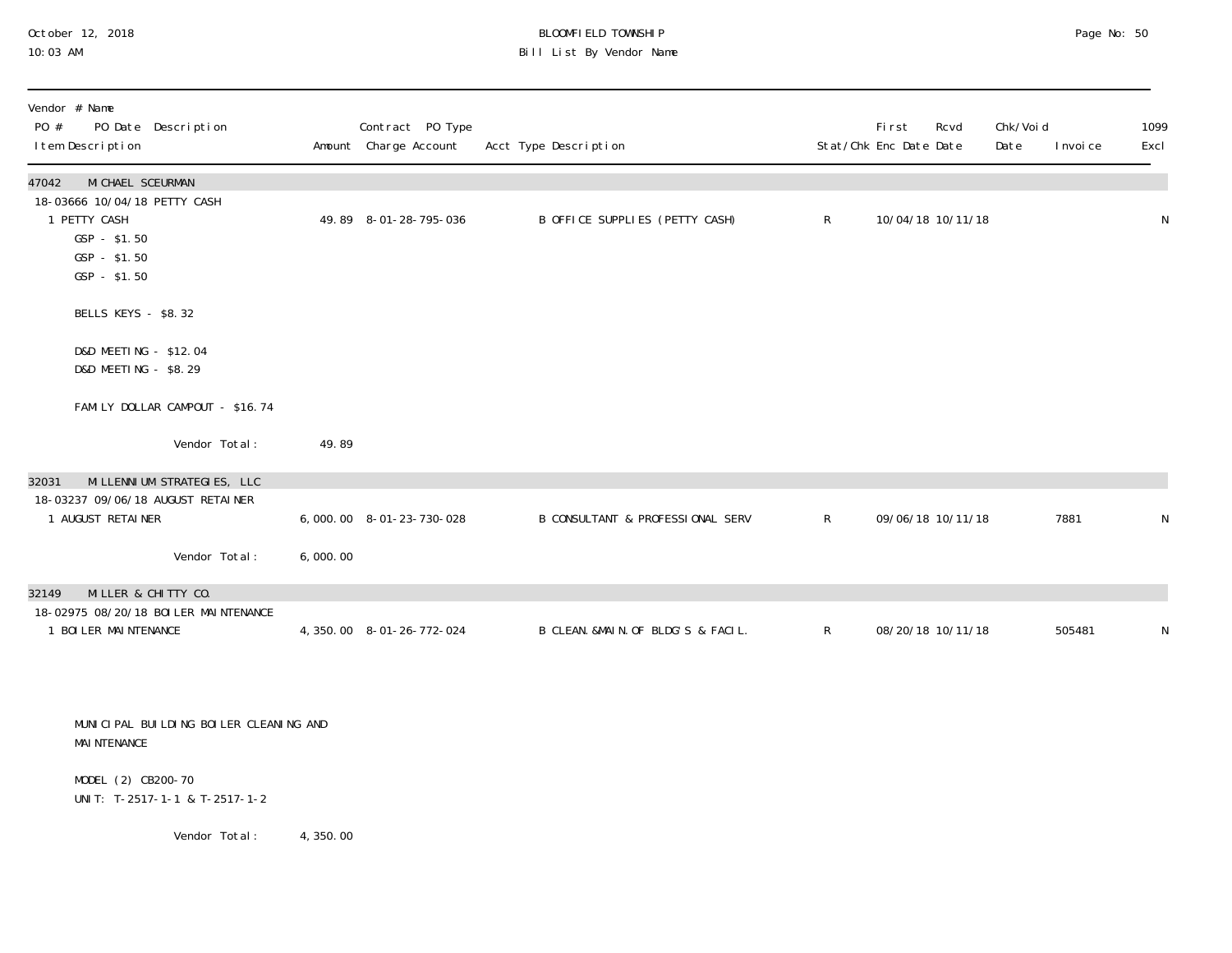# October 12, 2018 BLOOMFIELD TOWNSHIP Page No: 51 Bill List By Vendor Name

| Vendor # Name<br>PO #<br>PO Date Description<br>I tem Description                                                     |            | Contract PO Type<br>Amount Charge Account | Acct Type Description                    |   | First<br>Stat/Chk Enc Date Date | Rcvd | Chk/Voi d<br>Date | I nvoi ce | 1099<br>Excl |
|-----------------------------------------------------------------------------------------------------------------------|------------|-------------------------------------------|------------------------------------------|---|---------------------------------|------|-------------------|-----------|--------------|
| MJG PROMOTIONS<br>32254                                                                                               |            |                                           |                                          |   |                                 |      |                   |           |              |
| 18-03280 09/10/18 INVOICE: 51030<br>1 I NVOI CE: 51030<br>BUSINESS CARDS FOR LOUISE PALAGANO<br>RECYCLING COORDINATOR |            | 82.00 N-15-20-855-023                     | <b>B PRINTING</b>                        | R | 09/10/18 10/11/18               |      |                   | 51030     | $\mathsf{N}$ |
| Vendor Total:                                                                                                         | 82.00      |                                           |                                          |   |                                 |      |                   |           |              |
| MOTOROLA SOLUTIONS, INC.<br>32753                                                                                     |            |                                           |                                          |   |                                 |      |                   |           |              |
| 18-02803 08/08/18 APX 7500 CONSOLES & INTEGRATE                                                                       |            |                                           |                                          |   |                                 |      |                   |           |              |
| 1 1 APX 7500 CONSOLETTES                                                                                              |            |                                           | B 2018 PURCHASE OF POLICE COMM EQUIPMENT | R | 08/08/18 10/10/18               |      |                   | 41257014  | N            |
| 2 SYSTEM INTEGRATION SERVICES                                                                                         | 22, 890.00 | $C - 04 - 55 - 730 - 000$                 | B 2018 PURCHASE OF POLICE COMM EQUIPMENT | R | 08/08/18 10/10/18               |      |                   | 41257014  | $\mathsf{N}$ |
|                                                                                                                       | 29, 332.00 |                                           |                                          |   |                                 |      |                   |           |              |
| Vendor Total:                                                                                                         | 29, 332.00 |                                           |                                          |   |                                 |      |                   |           |              |
| NATIONAL FIRE PROT. ASSO.<br>33813                                                                                    |            |                                           |                                          |   |                                 |      |                   |           |              |
| 18-03255 09/07/18 FIRE PREVENTION MATERIALS-FPW                                                                       |            |                                           |                                          |   |                                 |      |                   |           |              |
| 1 CAMP18-FPW ADULT BROCHURES                                                                                          |            | 115.00 T-13-56-013-F15                    | <b>B FIRE PREVENTION PROGRAM</b>         | R | 09/07/18 10/11/18               |      |                   | 7330935Y  | N            |
| 2 BR12AC-10 TIPS FOR FIRE SAFETY                                                                                      |            | 92.00 T-13-56-013-F15                     | <b>B FIRE PREVENTION PROGRAM</b>         | R | 09/07/18 10/11/18               |      |                   | 7330935Y  | $\mathsf N$  |
| 3 BR14Z-COOKING FIRE SAFETY                                                                                           | 92.00      | T-13-56-013-F15                           | <b>B FIRE PREVENTION PROGRAM</b>         | R | 09/07/18 10/11/18               |      |                   | 7330935Y  | $\mathsf N$  |
| 4 BR4AC-HOME SMOKE ALARMS                                                                                             |            | 115.00 T-13-56-013-F15                    | <b>B FIRE PREVENTION PROGRAM</b>         | R | 09/07/18 10/11/18               |      |                   | 7330935Y  | $\mathsf N$  |
| 5 BR52K-CARBON MONOXIDE ALARMS                                                                                        |            | 115.00 T-13-56-013-F15                    | <b>B FIRE PREVENTION PROGRAM</b>         | R | 09/07/18 10/11/18               |      |                   | 7330935Y  | $\mathsf N$  |
| 6 PKG118-FPW IN A BOX VALUE PACK                                                                                      |            | 175.00 T-13-56-013-F15                    | <b>B FIRE PREVENTION PROGRAM</b>         | R | 09/07/18 10/11/18               |      |                   | 7330935Y  | $\mathsf N$  |
| 7 BAN18-FPW BANNER                                                                                                    |            | 162.00 T-13-56-013-F15                    | <b>B FIRE PREVENTION PROGRAM</b>         | R | 09/07/18 10/11/18               |      |                   | 7330935Y  | ${\sf N}$    |
| 8 STICK18-FPW STICKERS                                                                                                |            | 50.00 T-13-56-013-F15                     | <b>B FIRE PREVENTION PROGRAM</b>         | R | 09/07/18 10/11/18               |      |                   | 7330935Y  | ${\sf N}$    |
| 9 BAG18-FPW BAGS (2018)                                                                                               |            | 34.00 T-13-56-013-F15                     | <b>B FIRE PREVENTION PROGRAM</b>         | R | 09/07/18 10/11/18               |      |                   | 7330935Y  | ${\sf N}$    |
| 10 SHIPPING AND HANDLING                                                                                              |            | 9.95 T-13-56-013-F15                      | <b>B FIRE PREVENTION PROGRAM</b>         | R | 09/07/18 10/11/18               |      |                   | 7330935Y  | $\mathsf{N}$ |
| 11 DI SCOUNT                                                                                                          |            | 95.00- T-13-56-013-F15                    | <b>B FIRE PREVENTION PROGRAM</b>         | R | 09/07/18 10/11/18               |      |                   | 7330935Y  | $\mathsf{N}$ |
| FIRE PREVENTION MATERIALS                                                                                             |            |                                           |                                          |   |                                 |      |                   |           |              |
| FOR FIRE PREVENTION WEEK OPEN HOUSE                                                                                   |            |                                           |                                          |   |                                 |      |                   |           |              |
| AND FIRE VISITS                                                                                                       |            |                                           |                                          |   |                                 |      |                   |           |              |

CUSTOMER #2763641

\*\*\*THIS IS NOT AN ORDER - HAS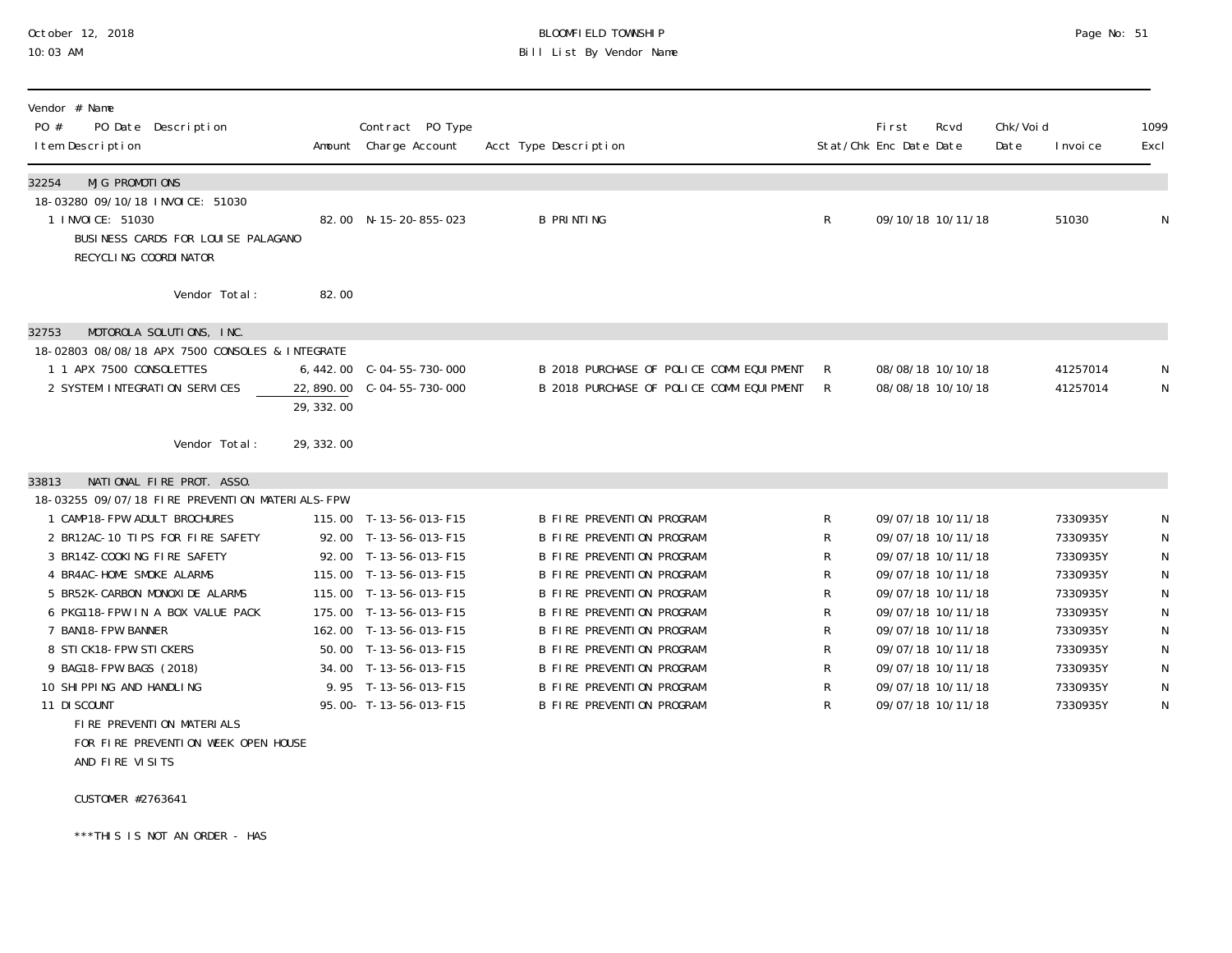# October 12, 2018 BLOOMFIELD TOWNSHIP Page No: 52 10:03 AM Bill List By Vendor Name

| Vendor # Name<br>PO #<br>PO Date Description<br>I tem Description                                                               |           | Contract PO Type<br>Amount Charge Account | Acct Type Description            |              | First<br>Rcvd<br>Stat/Chk Enc Date Date | Chk/Voi d<br>Date<br>I nvoi ce | 1099<br>Excl |
|---------------------------------------------------------------------------------------------------------------------------------|-----------|-------------------------------------------|----------------------------------|--------------|-----------------------------------------|--------------------------------|--------------|
| 33813<br>NATIONAL FIRE PROT. ASSO.<br>18-03255 09/07/18 FIRE PREVENTION MATERIALS-FPW Continued<br>BEEN PLACED ONLINE ALREADY** | Continued |                                           |                                  |              |                                         |                                |              |
|                                                                                                                                 | 864.95    |                                           |                                  |              |                                         |                                |              |
| Vendor Total:                                                                                                                   | 864.95    |                                           |                                  |              |                                         |                                |              |
| NATURE'S CHOICE CORP.<br>33855                                                                                                  |           |                                           |                                  |              |                                         |                                |              |
| 18-03273 09/10/18 FORMAL BID 6864<br>1 FORMAL BID 6864<br>REMOVAL OF VEGETATIVE WASTE FROM DPW                                  |           | 5, 733.00 8-01-32-827-127                 | B GARB. &TRASH REMOVAL-CONTRACT. | $\mathsf{R}$ | 09/10/18 10/11/18                       |                                | N            |
| YARD<br>I NVOI CE                                                                                                               |           |                                           |                                  |              |                                         |                                |              |
| 0047402-IN                                                                                                                      |           |                                           |                                  |              |                                         |                                |              |
| 0047399-IN<br>0047383-IN                                                                                                        |           |                                           |                                  |              |                                         |                                |              |
| 0047382-IN<br>0047277-IN                                                                                                        |           |                                           |                                  |              |                                         |                                |              |
| 0047276-IN<br>0047245-IN                                                                                                        |           |                                           |                                  |              |                                         |                                |              |
| 0047218-IN                                                                                                                      |           |                                           |                                  |              |                                         |                                |              |
| 0047212-IN<br>0047170-IN                                                                                                        |           |                                           |                                  |              |                                         |                                |              |
| 0047145-IN<br>0047144-IN                                                                                                        |           |                                           |                                  |              |                                         |                                |              |
| 2 FORMAL BID 6864                                                                                                               |           | 300.00 8-01-32-827-127                    | B GARB. &TRASH REMOVAL-CONTRACT. | $\mathsf{R}$ | 09/10/18 10/11/18                       | 0047276-IN                     | N            |
| 1 DIRTY GARBAGE LOAD<br>PROCESSING FEE                                                                                          |           |                                           |                                  |              |                                         |                                |              |
|                                                                                                                                 | 6,033.00  |                                           |                                  |              |                                         |                                |              |
| Vendor Total:                                                                                                                   | 6,033.00  |                                           |                                  |              |                                         |                                |              |
| <b>NCHEC</b><br>33811<br>18-03292 09/11/18 MAYA LORDO                                                                           |           |                                           |                                  |              |                                         |                                |              |
| 1 MAYA LORDO                                                                                                                    |           | 55.00 8-01-27-785-029                     | <b>B LICENSURE</b>               | $\mathsf{R}$ | 09/11/18 10/11/18                       | 16123                          | N            |
| Vendor Total:                                                                                                                   | 55.00     |                                           |                                  |              |                                         |                                |              |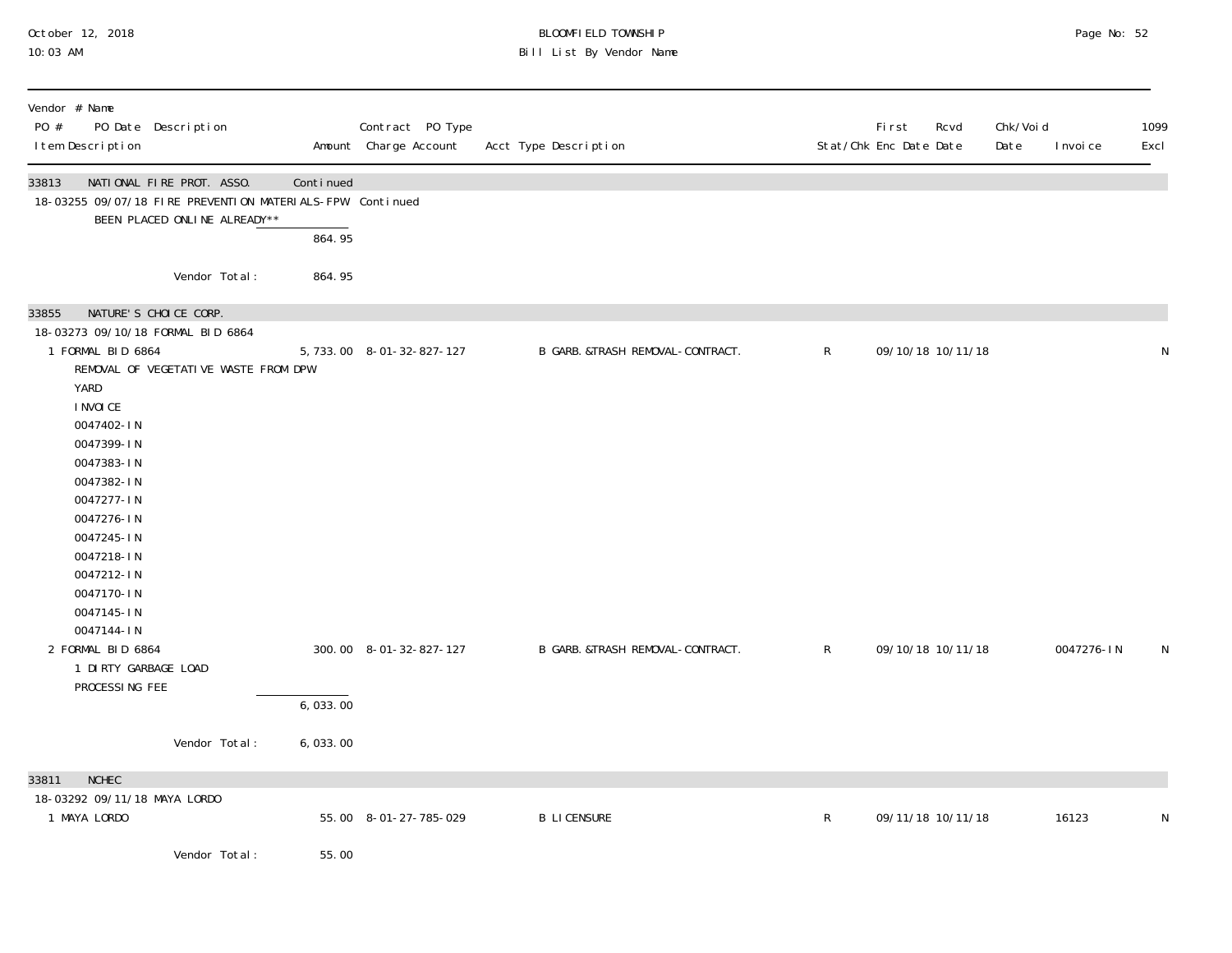#### October 12, 2018 BLOOMFIELD TOWNSHIP Page No: 53 10:03 AM Bill List By Vendor Name

| Vendor # Name<br>PO #<br>PO Date Description<br>I tem Description                                                         |          | Contract PO Type<br>Amount Charge Account | Acct Type Description                       |              | <b>First</b><br>Stat/Chk Enc Date Date | Rcvd              | Chk/Voi d<br>Date | I nvoi ce         | 1099<br>Excl |
|---------------------------------------------------------------------------------------------------------------------------|----------|-------------------------------------------|---------------------------------------------|--------------|----------------------------------------|-------------------|-------------------|-------------------|--------------|
| NEMCOOO5 NEMCO, INC.<br>18-03422 09/19/18 CIVIC CENTER FLOOR CLEANING                                                     |          |                                           |                                             |              |                                        |                   |                   |                   |              |
| 1 CIVIC CENTER FLOOR CLEANING<br>AND WAXING                                                                               |          | 1,950.00 8-01-28-795-065                  | <b>B PLAYGROUND EQUIPMENT &amp; REPAIRS</b> | $\mathsf{R}$ |                                        | 09/19/18 10/11/18 |                   | 181498            | $\mathsf N$  |
| Vendor Total:                                                                                                             | 1,950.00 |                                           |                                             |              |                                        |                   |                   |                   |              |
| NETWORKFLEET, INC.<br>34192                                                                                               |          |                                           |                                             |              |                                        |                   |                   |                   |              |
| 18-03560 10/01/18 VERIZON NETWORKFLEET MONTHLY<br>1 VERIZON NETWORKFLEET MONTHLY<br>REC MONTHLY FLEET MANAGEMENT SERVICES |          | 208.45 8-01-31-820-076                    | <b>B TELEPHONE</b>                          | $\mathsf{R}$ |                                        | 10/01/18 10/11/18 |                   | 0SV000001544959 N |              |
| I NVOI CE# 0SV000001544959                                                                                                |          |                                           |                                             |              |                                        |                   |                   |                   |              |
| Vendor Total:                                                                                                             | 208.45   |                                           |                                             |              |                                        |                   |                   |                   |              |
| NEWJEO10 NEW JERSEY BIKE COALITION                                                                                        |          |                                           |                                             |              |                                        |                   |                   |                   |              |
| 18-03469 09/24/18 AARP MILLION DOLLAR CLICKS<br>1 AARP MILLION DOLLAR CLICKS<br>PROGRAM - 2018                            |          | 3, 300.00 G-02-40-390-002                 | B AARP IMPROVED WALKABILITY                 | $\mathsf{R}$ |                                        | 09/24/18 10/11/18 |                   |                   | N            |
| Vendor Total:                                                                                                             | 3,300.00 |                                           |                                             |              |                                        |                   |                   |                   |              |
| NEW JERSEY CONSERVATION FOUND<br>34698                                                                                    |          |                                           |                                             |              |                                        |                   |                   |                   |              |
| 18-01591 05/10/18 REGI STRATION<br>1 REGI STRATION                                                                        |          | 195.00 T-13-56-013-0ST                    | <b>B RES. OPEN SPACE</b>                    | $\mathsf{R}$ |                                        | 05/10/18 10/11/18 |                   |                   | N            |
| 2018 ANNUAL NJ LAND CONSERVATION RALLY<br>REGI STRATION FOR THE FOLLOWING:                                                |          |                                           |                                             |              |                                        |                   |                   |                   |              |
| SUSAN HEBERT<br>NICK JOANOW<br>YAZZ YEKANI FARD                                                                           |          |                                           |                                             |              |                                        |                   |                   |                   |              |
| Vendor Total:                                                                                                             | 195.00   |                                           |                                             |              |                                        |                   |                   |                   |              |
| NEW JERSEY ENVIRONMENTAL<br>34488                                                                                         |          |                                           |                                             |              |                                        |                   |                   |                   |              |
| 18-03183 09/05/18 2018 FALL CONFERENCE<br>1 2018 FALL CONFERENCE                                                          |          | 130.00 8-01-27-785-042                    | <b>B EDUCATION &amp; TRAINING</b>           | R            |                                        | 09/05/18 10/11/18 |                   |                   |              |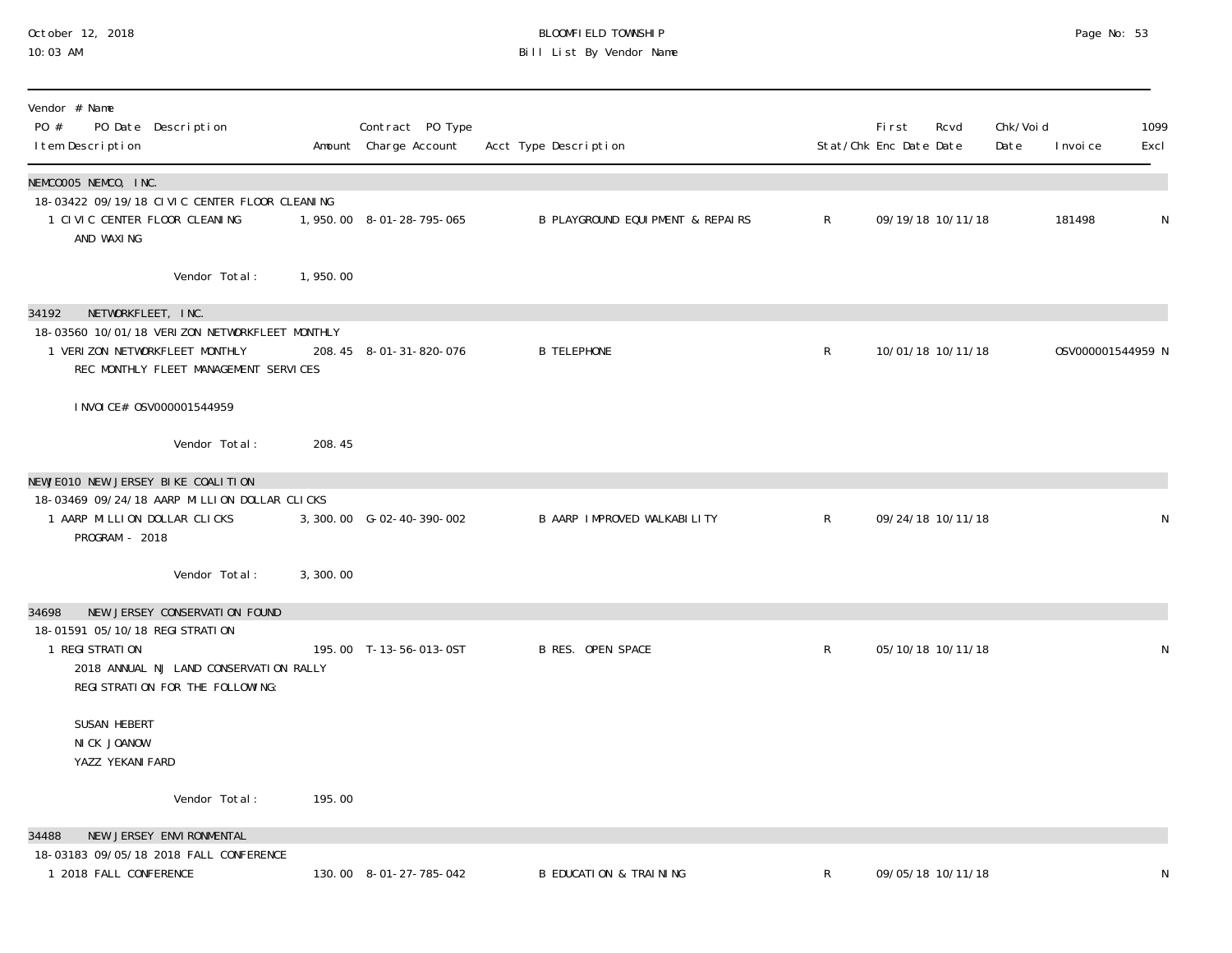# October 12, 2018 BLOOMFIELD TOWNSHIP Page No: 54 Bill List By Vendor Name

| Vendor # Name<br>PO #<br>I tem Description | PO Date Description                                                                                                            |           | Contract PO Type<br>Amount Charge Account | Acct Type Description             |              | <b>First</b><br>Rcvd<br>Stat/Chk Enc Date Date | Chk/Void<br>Date<br>I nvoi ce | 1099<br>Excl |
|--------------------------------------------|--------------------------------------------------------------------------------------------------------------------------------|-----------|-------------------------------------------|-----------------------------------|--------------|------------------------------------------------|-------------------------------|--------------|
| 34488<br>GINA BEHRE<br>JILL SCARPA         | NEW JERSEY ENVIRONMENTAL<br>18-03183 09/05/18 2018 FALL CONFERENCE                                                             | Continued | Continued                                 |                                   |              |                                                |                               |              |
| PLEASE MAIL TO:                            |                                                                                                                                |           |                                           |                                   |              |                                                |                               |              |
| FREEHOLD, NJ 07728                         | NEW JERSEY ENVIRONMENTAL HEALT ASSOC.<br>ONE DAG HAMMARSKJOLD BOULEVARD STE. 6                                                 |           |                                           |                                   |              |                                                |                               |              |
|                                            | Vendor Total:                                                                                                                  | 130.00    |                                           |                                   |              |                                                |                               |              |
| 34511                                      | NEW JERSEY STATE LEAGUE                                                                                                        |           |                                           |                                   |              |                                                |                               |              |
| 1 BADGE FOR LEAGUE OF MUN.                 | 18-03366 09/13/18 BADGE FOR LEAGUE OF MUN.<br>REGI STRATION FOR LEAGUE OF<br>MUNICIPALITIES BADGE FOR:                         |           | 55.00 8-01-20-701-042                     | <b>B EDUCATION &amp; TRAINING</b> | $\mathsf{R}$ | 09/13/18 10/11/18                              |                               | N            |
| ANDREA SCHNEI DER                          |                                                                                                                                |           |                                           |                                   |              |                                                |                               |              |
| - CLAUDI A SANTOS                          | 18-03512 09/26/18 PROFESSIONAL DEVELOP. SEMINAR<br>1 PROFESSIONAL DEVELOP. SEMINAR<br>REGI STRATION FEE: \$70.00 (MEMBER RATE) |           | 70.00 8-01-33-830-042                     | <b>B EDUCATION &amp; TRAINING</b> | $\mathsf{R}$ | 09/26/18 10/11/18                              | 12/6/18                       | $\mathsf N$  |
| MEDI CAL MARI JUANA                        | 18-03515 09/26/18 SEMINAR REGISTRATION - DUVA<br>1 SEMINAR REGISTRATION - DUVA<br>WEBINAR FOR DECEMBER 5TH                     |           | 35.00 8-01-20-701-042                     | <b>B EDUCATION &amp; TRAINING</b> | $\mathsf{R}$ | 09/26/18 10/11/18                              | 12/5/18                       | N            |
| <b>REGI STRANT:</b>                        |                                                                                                                                |           |                                           |                                   |              |                                                |                               |              |
| KIMBERLY DUVA                              |                                                                                                                                |           |                                           |                                   |              |                                                |                               |              |
| 1 SEMINAR - WATKINS                        | 18-03516 09/26/18 SEMINAR - WATKINS<br>SEMINAR - DECEMBER 6, 2018                                                              |           | 70.00 8-01-20-701-042                     | <b>B EDUCATION &amp; TRAINING</b> | R            | 09/26/18 10/11/18                              | 12/6/18                       | N            |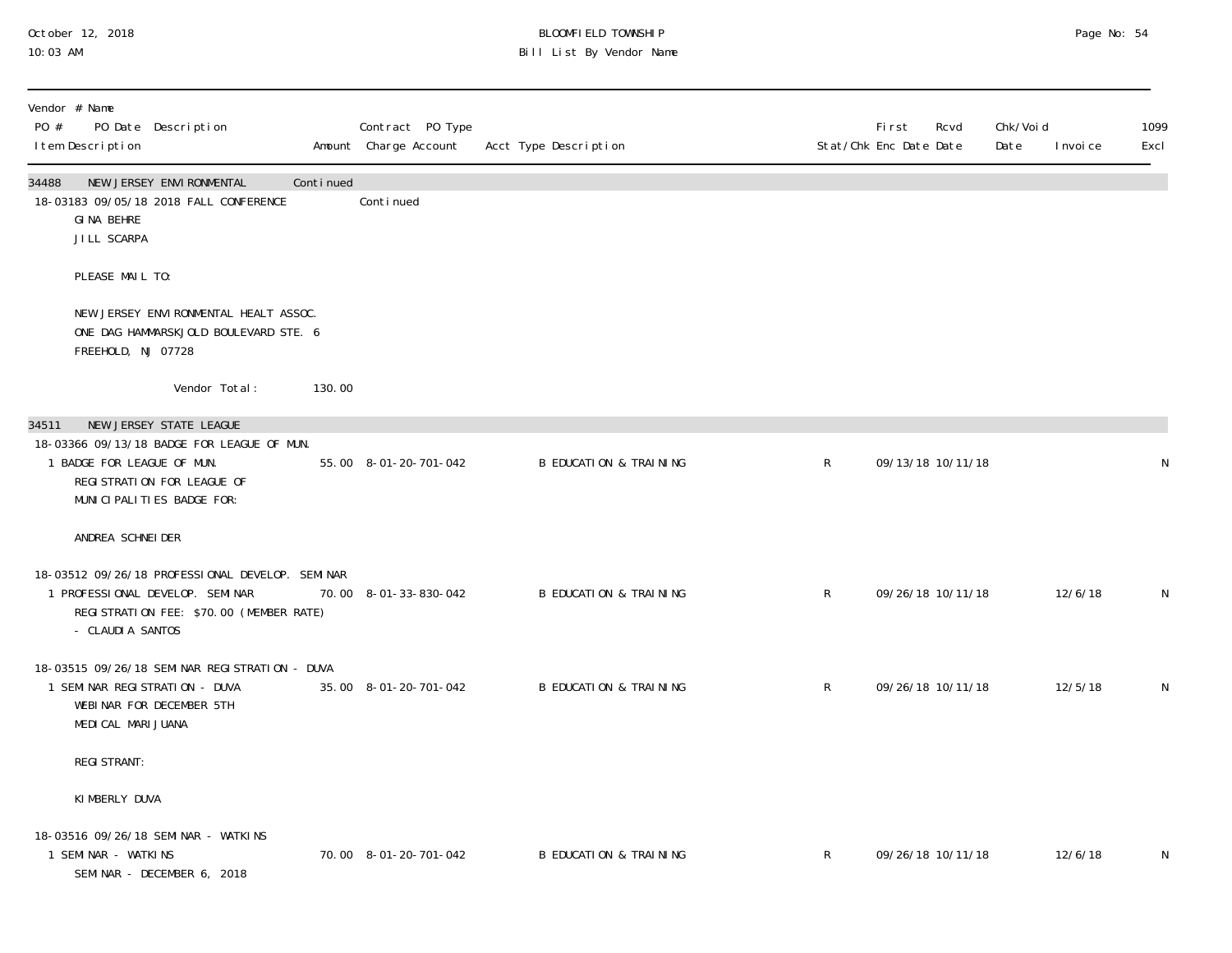#### October 12, 2018 BLOOMFIELD TOWNSHIP Page No: 55 10:03 AM Bill List By Vendor Name

| Vendor # Name<br>PO #<br>PO Date Description<br>I tem Description                                                                                              |           | Contract PO Type<br>Amount Charge Account | Acct Type Description                        |              | First<br>Rcvd<br>Stat/Chk Enc Date Date | Chk/Voi d<br>Date | 1099<br>Excl<br>I nvoi ce |
|----------------------------------------------------------------------------------------------------------------------------------------------------------------|-----------|-------------------------------------------|----------------------------------------------|--------------|-----------------------------------------|-------------------|---------------------------|
| NEW JERSEY STATE LEAGUE<br>34511<br>18-03516 09/26/18 SEMINAR - WATKINS<br>STRENGHTENING THE BENCH<br>A DISCUSSION OF THE MUN. COURT REFORM<br><b>PROPOSAL</b> | Continued | Continued                                 |                                              |              |                                         |                   |                           |
| <b>REGI STRANT:</b>                                                                                                                                            |           |                                           |                                              |              |                                         |                   |                           |
| MATTHEW U. WATKINS                                                                                                                                             |           |                                           |                                              |              |                                         |                   |                           |
| Vendor Total:                                                                                                                                                  | 230.00    |                                           |                                              |              |                                         |                   |                           |
| NEWARK ASHPALT CORP.<br>34203                                                                                                                                  |           |                                           |                                              |              |                                         |                   |                           |
| 18-03272 09/10/18 511-030 FORMAL BID 7043<br>1 511-030 FORMAL BID 7043<br>ASPHALT<br>I NVOI CE #56845<br>TI CKET #349548                                       |           | 214.27 8-05-26-511-030                    | <b>B MATERIALS &amp; SUPPLIES</b>            | $\mathsf{R}$ | 09/10/18 10/11/18                       |                   | 56845<br>N                |
| Vendor Total:                                                                                                                                                  | 214.27    |                                           |                                              |              |                                         |                   |                           |
| NICE ELECTRIC, LLC<br>34250<br>18-03152 08/31/18 UPGRADES - AMIMAL SHELTER                                                                                     |           |                                           |                                              |              |                                         |                   |                           |
| 1 UPGRADES - ANIMAL SHELTER                                                                                                                                    |           |                                           | B IMPROVEMENTS MUNICIPAL BUILDING & GROUND R |              | 08/31/18 10/11/18                       |                   | $17 - 612$<br>N           |
|                                                                                                                                                                |           |                                           |                                              |              |                                         |                   |                           |
| I NVOI CE #17-612                                                                                                                                              |           |                                           |                                              |              |                                         |                   |                           |
| ELECTRICAL UPGRADES AT THE ANIMAL<br>SHELTER AT 61 BUKOWSKI PLACE                                                                                              |           |                                           |                                              |              |                                         |                   |                           |
| 18-03153 08/31/18 UPGRADES - ANIMAL SHELTER<br>1 UPGRADES - ANIMAL SHELTER                                                                                     |           | 236.00 8-01-26-772-024                    | B CLEAN. &MAIN. OF BLDG'S & FACIL.           | $\mathsf{R}$ | 08/31/18 10/11/18                       |                   | $17 - 201$<br>N           |
|                                                                                                                                                                |           |                                           |                                              |              |                                         |                   |                           |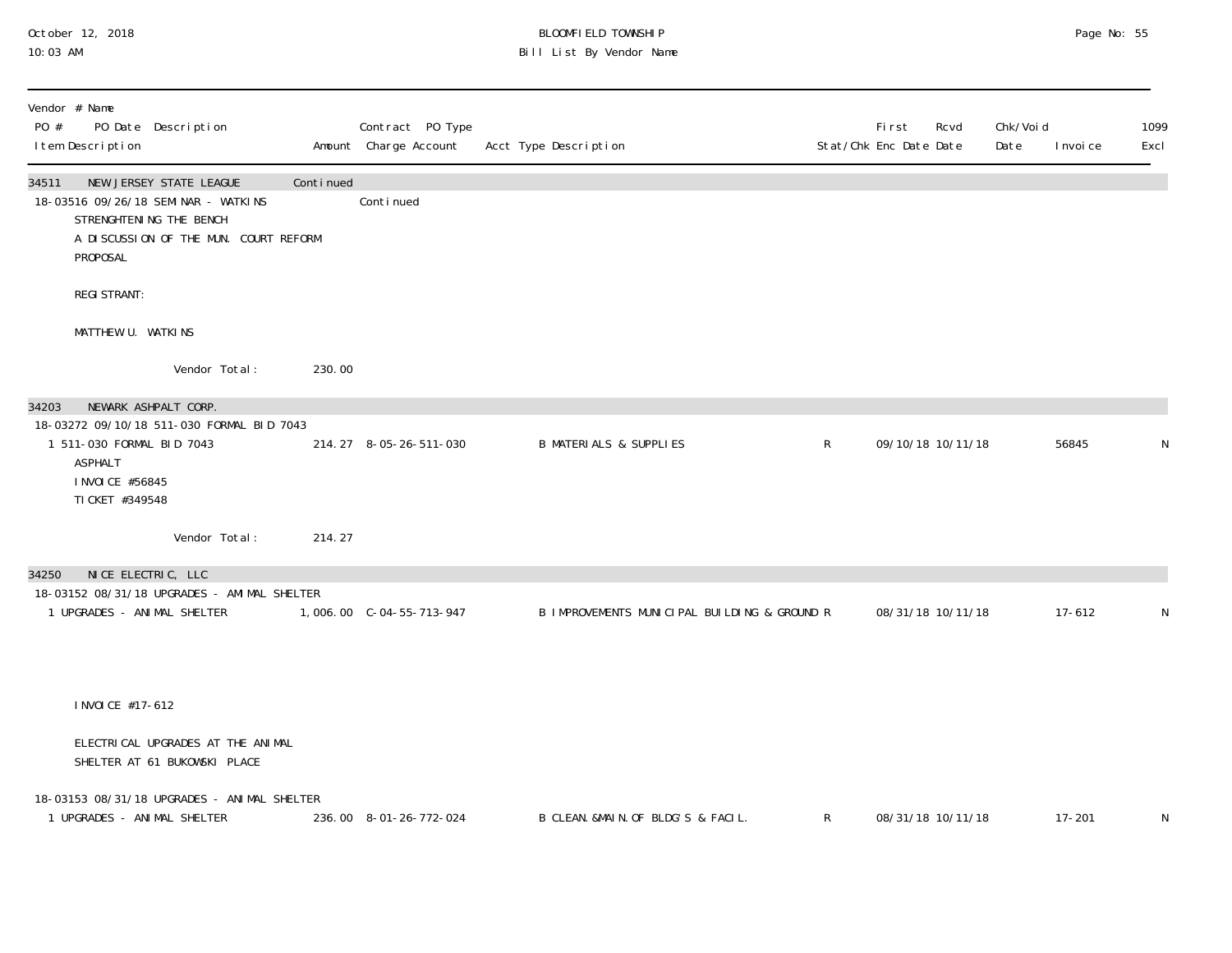# October 12, 2018 BLOOMFIELD TOWNSHIP Page No: 56 10:03 AM Bill List By Vendor Name

| Vendor # Name<br>PO #<br>PO Date Description<br>I tem Description                                                                         |            | Contract PO Type<br>Amount Charge Account | Acct Type Description                 |              | Fi rst<br>Rcvd<br>Stat/Chk Enc Date Date | Chk/Voi d<br>Date<br>I nvoi ce | 1099<br>Excl |
|-------------------------------------------------------------------------------------------------------------------------------------------|------------|-------------------------------------------|---------------------------------------|--------------|------------------------------------------|--------------------------------|--------------|
| 34250 NICE ELECTRIC, LLC<br>18-03153 08/31/18 UPGRADES - ANIMAL SHELTER<br>I NVOI CE #17-201                                              | Continued  | Continued                                 |                                       |              |                                          |                                |              |
| REPLACE BULBS AT THE ANIMAL SHELTER<br>AT 61 BUKOWSKI PLACE                                                                               |            |                                           |                                       |              |                                          |                                |              |
| Vendor Total:                                                                                                                             | 1, 242.00  |                                           |                                       |              |                                          |                                |              |
| NICKMOO5 NICK MAURIELLO<br>18-03615 10/03/18 REIMBURSEMENT SEMINAR AUG 18<br>1 REI MBURSEMENT<br>LAS VEGAS COVERT OPS TRAINING CONVENTION |            | 1,420.03 T-26-55-000-001                  | B RESERVE FOR SPECIAL LAW ENFORCEMENT | $\mathsf{R}$ | 10/03/18 10/10/18                        |                                | N            |
| 8/12/18-8/18/18<br>Vendor Total:                                                                                                          | 1, 420, 03 |                                           |                                       |              |                                          |                                |              |
| NICK POLIDORO<br>40203<br>18-03583 10/01/18 REIMBURSEMENT SEMINAR AUG 18<br>1 REIMBURSEMENT<br>LAS VEGAS COVERT OPS TRAINING CONVENTION   |            | 391.07 T-26-55-000-001                    | B RESERVE FOR SPECIAL LAW ENFORCEMENT | R            | 10/01/18 10/11/18                        |                                | $\mathsf{N}$ |
| 8/12/18-8/18/18<br>Vendor Total:                                                                                                          | 391.07     |                                           |                                       |              |                                          |                                |              |
| NI SHUANE GROUP<br>35152                                                                                                                  |            |                                           |                                       |              |                                          |                                |              |
| 18-03291 09/11/18<br>1 14-22 WATSESSING-ZB                                                                                                |            | 2,583.00 M-13-56-013-P41                  | B 14-22 WATSESSING AVE.               | $\mathsf{R}$ | 09/11/18 10/11/18                        | 165                            | N            |
| Vendor Total:                                                                                                                             | 2,583.00   |                                           |                                       |              |                                          |                                |              |
| NJ STATE DEPT OF HEALTH<br>34747<br>18-03597 10/02/18 SEPTEMBER 2018 DOG LICENSES<br>1 SEPTEMBER 2018 DOG LICENSES                        |            | 72.00 D-03-20-853-023                     | <b>B PRINTING</b>                     | $\mathsf{R}$ | 10/02/18 10/11/18                        |                                | N            |
| Vendor Total:                                                                                                                             | 72.00      |                                           |                                       |              |                                          |                                |              |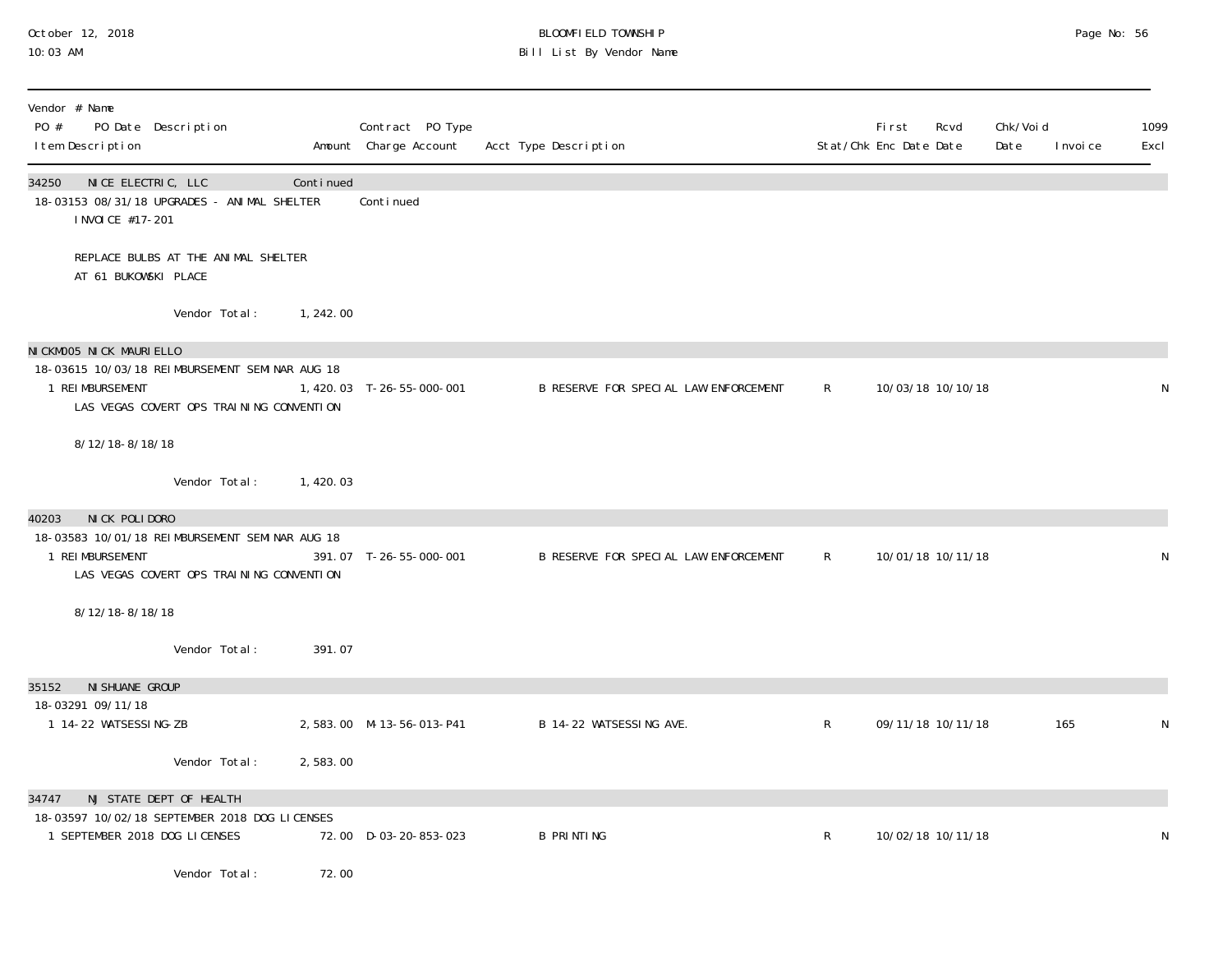# October 12, 2018 BLOOMFIELD TOWNSHIP Page No: 57 10:03 AM Bill List By Vendor Name

| Vendor # Name<br>PO #<br>PO Date Description<br>I tem Description                                               |            | Contract PO Type<br>Amount Charge Account | Acct Type Description              |              | First<br>Stat/Chk Enc Date Date | Chk/Voi d<br>Rcvd<br>Date | I nvoi ce   | 1099<br>Excl |
|-----------------------------------------------------------------------------------------------------------------|------------|-------------------------------------------|------------------------------------|--------------|---------------------------------|---------------------------|-------------|--------------|
| 34688<br>NJMS GOBAL TUBERCULOSIS INSTIT                                                                         |            |                                           |                                    |              |                                 |                           |             |              |
| 18-03201 09/05/18 NURSING-PHYSICIAN SERVICES<br>1 NURSI NG-PHYSI CI AN SERVICES<br>TB CLINIC PHYSICIAN SERVICES |            | 3, 492. 72 8-01-27-785-028                | B CONSULTANT & PROFESSIONAL SERV   | $\mathsf{R}$ | 09/05/18 10/11/18               |                           | 2018-01     | N            |
| JANUARY 2018<br>\$529.20                                                                                        |            |                                           |                                    |              |                                 |                           |             |              |
| FEBRUARY 2018<br>\$529.20                                                                                       |            |                                           |                                    |              |                                 |                           |             |              |
| MARCH 2018<br>\$529.20                                                                                          |            |                                           |                                    |              |                                 |                           |             |              |
| APRIL 2018<br>\$529.20                                                                                          |            |                                           |                                    |              |                                 |                           |             |              |
| MAY 2018<br>\$529.20                                                                                            |            |                                           |                                    |              |                                 |                           |             |              |
| <b>JUNE 2018</b><br>\$529.20                                                                                    |            |                                           |                                    |              |                                 |                           |             |              |
| 10% ADMI NI STRATI VE FEE<br>\$317.52                                                                           |            |                                           |                                    |              |                                 |                           |             |              |
| Vendor Total:                                                                                                   | 3, 492. 72 |                                           |                                    |              |                                 |                           |             |              |
| 35201<br>NORTHEASTERN ARBORIST SUPPLIES                                                                         |            |                                           |                                    |              |                                 |                           |             |              |
| 18-03265 09/10/18<br>1 I NVOI CE 1-59595<br>TREE DEPARTMENT TOOL REPAIR/PARTS                                   |            | 90.16 8-01-26-776-030                     | <b>B MATERIALS &amp; SUPPLIES</b>  | $\mathsf{R}$ | 09/10/18 10/11/18               |                           | $1 - 59595$ | N            |
| Vendor Total:                                                                                                   | 90.16      |                                           |                                    |              |                                 |                           |             |              |
| OCEAN CLEAN, INC.<br>36497                                                                                      |            |                                           |                                    |              |                                 |                           |             |              |
| 18-03307 09/11/18 CLEANING SERVICES-SEPT. 2018<br>1 CELANING SERVICES - SEPT. 2018                              |            | 2, 490.00 8-01-26-772-024                 | B CLEAN. &MAIN. OF BLDG'S & FACIL. | $\mathsf R$  | 09/11/18 10/11/18               |                           | 32158       | ${\sf N}$    |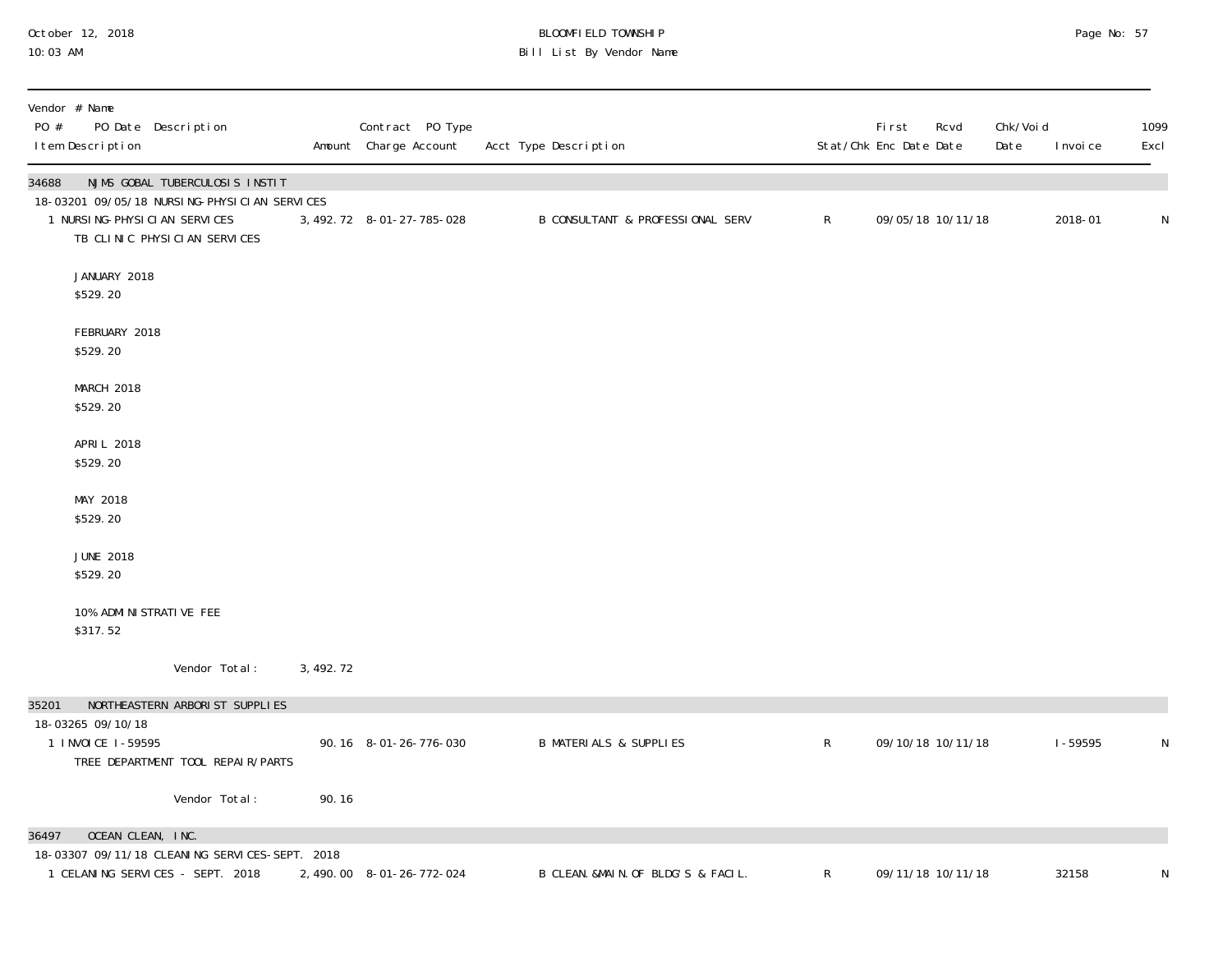## October 12, 2018 BLOOMFIELD TOWNSHIP Page No: 58 10:03 AM Bill List By Vendor Name

| Vendor # Name<br>PO #<br>PO Date Description<br>I tem Description                                                                                       |           | Contract PO Type<br>Amount Charge Account | Acct Type Description             |              | First<br>Rcvd<br>Stat/Chk Enc Date Date | Chk/Void<br>Date<br>I nvoi ce | 1099<br>Excl |
|---------------------------------------------------------------------------------------------------------------------------------------------------------|-----------|-------------------------------------------|-----------------------------------|--------------|-----------------------------------------|-------------------------------|--------------|
| 36497<br>OCEAN CLEAN, INC.<br>18-03307 09/11/18 CLEANING SERVICES-SEPT. 2018<br>I NVOI CE #32158                                                        | Continued | Continued                                 |                                   |              |                                         |                               |              |
| MONTHLY CLEANING SERVICES FOR THE MONTH<br>OF SEPTEMBER 2018                                                                                            |           |                                           |                                   |              |                                         |                               |              |
| Vendor Total:                                                                                                                                           | 2, 490.00 |                                           |                                   |              |                                         |                               |              |
| OFFICE SOLUTIONS, INC.<br>37451<br>18-02849 08/09/18 PD DIRECTOR FAX LINES MOVE<br>1 PD DIRECTOR FAX LINES MOVE<br>PD DIRECTOR FAX LINE MOVE            |           | 532.50 8-01-20-707-024                    | B POLICE COMPUTER MAINT. & SUPPOR | $\mathsf{R}$ | 08/09/18 10/11/18                       | 75847                         | N            |
| I NVOI CE# 75847                                                                                                                                        |           |                                           |                                   |              |                                         |                               |              |
| 18-02851 08/09/18 COURT FAX LINE ISSUES<br>1 COURT FAX LINE ISSUES<br>COURT FAX LINE ISSUES                                                             |           | 270.00 8-01-31-820-076                    | <b>B TELEPHONE</b>                | $\mathsf{R}$ | 08/09/18 10/11/18                       | 75870                         | N            |
| I NVOI CE# 75870                                                                                                                                        |           |                                           |                                   |              |                                         |                               |              |
| 18-03337 09/12/18 COURT FAX LINE REPAIR<br>1 COURT FAX LINE REPAIR<br>COURT FAX LINE REPAIR                                                             |           | 270.00 8-01-31-820-076                    | <b>B TELEPHONE</b>                | $\mathsf{R}$ | 09/12/18 10/11/18                       | 75902                         | $\mathsf N$  |
| I NVOI CE# 75902                                                                                                                                        |           |                                           |                                   |              |                                         |                               |              |
| Vendor Total:                                                                                                                                           | 1,072.50  |                                           |                                   |              |                                         |                               |              |
| ONE SOURCE OF NEW JERSEY LLC<br>37593<br>18-03176 09/05/18 INVOICE 55696<br>1 INVOICE 55696<br>DPW GARAGE STOCK<br>SHRINK TERMINALS, WASHERS, PIN CLIPS |           | 496.07 8-01-26-767-034                    | B MOTOR VEHICLE PARTS & ACCESS.   | $\mathsf{R}$ | 09/05/18 10/11/18                       | 55696                         | N            |
| Vendor Total:                                                                                                                                           | 496.07    |                                           |                                   |              |                                         |                               |              |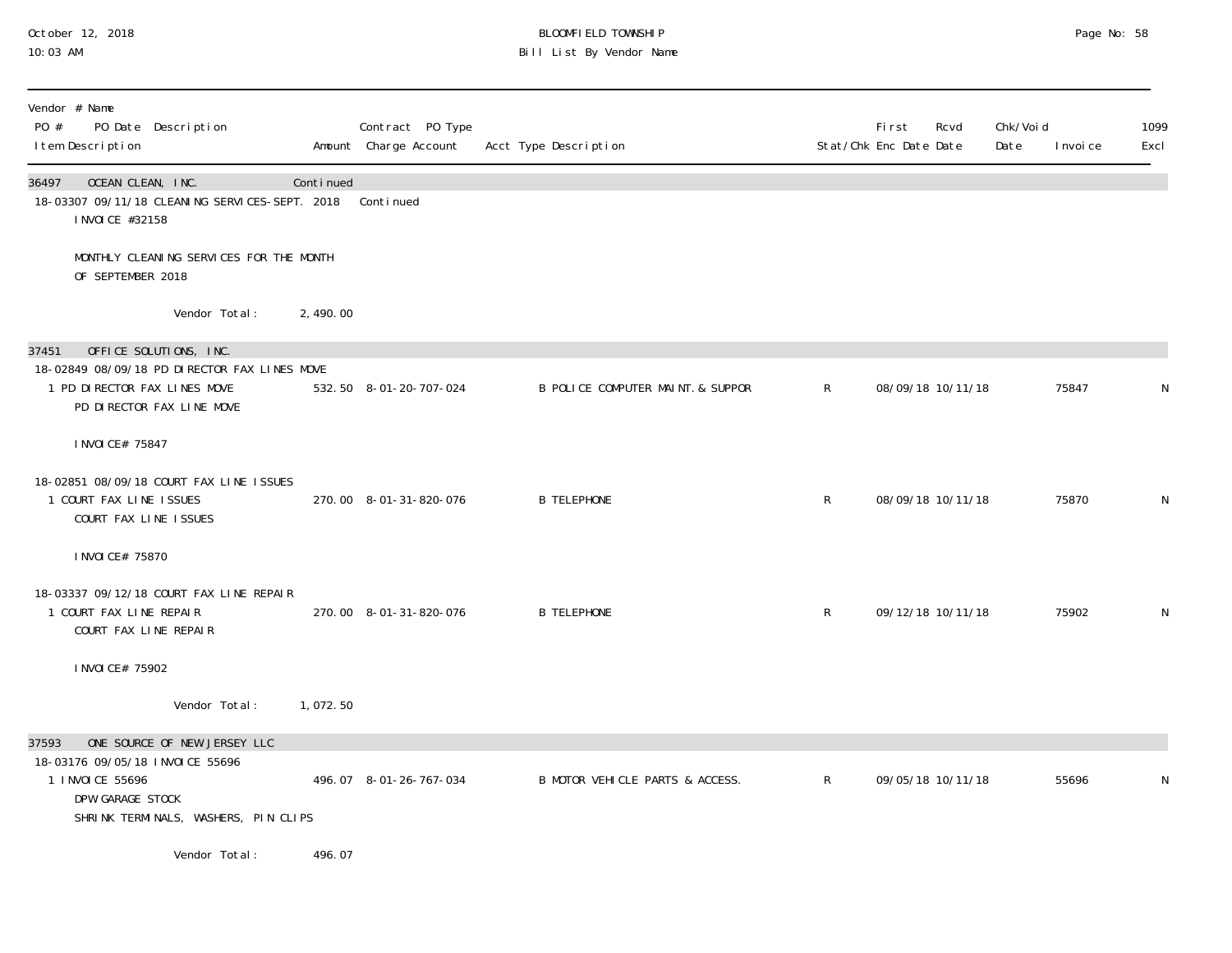# October 12, 2018 BLOOMFIELD TOWNSHIP Page No: 59 Bill List By Vendor Name

| Vendor # Name<br>PO #<br>PO Date Description<br>I tem Description                   |             | Contract PO Type<br>Amount Charge Account             | Acct Type Description                                             |              | <b>First</b><br>Stat/Chk Enc Date Date | Rcvd                                   | Chk/Void<br>Date | I nvoi ce    | 1099<br>Excl   |
|-------------------------------------------------------------------------------------|-------------|-------------------------------------------------------|-------------------------------------------------------------------|--------------|----------------------------------------|----------------------------------------|------------------|--------------|----------------|
| 12501<br>ONYEANI LAW FIRM, LLC                                                      |             |                                                       |                                                                   |              |                                        |                                        |                  |              |                |
| 18-03473 09/24/18 prof serv Prosecutor salary<br>1 prof serv Prosecutor salary      |             | 5, 953. 33 8-01-20-712-027                            | <b>B LEGALS SERVICES</b>                                          | $\mathsf{R}$ |                                        | 09/24/18 10/11/18                      |                  | SEPT 2018    | N              |
| Vendor Total:                                                                       | 5, 953. 33  |                                                       |                                                                   |              |                                        |                                        |                  |              |                |
| ORIENTAL TRADING CO., INC<br>38109                                                  |             |                                                       |                                                                   |              |                                        |                                        |                  |              |                |
| 17-36915 10/05/17 FLASHLIGHTS FOR HAUNTED TRAIL<br>1 FLASHLI GHTS FOR HAUNTED TRAIL |             | 134.79 R-14-20-854-030                                | <b>B MATERIALS &amp; SUPPLIES</b>                                 | R            |                                        | 10/05/17 10/11/18                      |                  | 685785185-01 | N              |
| INVOICE #685785185-01                                                               |             |                                                       |                                                                   |              |                                        |                                        |                  |              |                |
| Vendor Total:                                                                       | 134.79      |                                                       |                                                                   |              |                                        |                                        |                  |              |                |
| PC111005 PC111 REO, LLC                                                             |             |                                                       |                                                                   |              |                                        |                                        |                  |              |                |
| 18-03440 09/21/18 REDEEM TSC #13-00110, 457/10<br>1 TSC #13-00110, 457/10           |             |                                                       | B TAX TITLE LIEN REDEMPTION                                       | R            |                                        | 09/21/18 10/11/18                      |                  |              |                |
| 2 RECORDING FEE                                                                     |             | 13, 499. 10 T-13-22-856-C30<br>52.00 T-13-22-856-C30  | B TAX TITLE LIEN REDEMPTION                                       | R            |                                        | 09/21/18 10/11/18                      |                  |              | N<br>${\sf N}$ |
| 3 SUBS PAID                                                                         |             | 49, 181. 78 T-13-22-856-C30                           | <b>B TAX TITLE LIEN REDEMPTION</b>                                | R            |                                        | 09/21/18 10/11/18                      |                  |              | ${\sf N}$      |
| 4 INTEREST AND 6% EARNED                                                            |             | 35, 978. 24 T-13-22-856-C30                           | <b>B TAX TITLE LIEN REDEMPTION</b>                                | R            |                                        | 09/21/18 10/11/18                      |                  |              | ${\sf N}$      |
| 5 6% YEP EARNED                                                                     |             | 2, 969.01 T-13-22-856-C30                             | B TAX TITLE LIEN REDEMPTION                                       | R            |                                        | 09/21/18 10/11/18                      |                  |              | ${\sf N}$      |
| 6 FORECLOSURE FEE<br>7 PREMI UM HELD                                                |             | 1,845.95 T-13-22-856-C30<br>67,000.00 T-13-22-856-C30 | B TAX TITLE LIEN REDEMPTION<br><b>B TAX TITLE LIEN REDEMPTION</b> | R<br>R       |                                        | 09/21/18 10/11/18<br>09/21/18 10/11/18 |                  |              | ${\sf N}$<br>N |
| TSC #13-00110, 457/10 REDEEMED 10/15/18                                             |             |                                                       |                                                                   |              |                                        |                                        |                  |              |                |
| BY OLDE SCHOOL TITLE.                                                               |             |                                                       |                                                                   |              |                                        |                                        |                  |              |                |
| PAYMENT RECEIVED ON 9/20/18                                                         |             |                                                       |                                                                   |              |                                        |                                        |                  |              |                |
| CHECK MUST BE DATED BY 10/15/18<br>RETURN CHECK TO CINDY                            |             |                                                       |                                                                   |              |                                        |                                        |                  |              |                |
|                                                                                     | 170, 526.08 |                                                       |                                                                   |              |                                        |                                        |                  |              |                |
| Vendor Total:                                                                       | 170, 526.08 |                                                       |                                                                   |              |                                        |                                        |                  |              |                |
| PENNVOO5 PENN VETERINARY SUPPLY, INC.                                               |             |                                                       |                                                                   |              |                                        |                                        |                  |              |                |
| 18-03319 09/12/18 ANIMAL SHELTER SUPPLIES                                           |             |                                                       |                                                                   |              |                                        |                                        |                  |              |                |
| 1 ANIMAL SHELTER SUPPLIES<br>INV#4965610                                            |             | 632.70 D-03-20-853-028                                | B CONSULTANT & PROFESSIONAL SERV                                  | $\mathsf{R}$ |                                        | 09/12/18 10/11/18                      |                  |              | N              |
| 7/12/18                                                                             |             |                                                       |                                                                   |              |                                        |                                        |                  |              |                |
| INV#4983178                                                                         |             |                                                       |                                                                   |              |                                        |                                        |                  |              |                |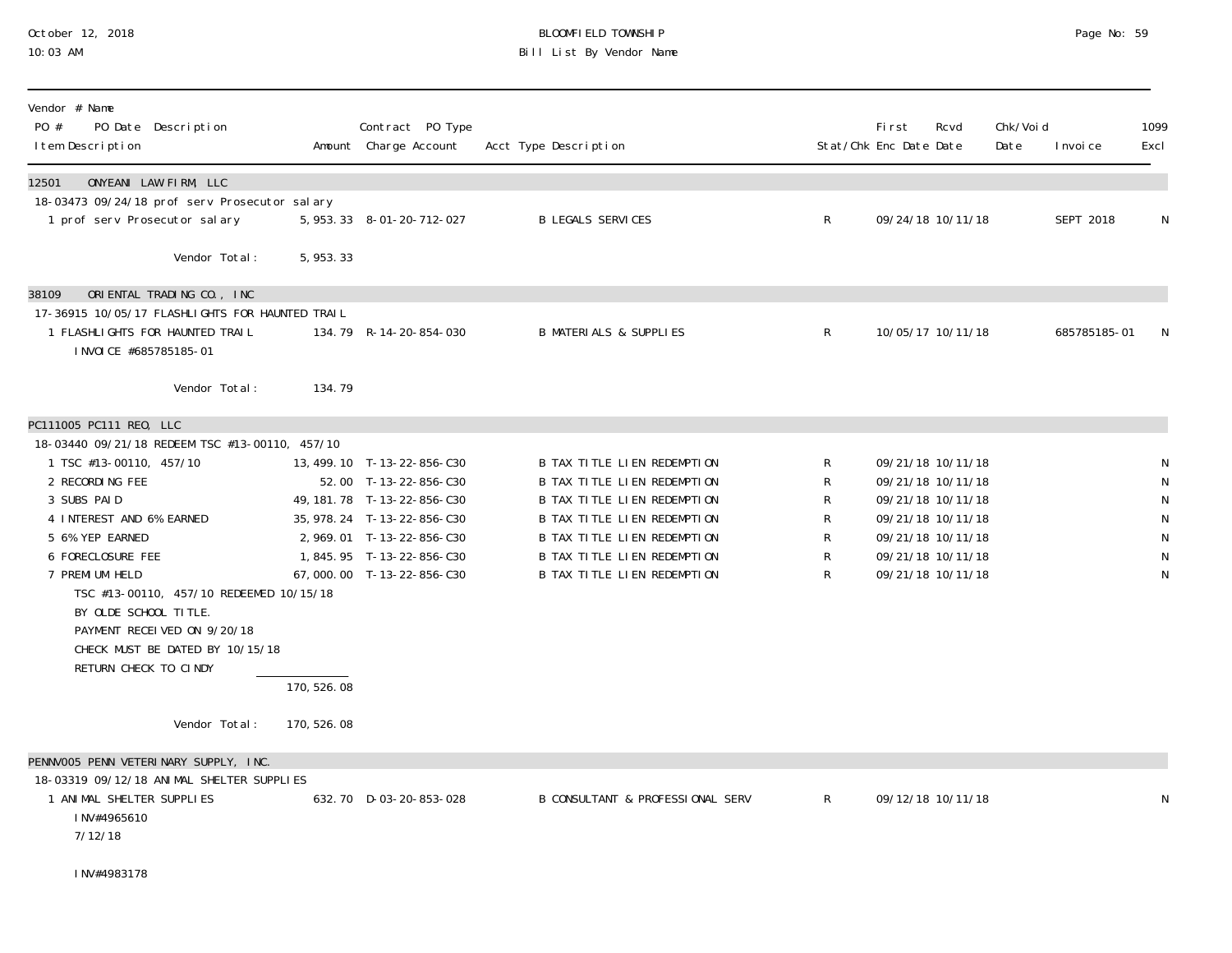# October 12, 2018 BLOOMFIELD TOWNSHIP Page No: 60 Bill List By Vendor Name

| Vendor # Name<br>PO #<br>I tem Description | PO Date Description                                                                                                          |            | Contract PO Type<br>Amount Charge Account | Acct Type Description                |              | <b>First</b><br>Stat/Chk Enc Date Date | Rcvd              | Chk/Voi d<br>Date | I nvoi ce  | 1099<br>Excl |
|--------------------------------------------|------------------------------------------------------------------------------------------------------------------------------|------------|-------------------------------------------|--------------------------------------|--------------|----------------------------------------|-------------------|-------------------|------------|--------------|
| 8/2/18                                     | PENNVOO5 PENN VETERINARY SUPPLY, INC.<br>18-03319 09/12/18 ANIMAL SHELTER SUPPLIES                                           | Continued  | Conti nued                                |                                      |              |                                        |                   |                   |            |              |
|                                            | Vendor Total:                                                                                                                | 632.70     |                                           |                                      |              |                                        |                   |                   |            |              |
| INV# 8305                                  | PICCIOO5 PICCIRILLO CELEBRATIONS LLC<br>18-02572 07/23/18 SPECIAL EVENT-SUMMER PLAYGROUP<br>1 SPECIAL EVENT-SUMMER PLAYGROUP |            | 350.00 R-14-20-854-030                    | <b>B MATERIALS &amp; SUPPLIES</b>    | $\mathsf{R}$ |                                        | 07/23/18 10/11/18 |                   | 8305       | N            |
|                                            | Vendor Total:                                                                                                                | 350.00     |                                           |                                      |              |                                        |                   |                   |            |              |
| PI TNEY BOWES<br>39811                     |                                                                                                                              |            |                                           |                                      |              |                                        |                   |                   |            |              |
| 1 POSTAL MACHINE - 02 2018                 | 18-01622 05/14/18 POSTAL MACHINE - 02 2018                                                                                   |            | 1, 753. 38 8-01-20-722-053                | <b>B OFFICE EQUIPMENT</b>            | R            |                                        | 05/14/18 10/11/18 |                   | 3306051690 | N            |
| 1 POSTAL MACHINE - 03 2018                 | 18-02856 08/09/18 POSTAL MACHINE - 03 2018                                                                                   |            | 1, 753. 38 8-01-20-722-053                | <b>B OFFICE EQUIPMENT</b>            | R            |                                        | 08/09/18 10/11/18 |                   | 3306772130 | N            |
|                                            | 18-03219 09/05/18 MAIL MACHINE RED INK 787-1 (3)<br>1 MAIL MACHINE RED INK 787-1 (3)<br>3x MAIL MACHINE INK DRUMS:           |            | 766.46 D-03-20-853-036                    | B OFFICE SUPPLIES                    | R            |                                        | 09/05/18 10/11/18 |                   | 5075737    | N            |
| RED 787-1                                  |                                                                                                                              |            |                                           |                                      |              |                                        |                   |                   |            |              |
|                                            | DELIVERY IS SCHEDULED FOR 9/6/18                                                                                             |            |                                           |                                      |              |                                        |                   |                   |            |              |
|                                            | Vendor Total:                                                                                                                | 4, 273. 22 |                                           |                                      |              |                                        |                   |                   |            |              |
| 1 ATHLETIC LIGHTING PROJECT<br>INV# 345    | PREMI 005 PREMI ER PRODUCT DEVELOPMNT LLC<br>18-03420 09/19/18 ATHLETIC LIGHTING PROJECT                                     |            | 2,892.00 B-19-17-451-028                  | B CONSULTANT & PROFESSIONAL SERVICES | $\mathsf R$  |                                        | 09/19/18 10/11/18 |                   | 345        | N            |
|                                            | Vendor Total:                                                                                                                | 2,892.00   |                                           |                                      |              |                                        |                   |                   |            |              |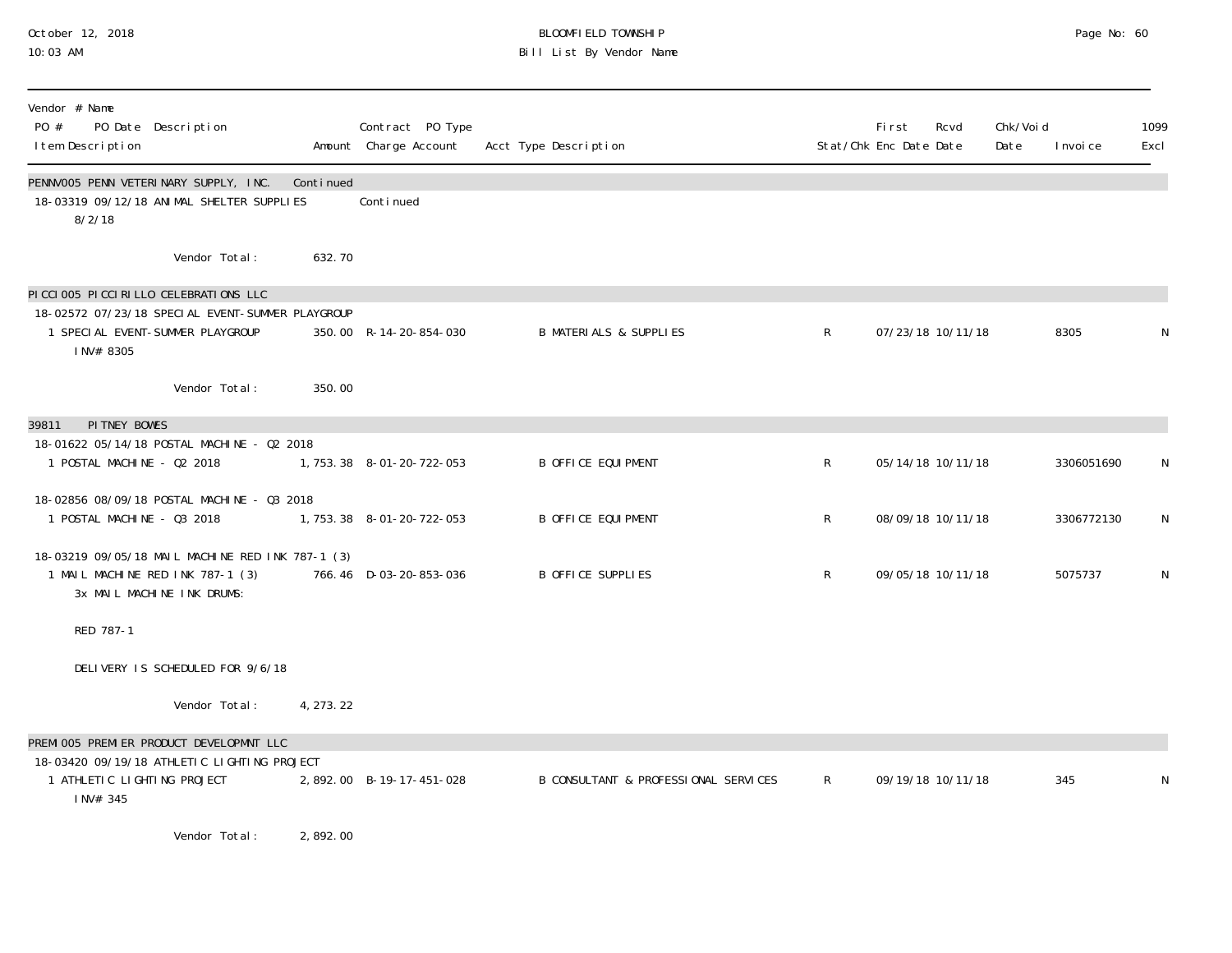# October 12, 2018 BLOOMFIELD TOWNSHIP Page No: 61 Bill List By Vendor Name

| Vendor # Name<br>PO #<br>PO Date Description<br>I tem Description                                                         |            | Contract PO Type<br>Amount Charge Account        | Acct Type Description                                                  |                              | First<br>Stat/Chk Enc Date Date | Rcvd                                   | Chk/Voi d<br>Date | I nvoi ce        | 1099<br>Excl |
|---------------------------------------------------------------------------------------------------------------------------|------------|--------------------------------------------------|------------------------------------------------------------------------|------------------------------|---------------------------------|----------------------------------------|-------------------|------------------|--------------|
| PROLIOO5 PRO-LINE INDUSTRIAL PRODUCTS                                                                                     |            |                                                  |                                                                        |                              |                                 |                                        |                   |                  |              |
| 18-02943 08/16/18<br>1 I NVOI CE: 101701<br>2 I NVOI CE: 101648                                                           | 1, 268.72  | 392.00 8-01-26-767-035<br>876.72 8-01-26-767-035 | B JANI TORI AL & HOUSEHOLD SUPPLY<br>B JANI TORI AL & HOUSEHOLD SUPPLY | $\mathsf{R}$<br>$\mathsf{R}$ |                                 | 08/16/18 10/11/18<br>08/16/18 10/11/18 |                   | 101701<br>101648 | N<br>N       |
| Vendor Total:                                                                                                             | 1, 268. 72 |                                                  |                                                                        |                              |                                 |                                        |                   |                  |              |
| PROPARK AMERICA<br>40739                                                                                                  |            |                                                  |                                                                        |                              |                                 |                                        |                   |                  |              |
| 18-03222 09/05/18 PARKING MGMT - AUG 2018<br>1 PARKING MGMT - AUG 2018<br>INV #: INV-000561<br>INVOICE DATE: SEP 01, 2018 |            | 3,000.00 8-07-20-512-028                         | B CONSULTANT & PROFESSIONAL SERVICES                                   | $\mathsf{R}$                 |                                 | 09/05/18 10/11/18                      |                   | I NV-000561      | N            |
| Vendor Total:                                                                                                             | 3,000.00   |                                                  |                                                                        |                              |                                 |                                        |                   |                  |              |
| PSE&G CO<br>41002                                                                                                         |            |                                                  |                                                                        |                              |                                 |                                        |                   |                  |              |
| 18-03622 10/03/18 BPA GAS & ELECTRIC - SEP 2018<br>1 BPA-296 GLENWOOD 5904 09/12/18<br>ACC# 71 259 859 04                 |            | 1, 101. 11 8-07-20-512-071                       | <b>B ELECTRICITY &amp; GAS</b>                                         | $\mathsf{R}$                 |                                 | 10/03/18 10/10/18                      |                   | 604804733700     | N            |
| *PLEASE RETURN STUB REMITTANCE WITH                                                                                       |            |                                                  |                                                                        |                              |                                 |                                        |                   |                  |              |
| CHECK PAYMENT<br>2 BPA-23 LACKAWANA 5706 09/12/18<br>ACC# 72 454 157 06                                                   |            | 305.12 8-07-20-512-071                           | <b>B ELECTRICITY &amp; GAS</b>                                         | $\mathsf{R}$                 |                                 | 10/03/18 10/10/18                      |                   | 601005501970     | N            |
| *PLEASE RETURN STUB REMITTANCE WITH                                                                                       |            |                                                  |                                                                        |                              |                                 |                                        |                   |                  |              |
| CHECK PAYMENT                                                                                                             | 1,406.23   |                                                  |                                                                        |                              |                                 |                                        |                   |                  |              |
| Vendor Total:                                                                                                             | 1,406.23   |                                                  |                                                                        |                              |                                 |                                        |                   |                  |              |
| QUANTOO5 QUANTEM LABORATORIES, LLC                                                                                        |            |                                                  |                                                                        |                              |                                 |                                        |                   |                  |              |
| 18-03294 09/11/18 ASBESTOS TESTING 8 BERKELEY HG<br>1 ASBESTOS TESTING 6 BERKELEY<br>8 BERKELEY HEIGHTS PARK              |            | 350.00 8-01-27-785-028                           | <b>B CONSULTANT &amp; PROFESSIONAL SERV</b>                            | $\mathsf{R}^-$               |                                 | 09/11/18 10/11/18                      |                   | 194887           | N            |
| Vendor Total:                                                                                                             | 350.00     |                                                  |                                                                        |                              |                                 |                                        |                   |                  |              |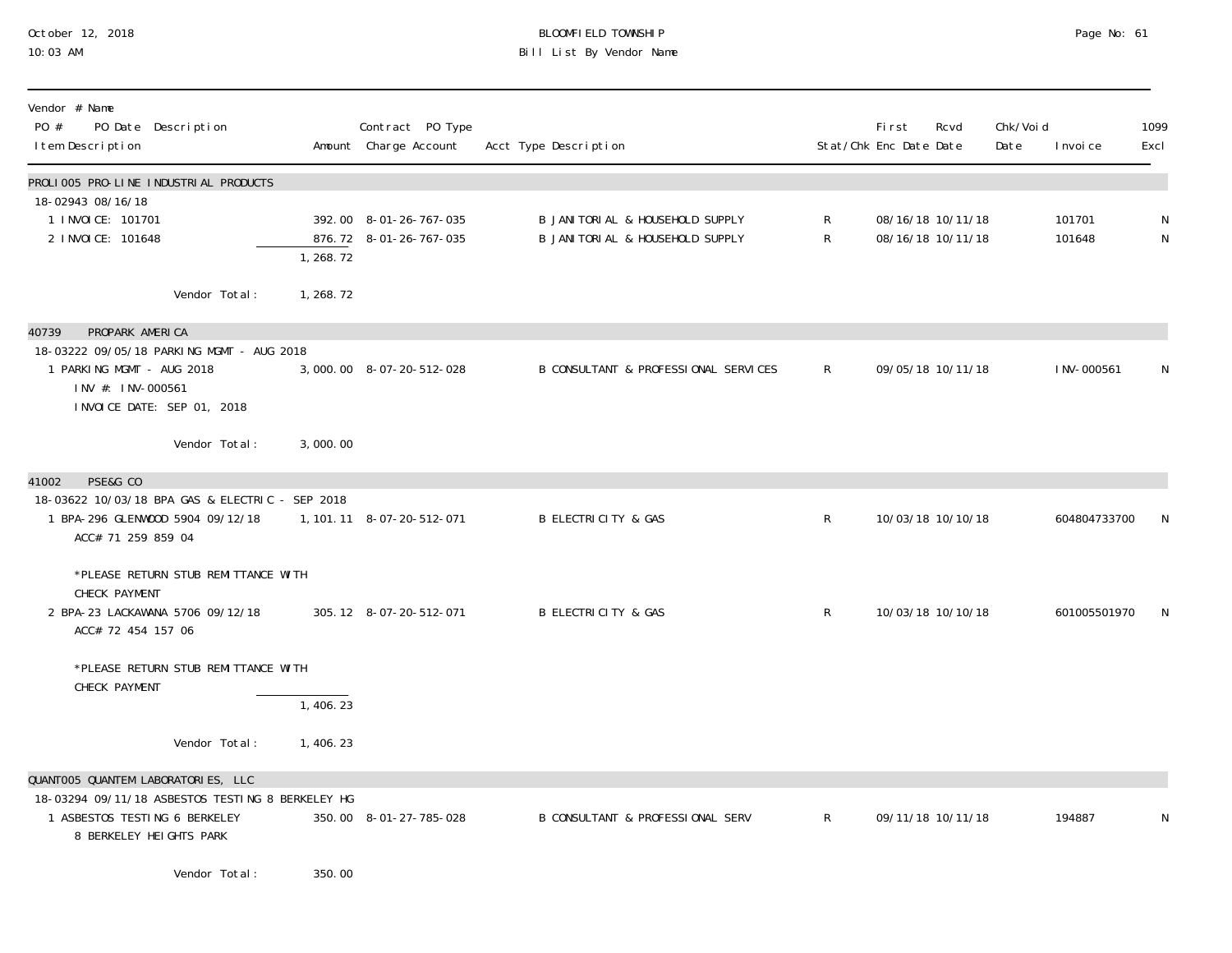# October 12, 2018 BLOOMFIELD TOWNSHIP Page No: 62 10:03 AM Bill List By Vendor Name

| Vendor # Name<br>PO #<br>PO Date Description<br>I tem Description                                                                                                                         |        | Contract PO Type<br>Amount Charge Account       | Acct Type Description                                              |                | First<br>Stat/Chk Enc Date Date | Rcvd                                   | Chk/Void<br>Date | I nvoi ce   | 1099<br>Excl                |
|-------------------------------------------------------------------------------------------------------------------------------------------------------------------------------------------|--------|-------------------------------------------------|--------------------------------------------------------------------|----------------|---------------------------------|----------------------------------------|------------------|-------------|-----------------------------|
| 44240<br>REGAL COLLISION CENTER<br>18-03117 08/29/18 REPAIR DAMAGE ON CHIEF'S CAR<br>1 LABOR<br>2 ADDITIONAL COSTS<br>CAR 31<br>VEHICLE 24<br>25483MG                                     |        | 216.00 8-01-26-767-025<br>70.70 8-01-26-767-025 | B MAINTENANCE OF MOTOR VEHICLES<br>B MAINTENANCE OF MOTOR VEHICLES | ${\sf R}$<br>R |                                 | 08/29/18 10/11/18<br>08/29/18 10/11/18 |                  |             | $\mathsf N$<br>$\mathsf{N}$ |
| REPAIR OF FRONT BUMPER AND RIGHT<br>FRONT FENDER                                                                                                                                          |        |                                                 |                                                                    |                |                                 |                                        |                  |             |                             |
| ADDITIONAL COSTS FOR PAINT/MATERIALS<br>HAZARDOUS WASTE DI SPOSAL                                                                                                                         | 286.70 |                                                 |                                                                    |                |                                 |                                        |                  |             |                             |
| Vendor Total:                                                                                                                                                                             | 286.70 |                                                 |                                                                    |                |                                 |                                        |                  |             |                             |
| REMINGTON AND VERNICK ENGINEER<br>44405<br>18-03105 08/28/18 SERVICES-MRYTLE ST. & JFK DRIVE<br>1 SERVICES-MRYTLE ST. & JFK DRIVE                                                         |        | 553.65 G-02-40-302-007                          | B 2016 JFK DRIVE NORTH & SOUTH                                     | $\mathsf{R}$   |                                 | 08/28/18 10/12/18                      |                  | 0702T006-19 | N                           |
| <b>JUNE 2018</b><br>I NVOI CE #0702T006-19                                                                                                                                                |        |                                                 |                                                                    |                |                                 |                                        |                  |             |                             |
| ENGINEERING DESIGN, INSPECTION SERVICES<br>AND CONTRACT ADMINISTRATION FY 2015<br>MRYTLE STREET AND JFK INTERSECTION<br>IMPROVEMENTS AND FY 2016 JFK DRIVE NORTH<br>AND SOUTH (SECTION 1) |        |                                                 |                                                                    |                |                                 |                                        |                  |             |                             |
| CONTRACT AMOUNT:<br>\$74,535.00<br>\$69, 322. 71<br>WORK COMPLETED TO DATE:<br>LESS PREVIOUS PAYMENT:<br>(\$68, 769.06)<br>AMOUNT DUE:<br>\$553.65                                        |        |                                                 |                                                                    |                |                                 |                                        |                  |             |                             |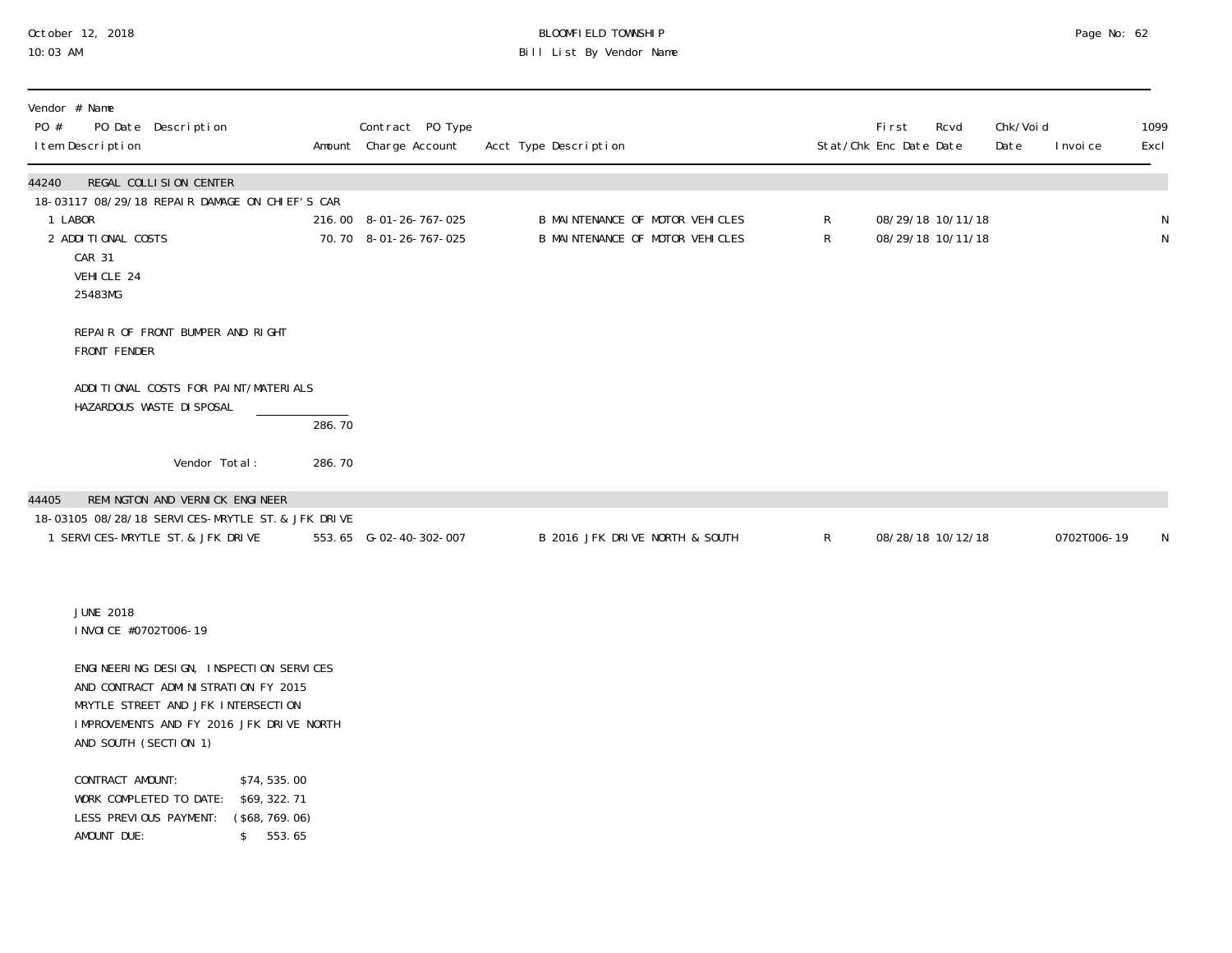# October 12, 2018 BLOOMFIELD TOWNSHIP Page No: 63 10:03 AM Bill List By Vendor Name

| PO #  | Vendor # Name<br>I tem Description                                                     | PO Date Description            |                                                             | Contract PO Type<br>Amount Charge Account | Acct Type Description          |              | First<br>Stat/Chk Enc Date Date | Rcvd | Chk/Voi d<br>Date | I nvoi ce   | 1099<br>Excl |
|-------|----------------------------------------------------------------------------------------|--------------------------------|-------------------------------------------------------------|-------------------------------------------|--------------------------------|--------------|---------------------------------|------|-------------------|-------------|--------------|
| 44405 | 18-03139 08/31/18 PROFESSIONAL SERVICES ESSEX AV<br>1 PROFESSIONAL SERVICES            |                                | REMINGTON AND VERNICK ENGINEER Continued                    | 7,868.15 G-02-40-302-008                  | B NJDOT ESSEX AVE SEC 3        | $\mathsf{R}$ | 08/31/18 10/11/18               |      |                   | 0702T016-6  | $\mathsf N$  |
|       |                                                                                        | ESSEX AVENUE SECTION 3 - NJDOT |                                                             |                                           |                                |              |                                 |      |                   |             |              |
|       | I NVOI CE #0702T01-6                                                                   |                                |                                                             |                                           |                                |              |                                 |      |                   |             |              |
|       | CONTRACT AMOUNT:<br>AMOUNT COMPLETED:<br>LESS PREVIOUS PAID:<br>AMOUNT DUE:            |                                | \$98,650.00<br>\$46,697.76<br>(\$38, 829. 61)<br>\$7,868.25 |                                           |                                |              |                                 |      |                   |             |              |
|       | ESTIMATE #6                                                                            |                                |                                                             |                                           |                                |              |                                 |      |                   |             |              |
|       | 18-03302 09/11/18 PROFESSIONAL SERVICES<br>1 PROFESSIONAL SERVICES                     |                                |                                                             |                                           | B NJDOT ESSEX AVE SEC 3        | $\mathsf{R}$ | 09/11/18 10/11/18               |      |                   | 0702T01-7   | N            |
|       |                                                                                        | ESSEX AVENUE SECTION 3 - NJDOT |                                                             |                                           |                                |              |                                 |      |                   |             |              |
|       | I NVOI CE #0702T01-7                                                                   |                                |                                                             |                                           |                                |              |                                 |      |                   |             |              |
|       | CONTRACT AMOUNT:<br>AMOUNT COMPLETED:<br>LESS PREVIOUS PAID:<br>AMOUNT DUE:            |                                | \$98,650.00<br>\$51,723.26<br>(\$46, 697.76)<br>\$5,025.50  |                                           |                                |              |                                 |      |                   |             |              |
|       | ESTIMATE #7                                                                            |                                |                                                             |                                           |                                |              |                                 |      |                   |             |              |
|       | 18-03305 09/11/18 SERVICES-MRYTLE ST. & JFK DRIVE<br>1 SERVICES-MRYTLE ST. & JFK DRIVE |                                |                                                             | 1,578.34 G-02-40-302-007                  | B 2016 JFK DRIVE NORTH & SOUTH | $\mathsf{R}$ | 09/11/18 10/11/18               |      |                   | 0702T006-20 | N            |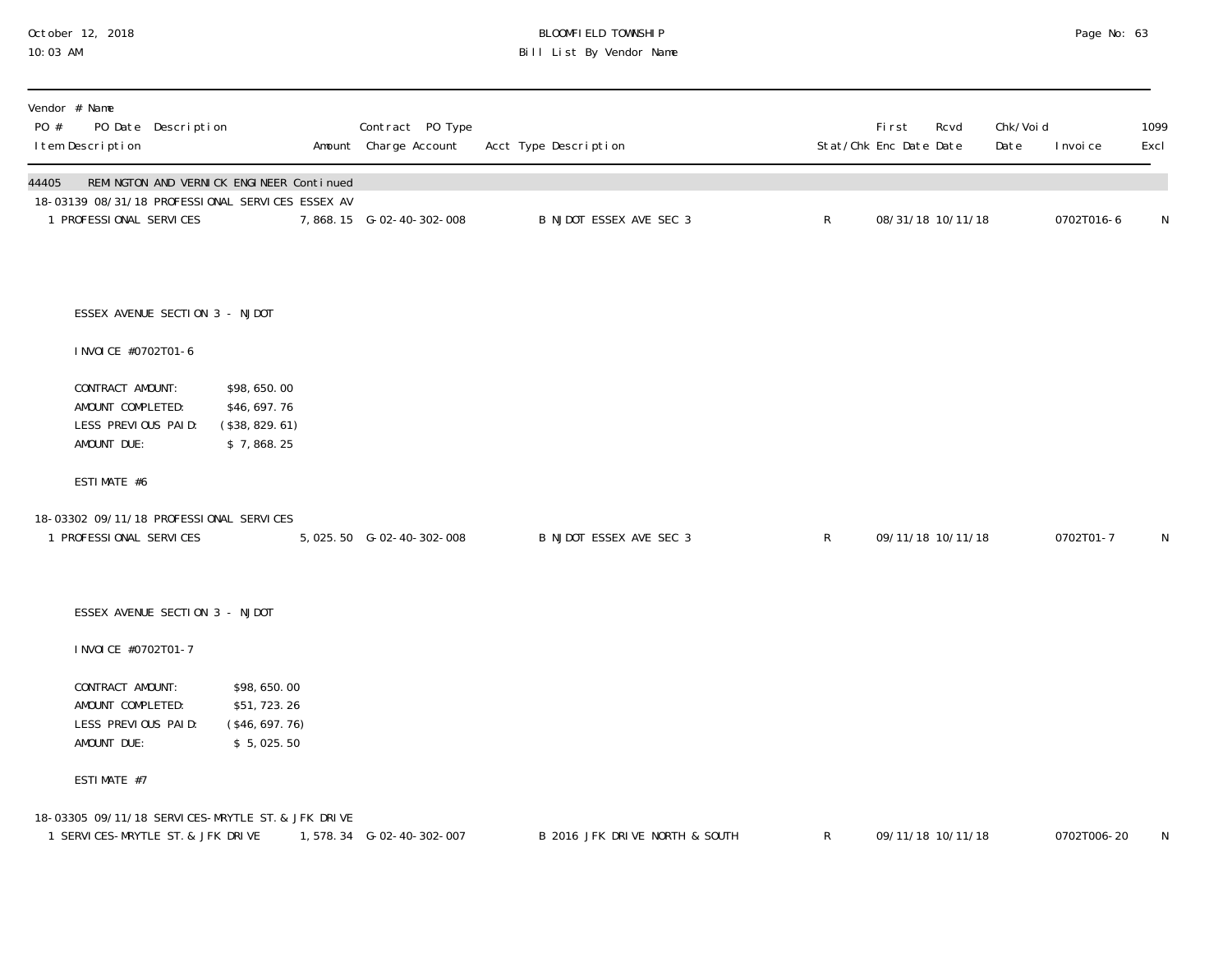## October 12, 2018 BLOOMFIELD TOWNSHIP Page No: 64 10:03 AM Bill List By Vendor Name

| Vendor # Name<br>PO #<br>I tem Description                             | PO Date Description                                                                                                                                                                       |                                                                                                         | Contract PO Type<br>Amount Charge Account                                                                                   | Acct Type Description                                                                                                                                   |                                 | <b>First</b><br>Rcvd<br>Stat/Chk Enc Date Date                                                        | Chk/Voi d<br>Date | 1099<br>I nvoi ce<br>Excl                |
|------------------------------------------------------------------------|-------------------------------------------------------------------------------------------------------------------------------------------------------------------------------------------|---------------------------------------------------------------------------------------------------------|-----------------------------------------------------------------------------------------------------------------------------|---------------------------------------------------------------------------------------------------------------------------------------------------------|---------------------------------|-------------------------------------------------------------------------------------------------------|-------------------|------------------------------------------|
| 44405<br><b>JULY 2018</b>                                              | I NVOI CE #0702T006-20                                                                                                                                                                    | REMINGTON AND VERNICK ENGINEER Continued<br>18-03305 09/11/18 SERVICES-MRYTLE ST. & JFK DRIVE Continued |                                                                                                                             |                                                                                                                                                         |                                 |                                                                                                       |                   |                                          |
|                                                                        | ENGINEERING DESIGN, INSPECTION SERVICES<br>AND CONTRACT ADMINISTRATION FY 2015<br>MRYTLE STREET AND JFK INTERSECTION<br>IMPORVEMENTS AND FY 2016 JFK DRIVE NORTH<br>AND SOUTH (SECTION 1) |                                                                                                         |                                                                                                                             |                                                                                                                                                         |                                 |                                                                                                       |                   |                                          |
| AMOUNT DUE:                                                            | CONTRACT AMOUNT:<br>WORK COMPLETED TO DATE:<br>LESS PREVIOUS PAYMENT:                                                                                                                     | \$74,535.00<br>\$70,901.05<br>(\$69, 322. 71)<br>\$1,578.34                                             |                                                                                                                             |                                                                                                                                                         |                                 |                                                                                                       |                   |                                          |
|                                                                        | Vendor Total:                                                                                                                                                                             | 15,025.64                                                                                               |                                                                                                                             |                                                                                                                                                         |                                 |                                                                                                       |                   |                                          |
| 45056                                                                  | RICCIARDI BROTHERS INC.                                                                                                                                                                   |                                                                                                         |                                                                                                                             |                                                                                                                                                         |                                 |                                                                                                       |                   |                                          |
| 18-03266 09/10/18                                                      | 1 SIDEWALK REPAIR SUPPLIES<br>I NVOI CE # 50111                                                                                                                                           |                                                                                                         | 47.89 8-01-26-765-030                                                                                                       | <b>B MATERIALS &amp; SUPPLIES</b>                                                                                                                       | $\mathsf R$                     | 09/10/18 10/11/18                                                                                     |                   | N<br>194663                              |
| 18-03267 09/10/18<br>1 INVOICE K50341                                  | SUPPLIES FOR SIDEWALK REPAIR                                                                                                                                                              |                                                                                                         | 208.45 8-01-26-765-030                                                                                                      | <b>B MATERIALS &amp; SUPPLIES</b>                                                                                                                       | $\mathsf R$                     | 09/10/18 10/11/18                                                                                     |                   | 195663<br>N                              |
|                                                                        | Vendor Total:                                                                                                                                                                             | 256.34                                                                                                  |                                                                                                                             |                                                                                                                                                         |                                 |                                                                                                       |                   |                                          |
| 29464                                                                  | RI CHARD LEONARDIS                                                                                                                                                                        |                                                                                                         |                                                                                                                             |                                                                                                                                                         |                                 |                                                                                                       |                   |                                          |
| 2 RECORDING FEE<br>3 SUBS PAID<br>4 INTEREST EARNED<br>5 PREMI UM HELD | 18-03591 10/01/18 REDEEM TSC #17-00129, 517/20<br>1 TSC #17-00129, 517/20<br>TSC #17-00129, 517/20 REDEEMED 10/15/18<br>BY PROPERTY OWNER                                                 |                                                                                                         | 199.53 T-13-22-856-C30<br>65.00 T-13-22-856-C30<br>118.96 T-13-22-856-C30<br>8.10 T-13-22-856-C30<br>200.00 T-13-22-856-C30 | B TAX TITLE LIEN REDEMPTION<br>B TAX TITLE LIEN REDEMPTION<br>B TAX TITLE LIEN REDEMPTION<br>B TAX TITLE LIEN REDEMPTION<br>B TAX TITLE LIEN REDEMPTION | R<br>R<br>$\mathsf R$<br>R<br>R | 10/01/18 10/11/18<br>10/01/18 10/11/18<br>10/01/18 10/11/18<br>10/01/18 10/11/18<br>10/01/18 10/11/18 |                   | N<br>$\mathsf{N}$<br>${\sf N}$<br>N<br>N |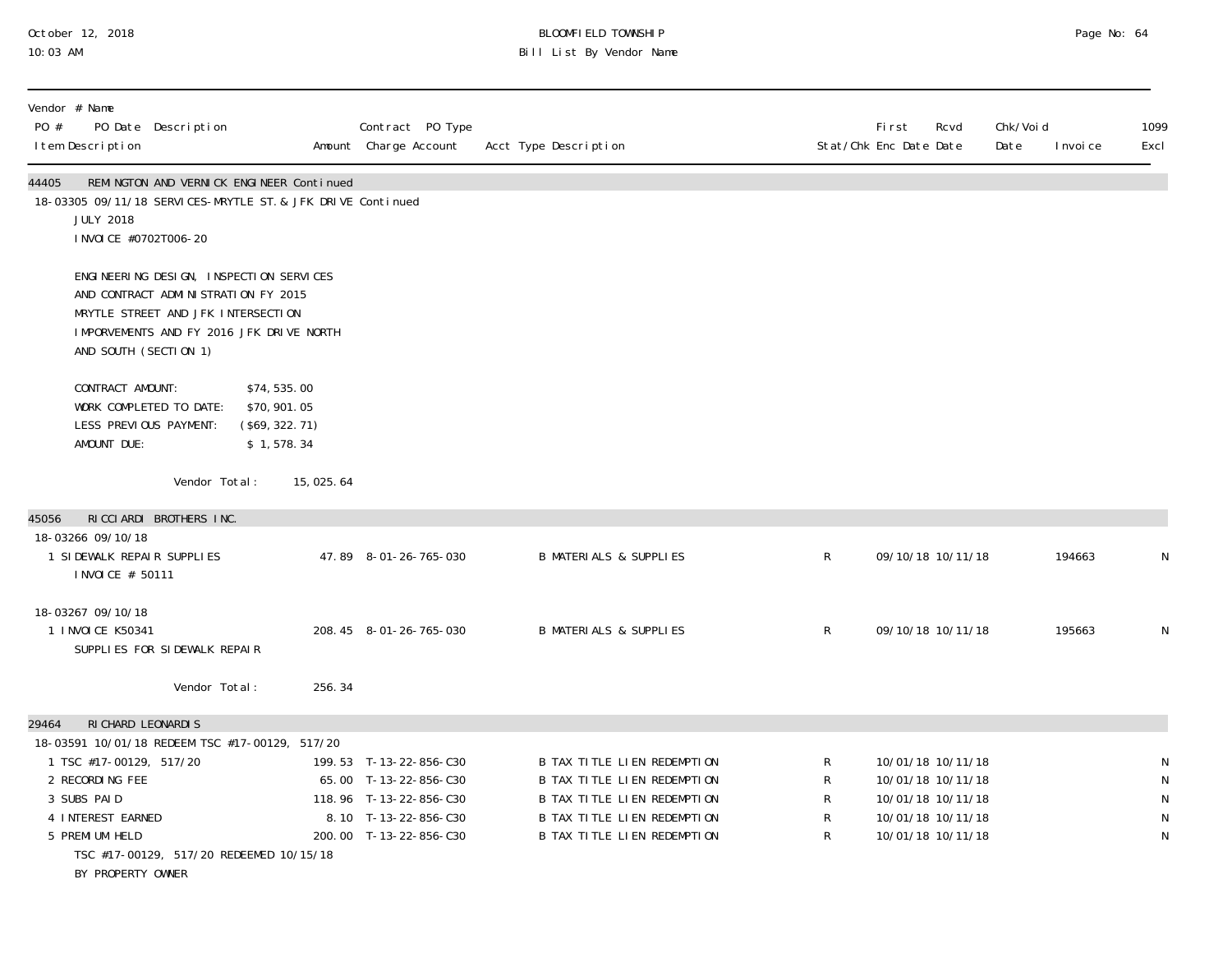# October 12, 2018 BLOOMFIELD TOWNSHIP Page No: 65 10:03 AM Bill List By Vendor Name

| Vendor # Name<br>PO #<br>PO Date Description<br>I tem Description                                                           |                     | Contract PO Type<br>Amount Charge Account                | Acct Type Description                                      |             | <b>First</b><br>Stat/Chk Enc Date Date | Rcvd                                   | Chk/Voi d<br>Date | I nvoi ce | 1099<br>Excl |
|-----------------------------------------------------------------------------------------------------------------------------|---------------------|----------------------------------------------------------|------------------------------------------------------------|-------------|----------------------------------------|----------------------------------------|-------------------|-----------|--------------|
| 29464<br>RI CHARD LEONARDI S<br>18-03591 10/01/18 REDEEM TSC #17-00129, 517/20 Continued<br>CHECK MUST BE DATED BY 10/15/18 | Continued           |                                                          |                                                            |             |                                        |                                        |                   |           |              |
| RETURN CHECK TO CINDY                                                                                                       | $\overline{591.59}$ |                                                          |                                                            |             |                                        |                                        |                   |           |              |
| Vendor Total:                                                                                                               | 591.59              |                                                          |                                                            |             |                                        |                                        |                   |           |              |
| ROBERO10 ROBERT L. LYNCH                                                                                                    |                     |                                                          |                                                            |             |                                        |                                        |                   |           |              |
| 18-03332 09/12/18 MILEAGE REIMB AUG/SEP 18<br>1 mileage reimbursement                                                       |                     | 50.14 8-01-22-725-045                                    | B CAR HIRE (TRAVEL)                                        | $\mathsf R$ |                                        | 09/12/18 10/11/18                      |                   |           | N            |
| Vendor Total:                                                                                                               | 50.14               |                                                          |                                                            |             |                                        |                                        |                   |           |              |
| ROMAN MORDKOVICH<br>32705                                                                                                   |                     |                                                          |                                                            |             |                                        |                                        |                   |           |              |
| 18-03589 10/01/18 REDEEM TSC #12-00092, 310/11<br>1 TSC #12-00092, 310/11                                                   |                     | 1,477.16 T-13-22-856-C30                                 | <b>B TAX TITLE LIEN REDEMPTION</b>                         | R           |                                        | 10/01/18 10/11/18                      |                   |           |              |
| 2 RECORDING FEE                                                                                                             |                     | 52.00 T-13-22-856-C30                                    | <b>B TAX TITLE LIEN REDEMPTION</b>                         | R           |                                        | 10/01/18 10/11/18                      |                   |           |              |
| 3 SUBS PAID<br>4 INTEREST AND 2% EARNED                                                                                     |                     | 7, 439. 29 T-13-22-856-C30<br>3, 706. 29 T-13-22-856-C30 | B TAX TITLE LIEN REDEMPTION<br>B TAX TITLE LIEN REDEMPTION | R<br>R      |                                        | 10/01/18 10/11/18<br>10/01/18 10/11/18 |                   |           | N            |
| 5 PREMI UM HELD                                                                                                             |                     | $0.00$ T-13-22-856-C30                                   | <b>B TAX TITLE LIEN REDEMPTION</b>                         | R           |                                        | 10/01/18 10/11/18                      |                   |           | N            |
| TSC #12-00092, 310/11 REDEEMED ON                                                                                           |                     |                                                          |                                                            |             |                                        |                                        |                   |           |              |
| 10/15/18 BY PROPERTY OWNER<br>CHECK MUST BE DATED BY 10/15/18                                                               |                     |                                                          |                                                            |             |                                        |                                        |                   |           |              |
| RETURN CHECK TO CINDY                                                                                                       |                     |                                                          |                                                            |             |                                        |                                        |                   |           |              |
|                                                                                                                             | 12,674.74           |                                                          |                                                            |             |                                        |                                        |                   |           |              |
| Vendor Total:                                                                                                               | 12, 674. 74         |                                                          |                                                            |             |                                        |                                        |                   |           |              |
| RUTGERS UNIVERSITY<br>46207                                                                                                 |                     |                                                          |                                                            |             |                                        |                                        |                   |           |              |
| 18-03079 08/27/18 COURSE/UNDERGRND STORAGE TANK<br>1 COURSE #EW0208CJ19 10/19/18<br>UNDERGROUND STORAGE COURSE              |                     | 520.00 8-01-25-752-042                                   | B EDUCATION AND TRAINING                                   | R           |                                        | 08/27/18 10/11/18                      |                   |           | N            |
| D. C. BRI AN MCDADE<br>F.O. THOMAS WILSON                                                                                   |                     |                                                          |                                                            |             |                                        |                                        |                   |           |              |
| Vendor Total:                                                                                                               | 520.00              |                                                          |                                                            |             |                                        |                                        |                   |           |              |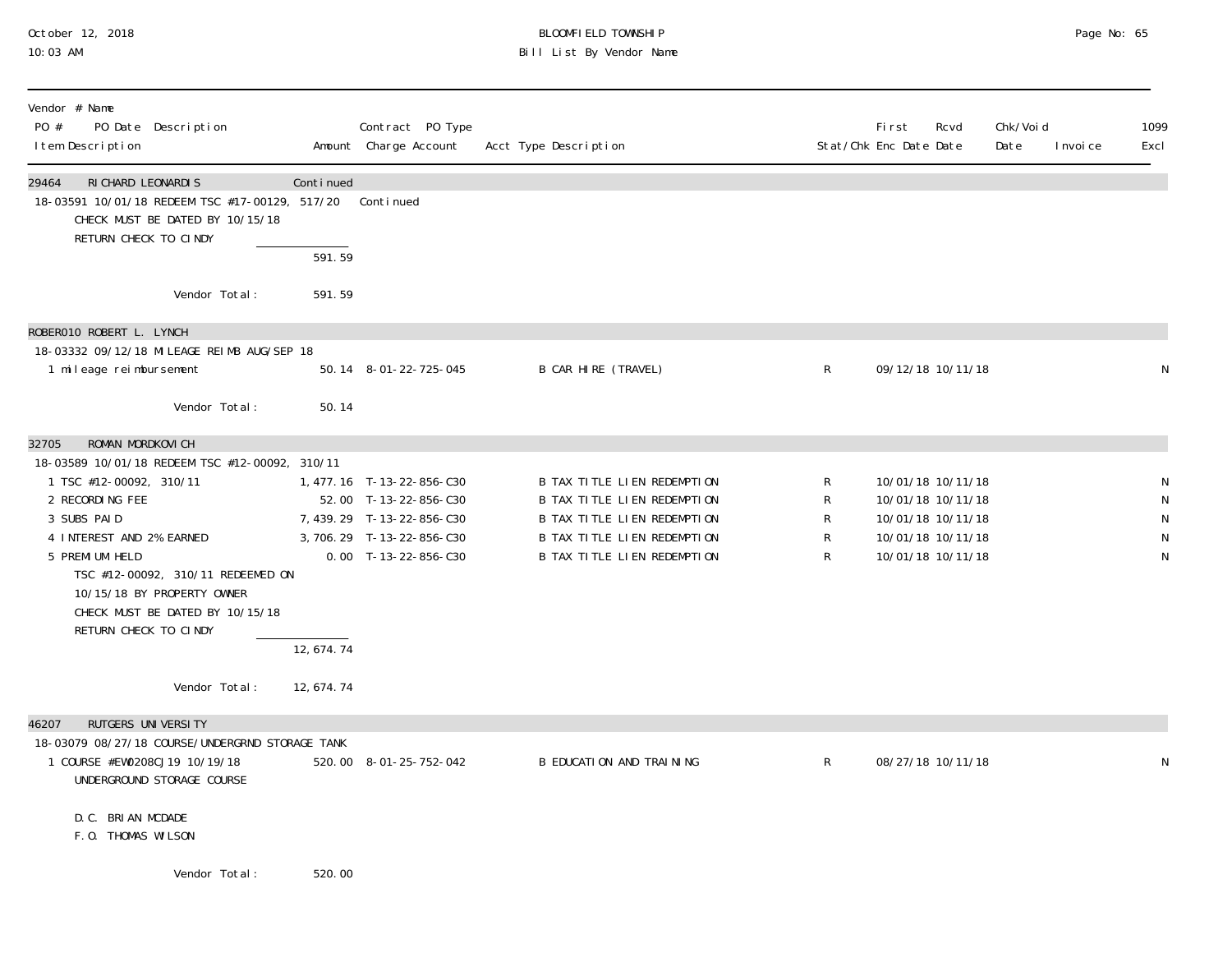# October 12, 2018 BLOOMFIELD TOWNSHIP Page No: 66 10:03 AM Bill List By Vendor Name

| Vendor # Name<br>PO #<br>PO Date Description<br>I tem Description                                                                                              |           | Contract PO Type<br>Amount Charge Account | Acct Type Description             |              | <b>First</b><br>Rcvd<br>Stat/Chk Enc Date Date | Chk/Void<br>Date | I nvoi ce | 1099<br>Excl |
|----------------------------------------------------------------------------------------------------------------------------------------------------------------|-----------|-------------------------------------------|-----------------------------------|--------------|------------------------------------------------|------------------|-----------|--------------|
| SAFE SHREDDING<br>46831                                                                                                                                        |           |                                           |                                   |              |                                                |                  |           |              |
| 18-03214 09/05/18 PD SHREDDING SVS<br>1 PD SHREDDING SVS<br>INV#4079395                                                                                        |           | 30.00 8-01-25-745-030                     | <b>B MATERIALS &amp; SUPPLIES</b> | $\mathsf{R}$ | 09/05/18 10/11/18                              |                  | 4079395   | N            |
| DOS 8/14/18                                                                                                                                                    |           |                                           |                                   |              |                                                |                  |           |              |
| Vendor Total:                                                                                                                                                  | 30.00     |                                           |                                   |              |                                                |                  |           |              |
| SAFET010 SAFETY GLASSES USA, INC.                                                                                                                              |           |                                           |                                   |              |                                                |                  |           |              |
| 18-03114 08/29/18 SAFETY GLASSES<br>1 SAFETY GLASSES<br>BOLLE OVERRIDE<br>QTY. 25                                                                              |           | 536.31 8-01-25-745-030                    | <b>B MATERIALS &amp; SUPPLIES</b> | $\mathsf{R}$ | 08/29/18 10/11/18                              |                  | C7C7EB    | N            |
| JACKSON NEMESIS<br>QTY, 50                                                                                                                                     |           |                                           |                                   |              |                                                |                  |           |              |
| Vendor Total:                                                                                                                                                  | 536.31    |                                           |                                   |              |                                                |                  |           |              |
| SENTROO5 SENTRY TERMITE & PEST CONTROL                                                                                                                         |           |                                           |                                   |              |                                                |                  |           |              |
| 18-02911 08/14/18 MONITORING FOR RODENT CONTROL<br>4 RODENT CONTROL THROUGH 9/6/18<br>FOUR (4) WEEKLY SITE VISITS MONITORING<br>AND BAITING FOR RODENT CONTROL |           | B<br>3, 200. 00 8-01-27-789-029           | <b>B OTHER CONTRACTUAL ITEMS</b>  | $\mathsf{R}$ | 08/27/18 10/11/18                              |                  | 43447     | N            |
| Vendor Total:                                                                                                                                                  | 3, 200.00 |                                           |                                   |              |                                                |                  |           |              |
| SHI INTERNATIONAL CORP.<br>47485                                                                                                                               |           |                                           |                                   |              |                                                |                  |           |              |
| 18-00286 02/06/18 SHI /PD/PALOALTO TRAPS ENDPOINT<br>1 SHI / PD/PALOALTO TRAPS ENDPOINT<br>SHI /PD/PALOALTO TRAPS ENDPOINT ANNUAL<br>SERVICES                  | 6, 160.00 | 7-01-20-707-024                           | B POLICE COMPUTER MAINT. & SUPPOR | $\mathsf{R}$ | 02/06/18 10/11/18                              |                  | B07763514 | N            |
|                                                                                                                                                                | .         |                                           |                                   |              |                                                |                  |           |              |

Vendor Total: 6,160.00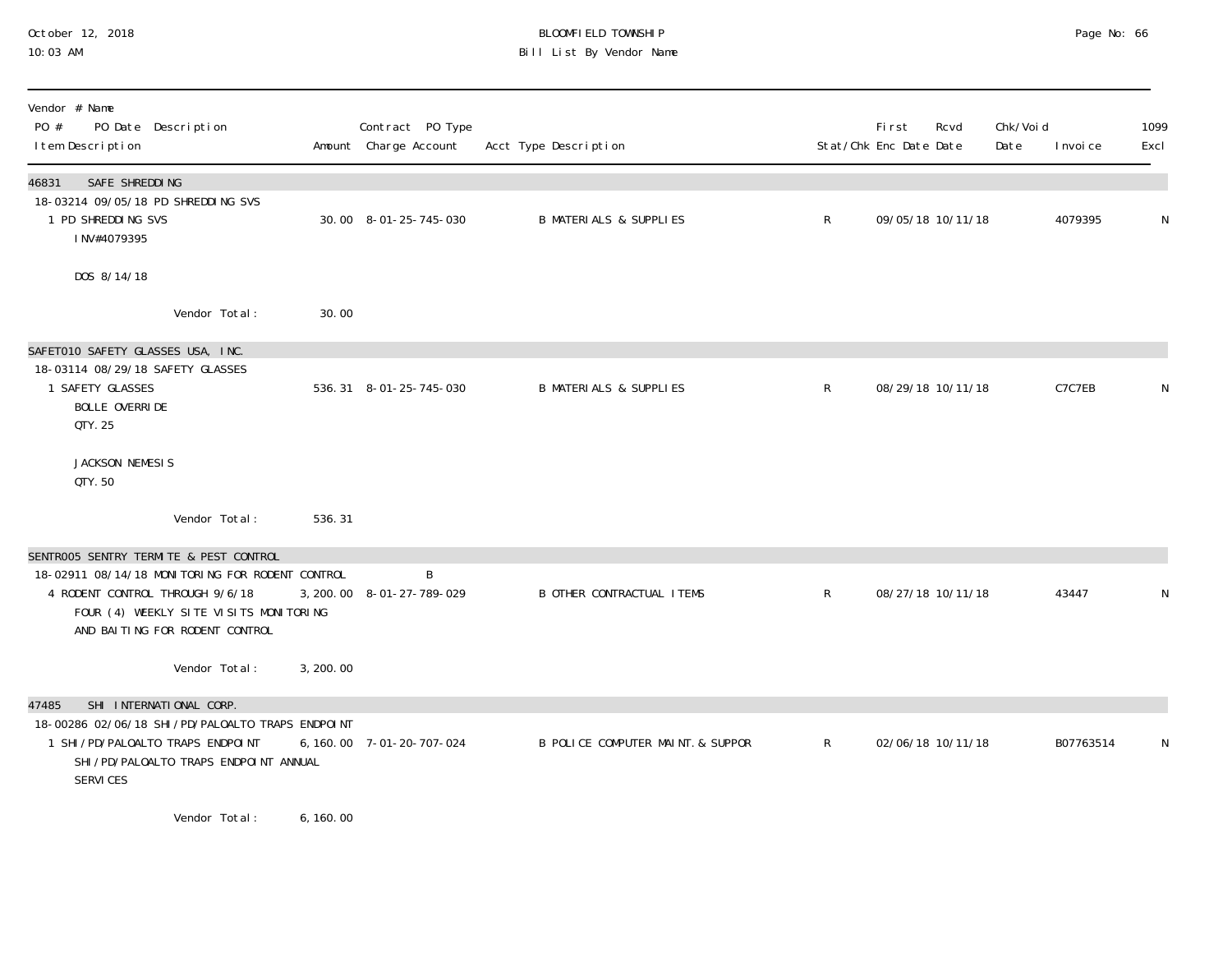## October 12, 2018 BLOOMFIELD TOWNSHIP Page No: 67 10:03 AM Bill List By Vendor Name

| Vendor # Name<br>PO #<br>I tem Description                                   | PO Date Description                                                                                                       |          | Contract PO Type<br>Amount Charge Account | Acct Type Description             |              | First<br>Rcvd<br>Stat/Chk Enc Date Date | Chk/Voi d<br>Date | 1099<br>Excl<br>I nvoi ce |
|------------------------------------------------------------------------------|---------------------------------------------------------------------------------------------------------------------------|----------|-------------------------------------------|-----------------------------------|--------------|-----------------------------------------|-------------------|---------------------------|
| 48218<br>1 TRAINING<br><b>TECHNI QUES"</b>                                   | SOMERSET COUNTY POLICE ACADEMY<br>18-03096 08/28/18 TRAINING 9/25/18 TO 9/27/18<br>"CRIMINAL APPREHENSION & INVESTIGATIVE |          | 1,050.00 8-01-25-745-042                  | <b>B EDUCATION &amp; TRAINING</b> | R            | 08/28/18 10/11/18                       |                   | N                         |
| SEPT. 25-27, 2018                                                            |                                                                                                                           |          |                                           |                                   |              |                                         |                   |                           |
| SGT. ALFONSO<br>PO GUADALUPE<br>PO FINKLER                                   |                                                                                                                           |          |                                           |                                   |              |                                         |                   |                           |
|                                                                              | Vendor Total:                                                                                                             | 1,050.00 |                                           |                                   |              |                                         |                   |                           |
| 48225                                                                        | SOSMETAL PRODUCTS, INC.                                                                                                   |          |                                           |                                   |              |                                         |                   |                           |
| 18-02377 07/09/18 DPW STOCK PARTS<br>1 I NVOI CE: 1340898<br>DPW STOCK PARTS |                                                                                                                           |          | 590.80 8-01-26-767-034                    | B MOTOR VEHICLE PARTS & ACCESS.   | R            | 07/09/18 10/11/18                       |                   | 1340898<br>N              |
| 2 CREDIT MEMO: 131566                                                        |                                                                                                                           | 319.30   | 271.50-8-01-26-767-034                    | B MOTOR VEHICLE PARTS & ACCESS.   | R            | 07/09/18 10/11/18                       |                   | ${\sf N}$<br>131566       |
|                                                                              | Vendor Total:                                                                                                             | 319.30   |                                           |                                   |              |                                         |                   |                           |
| 48327                                                                        | SPEEDY SEWER & DRAIN CORP.                                                                                                |          |                                           |                                   |              |                                         |                   |                           |
|                                                                              | 18-03195 09/05/18 WATER UPGRADE-34 BELLEVILLE AV<br>1 WATER UPGRADE-34 BELLEVILLE AV                                      |          | 8, 223.60 W-06-55-582-591                 | <b>B WATER</b>                    | $\mathsf R$  | 09/05/18 10/11/18                       |                   | 3011-342<br>N             |
| I NVOI CE #3011-342<br>JOB DATE: 8/15/2018                                   |                                                                                                                           |          |                                           |                                   |              |                                         |                   |                           |
|                                                                              | EMERGENCY WATER SERVICE RELOCATION AND<br>UPGRADE AT 34 BELLEVILLE AVENUE                                                 |          |                                           |                                   |              |                                         |                   |                           |
| 1 REBUILD WOMEN'S 1ST FLOOR                                                  | 18-03240 09/06/18 REBUILD WOMEN'S 1ST FLOOR                                                                               |          | 315.50 8-01-28-795-029                    | <b>B OTHER CONTRACTUAL</b>        | $\mathsf{R}$ | 09/06/18 10/11/18                       |                   | 10810-103<br>N            |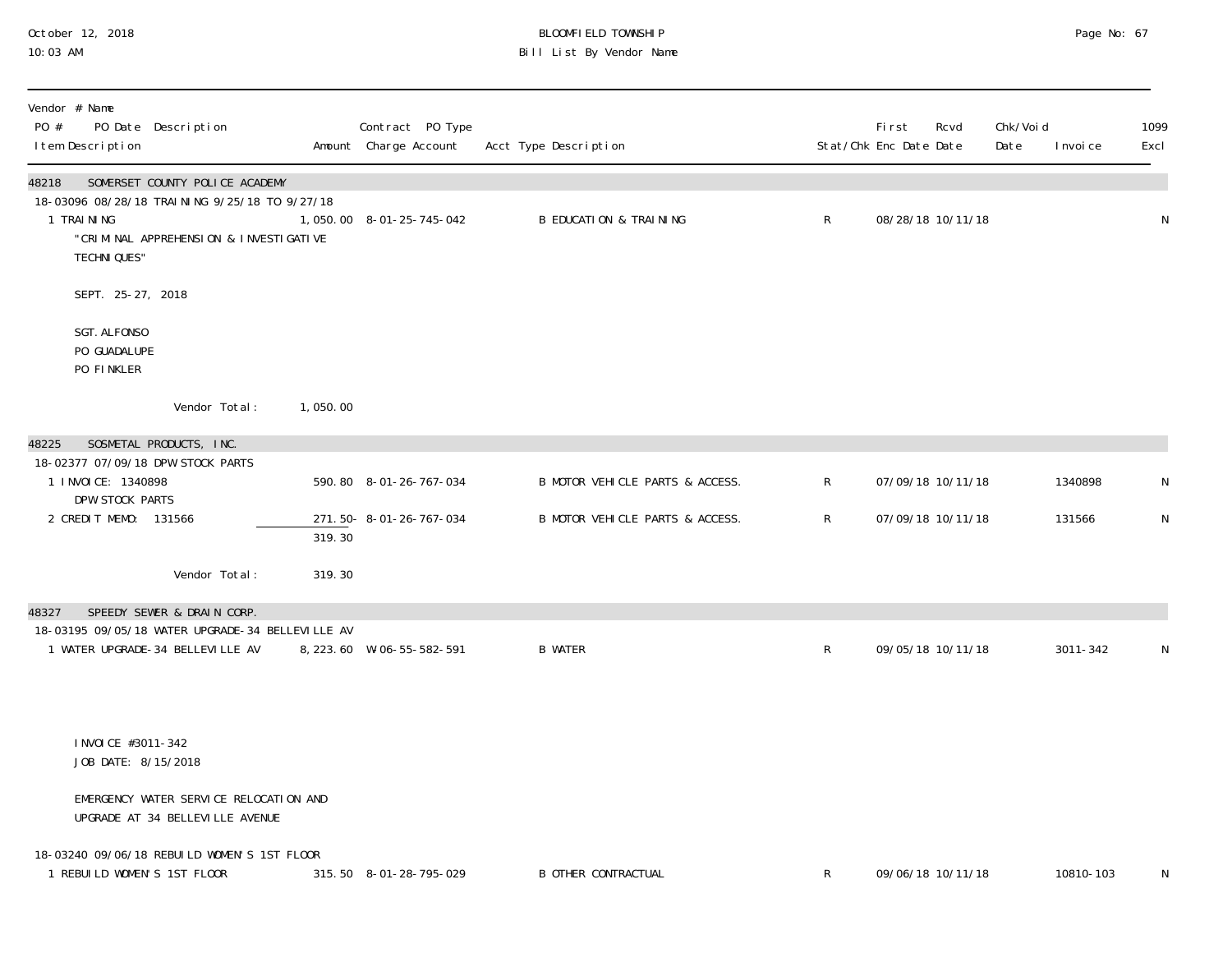#### October 12, 2018 BLOOMFIELD TOWNSHIP Page No: 68 10:03 AM Bill List By Vendor Name

| Vendor # Name<br>PO #<br>I tem Description                                 | PO Date Description                                                                                                   |           | Contract PO Type<br>Amount Charge Account | Acct Type Description                  |              | <b>First</b><br>Stat/Chk Enc Date Date | Rcvd              | Chk/Voi d<br>Date | I nvoi ce        | 1099<br>Excl |
|----------------------------------------------------------------------------|-----------------------------------------------------------------------------------------------------------------------|-----------|-------------------------------------------|----------------------------------------|--------------|----------------------------------------|-------------------|-------------------|------------------|--------------|
| 48327                                                                      | SPEEDY SEWER & DRAIN CORP.<br>18-03240 09/06/18 REBUILD WOMEN'S 1ST FLOOR<br>TOILET & FLUSHOMETER / FIX LEAK          | Continued | Conti nued                                |                                        |              |                                        |                   |                   |                  |              |
| INV# 10810-103                                                             |                                                                                                                       |           |                                           |                                        |              |                                        |                   |                   |                  |              |
|                                                                            | Vendor Total:                                                                                                         | 8,539.10  |                                           |                                        |              |                                        |                   |                   |                  |              |
| 48325<br>1 I NVOI CE 42017                                                 | SPOHRER AIR COMPRESSOR INC.<br>18-03205 09/05/18 DPW GARAGE LIFT INSPECTION<br>DPW GARAGE LIFT INSPECTION AND SERVICE |           | 510.25 8-01-26-767-025                    | B MAINTENANCE OF MOTOR VEHICLES        | $\mathsf{R}$ |                                        | 09/05/18 10/11/18 |                   | 42017            | N            |
|                                                                            | Vendor Total:                                                                                                         | 510.25    |                                           |                                        |              |                                        |                   |                   |                  |              |
| SPOKEOO5 SPOKEO INC.<br>1 ANNUAL LAW ENF SUBSCRIPTION<br>ACCT ID#105454560 | 18-02931 08/14/18 SEARCH ENGINE SUB 1 YEAR<br>SERVICE PERIOD 08/23/18 - 08/22/19                                      |           | 1, 198.80 8-01-25-745-028                 | <b>B CONSULTANT &amp; PROFESSIONAL</b> | $\mathsf{R}$ |                                        | 08/14/18 10/11/18 |                   | 13098_08232018 N |              |
| QTY. 2LI CENSES                                                            |                                                                                                                       |           |                                           |                                        |              |                                        |                   |                   |                  |              |
|                                                                            | Vendor Total:                                                                                                         | 1, 198.80 |                                           |                                        |              |                                        |                   |                   |                  |              |
| 48305<br>1 FALL GROOMING OF TURF FIELDS<br>8/22/18 - INV# 29781            | SPORT CARE SYNTHETIC FIELD<br>18-03233 09/06/18 FALL GROOMING OF TURF FIELDS                                          |           | 1,987.50 8-01-28-795-029                  | <b>B OTHER CONTRACTUAL</b>             | $\mathsf{R}$ |                                        | 09/06/18 10/11/18 |                   | 29781            | N            |
| PAYMENT 2 OF 2                                                             |                                                                                                                       |           |                                           |                                        |              |                                        |                   |                   |                  |              |
|                                                                            | Vendor Total:                                                                                                         | 1,987.50  |                                           |                                        |              |                                        |                   |                   |                  |              |
| 48698<br>1 BW GAS ALERT MICRO CLIP REPAIR                                  | STATE LINE FIRE & SAFETY<br>18-03258 09/07/18 REPAIR GAS ALERT / EYESHIELD                                            |           | 40.00 8-01-25-752-026                     | B MAINT. OF OTHER EQUIPMENT            | R            |                                        | 09/07/18 10/11/18 |                   | 115699           |              |
| 2 BW TECH REPL 02 SENSOR                                                   |                                                                                                                       |           | 150.00 8-01-25-752-026                    | B MAINT. OF OTHER EQUIPMENT            | R            |                                        | 09/07/18 10/11/18 |                   | 115699           | N            |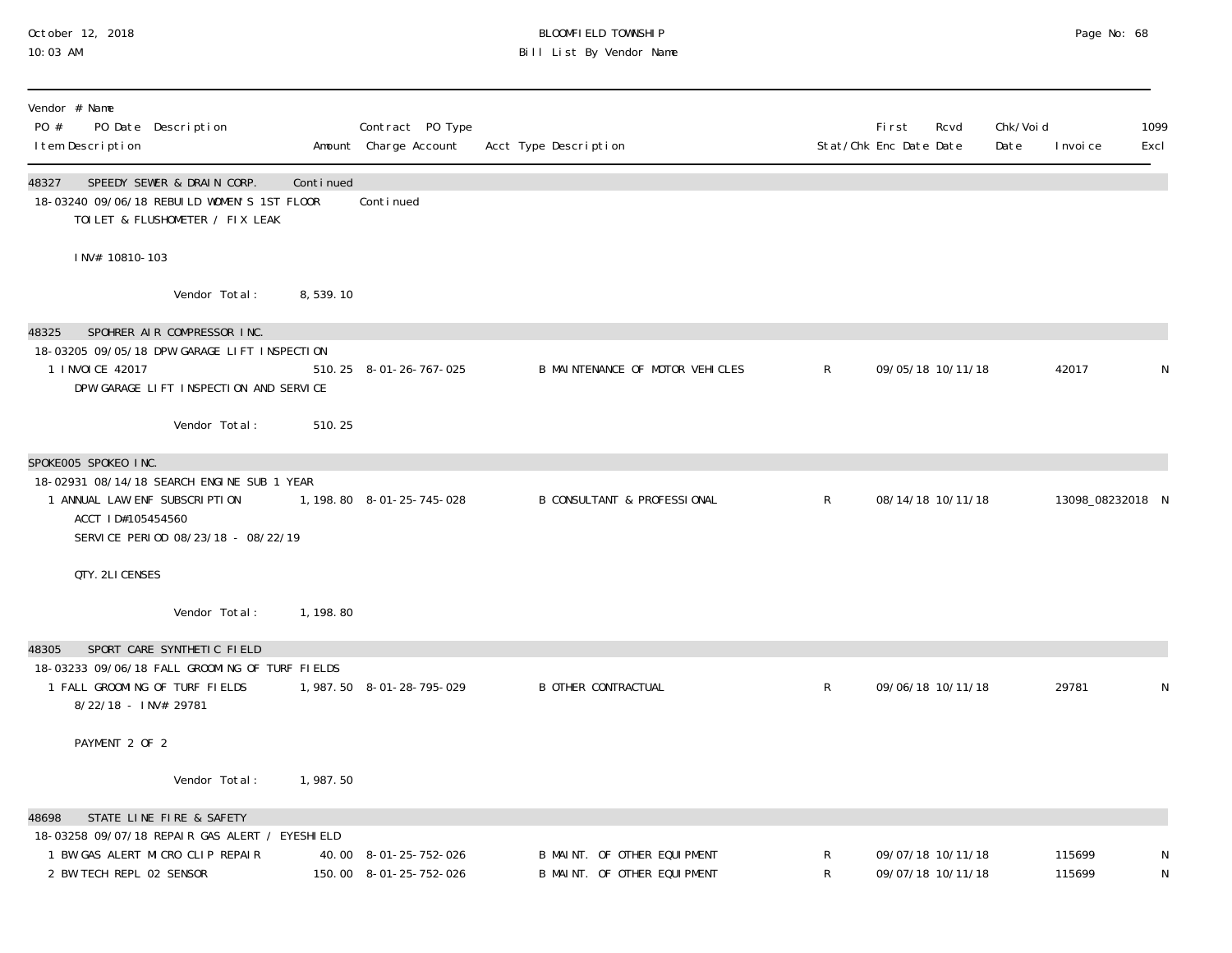# October 12, 2018 BLOOMFIELD TOWNSHIP Page No: 69 10:03 AM Bill List By Vendor Name

| Vendor # Name<br>PO #<br>PO Date Description<br>I tem Description                                                                                                                                                         |           | Contract PO Type<br>Amount Charge Account | Acct Type Description       |                | First<br>Stat/Chk Enc Date Date | Rcvd              | Chk/Void<br>Date | I nvoi ce | 1099<br>Excl |
|---------------------------------------------------------------------------------------------------------------------------------------------------------------------------------------------------------------------------|-----------|-------------------------------------------|-----------------------------|----------------|---------------------------------|-------------------|------------------|-----------|--------------|
| STATE LINE FIRE & SAFETY<br>48698<br>18-03258 09/07/18 REPAIR GAS ALERT / EYESHIELD Continued<br>3 PR CARINS BOURKE-EYESHIELD                                                                                             | Continued | 50.00 8-01-25-752-026                     | B MAINT. OF OTHER EQUIPMENT | $\mathsf{R}$   |                                 | 09/07/18 10/11/18 |                  | 115699    | N            |
| REPAIR AND CALIBRATION OF GAS ALERT<br>REPLACE 02 SENSOR<br><b>EYESHI ELD</b>                                                                                                                                             | 240.00    |                                           |                             |                |                                 |                   |                  |           |              |
| 18-03387 09/17/18 CALIBRATION OF GAS METERS<br>1 CALIBRATION OF GAS METERS                                                                                                                                                |           | 120.00 8-01-25-752-026                    | B MAINT. OF OTHER EQUIPMENT | $\mathsf{R}^-$ |                                 | 09/17/18 10/11/18 |                  | 114681    | N            |
| SERI AL #KA415-1107989<br>SERI AL #KA415-1063234<br>SERI AL #KA417-1105830                                                                                                                                                |           |                                           |                             |                |                                 |                   |                  |           |              |
| Vendor Total:                                                                                                                                                                                                             | 360.00    |                                           |                             |                |                                 |                   |                  |           |              |
| STATE STREET GRILL<br>48706<br>18-03397 09/18/18 PRISONER MEALS JUN TO AUG 18<br>1 PRI SONER MEALS<br>$6/1/18 - 8/31/18$                                                                                                  |           | 1,874.69 8-01-25-745-136                  | <b>B PRISONER FOOD</b>      | $\mathsf{R}$   |                                 | 09/18/18 10/11/18 |                  |           | N            |
| 275 MEALS                                                                                                                                                                                                                 |           |                                           |                             |                |                                 |                   |                  |           |              |
| Vendor Total:                                                                                                                                                                                                             | 1,874.69  |                                           |                             |                |                                 |                   |                  |           |              |
| STEVE015 STEVEN & KAITLYN SCHOENFELDER<br>18-03663 10/04/18 REF DUPL. 30' 18 PAY 933/88<br>1 REF DUPL. 30' 18 PAY 933/88<br>REFUND OF DUPLICATE 3RD QUARTER 2018 TAX<br>BY SELLER. REFUND SELLERS PER ATTORNEY.<br>933/88 |           | 3, 343. 94 8-01-20-520-018                | B TAX O/P - CURRENT 2018    | R              |                                 | 10/04/18 10/11/18 |                  |           | N            |
|                                                                                                                                                                                                                           |           |                                           |                             |                |                                 |                   |                  |           |              |

Vendor Total: 3,343.94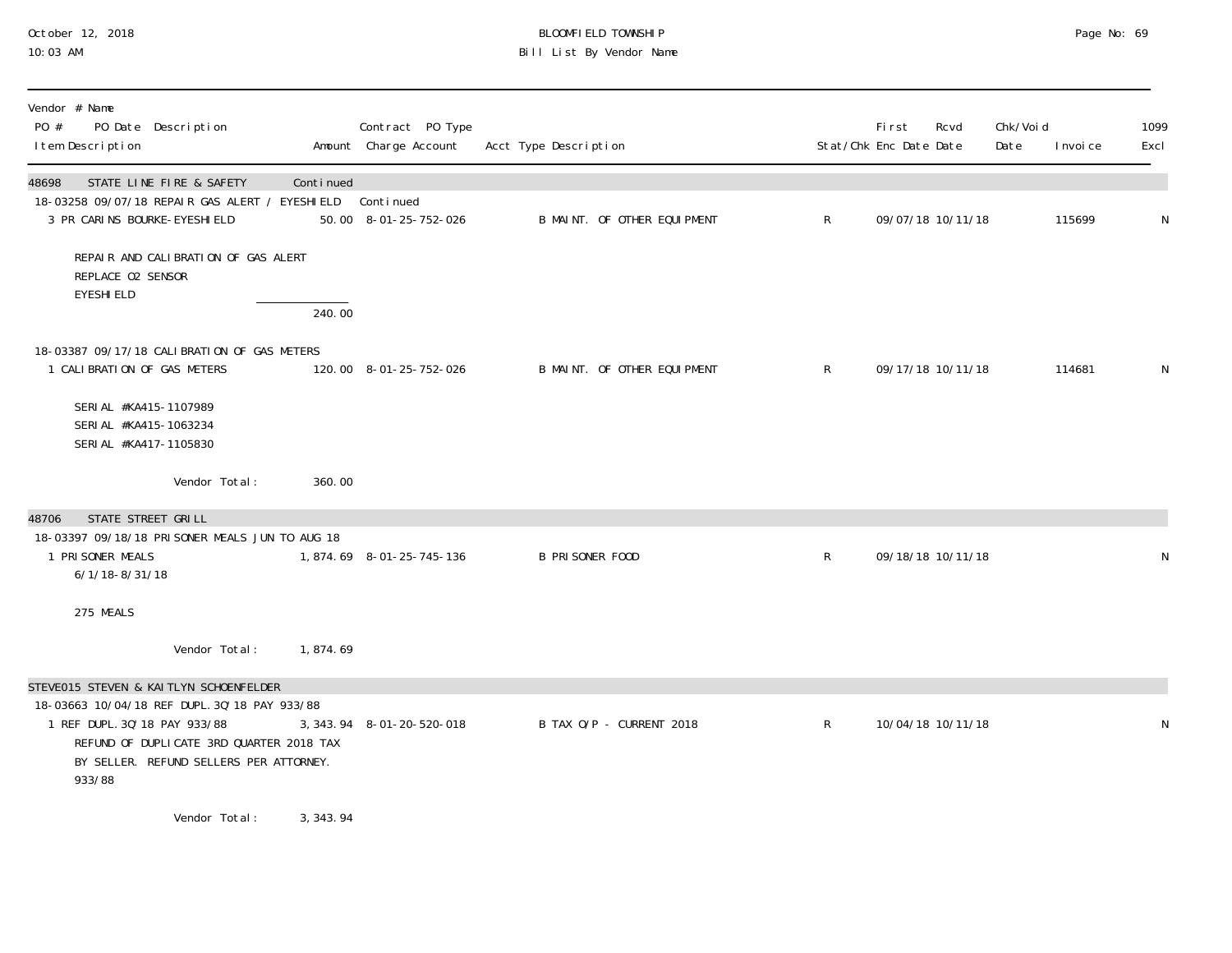#### October 12, 2018 BLOOMFIELD TOWNSHIP Page No: 70 10:03 AM Bill List By Vendor Name

| Vendor # Name<br>PO #<br>PO Date Description<br>I tem Description                      |        | Contract PO Type<br>Amount Charge Account | Acct Type Description                       |              | First<br>Stat/Chk Enc Date Date | Rcvd              | Chk/Voi d<br>Date | I nvoi ce | 1099<br>Excl |
|----------------------------------------------------------------------------------------|--------|-------------------------------------------|---------------------------------------------|--------------|---------------------------------|-------------------|-------------------|-----------|--------------|
| STOBBS PRINTING CO. INC.<br>48719<br>18-02107 06/14/18 WORK ORDER FORMS                |        |                                           |                                             |              |                                 |                   |                   |           |              |
| 1 I NVOI CE: 8767<br><b>WORK ORDER FORMS</b>                                           |        | 331.75 8-01-26-767-023                    | <b>B PRINTING</b>                           | R            |                                 | 06/14/18 10/11/18 |                   | 8767      | ${\sf N}$    |
| Vendor Total:                                                                          | 331.75 |                                           |                                             |              |                                 |                   |                   |           |              |
| SUBURBAN DI SPOSAL INC.<br>48779                                                       |        |                                           |                                             |              |                                 |                   |                   |           |              |
| 18-03134 08/31/18 RECYCLING COLLECTION-AUG. 2018<br>1 RECYCLING COLLECTION-AUG. 2018   |        | 54, 166. 66 N-15-20-855-028               | <b>B CONSULTANT &amp; PROFESSIONAL SERV</b> | $\mathsf{R}$ | 08/31/18 10/11/18               |                   |                   | 5004      | N            |
|                                                                                        |        |                                           |                                             |              |                                 |                   |                   |           |              |
| I NVOI CE #5004                                                                        |        |                                           |                                             |              |                                 |                   |                   |           |              |
| RECYCLING COLLECTION SERVICES FOR THE<br>MONTH OF AUGUST 2018                          |        |                                           |                                             |              |                                 |                   |                   |           |              |
| 18-03136 08/31/18 ROLL-OFF CONTAINERS-JULY 2018                                        |        |                                           |                                             |              |                                 |                   |                   |           |              |
| 1 ROLL-OFF CONTAINERS-JULY 2018                                                        |        | 1, 375.00 8-01-32-827-127                 | B GARB. & TRASH REMOVAL-CONTRACT.           | $\mathsf{R}$ | 08/31/18 10/11/18               |                   |                   | 5006      | N            |
| I NVOI CE #5006                                                                        |        |                                           |                                             |              |                                 |                   |                   |           |              |
| MONTH OF JULY 2018                                                                     |        |                                           |                                             |              |                                 |                   |                   |           |              |
| 5 ROLL-OFF CONTAINERS-TRASH<br>AT \$275.00 EACH                                        |        |                                           |                                             |              |                                 |                   |                   |           |              |
| 18-03308 09/11/18 RECYCLING COLLECTION-SEPT. 2018<br>1 RECYCLING COLLECTION-SEPT. 2018 |        | 54, 166. 66 N-15-20-855-028               | <b>B CONSULTANT &amp; PROFESSIONAL SERV</b> | $\mathsf{R}$ | 09/11/18 10/11/18               |                   |                   | 5087      | ${\sf N}$    |

INVOICE #5087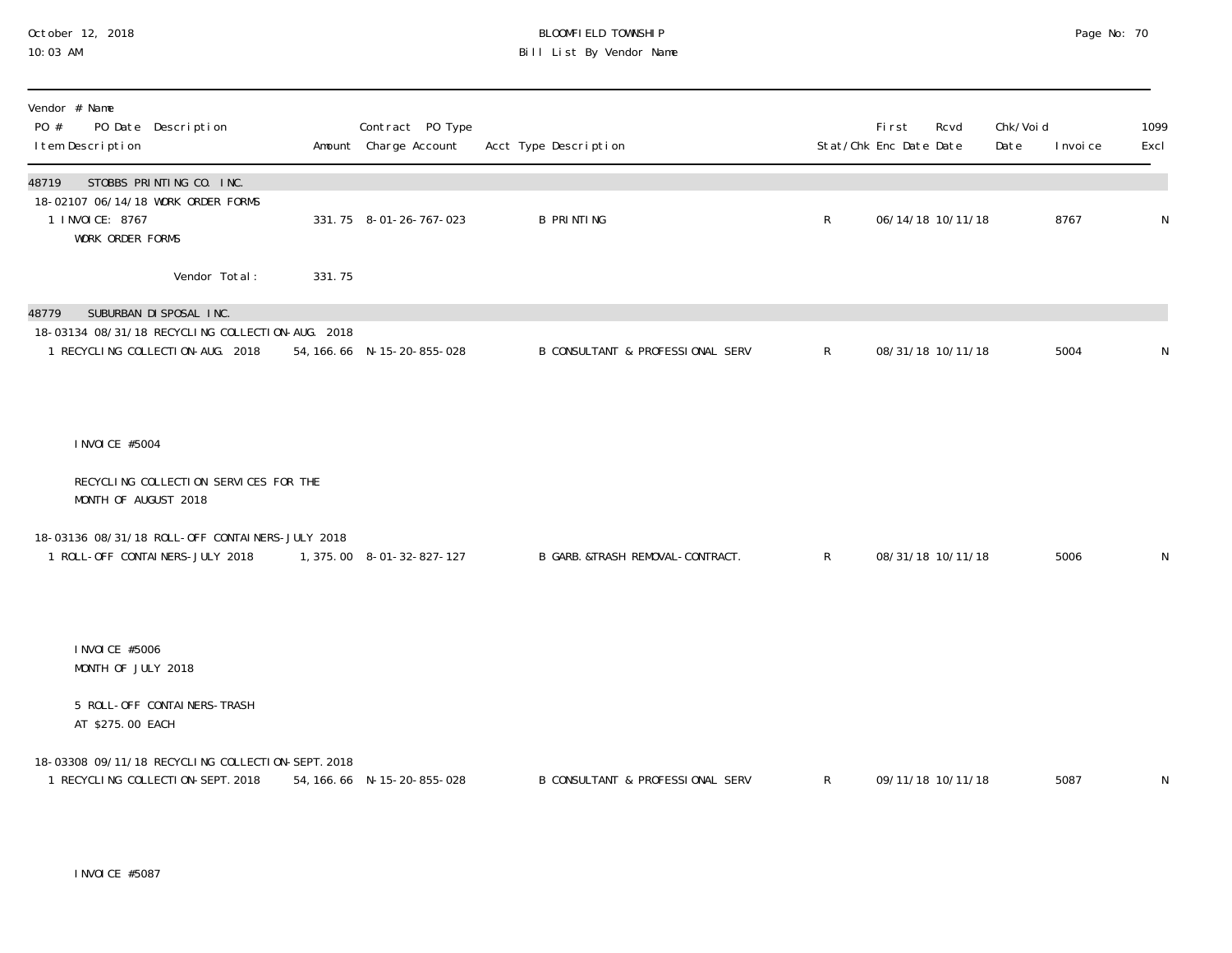# October 12, 2018 BLOOMFIELD TOWNSHIP Page No: 71 10:03 AM Bill List By Vendor Name

| Vendor # Name<br>PO #<br>I tem Description   | PO Date Description                                                                                                                                        |             | Contract PO Type<br>Amount Charge Account | Acct Type Description              |              | First<br>Stat/Chk Enc Date Date | Rcvd | Chk/Voi d<br>Date | I nvoi ce | 1099<br>Excl |
|----------------------------------------------|------------------------------------------------------------------------------------------------------------------------------------------------------------|-------------|-------------------------------------------|------------------------------------|--------------|---------------------------------|------|-------------------|-----------|--------------|
| 48779                                        | SUBURBAN DI SPOSAL INC.<br>18-03308 09/11/18 RECYCLING COLLECTION-SEPT. 2018 Continued<br>RECYCLING COLLECTION SERVICES FOR THE<br>MONTH OF SEPTEMBER 2018 | Continued   |                                           |                                    |              |                                 |      |                   |           |              |
|                                              | 18-03309 09/11/18 SOLID WASTE SERVICES-SEPT. 2018<br>1 SOLID WASTE SERVICES-SEPT. 2018                                                                     |             | 133, 591. 66  8-01-32-827-127             | B GARB. &TRASH REMOVAL-CONTRACT.   | $\mathsf{R}$ | 09/11/18 10/11/18               |      |                   | 5091      | N            |
| I NVOI CE #5091                              |                                                                                                                                                            |             |                                           |                                    |              |                                 |      |                   |           |              |
|                                              | SOLID WASTE COLLECTION SERVICES FOR<br>SEPTEMBER 1, 2018 TO SEPTEMBER 30, 2018                                                                             |             |                                           |                                    |              |                                 |      |                   |           |              |
|                                              | 18-03379 09/17/18 ROLL-OFF CONTAINERS-AUG. 2018<br>1 ROLL-OFF CONTAINERS-AUG. 2018                                                                         |             | 1, 925.00 8-01-32-827-127                 | B GARB. &TRASH REMOVAL-CONTRACT.   | $\mathsf{R}$ | 09/17/18 10/11/18               |      |                   | 5091      | N            |
| I NVOI CE #5091<br>MONTH OF AUGUST 2018      |                                                                                                                                                            |             |                                           |                                    |              |                                 |      |                   |           |              |
| AT \$275.00 EACH                             | 7 ROLL-OFF CONTAINERS-TRASH                                                                                                                                |             |                                           |                                    |              |                                 |      |                   |           |              |
|                                              | Vendor Total:                                                                                                                                              | 245, 224.98 |                                           |                                    |              |                                 |      |                   |           |              |
| 48785<br>1 2019 MEMBERHSIP DUES<br>INV# 3141 | SUBURBAN ESSEX CHAMBER OF<br>18-03410 09/19/18 2019 MEMBERHSIP DUES                                                                                        |             | 50.00 T-13-56-013-BBC                     | B BLOOMFIELD BI-CENTENNIAL ACCOUNT | $\mathsf{R}$ | 09/19/18 10/11/18               |      |                   | 3141      | N            |
|                                              | Vendor Total:                                                                                                                                              | 50.00       |                                           |                                    |              |                                 |      |                   |           |              |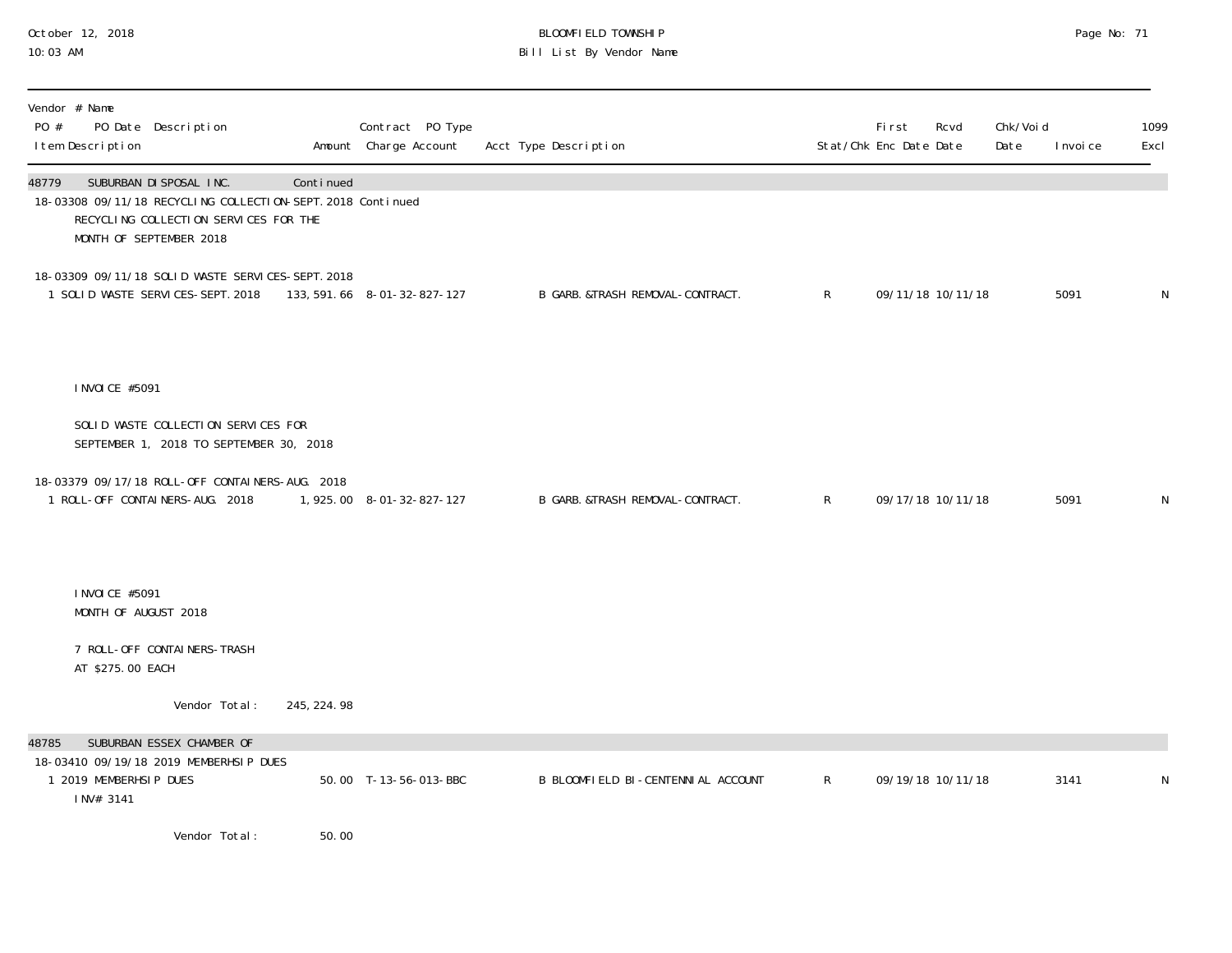### October 12, 2018 BLOOMFIELD TOWNSHIP Page No: 72 10:03 AM Bill List By Vendor Name

| Vendor # Name<br>PO #<br>I tem Description | PO Date Description                                                            |                                                             |           | Contract PO Type<br>Amount Charge Account | Acct Type Description                |              | First<br>Stat/Chk Enc Date Date | Rcvd              | Chk/Voi d<br>Date | I nvoi ce | 1099<br>Excl |
|--------------------------------------------|--------------------------------------------------------------------------------|-------------------------------------------------------------|-----------|-------------------------------------------|--------------------------------------|--------------|---------------------------------|-------------------|-------------------|-----------|--------------|
| 48848<br>1 MOTORCYCLE HELMET<br>QTY.1      | SUPER SEER CORP.<br>18-02462 07/11/18 MOTORCYCLE HELMET                        |                                                             |           | 413.94 8-01-25-745-030                    | <b>B MATERIALS &amp; SUPPLIES</b>    | $\mathsf{R}$ |                                 | 07/11/18 10/11/18 |                   | 65261     | N            |
|                                            | Vendor Total:                                                                  |                                                             | 413.94    |                                           |                                      |              |                                 |                   |                   |           |              |
| 48886<br>1 HUD CONSUTING                   | SUSTAI NABLE COMMUNI TI ES ASSOC.<br>18-03598 10/02/18 HUD CONSULTANT SEP 2018 |                                                             |           | 3, 375.00 B-19-17-445-028                 | B CONSULTANT & PROFESSIONAL SERVICES | $\mathsf{R}$ |                                 | 10/02/18 10/11/18 |                   | 100318    | $\mathsf N$  |
|                                            | Vendor Total:                                                                  |                                                             | 3, 375.00 |                                           |                                      |              |                                 |                   |                   |           |              |
| 50121<br>6 PROFESSIONAL SERVICES           | <b>T&amp;M ASSOCIATES</b><br>18-00873 03/13/18 PROFESSIONAL SERVICES           |                                                             |           | B<br>637.50 B-19-17-453-028               | B CONSULTANT & PROFESSIONAL SERVICES | $\mathsf{R}$ |                                 | 03/13/18 10/10/18 |                   | LAF350498 | N            |
|                                            | I NVOI CE #LAF350498                                                           |                                                             |           |                                           |                                      |              |                                 |                   |                   |           |              |
| OAKLAND AVENUE                             | DESIGN AND CONTRACT ENGINEERING<br>INSPECTIONS FOR BALDWIN STREET AND          |                                                             |           |                                           |                                      |              |                                 |                   |                   |           |              |
| CONTRACT AMOUNT:<br>AMOUNT DUE:            | AMOUNT PAID TO DATE:<br>LESS PREVIOUS PAYMENT:                                 | \$58,430.00<br>\$34, 151. 37<br>(\$33, 513. 87)<br>\$637.50 |           |                                           |                                      |              |                                 |                   |                   |           |              |
|                                            | THRU AUGUST 8, 2018                                                            |                                                             |           |                                           |                                      |              |                                 |                   |                   |           |              |
| NO. 6                                      |                                                                                |                                                             |           |                                           |                                      |              |                                 |                   |                   |           |              |
|                                            | Vendor Total:                                                                  |                                                             | 637.50    |                                           |                                      |              |                                 |                   |                   |           |              |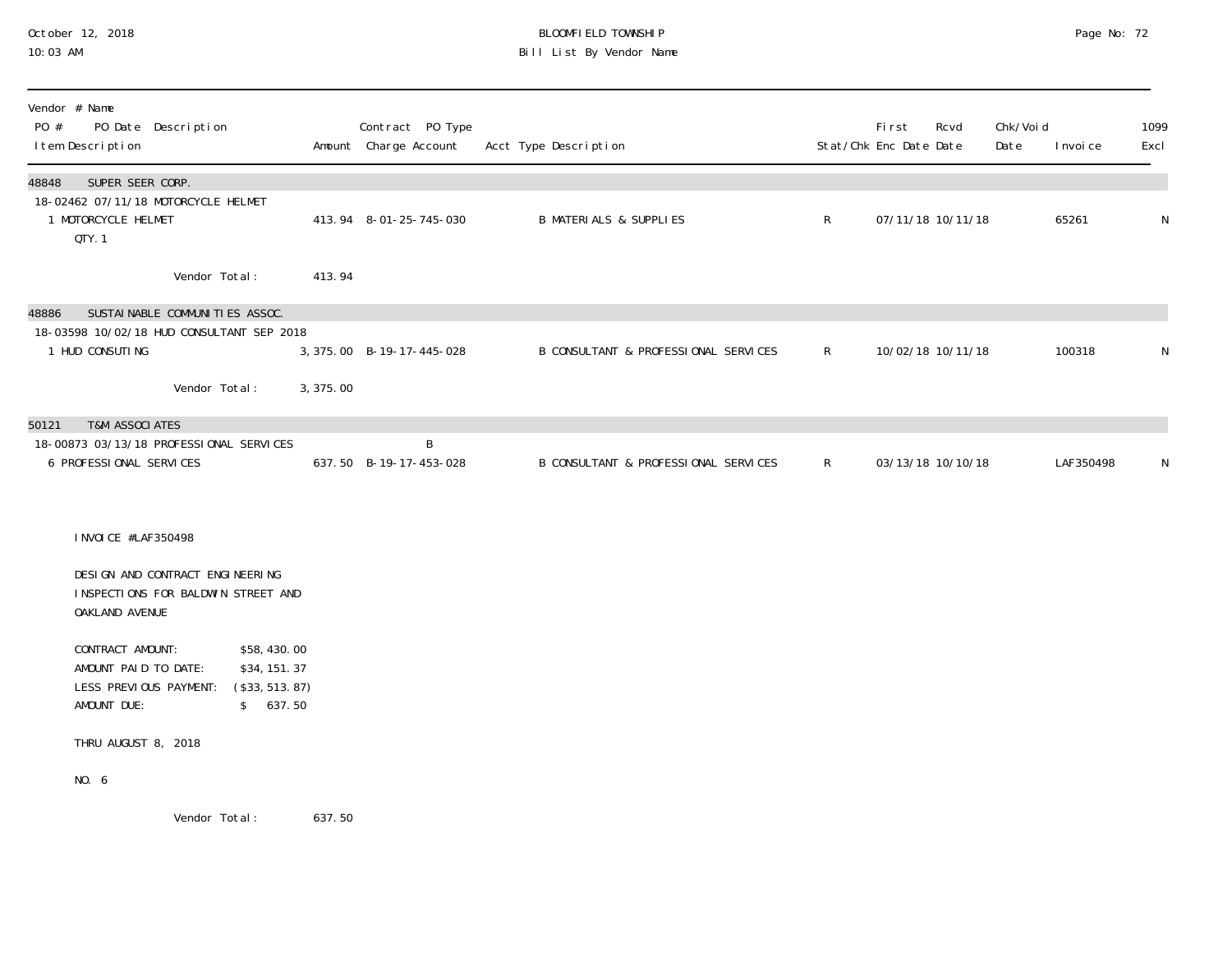#### October 12, 2018 BLOOMFIELD TOWNSHIP Page No: 73 10:03 AM Bill List By Vendor Name

| Vendor # Name<br>PO Date Description<br>PO #<br>I tem Description                                                                        |        | Contract PO Type<br>Amount Charge Account | Acct Type Description             |              | First<br>Stat/Chk Enc Date Date | Rcvd              | Chk/Voi d<br>Date | I nvoi ce | 1099<br>Excl |
|------------------------------------------------------------------------------------------------------------------------------------------|--------|-------------------------------------------|-----------------------------------|--------------|---------------------------------|-------------------|-------------------|-----------|--------------|
| TAHI ROO5 Tahira Kai Morrison<br>18-03239 09/06/18 REFUND - MEDI CAL EMERGENCY<br>1 REFUND - MEDICAL EMERGENCY                           |        | 175.00 R-14-20-854-030                    | <b>B MATERIALS &amp; SUPPLIES</b> | $\mathsf{R}$ |                                 | 09/06/18 10/10/18 |                   |           | N            |
| Vendor Total:                                                                                                                            | 175.00 |                                           |                                   |              |                                 |                   |                   |           |              |
| TERRE CO OF N.J. INC<br>49813<br>18-03276 09/10/18 TOPSOIL AND GRASS SEED<br>$\mathbf{1}$<br>I NVOI CE #156495<br>TOPSOIL AND GRASS SEED |        | 195.00 8-01-26-776-030                    | <b>B MATERIALS &amp; SUPPLIES</b> | $\mathsf{R}$ |                                 | 09/10/18 10/11/18 |                   | 156495    | N            |
| Vendor Total:                                                                                                                            | 195.00 |                                           |                                   |              |                                 |                   |                   |           |              |
| 6592<br>THE ESSEX COUNTY UTILITIES<br>18-03382 09/17/18 TIPPING FEE TYPE 10-GARBAGE<br>1 TIPPING FEE TYPE 10-GARBAGE                     |        | 69, 880. 12 8-01-32-827-127               | B GARB. &TRASH REMOVAL-CONTRACT.  | $\mathsf{R}$ |                                 | 09/17/18 10/11/18 |                   | 00831-MI  | N            |
| ACCOUNT #4007020<br>I NVOI CE #00831-MI                                                                                                  |        |                                           |                                   |              |                                 |                   |                   |           |              |
| AUGUST 16, 2018 THRU AUGUST 31, 2018                                                                                                     |        |                                           |                                   |              |                                 |                   |                   |           |              |
| 18-03548 10/01/18 TIPPING FEE TYPE 10-GARBAGE<br>1 TIPPING FEE TYPE 10-GARBAGE                                                           |        | 68, 069. 47 8-01-32-827-127               | B GARB. &TRASH REMOVAL-CONTRACT.  | $\mathsf{R}$ |                                 | 10/01/18 10/11/18 |                   | 00915-MI  | N            |
| ACCOUNT #40070202<br>I NVOI CE #00915-MI                                                                                                 |        |                                           |                                   |              |                                 |                   |                   |           |              |
| SEPTEMBER 1, 2018 THRU SEPTEMBER 15, 2018                                                                                                |        |                                           |                                   |              |                                 |                   |                   |           |              |

Vendor Total: 137, 949.59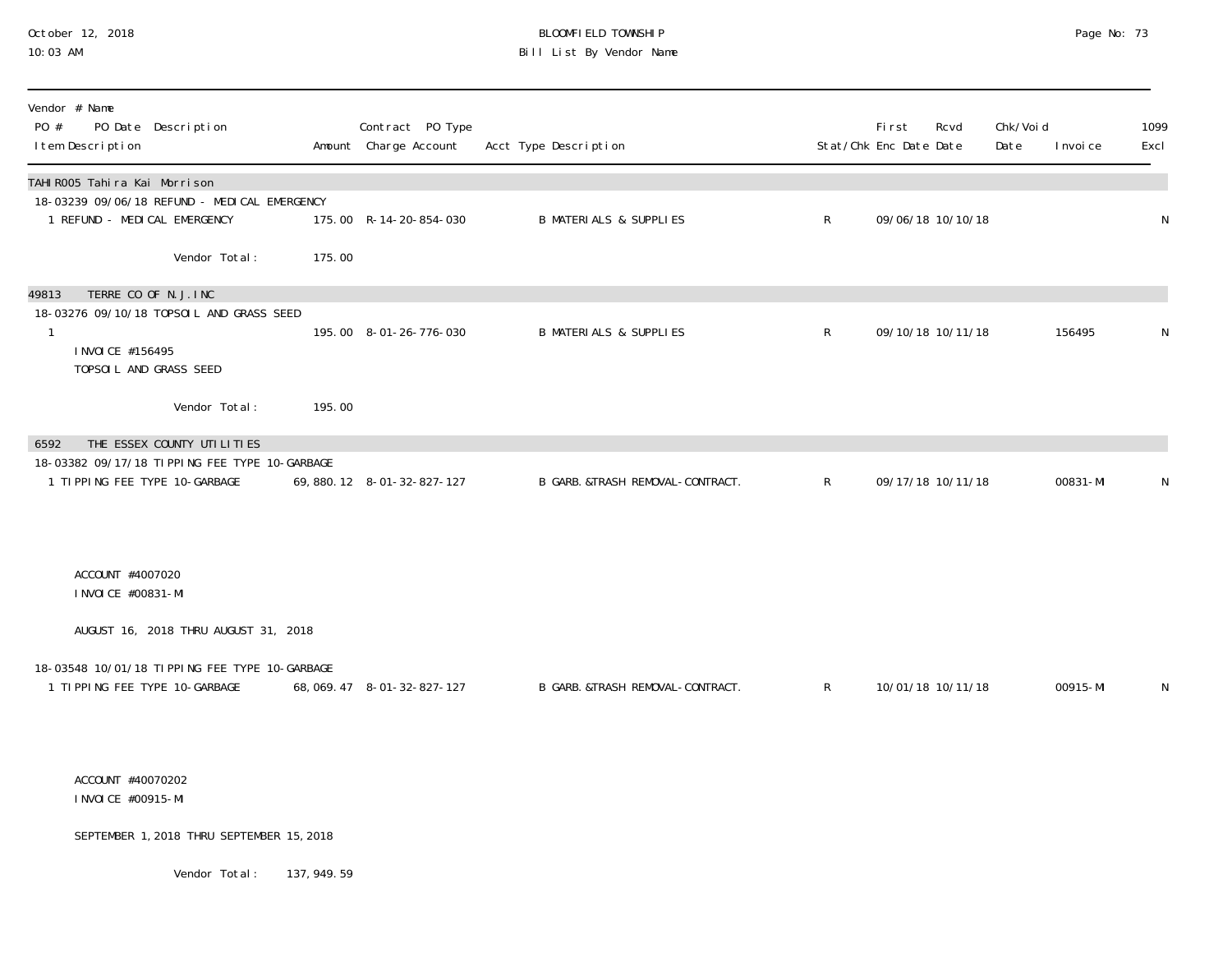#### October 12, 2018 BLOOMFIELD TOWNSHIP Page No: 74 10:03 AM Bill List By Vendor Name

| Vendor # Name<br>PO #<br>PO Date Description<br>I tem Description                                                                                |          | Contract PO Type<br>Amount Charge Account | Acct Type Description               |              | First<br>Stat/Chk Enc Date Date | Rcvd              | Chk/Void<br>Date | I nvoi ce | 1099<br>Excl |
|--------------------------------------------------------------------------------------------------------------------------------------------------|----------|-------------------------------------------|-------------------------------------|--------------|---------------------------------|-------------------|------------------|-----------|--------------|
| THEFROO5 THE FRET WIRE, LLC<br>18-03400 09/19/18 (16) GUI TARS<br>1 (16) GUI TARS<br>SAKES ORDER 091118                                          |          | 1,885.00 R-14-20-854-030                  | <b>B MATERIALS &amp; SUPPLIES</b>   | $\mathsf{R}$ |                                 | 09/19/18 10/11/18 |                  | 091118    | N            |
| Vendor Total:                                                                                                                                    | 1,885.00 |                                           |                                     |              |                                 |                   |                  |           |              |
| THE SIGN POST<br>47537<br>18-03348 09/12/18 BLOOMFIELD RESTAURANT WEEK<br>1 BLOOMFIELD RESTAURANT WEEK<br>4x8 coro board prints<br>Vendor Total: | 700.00   | 700.00 T-13-56-013-BRW                    | <b>B BLOOMFIELD RESTAURANT WEEK</b> | $\mathsf{R}$ |                                 | 09/12/18 10/11/18 |                  | 3911      | N            |
| THE SIGN POST NJ<br>47569<br>18-03177 09/05/18 STREET SIGNS<br>$\mathbf{1}$<br>I NVOI CE<br>3687-NO DUMPING, PARKING, CONES,<br>HANDI CAP SI GNS |          | 240.00 8-01-26-765-030                    | <b>B MATERIALS &amp; SUPPLIES</b>   | R            |                                 | 09/05/18 10/11/18 |                  | 3687      | N            |
| $\overline{2}$<br>3721- 15 MIN PARKING, HANDICAP SIGNS                                                                                           |          | 200.00 8-01-26-765-030                    | <b>B MATERIALS &amp; SUPPLIES</b>   | R            |                                 | 09/05/18 10/11/18 |                  | 3721      | N            |
| 3<br>3734- 25 MPH 15 MIN PARKING SIGNS                                                                                                           | 550.00   | 110.00 8-01-26-765-030                    | <b>B MATERIALS &amp; SUPPLIES</b>   | $\mathsf{R}$ |                                 | 09/05/18 10/11/18 |                  | 3734      | $\mathsf{N}$ |
| 18-03296 09/11/18 BREAKFAST AFTER THE BELL<br>1 BREAKFAST AFTER THE BELL<br>5 2X3 POSTERS \$25EA<br>\$125.00                                     |          | 574.50 G-02-40-390-004                    | B 2019 CHILD LEAD GRANT             | $\mathsf{R}$ |                                 | 09/11/18 10/11/18 |                  | 3953      | N            |
| 1 10% RUSH FEE \$12.50<br>\$12.50                                                                                                                |          |                                           |                                     |              |                                 |                   |                  |           |              |
| 1 3X9 BANNER \$81.00 \$81.00                                                                                                                     |          |                                           |                                     |              |                                 |                   |                  |           |              |
| 1 6' DYE SUB TABLE THROW FOR<br>BLOOMFIELD/COMPASS (PLUS \$56 RUSH FEE)                                                                          |          |                                           |                                     |              |                                 |                   |                  |           |              |
| \$356.00                                                                                                                                         |          |                                           |                                     |              |                                 |                   |                  |           |              |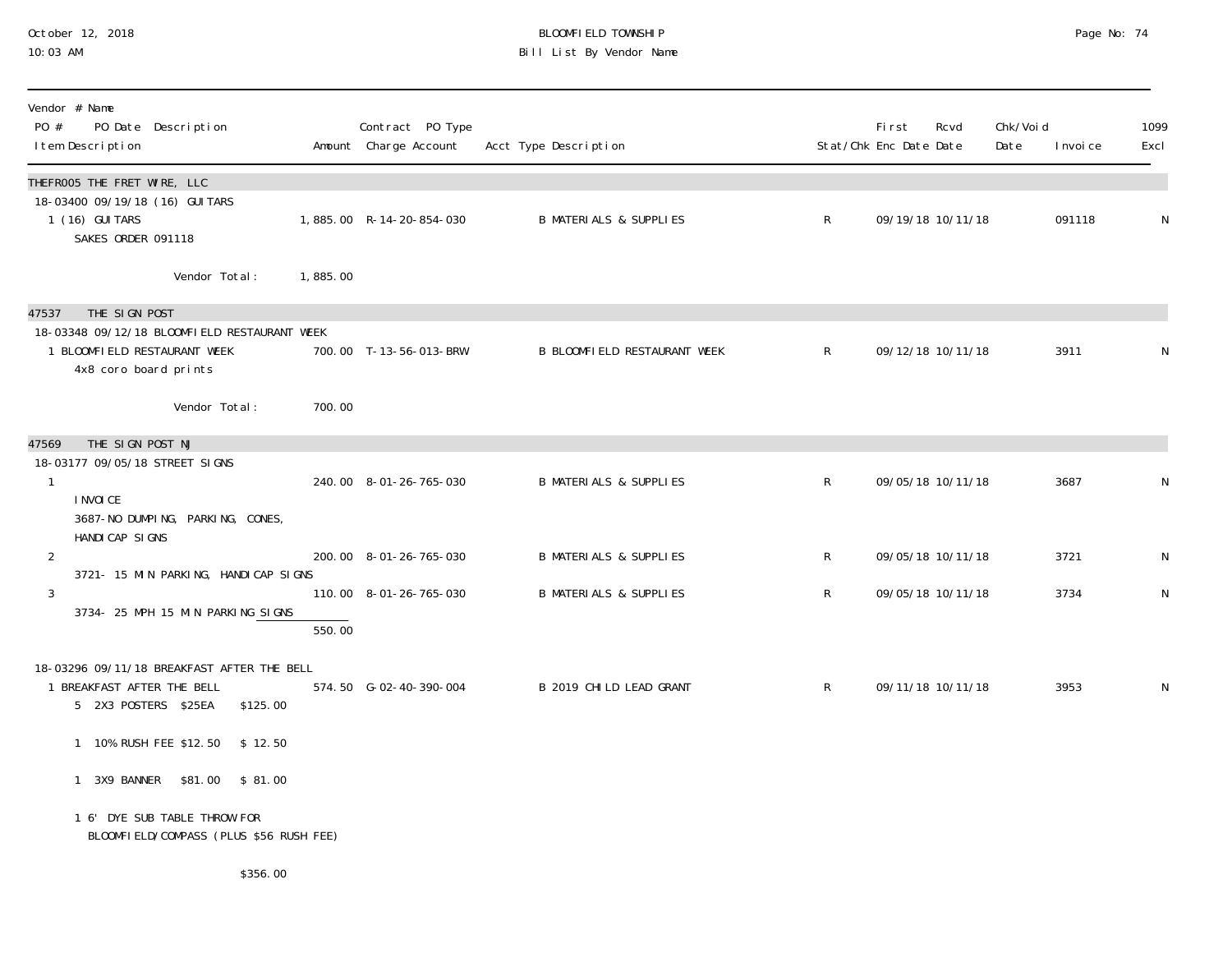# October 12, 2018 BLOOMFIELD TOWNSHIP Page No: 75 Bill List By Vendor Name

| Vendor # Name<br>PO #<br>PO Date Description<br>I tem Description                                                                                                          |           | Contract PO Type<br>Amount Charge Account        | Acct Type Description                                                          |        | <b>First</b><br>Rcvd<br>Stat/Chk Enc Date Date | Chk/Voi d<br>Date | I nvoi ce        | 1099<br>Excl                |
|----------------------------------------------------------------------------------------------------------------------------------------------------------------------------|-----------|--------------------------------------------------|--------------------------------------------------------------------------------|--------|------------------------------------------------|-------------------|------------------|-----------------------------|
| THE SIGN POST NJ<br>47569                                                                                                                                                  | Continued |                                                  |                                                                                |        |                                                |                   |                  |                             |
| 18-03529 09/27/18 HPC name plates<br>1 HPC name plates                                                                                                                     |           | 80.00 8-01-20-719-030                            | <b>B MATERIALS &amp; SUPPLIES</b>                                              | R      | 09/27/18 10/10/18                              |                   | 3986             | $\mathsf N$                 |
| Vendor Total:                                                                                                                                                              | 1, 204.50 |                                                  |                                                                                |        |                                                |                   |                  |                             |
| TROPIC WINDOW TINTING<br>51093                                                                                                                                             |           |                                                  |                                                                                |        |                                                |                   |                  |                             |
| 18-03561 10/01/18 TINT ON ALL WINDOWS<br>1 TINT ON ALL WINDOWS<br>FORD EXPLORER                                                                                            |           | 285.00 8-01-25-745-026                           | B MAINTENANCE OF OTHER EQUIPMENT                                               | R      | 10/01/18 10/10/18                              |                   | 340              | $\mathsf{N}$                |
| INV#340                                                                                                                                                                    |           |                                                  |                                                                                |        |                                                |                   |                  |                             |
| Vendor Total:                                                                                                                                                              | 285.00    |                                                  |                                                                                |        |                                                |                   |                  |                             |
| TROPICANA RESORT & CASINO<br>51095                                                                                                                                         |           |                                                  |                                                                                |        |                                                |                   |                  |                             |
| 18-03076 08/27/18 NOV. 13-14 ROOM-LEAGUE CONVENT.<br>1 LEAGUE ROOM 11/13-11/14<br>NJ LEAGUE OF MUNICIPALITIES CONVENTION<br>ROOM 2 NIGHTS 11/13-11/14 FOR TAX<br>COLLECTOR |           | 240.00 8-01-20-708-042                           | <b>B EDUCATION &amp; TRAINING</b>                                              | R      | 08/27/18 10/11/18                              |                   |                  | $\mathsf{N}$                |
| Vendor Total:                                                                                                                                                              | 240.00    |                                                  |                                                                                |        |                                                |                   |                  |                             |
| TURN OUT FIRE & SAFETY<br>51499                                                                                                                                            |           |                                                  |                                                                                |        |                                                |                   |                  |                             |
| 18-02410 07/09/18 TURNOUT GEAR/STATIONWEAR                                                                                                                                 |           | B                                                |                                                                                |        |                                                |                   |                  |                             |
| 30 NOMEX NFPA TROUSERS<br>31 NOMEX BRAVO NAVY S/S                                                                                                                          |           | 223.98 C-04-55-726-985<br>179.98 C-04-55-726-985 | B PURCHASE OF TURN-OUT GEAR FIRE DEPT<br>B PURCHASE OF TURN-OUT GEAR FIRE DEPT | R<br>R | 07/09/18 10/11/18<br>07/09/18 10/11/18         |                   | 193308<br>193308 | N<br>$\mathsf N$            |
| 32 NAME EMBROIDER BLOCK LETTERS                                                                                                                                            |           |                                                  | B PURCHASE OF TURN-OUT GEAR FIRE DEPT                                          | R      | 07/09/18 10/11/18                              |                   | 193308           | $\mathsf N$                 |
| 33 COLLAR EMBROIDER/RANK INSIGNIA<br>34 RIGHT AMERICAN FLAG GLD BORDER<br>TURNOUT GEAR/STATI ONWEAR                                                                        |           | 12.00 C-04-55-726-985<br>4.00 C-04-55-726-985    | B PURCHASE OF TURN-OUT GEAR FIRE DEPT<br>B PURCHASE OF TURN-OUT GEAR FIRE DEPT | R<br>R | 07/09/18 10/11/18<br>07/09/18 10/11/18         |                   | 193308<br>193308 | $\mathsf N$<br>$\mathsf{N}$ |
| ___ _________ ____                                                                                                                                                         |           |                                                  |                                                                                |        |                                                |                   |                  |                             |

#### FF STEVEN COWEN

#### PAYMENT #6

STATE CONTRACT #:A80947, A80948, A80953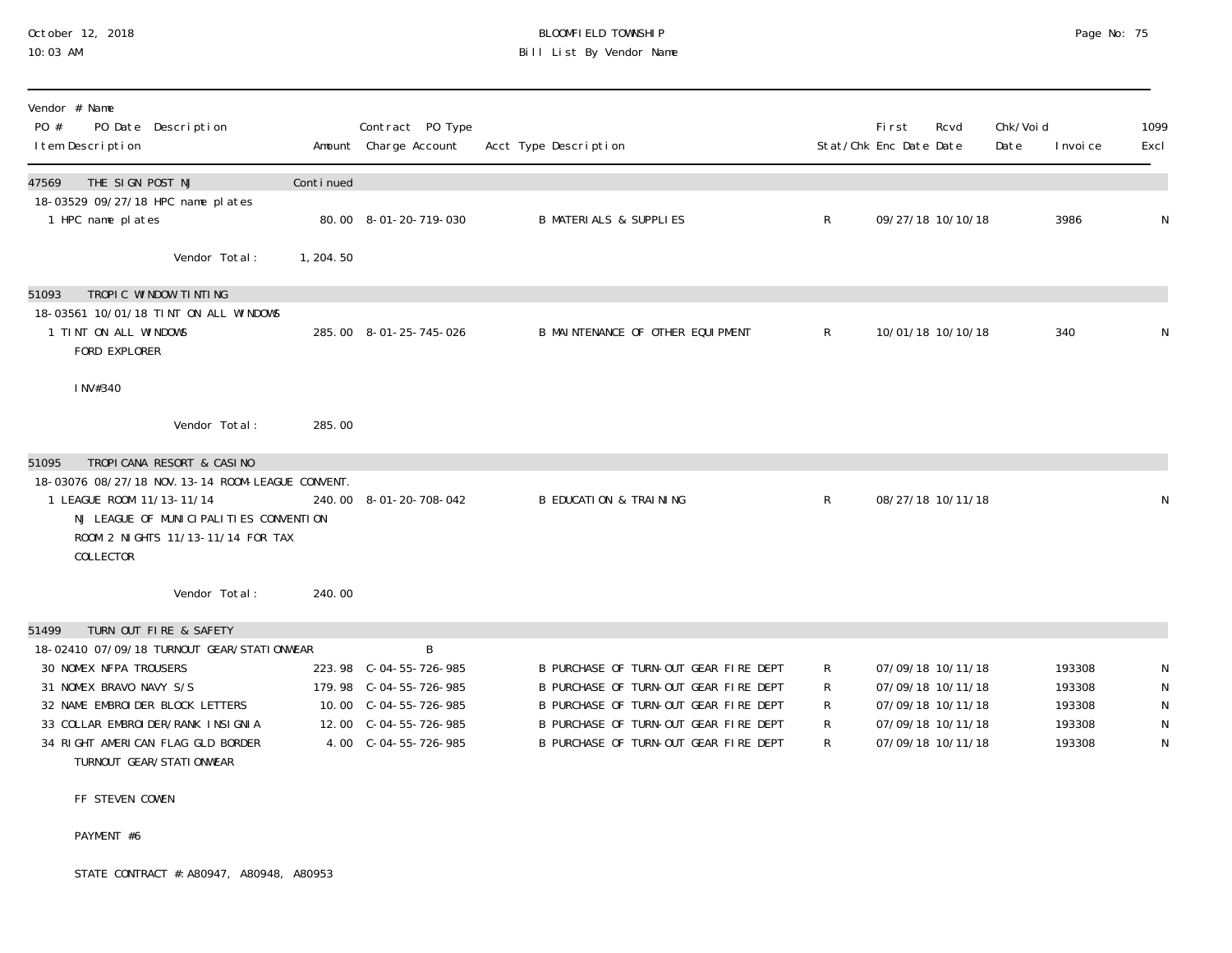# October 12, 2018 BLOOMFIELD TOWNSHIP Page No: 76 10:03 AM Bill List By Vendor Name

| Vendor # Name<br>PO Date Description<br>PO #<br>I tem Description             |           | Contract PO Type<br>Amount Charge Account      | Acct Type Description |                                                                                |        | First<br>Stat/Chk Enc Date Date | Rcvd                                   | Chk/Voi d<br>Date | I nvoi ce        | 1099<br>Excl                |
|-------------------------------------------------------------------------------|-----------|------------------------------------------------|-----------------------|--------------------------------------------------------------------------------|--------|---------------------------------|----------------------------------------|-------------------|------------------|-----------------------------|
| 51499<br>TURN OUT FIRE & SAFETY<br>18-02410 07/09/18 TURNOUT GEAR/STATIONWEAR | Continued | Continued                                      |                       |                                                                                |        |                                 |                                        |                   |                  |                             |
| A81360, A81329, A78923                                                        |           |                                                |                       |                                                                                |        |                                 |                                        |                   |                  |                             |
| 35 S/S NOMEX SHIRT TALL BODY<br>36 NAME EMBROIDER BLOCK LETTERS               |           | 10.00 C-04-55-726-985                          |                       | B PURCHASE OF TURN-OUT GEAR FIRE DEPT<br>B PURCHASE OF TURN-OUT GEAR FIRE DEPT | R<br>R |                                 | 07/09/18 10/11/18<br>07/09/18 10/11/18 |                   | 193326<br>193326 | N<br>$\mathsf N$            |
| 37 COLLAR EMBROIDER/RANK INSIGNIA                                             |           | 12.00 C-04-55-726-985                          |                       | B PURCHASE OF TURN-OUT GEAR FIRE DEPT                                          | R      |                                 | 07/09/18 10/11/18                      |                   | 193326           | $\mathsf N$                 |
| 38 RIGHT AMERICAN FLAG GLD BORDER<br>TURNOUT GEAR/STATI ONWEAR                |           | 4.00 C-04-55-726-985                           |                       | B PURCHASE OF TURN-OUT GEAR FIRE DEPT                                          | R      |                                 | 07/09/18 10/11/18                      |                   | 193326           | $\mathsf{N}$                |
| CAPT. DAVE PARSONS                                                            |           |                                                |                       |                                                                                |        |                                 |                                        |                   |                  |                             |
| PAYMENT #7                                                                    |           |                                                |                       |                                                                                |        |                                 |                                        |                   |                  |                             |
| STATE CONTRACT #: A80947, A80948, A80953<br>A81360, A81329, A78923            |           |                                                |                       |                                                                                |        |                                 |                                        |                   |                  |                             |
| 39 100% NFPA BRAVO SHIRT S/S                                                  |           |                                                |                       | B PURCHASE OF TURN-OUT GEAR FIRE DEPT                                          | R      |                                 | 07/09/18 10/11/18                      |                   | 193863           | -N                          |
| 40 100% COTTON NFPA BRAVO L/S                                                 |           |                                                |                       | B PURCHASE OF TURN-OUT GEAR FIRE DEPT                                          | R      |                                 | 07/09/18 10/11/18                      |                   | 193863           | $\mathsf{N}$                |
| 41 100% COTTON NFPA TROUSERS<br>42 NAME EMBR BLOCK LETTERS                    |           | 60.00 C-04-55-726-985<br>10.00 C-04-55-726-985 |                       | B PURCHASE OF TURN-OUT GEAR FIRE DEPT<br>B PURCHASE OF TURN-OUT GEAR FIRE DEPT | R<br>R |                                 | 07/09/18 10/11/18<br>07/09/18 10/11/18 |                   | 193863<br>193863 | $\mathsf N$<br>$\mathsf{N}$ |
| 43 COLLAR EMBROI DER/RANK INSIGNIA                                            |           | 12.00 C-04-55-726-985                          |                       | B PURCHASE OF TURN-OUT GEAR FIRE DEPT                                          | R      |                                 | 07/09/18 10/11/18                      |                   | 193863           | $\mathsf{N}$                |
| 44 RIGHT AMERICAN FLAG GLD BORDER<br>TURNOUT GEAR/STATI ONWEAR                |           |                                                |                       | B PURCHASE OF TURN-OUT GEAR FIRE DEPT                                          | R      |                                 | 07/09/18 10/11/18                      |                   | 193863           | $\mathsf{N}$                |
| VOL. FF ADAM MAHABUB                                                          |           |                                                |                       |                                                                                |        |                                 |                                        |                   |                  |                             |
| PAYMENT #8                                                                    |           |                                                |                       |                                                                                |        |                                 |                                        |                   |                  |                             |
| STATE CONTRACT #: A80947, A80948, A80953                                      |           |                                                |                       |                                                                                |        |                                 |                                        |                   |                  |                             |
| A81360, A81329, A78923<br>45 NOMEX NFPA TROUSER                               |           | 111.99         C-04-55-726-985                 |                       | B PURCHASE OF TURN-OUT GEAR FIRE DEPT                                          | R.     |                                 | 07/09/18 10/11/18                      |                   | 193336           | N                           |
| TURNOUT GEAR/STATI ONWEAR                                                     |           |                                                |                       |                                                                                |        |                                 |                                        |                   |                  |                             |
| D. C. ROBERT BARRA                                                            |           |                                                |                       |                                                                                |        |                                 |                                        |                   |                  |                             |

PAYMENT #9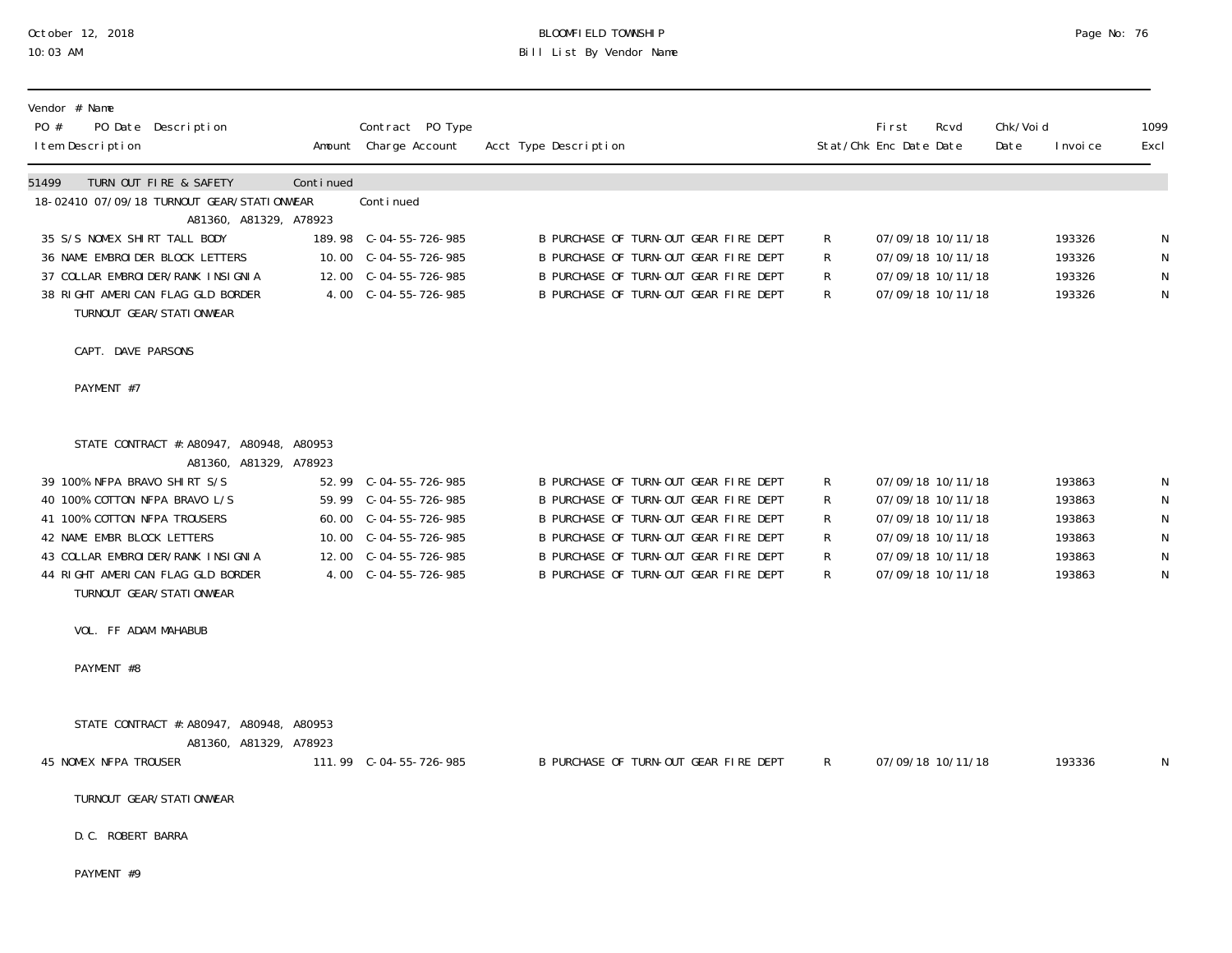# October 12, 2018 BLOOMFIELD TOWNSHIP Page No: 77 10:03 AM Bill List By Vendor Name

| Vendor # Name<br>PO #<br>PO Date Description<br>I tem Description                                                                                                     |                                                                   |                     | Contract PO Type<br>Amount Charge Account       | Acct Type Description                                             |                | <b>First</b><br>Rcvd<br>Stat/Chk Enc Date Date | Chk/Voi d<br>Date | I nvoi ce | 1099<br>Excl |
|-----------------------------------------------------------------------------------------------------------------------------------------------------------------------|-------------------------------------------------------------------|---------------------|-------------------------------------------------|-------------------------------------------------------------------|----------------|------------------------------------------------|-------------------|-----------|--------------|
| TURN OUT FIRE & SAFETY<br>51499<br>18-02410 07/09/18 TURNOUT GEAR/STATI ONWEAR                                                                                        | STATE CONTRACT #A80947, A80948, A80953<br>#A81360, A81329, A78923 | Continued<br>956.91 | Continued                                       |                                                                   |                |                                                |                   |           |              |
| 18-02500 07/13/18 TURNOUT GEAR/STATIONWEAR<br>1 TUERNOUT GEAR FOR VOL. FF'S                                                                                           |                                                                   |                     | 9,069.20 C-04-55-726-985                        | B PURCHASE OF TURN-OUT GEAR FIRE DEPT                             | R              | 07/13/18 10/11/18                              |                   | 191931    | N            |
| 4 SETS OF GEAR FOR VOLUNTEER<br>FF'S                                                                                                                                  |                                                                   |                     |                                                 |                                                                   |                |                                                |                   |           |              |
| STATE CONTRACT #A80947, A80943,                                                                                                                                       | #A80953, A81360<br>#A81329, A78923                                |                     |                                                 |                                                                   |                |                                                |                   |           |              |
|                                                                                                                                                                       | Vendor Total:                                                     | 10,026.11           |                                                 |                                                                   |                |                                                |                   |           |              |
| UNIVERSAL GRAPHICS COMPANY<br>53353<br>18-03185 09/05/18 LEO THE LION COLORING BOOKS<br>1 LEO THE LION COLORING BOOKS<br>12 PGS/COVER 4/4 8 1/2 X 11<br>SADDLE STITCH |                                                                   |                     | 495.00 G-02-40-390-004                          | B 2019 CHILD LEAD GRANT                                           | $\mathsf{R}$   | 09/05/18 10/11/18                              |                   | 274       | N            |
| 18-03495 09/26/18 CHI LDHOOD LEAD POI SON FLYER<br>1 CHI LDHOOD LEAD POI SON FLYER<br>4C/24# WHITE OPAQUE                                                             |                                                                   |                     | 145.00 G-02-40-390-004                          | B 2019 CHILD LEAD GRANT                                           | $\mathsf{R}^-$ | 09/26/18 10/11/18                              |                   | 295       | N            |
| 18-03496 09/26/18 VITAL STAT CARDS -NURSING<br>1 VITAL STAT CARDS -NURSING                                                                                            | YELLOW CARD STOCK -2 SIDED 6X4 BLACK INK                          |                     | 290.00 8-01-27-785-023                          | <b>B PRINTING</b>                                                 | $\mathsf{R}$   | 09/26/18 10/11/18                              |                   | 296       | N            |
|                                                                                                                                                                       | Vendor Total:                                                     | 930.00              |                                                 |                                                                   |                |                                                |                   |           |              |
| 53391<br>18-03661 10/04/18 REDEEM TSC #16-00113, 452/36<br>1 TSC #16-00113, 452/36<br>2 RECORDING FEE                                                                 | US BANK AS C UST FOR ACTLIEN                                      |                     | 656.13 T-13-22-856-C30<br>55.00 T-13-22-856-C30 | <b>B TAX TITLE LIEN REDEMPTION</b><br>B TAX TITLE LIEN REDEMPTION | R<br>R         | 10/04/18 10/11/18<br>10/04/18 10/11/18         |                   |           | N            |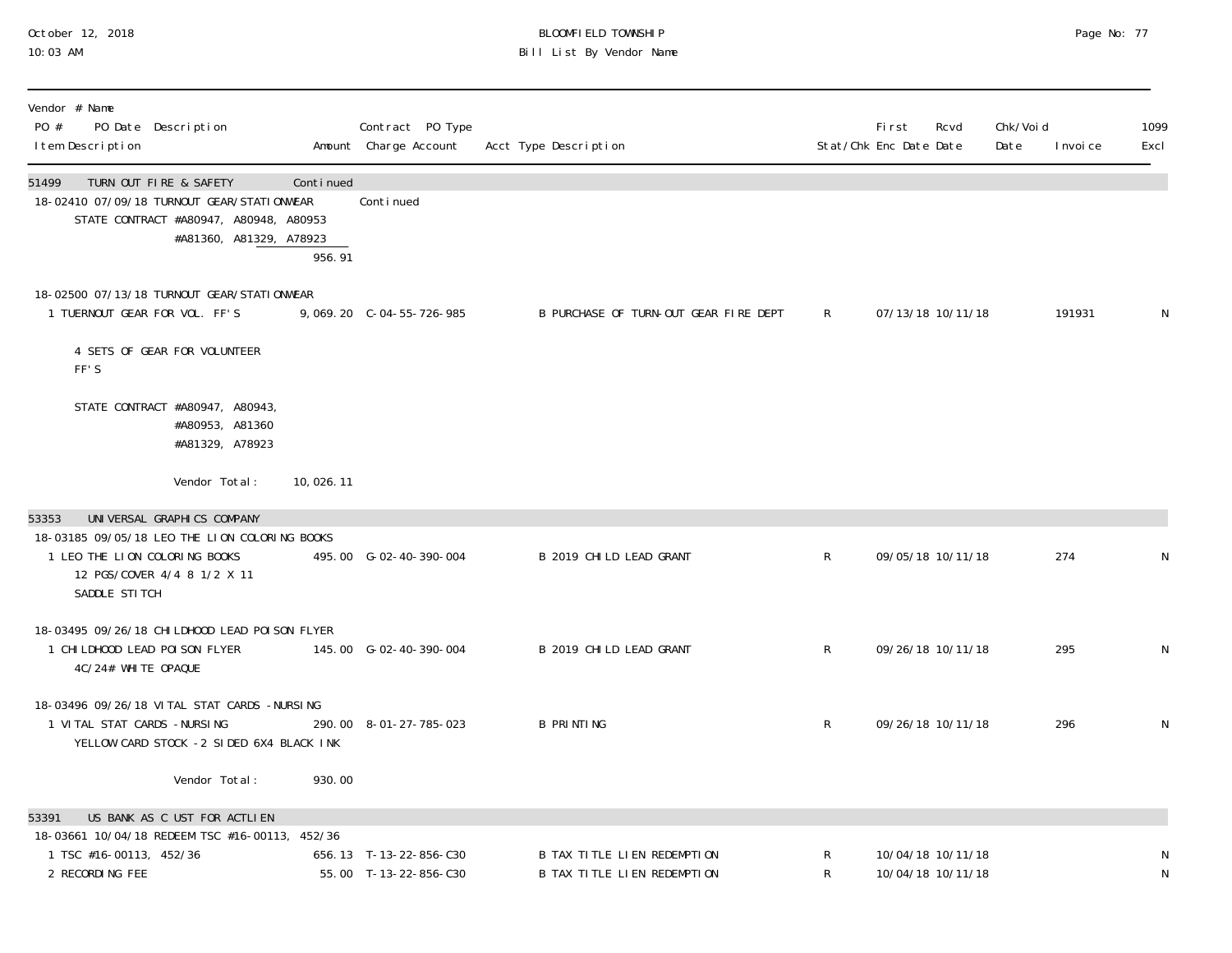# October 12, 2018 BLOOMFIELD TOWNSHIP Page No: 78 10:03 AM Bill List By Vendor Name

| Vendor # Name<br>PO #<br>PO Date Description<br>I tem Description                                                                                                                                                                                                                                                                    |                        | Contract PO Type<br>Amount Charge Account                                                                                                                                | Acct Type Description                                                                                                                                                                                |                                    | Fi rst<br>Stat/Chk Enc Date Date | Rcvd                                                                                                                       | Chk/Voi d<br>Date | I nvoi ce | 1099<br>Excl                                               |
|--------------------------------------------------------------------------------------------------------------------------------------------------------------------------------------------------------------------------------------------------------------------------------------------------------------------------------------|------------------------|--------------------------------------------------------------------------------------------------------------------------------------------------------------------------|------------------------------------------------------------------------------------------------------------------------------------------------------------------------------------------------------|------------------------------------|----------------------------------|----------------------------------------------------------------------------------------------------------------------------|-------------------|-----------|------------------------------------------------------------|
| US BANK AS C UST FOR ACTLIEN<br>53391<br>18-03661 10/04/18 REDEEM TSC #16-00113, 452/36<br>3 SUBS PAID<br>4 INTEREST AND 2% EARNED<br>5 PREMI UM HELD<br>TSC #16-00113, 452/36 REDEEMED 10/15/18<br>BY PROPERTY OWNER<br>CHECK MUST BE DATED BY 10/15/18<br>RETURN CHECK TO CINDY                                                    | Continued<br>3, 595.34 | Continued<br>1, 282. 36 T-13-22-856-C30<br>301.85 T-13-22-856-C30<br>1,300.00 T-13-22-856-C30                                                                            | B TAX TITLE LIEN REDEMPTION<br>B TAX TITLE LIEN REDEMPTION<br>B TAX TITLE LIEN REDEMPTION                                                                                                            | R<br>$\mathsf R$<br>$\mathsf{R}$   |                                  | 10/04/18 10/11/18<br>10/04/18 10/11/18<br>10/04/18 10/11/18                                                                |                   |           | N<br>N<br>N                                                |
| Vendor Total:                                                                                                                                                                                                                                                                                                                        | 3,595.34               |                                                                                                                                                                          |                                                                                                                                                                                                      |                                    |                                  |                                                                                                                            |                   |           |                                                            |
| US BANK CUST BV002 TRST&CRDTRS<br>53373<br>18-03588 10/01/18 REDEEM TSC #17-00139, 696/19<br>1 TSC #17-00139, 696/19<br>2 RECORDING FEE<br>3 SUBS PAID<br>4 INTEREST AND 2% EARNED<br>5 PREMI UM HELD<br>TSC #17-00139, 696/19 REDEEMED ON<br>10/15/18 BY PROPERTY OWNER<br>CHECK MUST BE DATED BY 10/15/18<br>RETURN CHECK TO CINDY | $\overline{5,494.49}$  | 1, 319.88 T-13-22-856-C30<br>65.00 T-13-22-856-C30<br>2,068.64 T-13-22-856-C30<br>240.97 T-13-22-856-C30<br>1,800.00 T-13-22-856-C30                                     | <b>B TAX TITLE LIEN REDEMPTION</b><br><b>B TAX TITLE LIEN REDEMPTION</b><br>B TAX TITLE LIEN REDEMPTION<br>B TAX TITLE LIEN REDEMPTION<br>B TAX TITLE LIEN REDEMPTION                                | R<br>$\mathsf R$<br>R<br>R<br>R    |                                  | 10/01/18 10/11/18<br>10/01/18 10/11/18<br>10/01/18 10/11/18<br>10/01/18 10/11/18<br>10/01/18 10/11/18                      |                   |           | N<br>${\sf N}$<br>N<br>N<br>${\sf N}$                      |
| 18-03590 10/01/18 REDEEM TSC #17-00187, 1053/12<br>1 TSC #17-00187, 1053/12<br>2 RECORDING FEE<br>3 SUBS PAID<br>4 INTEREST AND 2% EARNED<br>5 6% YEP EARNED<br>6 PREMI UM HELD<br>TSC #17-00187, 1053/12 REDEEMED 10/15/18<br>BY SANTANDER BANK<br>CHECK MUST BE DATED BY 10/15/18                                                  |                        | 4, 477.65 T-13-22-856-C30<br>65.00 T-13-22-856-C30<br>29, 837. 18 T-13-22-856-C30<br>3, 974. 71 T-13-22-856-C30<br>1,067.14 T-13-22-856-C30<br>59,000.00 T-13-22-856-C30 | B TAX TITLE LIEN REDEMPTION<br>B TAX TITLE LIEN REDEMPTION<br><b>B TAX TITLE LIEN REDEMPTION</b><br>B TAX TITLE LIEN REDEMPTION<br>B TAX TITLE LIEN REDEMPTION<br><b>B TAX TITLE LIEN REDEMPTION</b> | R<br>R<br>R<br>${\sf R}$<br>R<br>R |                                  | 10/01/18 10/11/18<br>10/01/18 10/11/18<br>10/01/18 10/11/18<br>10/01/18 10/11/18<br>10/01/18 10/11/18<br>10/01/18 10/11/18 |                   |           | N<br>${\sf N}$<br>N<br>${\sf N}$<br>${\sf N}$<br>${\sf N}$ |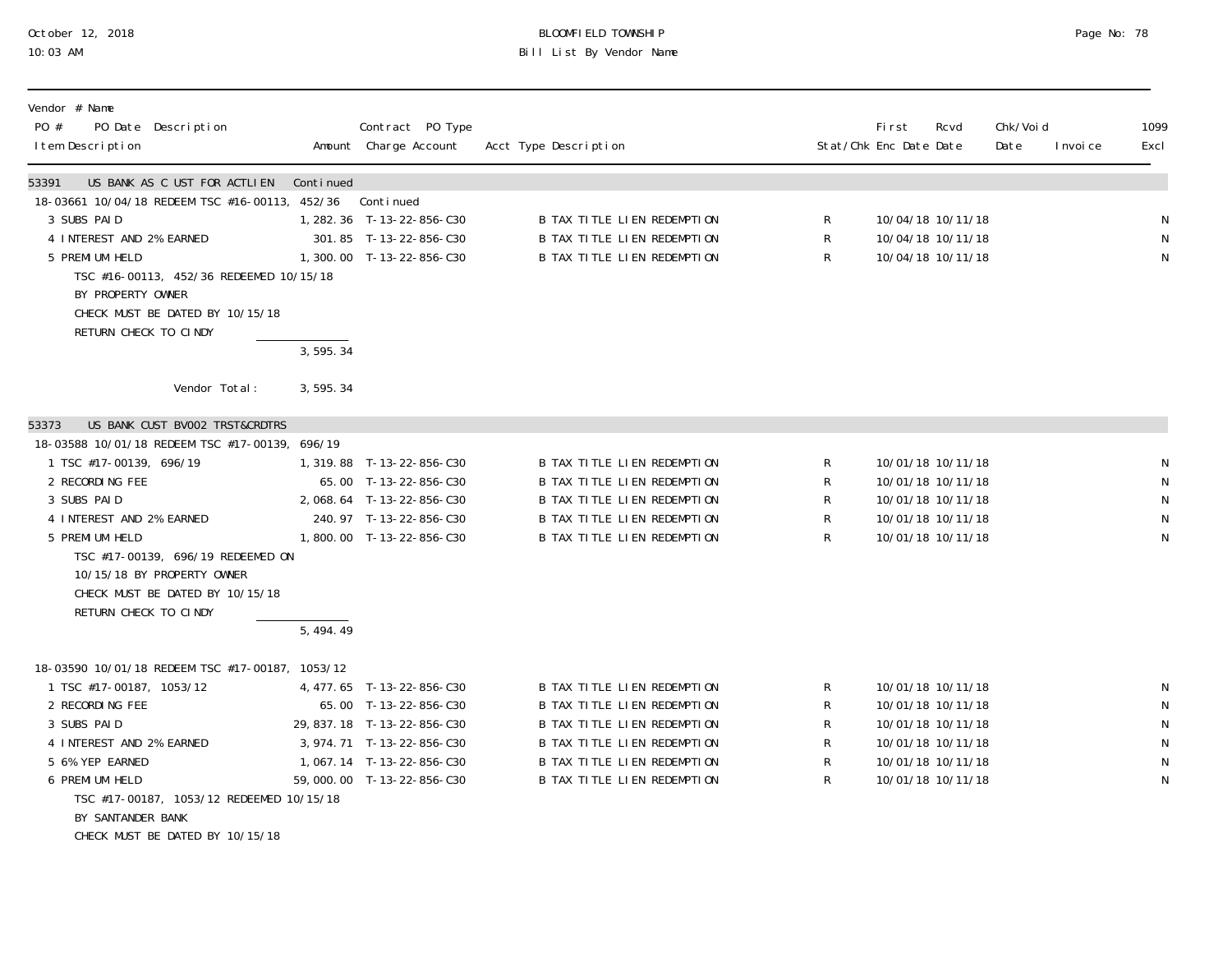# October 12, 2018 BLOOMFIELD TOWNSHIP Page No: 79 10:03 AM Bill List By Vendor Name

| Vendor # Name<br>PO #<br>PO Date Description<br>I tem Description                                                                                                  |                     | Contract PO Type<br>Amount Charge Account | Acct Type Description             | Stat/Chk Enc Date Date | First | Rcvd              | Chk/Void<br>Date | I nvoi ce        | 1099<br>Excl |
|--------------------------------------------------------------------------------------------------------------------------------------------------------------------|---------------------|-------------------------------------------|-----------------------------------|------------------------|-------|-------------------|------------------|------------------|--------------|
| US BANK CUST BV002 TRST&CRDTRS Continued<br>53373<br>18-03590 10/01/18 REDEEM TSC #17-00187, 1053/12 Continued<br>RETURN CHECK TO CINDY                            | 98,421.68           |                                           |                                   |                        |       |                   |                  |                  |              |
| Vendor Total:                                                                                                                                                      | 103, 916. 17        |                                           |                                   |                        |       |                   |                  |                  |              |
| VALLEY PHYSICIANS SERVICES<br>54029<br>16-04055 12/31/16 DRUG TESTING FOR BUS DRIVERS<br>1 DRUG TESTING FOR BUS DRIVERS<br>Invoice #: 197154C5622<br>Vendor Total: | 189.00              | 189.00 R-14-20-854-030                    | <b>B MATERIALS &amp; SUPPLIES</b> | $\mathsf{R}$           |       | 12/31/16 04/07/17 |                  | 197154C5622      | N            |
| <b>VERIZON</b><br>55017                                                                                                                                            |                     |                                           |                                   |                        |       |                   |                  |                  |              |
| 18-03558 10/01/18 TH-VARIOUS VERIZON BILL<br>1 TH-VARIOUS VERIZON BILL<br>973-743-9282<br>170.67                                                                   |                     | 155.54 8-01-31-820-076                    | <b>B TELEPHONE</b>                | R                      |       | 10/01/18 10/11/18 |                  | 090818           | N            |
| 2 TH-VARIOUS VERIZON BILL<br>201-X01-1116<br>120.34                                                                                                                |                     | 120.34 8-01-31-820-076                    | <b>B TELEPHONE</b>                | $\mathsf{R}$           |       | 10/01/18 10/11/18 |                  | 091618           | N            |
| 3 TH-VARIOUS VERIZON BILL<br>201-X01-1115<br>120.34                                                                                                                |                     | 120.34 8-01-31-820-076                    | <b>B TELEPHONE</b>                | $\mathsf R$            |       | 10/01/18 10/11/18 |                  | 091618           | N            |
| 4 TH-VARIOUS VERIZON BILL<br>120.34<br>201-X01-1036                                                                                                                |                     | 120.34 8-01-31-820-076                    | <b>B TELEPHONE</b>                | $\mathsf R$            |       | 10/01/18 10/11/18 |                  | 091618           | $\mathsf{N}$ |
|                                                                                                                                                                    | $\overline{516.56}$ |                                           |                                   |                        |       |                   |                  |                  |              |
| 18-03675 10/10/18 BPA ACC#1016-340-55Y SEP 2018<br>1 BPA ACC#1016-340-55Y SEP 2018<br>ACC# 973-680-1016 340 55Y<br>SEP 25 - OCT 24<br>BILL DATE: 09/25/18          |                     | 117.40 8-07-20-512-077                    | <b>B TELECOMMUNI CATIONS</b>      | $\mathsf{R}$           |       | 10/10/18 10/10/18 |                  | 09-25-18 (55Y) N |              |
| *PLEASE DETACH & RETURN STUB REMITTANCE<br>WI TH CHECK                                                                                                             |                     |                                           |                                   |                        |       |                   |                  |                  |              |
| Vendor Total:                                                                                                                                                      | 633.96              |                                           |                                   |                        |       |                   |                  |                  |              |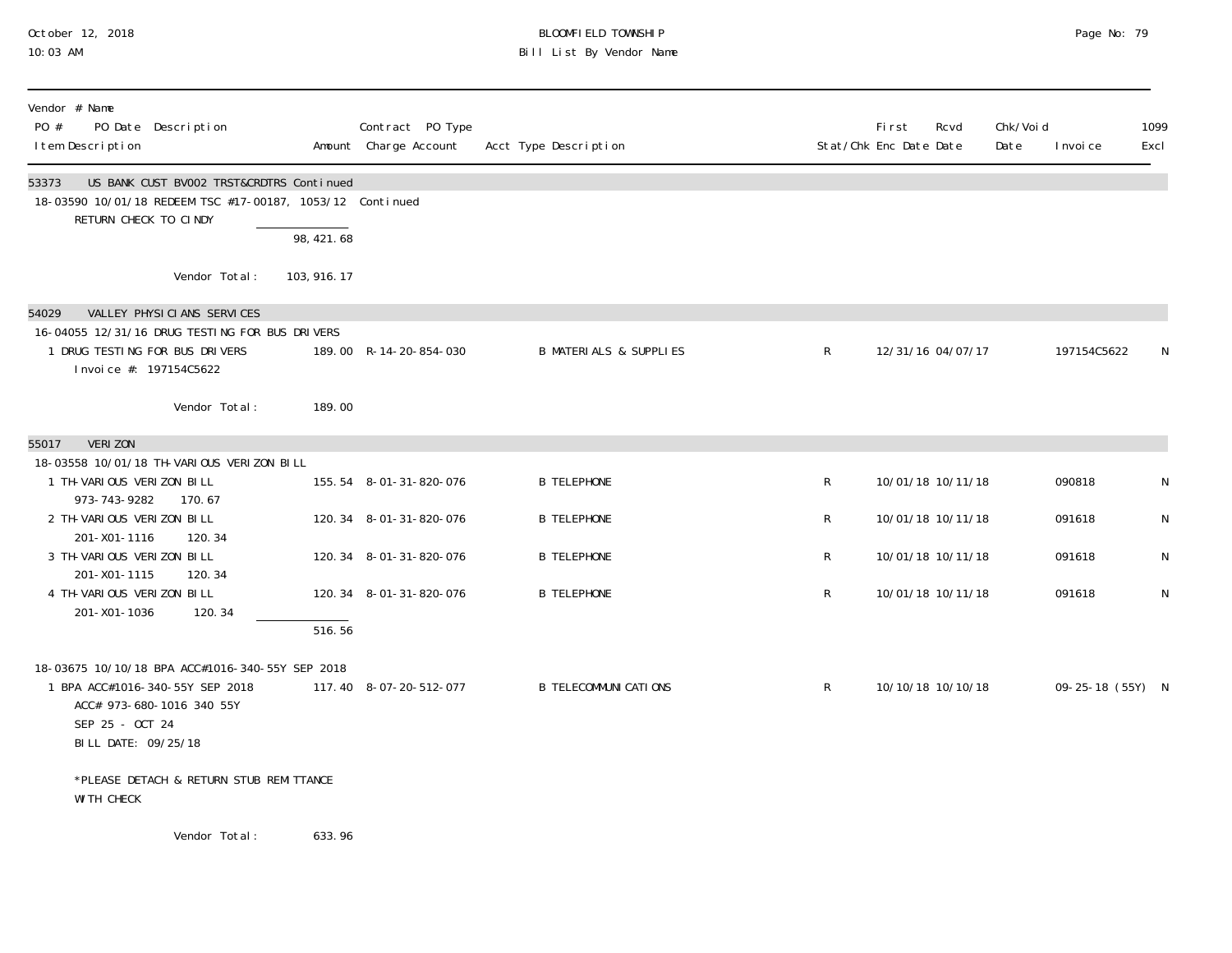#### October 12, 2018 BLOOMFIELD TOWNSHIP Page No: 80 10:03 AM Bill List By Vendor Name

| Vendor # Name<br>PO #<br>PO Date Description<br>I tem Description                                    |                       | Contract PO Type<br>Amount Charge Account | Acct Type Description                |                | Fi rst<br>Stat/Chk Enc Date Date | Rcvd | Chk/Voi d<br>Date | I nvoi ce         | 1099<br>Excl |
|------------------------------------------------------------------------------------------------------|-----------------------|-------------------------------------------|--------------------------------------|----------------|----------------------------------|------|-------------------|-------------------|--------------|
| 55034<br>VERI ZON<br>18-03680 10/10/18 BPA PHONE CHGS ACC#0107 SEP-18                                |                       |                                           |                                      |                |                                  |      |                   |                   |              |
| 1 BPA PHONE CHGS ACC#0107 SEP-18<br>ACCT# 854-438-316-0001-07<br>9/26 TO 10/25<br>Bill Date: 9/25/18 |                       | 206.40 8-07-20-512-077                    | <b>B TELECOMMUNI CATIONS</b>         | $\mathsf{R}$   | 10/10/18 10/10/18                |      |                   | 09-25-18 (0107) N |              |
| *PLEASE DETACH & MAIL REMITTANCE WITH<br>CHECK                                                       |                       |                                           |                                      |                |                                  |      |                   |                   |              |
| Vendor Total:                                                                                        | 206.40                |                                           |                                      |                |                                  |      |                   |                   |              |
| VERIZON WIRELESS<br>55021                                                                            |                       |                                           |                                      |                |                                  |      |                   |                   |              |
| 18-03557 10/01/18 PD-VERIZON MDT AUG-SEPT 2018<br>1 PD-VERIZON MDT AUG-SEPT 2018                     |                       | 1, 513. 47 8-01-20-707-024                | B POLICE COMPUTER MAINT. & SUPPOR    | $\mathsf{R}^-$ | 10/01/18 10/10/18                |      |                   | 9813943883        | N            |
| PD VERIZON MDT AUG-SEPT 2018                                                                         |                       |                                           |                                      |                |                                  |      |                   |                   |              |
| I NVOI CE# 9813943883                                                                                |                       |                                           |                                      |                |                                  |      |                   |                   |              |
| Vendor Total:                                                                                        | 1,513.47              |                                           |                                      |                |                                  |      |                   |                   |              |
| VI SUAL COMPUTER SOLUTIONS<br>55354<br>18-03256 09/07/18 FIRES TIME/PERSONNEL SOFTWARE               |                       |                                           |                                      |                |                                  |      |                   |                   |              |
| 1 SAAS RENEWAL SERVICE                                                                               |                       | 3,600.00 8-01-25-752-028                  | B CONSULTANT & PROFESSIONAL SERVICES | R              | 09/07/18 10/11/18                |      |                   | 9211              | N            |
| 2 COMPLIANCE MANAGER                                                                                 |                       | 960.00 8-01-25-752-028                    | B CONSULTANT & PROFESSIONAL SERVICES | R              | 09/07/18 10/11/18                |      |                   | 9211              | N            |
| 3 TIMESHEET                                                                                          |                       | 960.00 8-01-25-752-028                    | B CONSULTANT & PROFESSIONAL SERVICES | R              | 09/07/18 10/11/18                |      |                   | 9211              | ${\sf N}$    |
| FIRES TIME/PERSONNEL SOFTWARE<br>PROGRAM FOR FIRE DEPARTMENT                                         |                       |                                           |                                      |                |                                  |      |                   |                   |              |
|                                                                                                      | $\overline{5,520.00}$ |                                           |                                      |                |                                  |      |                   |                   |              |
| Vendor Total:                                                                                        | 5,520.00              |                                           |                                      |                |                                  |      |                   |                   |              |
| W.B. MASON CO., INC.<br>57317                                                                        |                       |                                           |                                      |                |                                  |      |                   |                   |              |
| 18-02874 08/10/18 T/C OFFICE SUPPLIES<br>1 PK FOLDER, LTR #PFX54460, 50, ASS                         |                       | 18.62 8-01-20-708-036                     | <b>B OFFICE SUPPLIES</b>             | R              | 08/10/18 10/11/18                |      |                   |                   | N            |
| 2 PK FOLDER, MLA, LTR, #PFX74520                                                                     |                       | 36.02 8-01-20-708-036                     | <b>B OFFICE SUPPLIES</b>             | R              | 08/10/18 10/11/18                |      |                   |                   | ${\sf N}$    |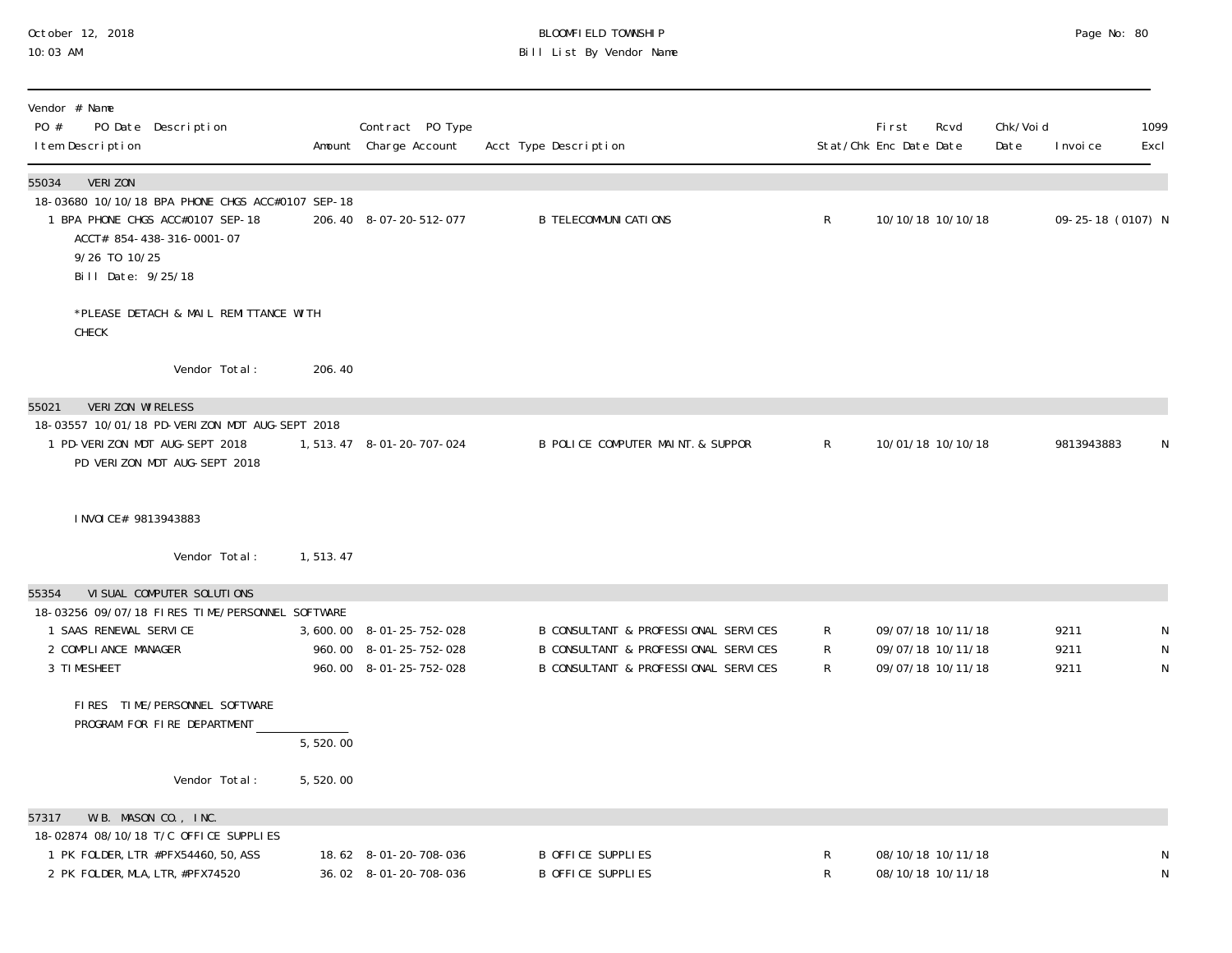# October 12, 2018 BLOOMFIELD TOWNSHIP Page No: 81 10:03 AM Bill List By Vendor Name

| Vendor # Name<br>PO Date Description<br>PO #<br>I tem Description |           | Contract PO Type<br>Amount Charge Account | Acct Type Description    |   | Fi rst<br>Stat/Chk Enc Date Date | Rcvd | Chk/Voi d<br>Date | I nvoi ce | 1099<br>Excl |
|-------------------------------------------------------------------|-----------|-------------------------------------------|--------------------------|---|----------------------------------|------|-------------------|-----------|--------------|
| 57317<br>W.B. MASON CO., INC.                                     | Continued |                                           |                          |   |                                  |      |                   |           |              |
| 18-02874 08/10/18 T/C OFFICE SUPPLIES                             |           | Continued                                 |                          |   |                                  |      |                   |           |              |
| 3 PAD, 13 COL, 11X16, #WLJG7213A                                  |           | 15.68 8-01-20-708-036                     | B OFFICE SUPPLIES        | R | 08/10/18 10/11/18                |      |                   |           | N            |
| 4 PAD, 5 COL, 11/8, #WLJG7205A                                    |           | 6.96 8-01-20-708-036                      | <b>B OFFICE SUPPLIES</b> | R | 08/10/18 10/11/18                |      |                   |           | ${\sf N}$    |
| 5 SWI NGLI NE STAPLR, RED, #SW174736                              |           | 17.45 8-01-20-708-036                     | <b>B OFFICE SUPPLIES</b> | R | 08/10/18 10/11/18                |      |                   |           | $\mathsf N$  |
| 6 NEAT-FLO BOTTLE INK, #AVE21448                                  |           | 11.94 8-01-20-708-036                     | <b>B OFFICE SUPPLIES</b> | R | 08/10/18 10/11/18                |      |                   |           | ${\sf N}$    |
| 7 MAGIC TAPE PK, 12/PK, #MMM810K12                                |           | 299.88 8-01-20-708-036                    | B OFFICE SUPPLIES        | R | 08/10/18 10/11/18                |      |                   |           | $\mathsf{N}$ |
| 8 CARBONLESS RL, 2PART, TST3406CT                                 |           | 104.97 8-01-20-708-036                    | <b>B OFFICE SUPPLIES</b> | R | 08/10/18 10/11/18                |      |                   |           | ${\sf N}$    |
| 9 CRYSTAL BL PENS, DZ, BI CMS11BE                                 |           | 35.88 8-01-20-708-036                     | B OFFICE SUPPLIES        | R | 08/10/18 10/11/18                |      |                   |           | $\mathsf N$  |
| 10 CARBONLESS, 2 1/4X100, TST3399CT                               |           | 219.96 8-01-20-708-036                    | B OFFICE SUPPLIES        | R | 08/10/18 10/11/18                |      |                   |           | ${\sf N}$    |
| 11 PAPER CLIPS, JUMBO PK, #UNV72240                               |           | 55.92 8-01-20-708-036                     | B OFFICE SUPPLIES        | R | 08/10/18 10/11/18                |      |                   |           | ${\sf N}$    |
| 12 ADDRESS LABELS BX, #AVE55160                                   |           | 10.00 8-01-20-708-036                     | <b>B OFFICE SUPPLIES</b> | R | 08/10/18 10/11/18                |      |                   |           | ${\sf N}$    |
| 13 STAPLES BOX, #SWI 35108                                        |           | 4.96 8-01-20-708-036                      | B OFFICE SUPPLIES        | R | 08/10/18 10/11/18                |      |                   |           | ${\sf N}$    |
| 14 RIB, BLK, F/MU420/820, EPSERC32B                               |           | 35.88 8-01-20-708-036                     | B OFFICE SUPPLIES        | R | 08/10/18 10/11/18                |      |                   |           | $\mathsf N$  |
| 15 COMP. RIBBON, BL/RD, DPSR2087                                  |           | 47.88 8-01-20-708-036                     | B OFFICE SUPPLIES        | R | 08/10/18 10/11/18                |      |                   |           | ${\sf N}$    |
| 16 COMP. RIBBON, BL/RD, DPSR1467                                  |           | $0.00 \quad 8 - 01 - 20 - 708 - 036$      | <b>B OFFICE SUPPLIES</b> | R | 08/10/18 10/11/18                |      |                   |           | N            |
| SUPPLIES FOR TAX COLLECTOR'S OFFICE                               |           |                                           |                          |   |                                  |      |                   |           |              |
|                                                                   | 922.00    |                                           |                          |   |                                  |      |                   |           |              |
| 18-02995 08/21/18 ENVIRONMENTAL DEPT-SUPPLIES                     |           |                                           |                          |   |                                  |      |                   |           |              |
| 1 ENVIRONMENTAL DEPT-SUPPLIES                                     |           | 179.80 8-01-27-785-036                    | B OFFICE SUPPLIES        | R | 08/21/18 10/11/18                |      |                   | 158095123 | N            |
| 20 DYM30251 ADDRESS LABELS                                        |           |                                           |                          |   |                                  |      |                   |           |              |
| \$8.99                                                            |           |                                           |                          |   |                                  |      |                   |           |              |
|                                                                   |           |                                           |                          |   |                                  |      |                   |           |              |
| 18-03188 09/05/18 HEALTH OFFICE-SUPPLIES                          |           |                                           |                          |   |                                  |      |                   |           |              |
| 1 HEALTH OFFICE- OFFICE SUPPLIES                                  |           | 116.08 8-01-27-785-036                    | B OFFICE SUPPLIES        | R | 09/05/18 10/11/18                |      |                   | 158602561 | $\mathsf{N}$ |
| 2 MMM6122 6PK TAPE DI SPENSER                                     |           |                                           |                          |   |                                  |      |                   |           |              |
| \$9.99                                                            |           |                                           |                          |   |                                  |      |                   |           |              |
|                                                                   |           |                                           |                          |   |                                  |      |                   |           |              |
| 2 MMM65324VADB POST-IT NOTES                                      |           |                                           |                          |   |                                  |      |                   |           |              |
| \$11.59                                                           |           |                                           |                          |   |                                  |      |                   |           |              |
|                                                                   |           |                                           |                          |   |                                  |      |                   |           |              |
| 4 MMM653YW POST-IT NOTES                                          |           |                                           |                          |   |                                  |      |                   |           |              |
| \$7.49                                                            |           |                                           |                          |   |                                  |      |                   |           |              |
|                                                                   |           |                                           |                          |   |                                  |      |                   |           |              |
| 24 UNV96920 STENO BOOKS                                           |           |                                           |                          |   |                                  |      |                   |           |              |
| \$1.79                                                            |           |                                           |                          |   |                                  |      |                   |           |              |
|                                                                   |           |                                           |                          |   |                                  |      |                   |           |              |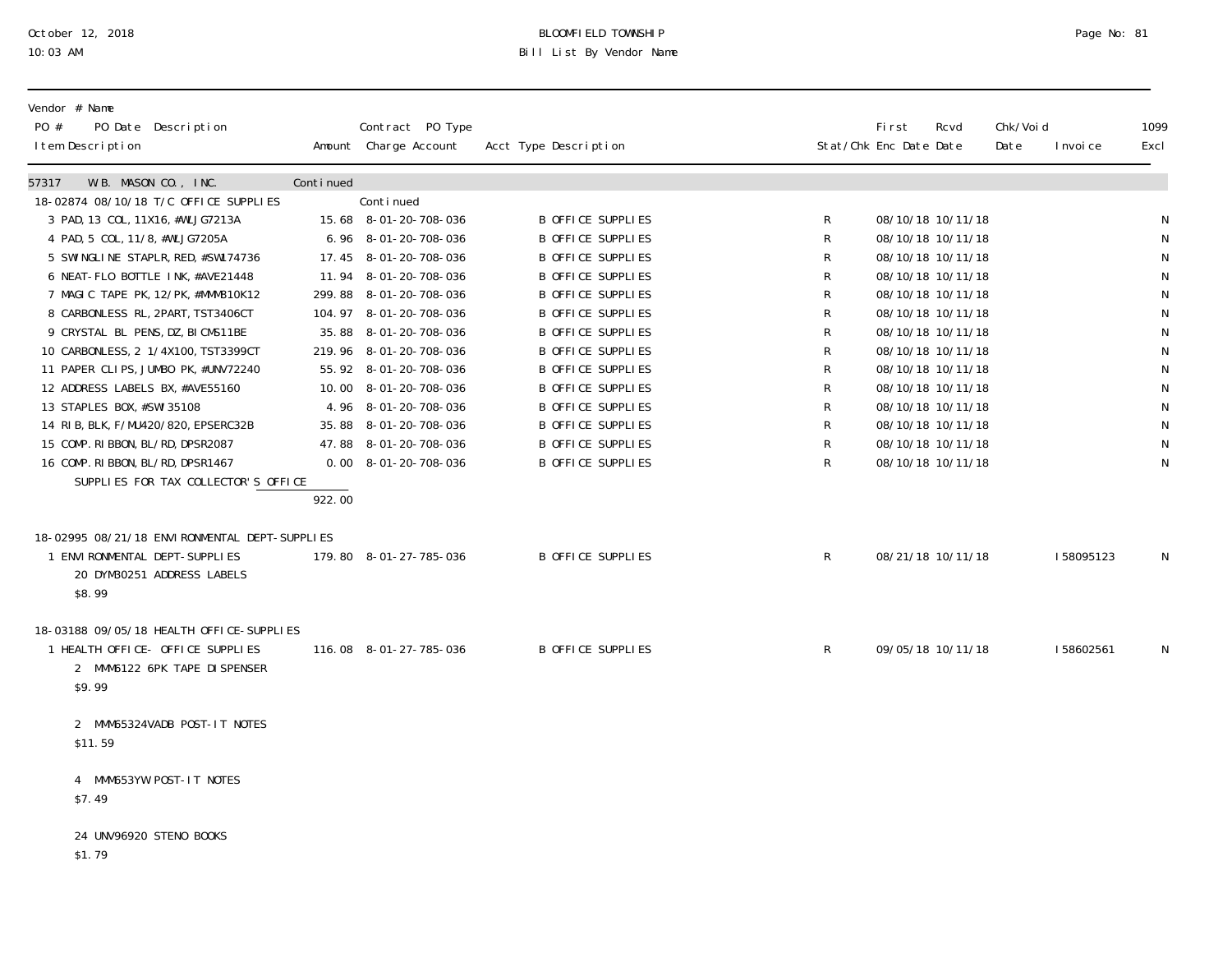#### October 12, 2018 BLOOMFIELD TOWNSHIP Page No: 82 10:03 AM Bill List By Vendor Name

| Vendor # Name<br>PO #<br>PO Date Description<br>I tem Description                                                                                                                                          |           | Contract PO Type<br>Amount Charge Account | Acct Type Description                       |              | Fi rst<br>Stat/Chk Enc Date Date | Rcvd              | Chk/Voi d<br>Date | I nvoi ce        | 1099<br>Excl |
|------------------------------------------------------------------------------------------------------------------------------------------------------------------------------------------------------------|-----------|-------------------------------------------|---------------------------------------------|--------------|----------------------------------|-------------------|-------------------|------------------|--------------|
| 57317<br>W.B. MASON CO., INC.<br>18-03281 09/10/18 RECYCLING COORDINATOR SUPPS<br>1 INVOICE: 158274153<br>SUPPLIES FOR RECYCLING COORDINATOR FILES                                                         | Continued | 302.01 N-15-20-855-028                    | <b>B CONSULTANT &amp; PROFESSIONAL SERV</b> | $\mathsf{R}$ |                                  | 09/10/18 10/11/18 |                   | 158274153        | $\mathsf N$  |
| Vendor Total:                                                                                                                                                                                              | 1,519.89  |                                           |                                             |              |                                  |                   |                   |                  |              |
| 57245<br>WASTE MANAGEMENT OF NJ, INC.<br>18-03310 09/11/18 TIPPING TYPE 13 - SOLID WASTE<br>1 TIPPING TYPE 13 - SOLID WASTE                                                                                |           | 2, 547.56 8-01-32-827-127                 | B GARB. &TRASH REMOVAL-CONTRACT.            | $\mathsf{R}$ |                                  | 09/11/18 10/11/18 |                   | 0110296-1091-9 N |              |
| INVOICE #0110296-1091-9<br>CUSTOMER ID #16-30386-33001                                                                                                                                                     |           |                                           |                                             |              |                                  |                   |                   |                  |              |
| AUGUST 2018                                                                                                                                                                                                |           |                                           |                                             |              |                                  |                   |                   |                  |              |
| Vendor Total:                                                                                                                                                                                              | 2,547.56  |                                           |                                             |              |                                  |                   |                   |                  |              |
| <b>WEATHER WORKS</b><br>58009<br>18-03418 09/19/18 INVOICE# WC-1302<br>1 INVOICE# WC-1302<br>I NVOI CE # WC-1302<br>WEATHER CONSULTATION/ ALERT SERVICE<br>AND WINTER RISK CONTACT RENEWAL DECEMBER<br>1ST |           | 1, 325.00 T-13-56-013-SR1                 | <b>B SNOW REMOVAL</b>                       | $\mathsf{R}$ |                                  | 09/19/18 10/12/18 |                   | WC-1302          | N            |
| CONTRACT DECEMBER 1 2018- NOVEMBER 30,<br>2019                                                                                                                                                             |           |                                           |                                             |              |                                  |                   |                   |                  |              |
| Vendor Total:                                                                                                                                                                                              | 1,325.00  |                                           |                                             |              |                                  |                   |                   |                  |              |
| WEST GROUP PAYMENT CENTER<br>57607<br>17-35197 05/15/17 NJSA 19 - POCKET UPDATES<br>1 NJSA 19 - POCKET UPDATES<br>BI LLI NG ACCT # 1000173626                                                              |           | 96.00 7-01-20-704-033                     | <b>B BOOKS &amp; PUBLICATIONS</b>           | $\mathsf{R}$ |                                  | 05/15/17 10/11/18 |                   |                  | N            |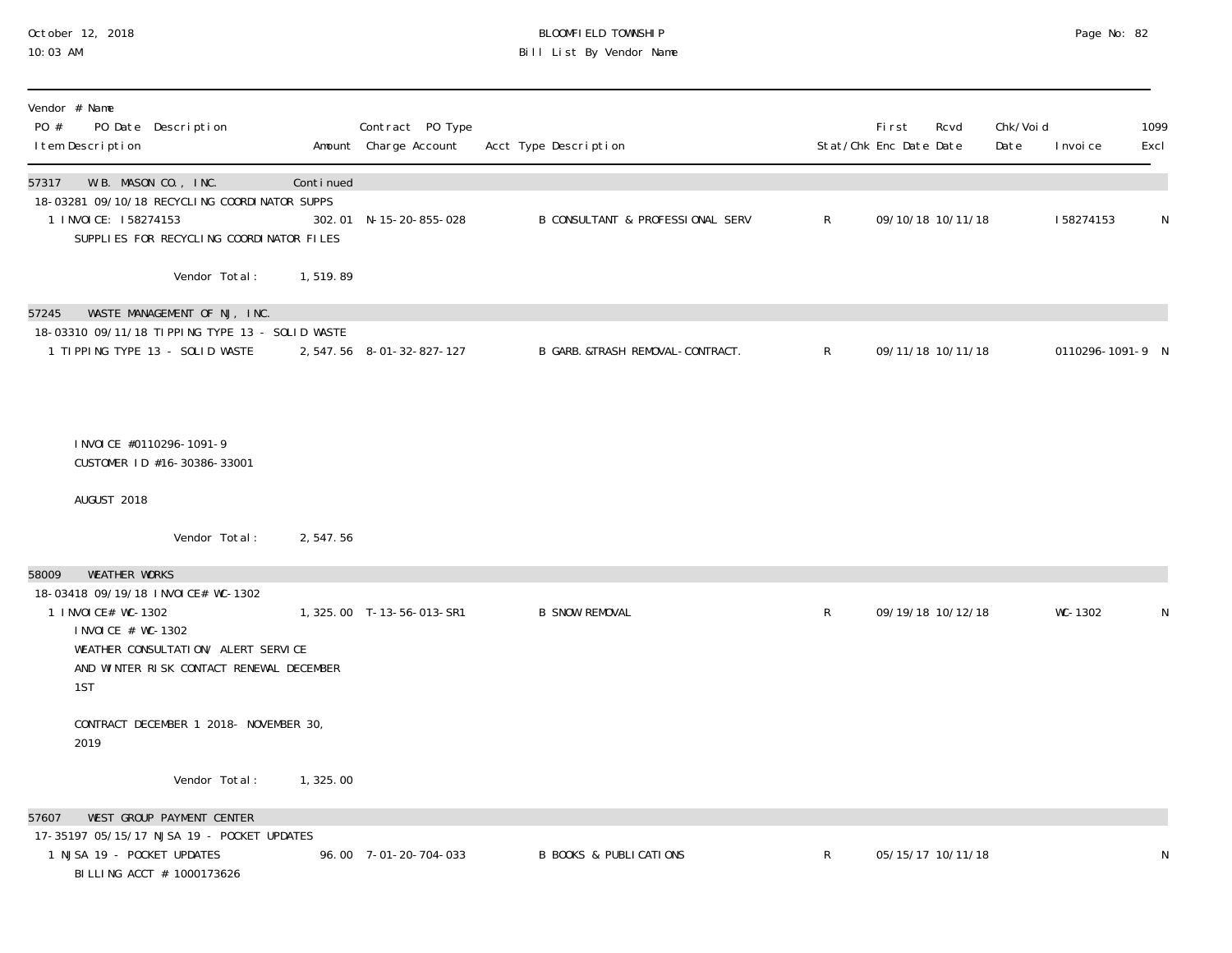## October 12, 2018 BLOOMFIELD TOWNSHIP Page No: 83 10:03 AM Bill List By Vendor Name

| Vendor # Name<br>PO #<br>PO Date Description<br>I tem Description                                                                                                                            |           | Contract PO Type<br>Amount Charge Account | Acct Type Description                                           |              | First<br>Stat/Chk Enc Date Date | Rcvd | Chk/Voi d<br>Date | I nvoi ce | 1099<br>Excl |
|----------------------------------------------------------------------------------------------------------------------------------------------------------------------------------------------|-----------|-------------------------------------------|-----------------------------------------------------------------|--------------|---------------------------------|------|-------------------|-----------|--------------|
| WEST GROUP PAYMENT CENTER<br>57607<br>17-35197 05/15/17 NJSA 19 - POCKET UPDATES<br>I NVOI CE NO. 836119084<br>I NVOI CE DATE 5/4/17                                                         | Continued | Continued                                 |                                                                 |              |                                 |      |                   |           |              |
| 18-01786 05/29/18 NJSA 19:1 - POCKET UPDATES<br>1 NJSA 19:1 - POCKET UPDATES<br>BI LLI NG ACCT # 1000173628<br>I NVOI CE # 838205785<br>PAYMENT REFERENCE # 6121211635                       |           | 104.00 8-01-20-704-033                    | <b>B BOOKS &amp; PUBLICATIONS</b>                               | R            | 05/29/18 10/11/18               |      |                   | 838205785 |              |
| Vendor Total:                                                                                                                                                                                | 200.00    |                                           |                                                                 |              |                                 |      |                   |           |              |
| WILFRED MAC DONALD, INC.<br>31203<br>18-03173 09/05/18 AUTOMOBILE PARTS<br>1 I NVOI CE 248745<br>MRESC 15/16-08<br>DPW #618 MG92245 S/N: 10810<br>OIL FILTER<br>AIR FILTER<br>WHEEL ASSEMBLY |           | 499.84 8-01-26-767-034                    | B MOTOR VEHICLE PARTS & ACCESS.                                 | $\mathsf{R}$ | 09/05/18 10/11/18               |      |                   | 248745    |              |
| Vendor Total:                                                                                                                                                                                | 499.84    |                                           |                                                                 |              |                                 |      |                   |           |              |
| WORRALL COMMUNITY NEWSPAP<br>58610                                                                                                                                                           |           |                                           |                                                                 |              |                                 |      |                   |           |              |
| 18-03528 09/27/18<br>1 INVOICE #162015<br>HPC PUBLIC NOTICE MTG 7/18/18                                                                                                                      |           | 24.36 8-01-20-719-030                     | <b>B MATERIALS &amp; SUPPLIES</b>                               | $\mathsf R$  | 09/27/18 10/12/18               |      |                   | 162015    |              |
| Vendor Total:                                                                                                                                                                                | 24.36     |                                           |                                                                 |              |                                 |      |                   |           |              |
| Total Purchase Orders:<br>279 Total P.O. Line Items:                                                                                                                                         |           |                                           | 434 Total List Amount:<br>Total Void Amount:<br>1, 970, 936. 75 |              | 0.00                            |      |                   |           |              |